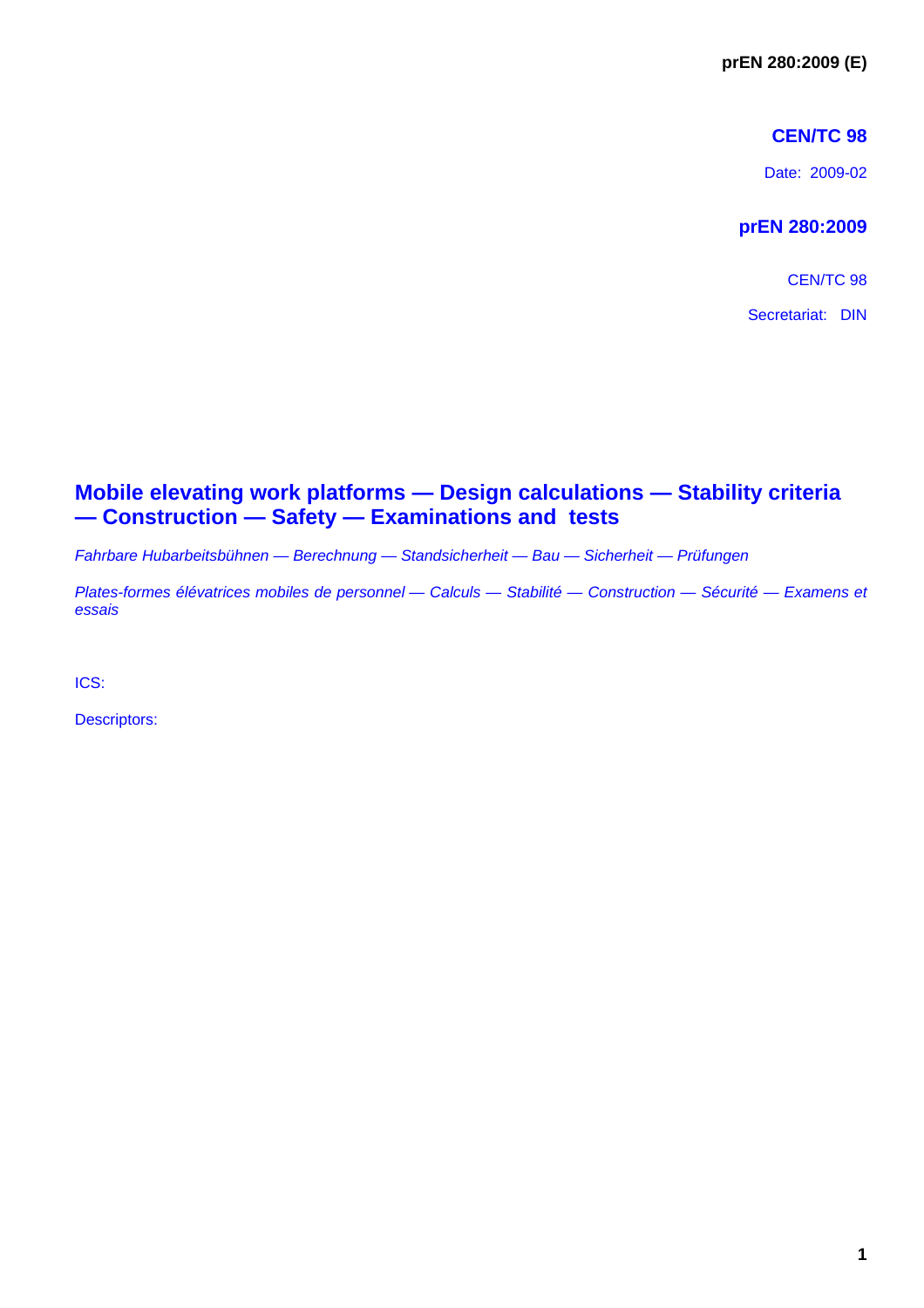# **Contents**

| 1                                                                                    |                                                                                             |  |  |  |  |
|--------------------------------------------------------------------------------------|---------------------------------------------------------------------------------------------|--|--|--|--|
| $\mathbf{2}$                                                                         |                                                                                             |  |  |  |  |
| 3                                                                                    |                                                                                             |  |  |  |  |
| 4                                                                                    |                                                                                             |  |  |  |  |
| 5                                                                                    |                                                                                             |  |  |  |  |
| 5.1<br>5.2                                                                           |                                                                                             |  |  |  |  |
| 5.3                                                                                  |                                                                                             |  |  |  |  |
| 5.4                                                                                  |                                                                                             |  |  |  |  |
| 5.5                                                                                  |                                                                                             |  |  |  |  |
| 5.6                                                                                  |                                                                                             |  |  |  |  |
| 5.7<br>5.8                                                                           |                                                                                             |  |  |  |  |
| 5.9                                                                                  |                                                                                             |  |  |  |  |
| 5.10                                                                                 |                                                                                             |  |  |  |  |
| 5.11                                                                                 |                                                                                             |  |  |  |  |
| 6.                                                                                   |                                                                                             |  |  |  |  |
| 6.1                                                                                  |                                                                                             |  |  |  |  |
| 6.2                                                                                  |                                                                                             |  |  |  |  |
| 6.3                                                                                  |                                                                                             |  |  |  |  |
| 7                                                                                    |                                                                                             |  |  |  |  |
| 7.1                                                                                  |                                                                                             |  |  |  |  |
| 7.2                                                                                  |                                                                                             |  |  |  |  |
|                                                                                      | Annex A (informative) Use of MEWPs in wind speeds greater than 12,5 m/s (Beaufort-Scale) 66 |  |  |  |  |
|                                                                                      |                                                                                             |  |  |  |  |
| B.1<br>B.2                                                                           |                                                                                             |  |  |  |  |
|                                                                                      |                                                                                             |  |  |  |  |
| C.1                                                                                  |                                                                                             |  |  |  |  |
| C.2                                                                                  |                                                                                             |  |  |  |  |
| C.3                                                                                  |                                                                                             |  |  |  |  |
| C.4                                                                                  | Calculation of the diameters of rope drums, rope pulleys and compensating pulleys           |  |  |  |  |
| C.5                                                                                  |                                                                                             |  |  |  |  |
|                                                                                      |                                                                                             |  |  |  |  |
| D.1                                                                                  | Method used to determine the coefficients and ratios used for 5.5.2 (wire rope drive        |  |  |  |  |
|                                                                                      | systems) using the load cycle figures in 5.2.5.3 and operating speeds in 5.4.5              |  |  |  |  |
| D.2                                                                                  |                                                                                             |  |  |  |  |
|                                                                                      |                                                                                             |  |  |  |  |
|                                                                                      | Annex F (normative) Additional requirements for wireless controls and control systems  83   |  |  |  |  |
| Annex ZA (informative) Relationship between this European Standard and the Essential |                                                                                             |  |  |  |  |
|                                                                                      |                                                                                             |  |  |  |  |
|                                                                                      |                                                                                             |  |  |  |  |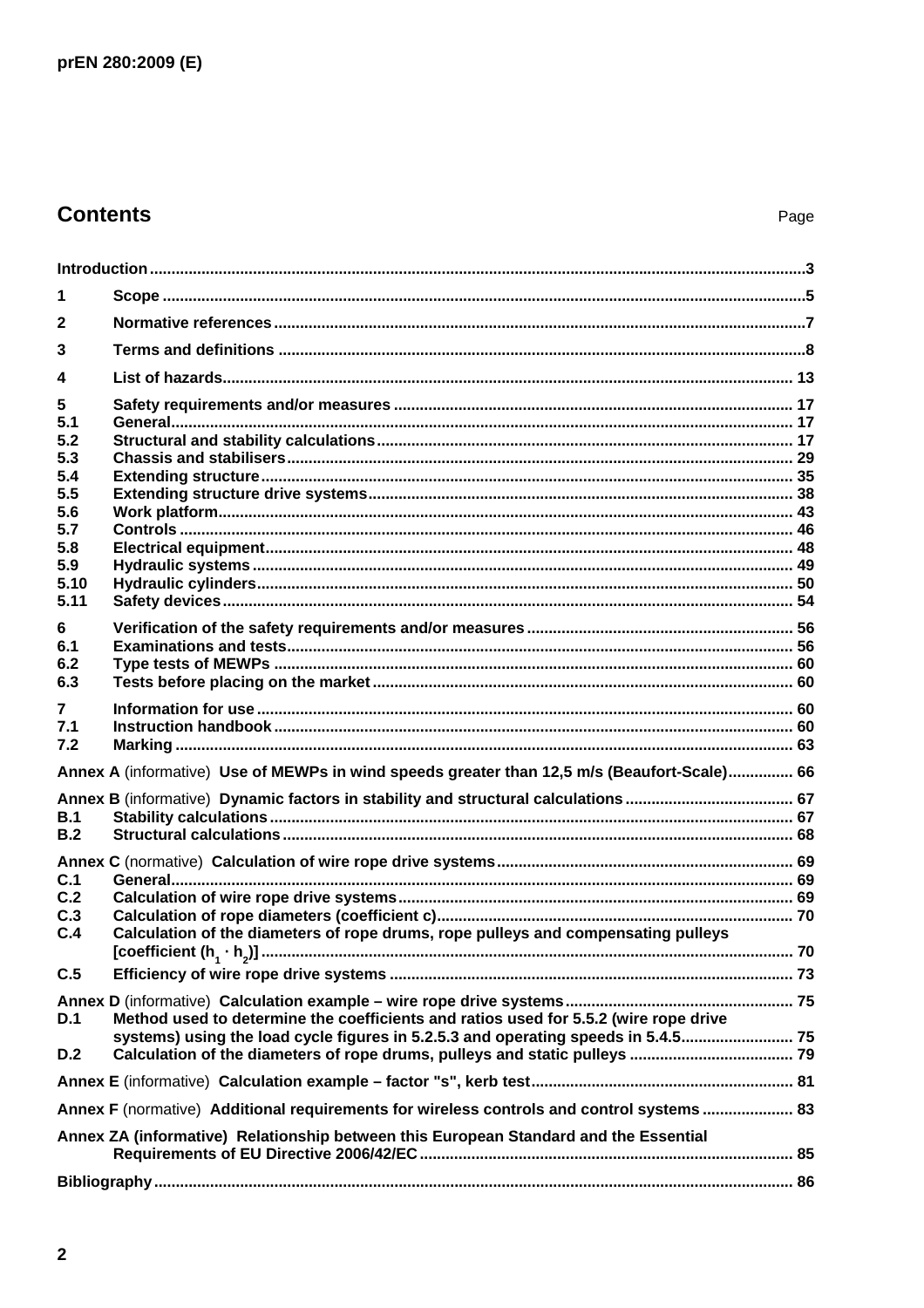## **Foreword**

This document (prEN 280:2009) has been prepared by Technical Committee CEN/TC 98 "Lifting platforms", the secretariat of which is held by DIN.

This document is currently submitted to CEN-Enquiry.

This document will supersede EN 280:2001.

This European Standard has been prepared under a mandate given to CEN by the European Commission and the European Free Trade Association, and supports essential requirements of EU Directive(s).

For relationship with EU Directive(s), see informative Annex ZA, which is an integral part of this standard.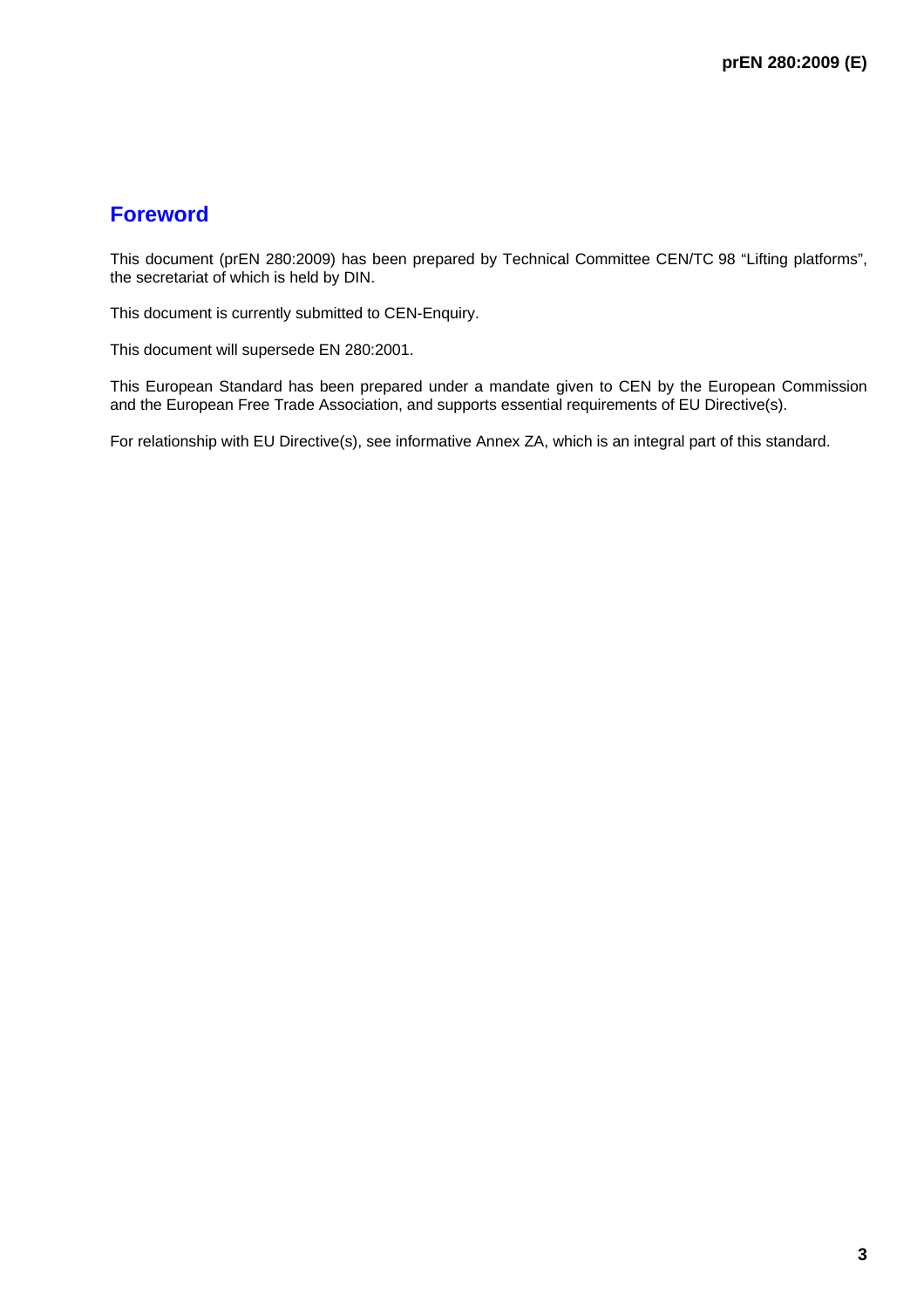## **Introduction**

This standard is a type C standard as stated in EN ISO 12100.

The object of this European Standard is to define rules for safeguarding persons and objects against the risk of accidents associated with the operation of Mobile Elevating Work Platforms (MEWPs).

- This European Standard does not repeat all the general technical rules applicable to every electrical, mechanical or structural component.
- The safety requirements of this European Standard have been drawn up on the basis that MEWPs are periodically maintained according to manufacturers' instructions, working conditions, frequency of use and national regulations.

It is also assumed that MEWPs are checked for function daily before start of work and are not put into operation unless all required control and safety devices are available and in working order.

If a MEWP is seldom used, the checks may be made before start of work.

Furthermore it is assumed that persons on the work platform in case of power supply failure are not incapacitated and can assist in the operation of the overriding emergency device.

- As far as possible this European Standard sets out only the requirements that materials and equipment have to meet in the interest of safety, and it is assumed that persons operating MEWPs are adequately trained.
- Where for clarity an example of a safety measure is given in the text, this shall not be considered as the only possible solution. Any other solution leading to the same risk reduction is permissible if an equivalent level of safety is achieved.
- ⎯ As no satisfactory explanation could be found for the dynamic factors used for stability calculations in previous national standards, the results of the tests carried out by the former CEN/TC 98/WG 1 to determine a suitable factor and stability calculation method for MEWPs have been adopted. The test method is described in Annex B (informative) as a guide for manufacturers wishing to use higher or lower operating speeds and to take advantage of developments in control systems.

Similarly, to avoid the unexplained inconsistencies in coefficients of utilisation for wire ropes found in other standards for lifting devices, appropriate extracts of the widely accepted standard DIN 15020 have been taken into 5.5.2 and Annex C (normative) with a worked example in Annex D (informative).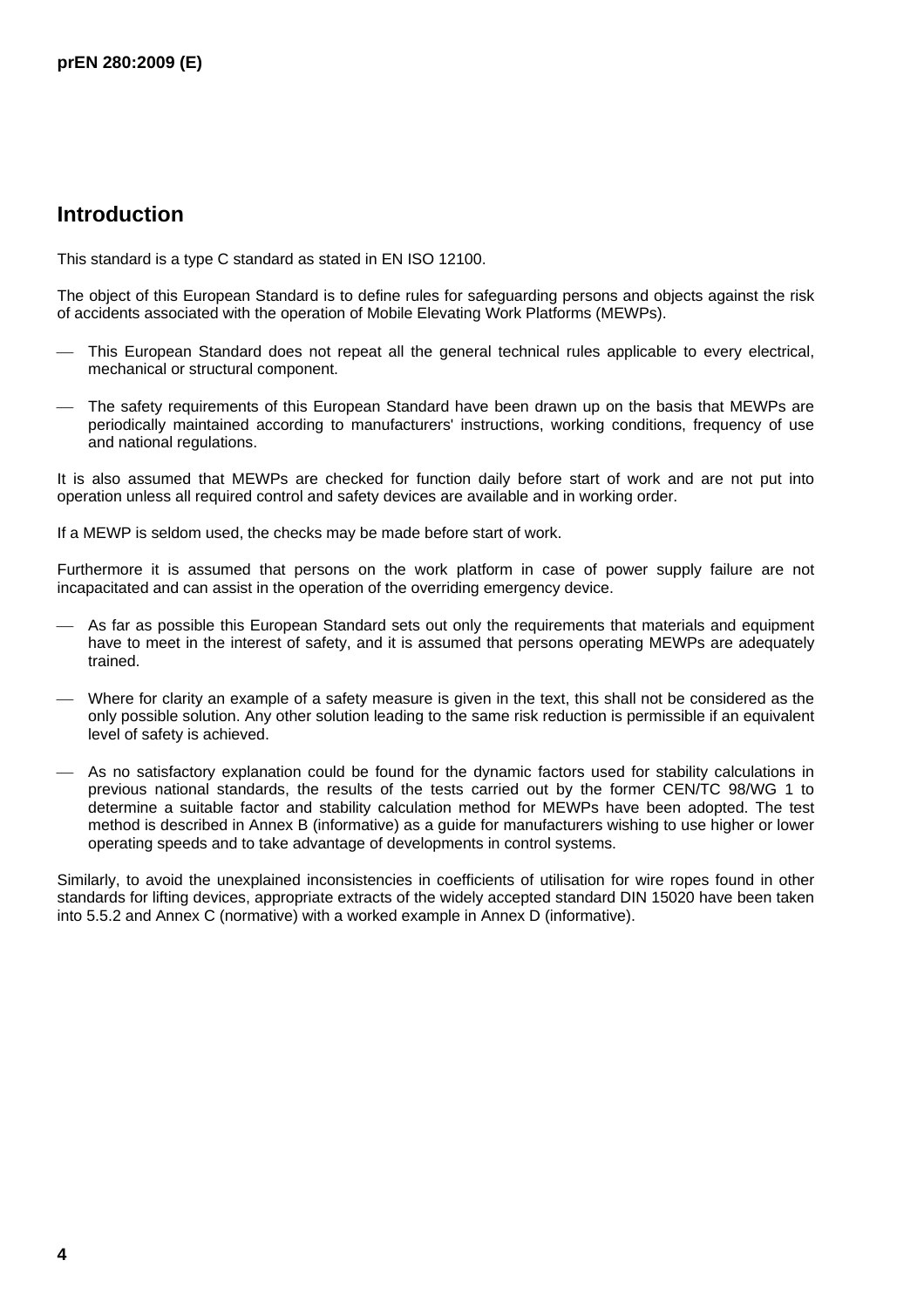## **1 Scope**

**1.1** This European Standard specifies technical safety requirements and measures for all types and sizes of Mobile Elevating Work Platform (MEWP) intended to move persons to working positions where they are carrying out work from the work platform (WP) with the intention that persons are getting on and off the work platform only at access positions at ground level or on the chassis.

**1.2** This European Standard is applicable to the structural design calculations and stability criteria, construction, safety examinations and tests before MEWPs are first put into service. It identifies the hazards arising from the use of MEWPs and describes methods for the elimination or reduction of these hazards.

It does not cover the hazards arising from:

- a) use in potentially explosive atmospheres;
- b) electromagnetic incompatibility;
- c) work on live electric systems;
- d) use of compressed gases for load bearing components;
- e) getting on and off the work platform at changing levels.
- **1.3** This European standard does not apply to:
- a) permanently installed personnel lifting appliances serving defined levels (see e.g. EN 81-1:1998 and EN 81-2:1998);
- b) fire-fighting and fire rescue appliances (see e.g. EN 1777:2004);
- c) unguided work cages suspended from lifting appliances (see e.g. EN 1808:1999);
- d) elevating operator position on rail dependent storage and retrieval equipment (see EN 528:1996);
- e) tail lifts (see EN 1756-1:2001 + A1:2008 and EN 1756-2:2004);
- f) mast climbing work platforms (see EN 1495:1997);
- g) fairground equipment;
- h) lifting tables with a lifting height of less than 2 m (see EN 1570:1998);
- i) builders hoists for persons and materials (see EN 12159:2000);
- j) aircraft ground support equipment (see e.g. EN 1915-1 and 2:2001);
- k) elevating operator positions on industrial trucks (see EN 1726-2:2004).
- **1.4** Classification

MEWPs are divided into two main groups:

- Group A: MEWPs where the vertical projection of the centre of the area of the platform in all platform configurations at the maximum chassis inclination specified by the manufacturer is always inside the tipping lines.
- Group B: All other MEWPs.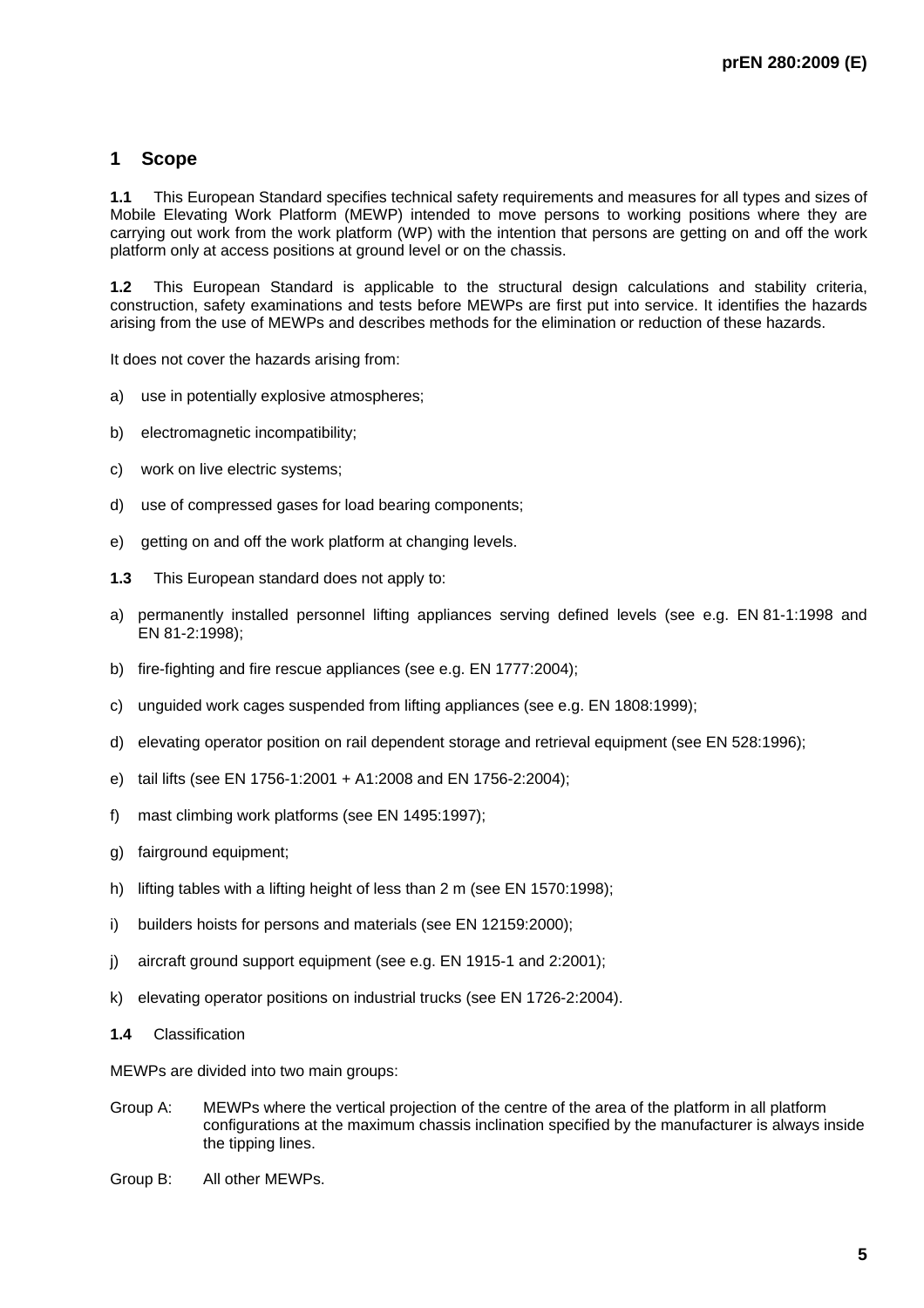## **prEN 280:2009 (E)**

Relating to travelling, MEWPs are divided into three types:

- Type 1 Travelling is only allowed with the MEWP in its transport configuration;
- Type 2 Travelling with raised work platform is controlled from a point of control at the chassis;
- Type 3 Travelling with raised work platform is controlled from a point of control at the work platform.
- NOTE The types 2 and 3 can be combined.
- **1.5** This standard applies to machines which are manufactured 12 months after publication of this standard.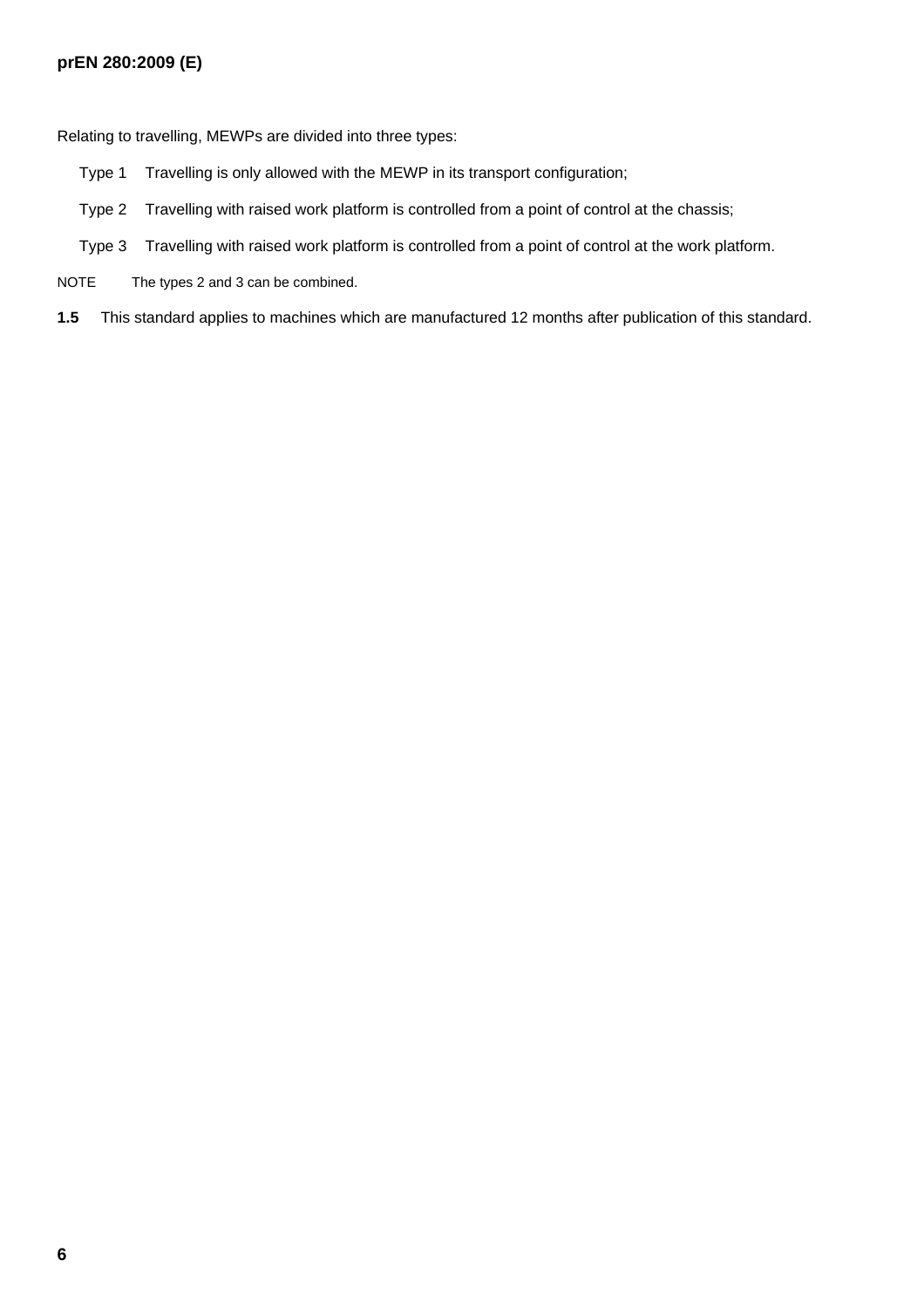## **2 Normative references**

The following referenced documents are indispensable for the application of this document. For dated references, only the edition cited applies. For undated references, the latest edition of the referenced document (including any amendments) applies.

EN ISO 12100-1:2003, *Safety of machinery – Basic concept, general principles for design – Part 1: Basic terminology, methodology (ISO 12100-1:2003)*

EN ISO 12100-2:2003, *Safety of machinery – Basic concept, general principles for design – Part 2: Technical principles (ISO 12100-1:2003)*

EN 349, *Safety of machinery — Minimum gaps to avoid crushing of parts of the human body*

EN ISO 13850, *Safety of machinery — Emergency stop — Principles for design*

prEN 15746-1:2007*, Railway applications — Track — Road-rail machines and associated equipment — Part 1: Technical requirements for running and working* 

prEN 15746-2:2007*, Railway applications — Track — Road-rail machines and associated equipment — Part 2: General safety requirements* 

EN ISO 13857:2008, *Safety of machinery - Safety distances to prevent hazard zones being reached by upper and lower limbs (ISO 13857:2008)*

EN ISO 13849-1:2008, *Safety of machinery — Safety related parts of control systems — Part 1: General principles for design (ISO 13849-1:2006)*

EN ISO 13849-2:2003, *Safety of machinery — Safety related parts of control systems — Part 2: Validation* 

EN 60204-1:2006, *Safety of machinery — Electrical equipment of machines — Part 1: General requirements (IEC 60204-1:2006)* 

EN 60204-32:2008, *Safety of machinery — Electrical equipment of machines — Part 1: Requirements for hoisting machines (IEC 60204-32:2008)*

EN 60529:1991, *Degrees of protection provided by enclosures (IP code) (IEC 60529:1989)*

ISO 3864-1:2002, *Safety colours and safety signs – Part1: Design principles for safety signs in work places and public areas*

ISO 4302, *Cranes — Wind load assessment*

ISO 4305, *Mobile cranes — Determination of stability*

ISO 4309, *Cranes — Wire ropes — Code of practice for examination and discard*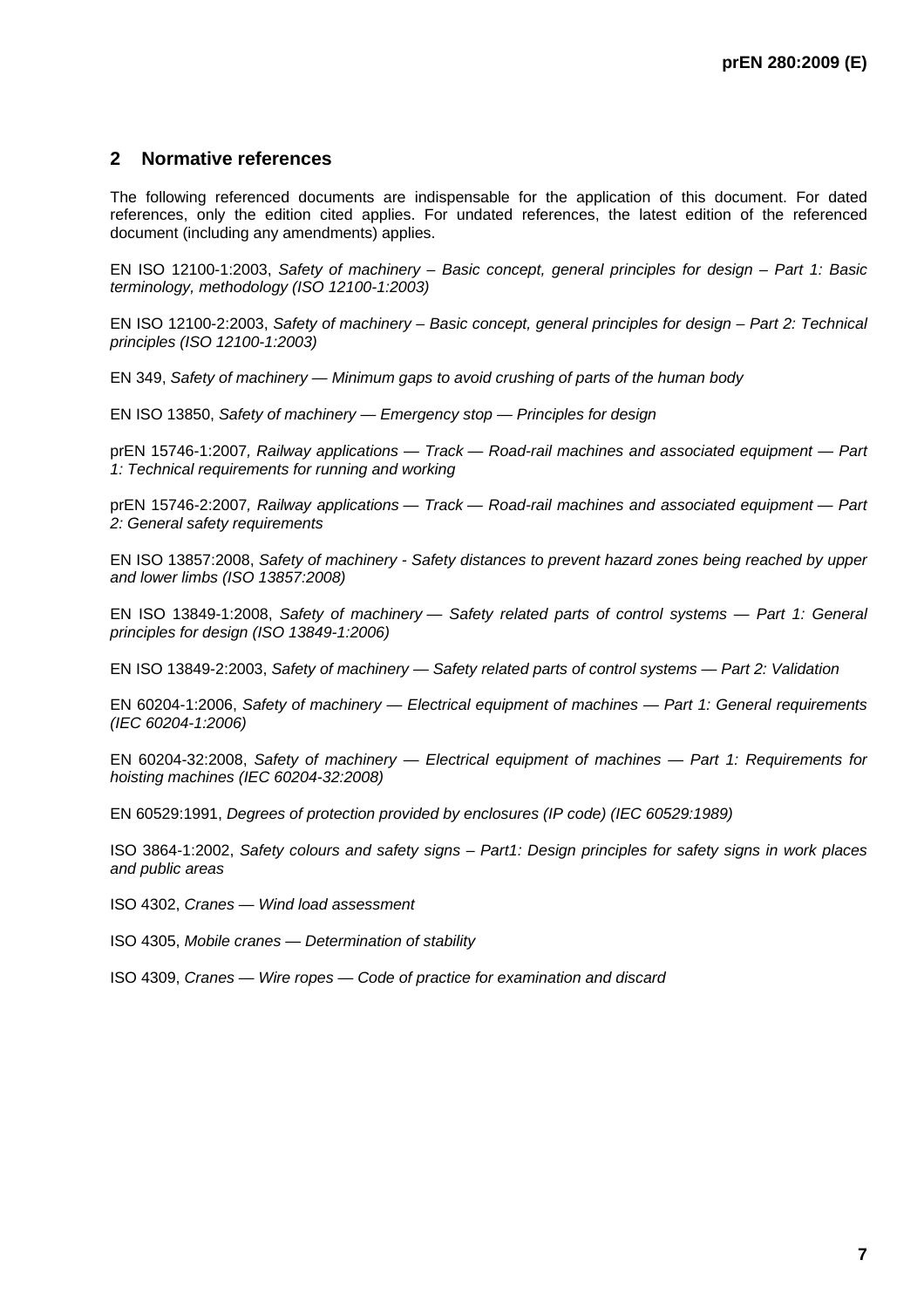## **3 Terms and definitions**

For the purposes of this European Standard, the terms and definitions of EN ISO 12100-1:2003 and EN ISO 12100-2:2003 and the following apply:

#### **3.1**

### **mobile elevating work platform (MEWP)**

mobile machine that is intended to move persons to working positions where they are carrying out work from the work platform with the intention that persons are getting on and off the work platform only at access positions at ground level or on the chassis and which consists as a minimum of a work platform with controls, an extending structure and a chassis. In this standard the abbreviation MEWP is used for mobile elevating work platform

#### **3.2**

#### **work platform** (see Figure 1)

fenced platform or a cage which can be moved under load to the required working position and from which erection, repair, inspection or similar work can be carried out

## **3.3**

## **extending structure** (see Figure 1)

structure which is connected to the chassis and supports the work platform. It allows movement of the work platform to its required position. It may, for example, be a single or a telescoping or a articulating boom or ladder, or a scissors mechanism or any combination of them, and may or may not slew on the base

#### **3.4**

#### **chassis** (see Figure 1)

base of the MEWP. It may be pulled, pushed, self propelled, etc.

#### **3.5**

## **stabilisers** (see Figure 1)

all devices and systems used to stabilise MEWPs by supporting and/or levelling the complete MEWP or the extending structure, e.g. jacks, suspension locking devices, extending axles

## **3.6**

## **access position1)**

position(s) to provide access to and from the work platform

## **3.7**

## **transport configuration1)**

configuration of the MEWP prescribed by the manufacturer in which the MEWP is intended to be delivered to the work site

## **3.8**

## **lowering** (see Figure 2)

all operations to move the work platform to a lower level

## **3.9**

**raising** (see Figure 2) all operations to move the work platform to a higher level

#### **3.10**

**rotating** (see Figure 2) circular movement of the work platform about a vertical axis

l

<sup>1)</sup>Access position and transport configuration can be identical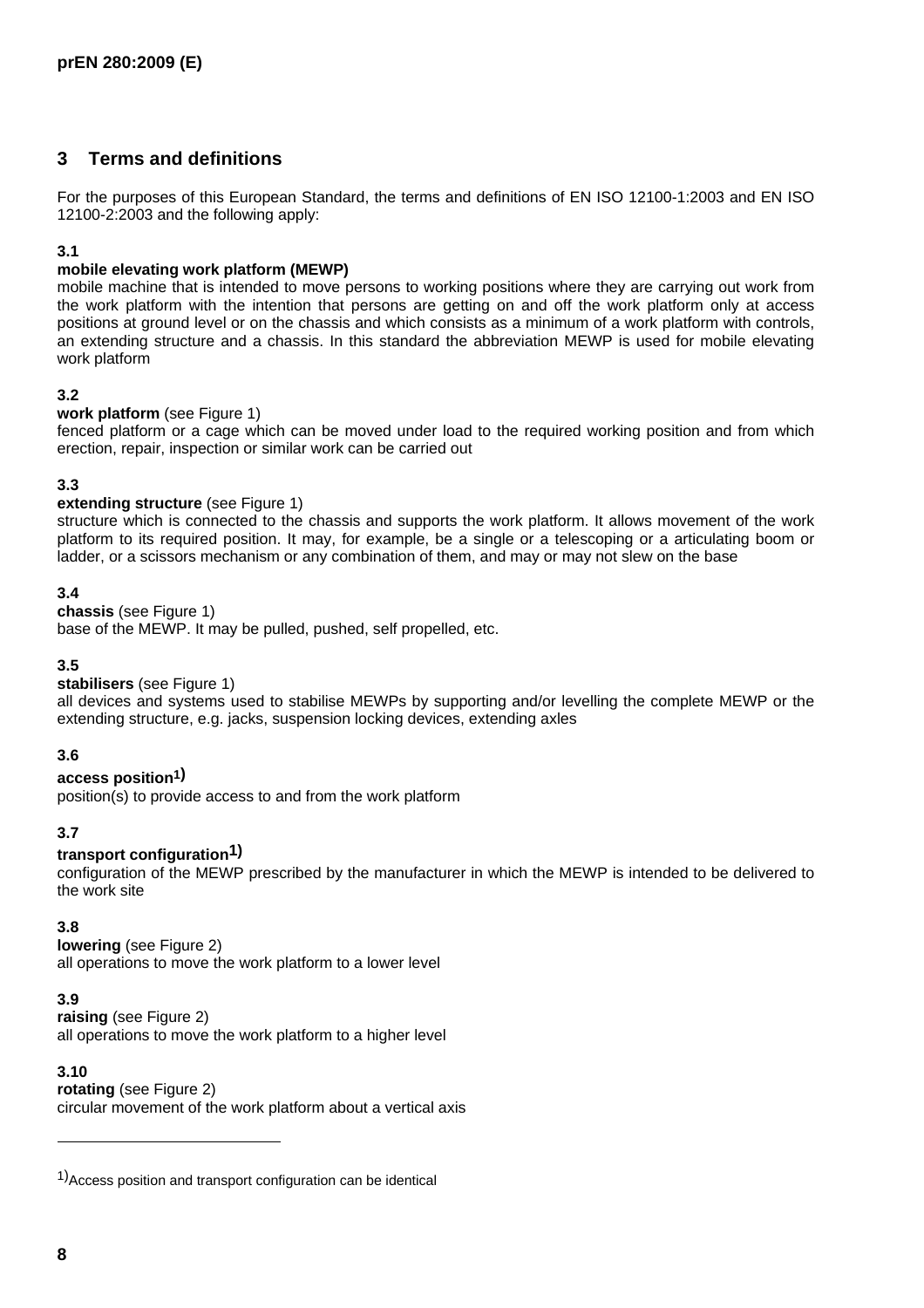## **3.11**

#### **slewing** (see Figure 2)

circular movement of the extending structure about a vertical axis

## **3.12**

### **travelling** (see Figure 2)

all movements of the chassis with work platform out of transport configuration

## **3.13**

## **vehicle mounted MEWP**

MEWP that has travelling controls located within the cab of the vehicle

## **3.14**

## **pedestrian controlled MEWP**

MEWP that has the controls for powered transport located so that they are capable of being operated by a person walking close to the MEWP

## **3.15**

#### **self propelled MEWP**

MEWP that has the travelling controls located at the work platform

#### **3.16**

#### **rated load**

load for which the MEWP has been designed for normal operation. The rated load is composed of persons, tools and material acting vertically on the work platform

NOTE A MEWP can have more than one rated load.

## **3.17**

### **load cycle**

cycle starting from the access position, carrying out work and returning to the access position

## **3.18**

#### **wire rope drive system**

system that comprises one or more wire rope(s) running on rope drums and on or over rope pulleys as well as any associated rope drums, rope pulleys and compensating pulleys

## **3.19**

## **chain drive system**

system that comprises one or more chain(s) running on chain sprockets and on or over chain pulleys as well as any associated chain sprockets, chain pulleys and compensating pulleys

## **3.20**

#### **type test**

test on the representative model of a new design or one incorporating significant changes to an existing design, carried out by or on behalf of the manufacturer or his authorised representative

## **3.21**

## **totally manually operated MEWP**

MEWP with movement powered only by manual effort

### **3.22**

## **rail mounted MEWP**

MEWP where travelling is guided by rails

## **3.23**

#### **load sensing system**

system of monitoring the vertical load and vertical forces on the work platform (see 3.2)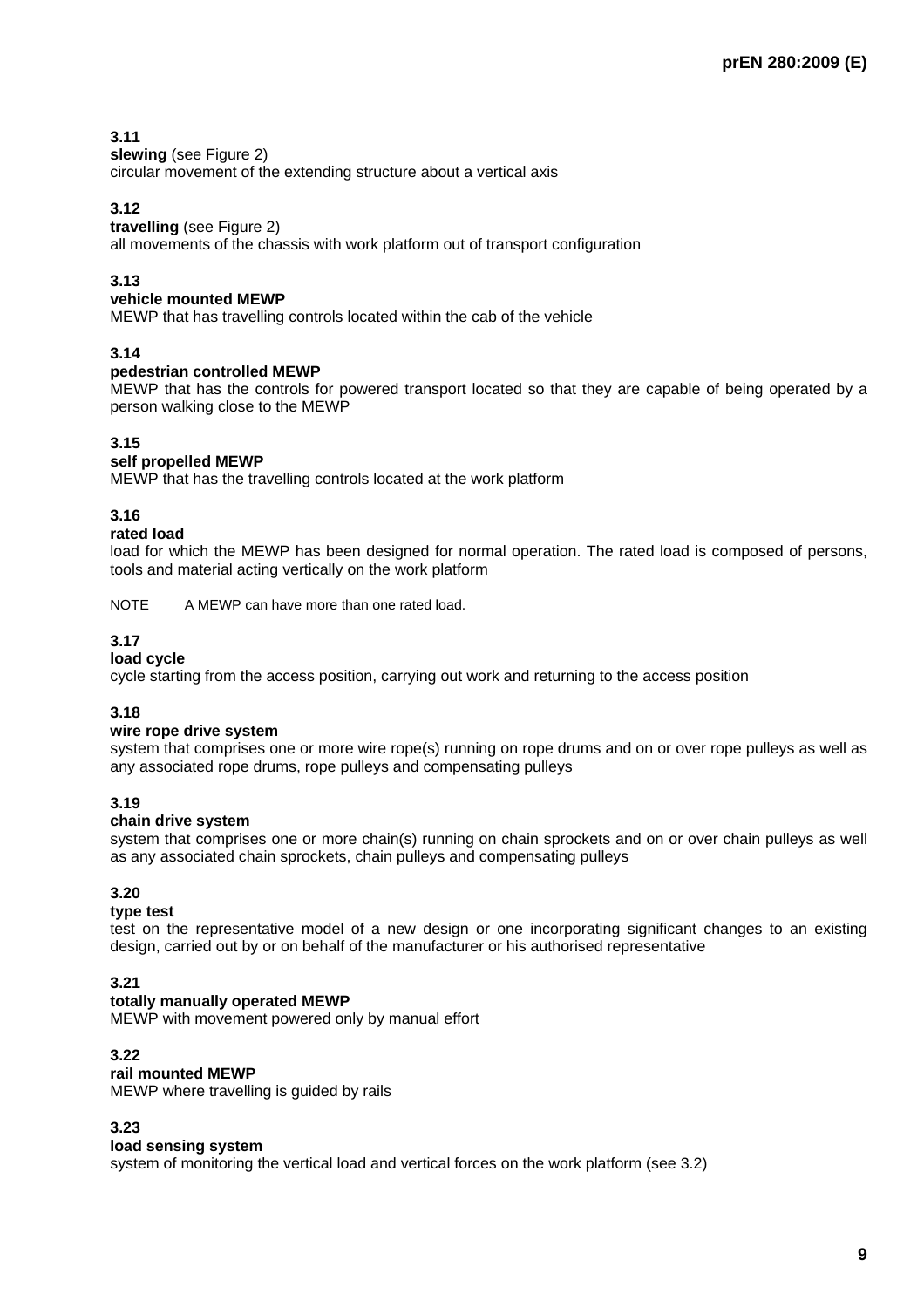NOTE The system includes the measuring device(s), the method of mounting the measuring devices and the signal processing system.

### **3.24**

### **moment sensing system**

system of monitoring the moment acting about the tipping line tending to overturn the MEWP

NOTE The system includes the measuring device(s), the method of mounting the measuring devices and the signal processing system.

#### **3.25**

#### **wireless control**

means by which the MEWP operator's commands are transmitted without any physical connection for at least part of the distance between the control consol and the MEWP

#### **3.26**

## **Self revealing failure or fault**

failure or fault of a component where the failure or fault is apparent to the MEWP operator:

- through changes of operating characteristics
- visual, audible or other evidence.

This evidence can be revealed without the use of monitoring devices

## **3.27**

#### **working envelope**

space in which the work platform is designed to work within the specified loads and forces under normal operating conditions

NOTE MEWPS can have more than one working envelope.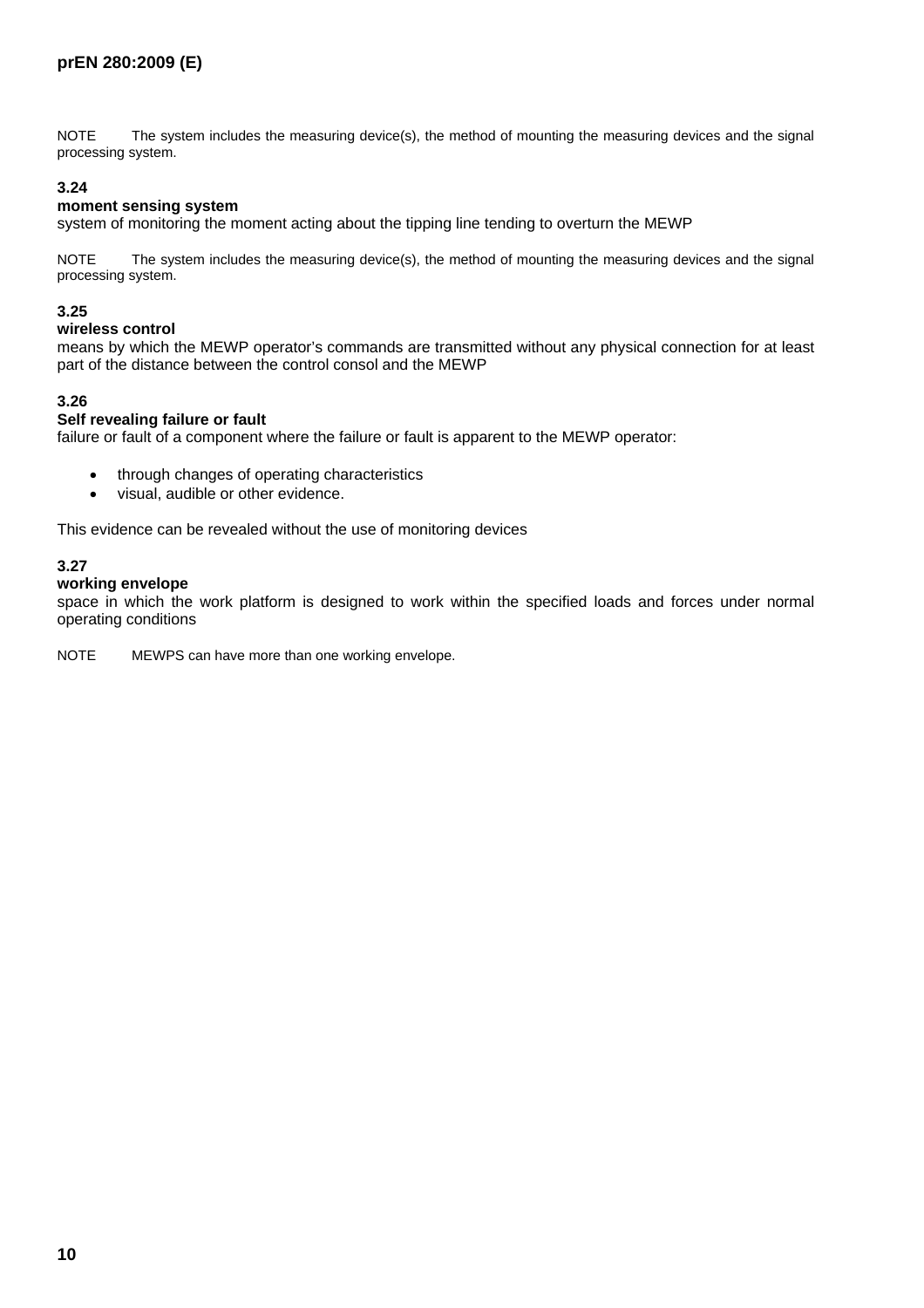

## **Key**

- 1 work platform (see 3.2)
- 2 extending structure (see 3.3)
- 3 chassis (see 3.4)
- 4 stabilisers (see 3.5)

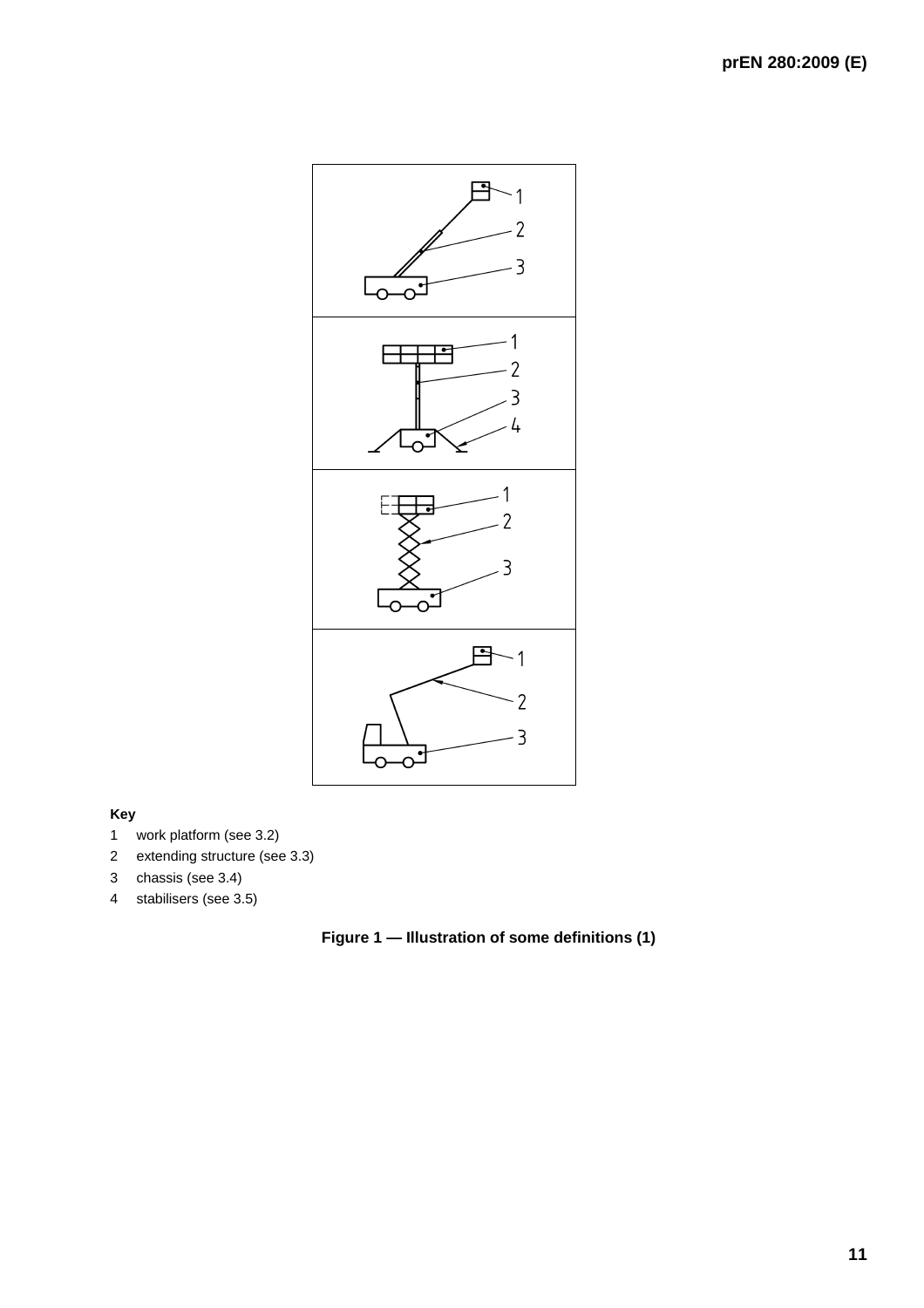

**Figure 2 — Illustration of some definitions (2)**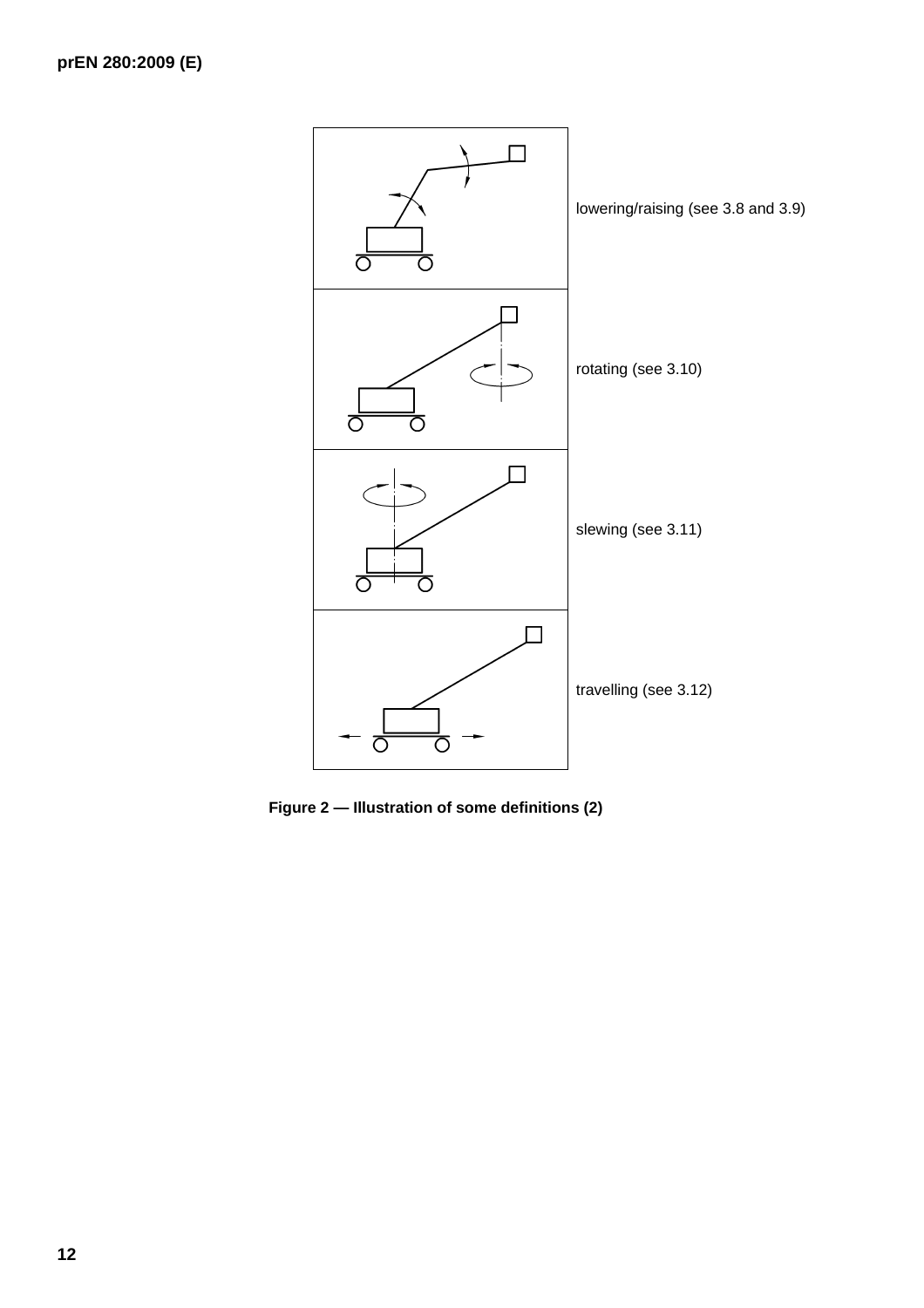## **4 List of hazards**

The hazards have been identified by the risk assessment procedure and the corresponding requirements formulated.

A hazard which is not significant and for which, therefore, no requirements are formulated, is shown in the Corresponding Requirements column as NS (not significant).

|                | <b>Significant hazards</b>                                                                                             | <b>Relevant clauses in this</b><br>standard                |  |  |  |  |
|----------------|------------------------------------------------------------------------------------------------------------------------|------------------------------------------------------------|--|--|--|--|
| $\mathbf{1}$   | <b>Mechanical hazards</b>                                                                                              |                                                            |  |  |  |  |
| 1.1            | Crushing hazard                                                                                                        | 5.3.4, 5.3.5, 5.3.22,<br>5.4.3.<br>5.6.9, 5.7.1, 7.2.15    |  |  |  |  |
| 1.2            | Shearing hazard                                                                                                        | 5.4.4, 5.7.1, 7.2.15                                       |  |  |  |  |
| 1.3            | Cutting or severing hazard                                                                                             | <b>NS</b>                                                  |  |  |  |  |
| 1.4            | Entanglement hazard                                                                                                    | 5.3.19, 7.2.15                                             |  |  |  |  |
| 1.5            | Drawing-in or trapping hazard                                                                                          | 5.3.19, 7.2.15                                             |  |  |  |  |
| 1.6            | Impact hazard                                                                                                          | 5.3.5, 5.3.24, 7.1.1.2 h)                                  |  |  |  |  |
| 1.7            | Stabbing or puncture hazard                                                                                            | <b>NS</b>                                                  |  |  |  |  |
| 1.8            | Friction or/abrasion hazard                                                                                            | 7.1.1.7 e)                                                 |  |  |  |  |
| 1.9            | High pressure fluid injection hazard                                                                                   | 5.9.1, 5.9.2, 5.9.3, 5.9.4, 5.9.5,<br>5.9.10               |  |  |  |  |
| 1.10           | Ejection of parts                                                                                                      | <b>NS</b>                                                  |  |  |  |  |
| 1.11           | Loss of stability (of machinery and machine parts)                                                                     | 5.2, 5.3.2, 5.3.6, 5.3.7, 5.3.8,<br>5.3.10, 5.3.11, 7.2.11 |  |  |  |  |
| 1.12           | Slip, trip and fall hazards                                                                                            | 5.6.2, 5.6.3, 5.6.4, 5.6.5, 5.6.6,<br>5.6.7, 7.2.15        |  |  |  |  |
| $\overline{2}$ | Electrical hazards, caused for example by:                                                                             | $\blacksquare$                                             |  |  |  |  |
| 2.1            | Electrical contact (direct or indirect)                                                                                | 5.8, 7.1.1.2.9                                             |  |  |  |  |
| 2.2            | Electrostatic phenomena                                                                                                | <b>NS</b>                                                  |  |  |  |  |
| 2.3            | Thermal radiation                                                                                                      | <b>NS</b>                                                  |  |  |  |  |
| 2.4            | External influences on electrical equipment                                                                            | 5.8.1                                                      |  |  |  |  |
| 3              | Thermal hazards for example resulting in:                                                                              |                                                            |  |  |  |  |
| 3.1            | Burns and scalds by a possible contact of persons by flames or<br>explosions and also by the radiation of heat sources | 5.3.19                                                     |  |  |  |  |
| 3.2            | Health-damaging effects by hot or cold work environment                                                                | 5.3.19                                                     |  |  |  |  |
| 4              | Hazards generated by noise, resulting for example in:                                                                  | 7.1.1.2 v)                                                 |  |  |  |  |
| 4.1            | Hearing losses (deafness), other physiological disorders (e.g.<br>loss of balance, loss of awareness etc.)             | <b>NS</b>                                                  |  |  |  |  |
| 4.2            | Interference with speech communication, acoustic signals etc.                                                          | <b>NS</b>                                                  |  |  |  |  |

**Table 1 — List of significant hazards**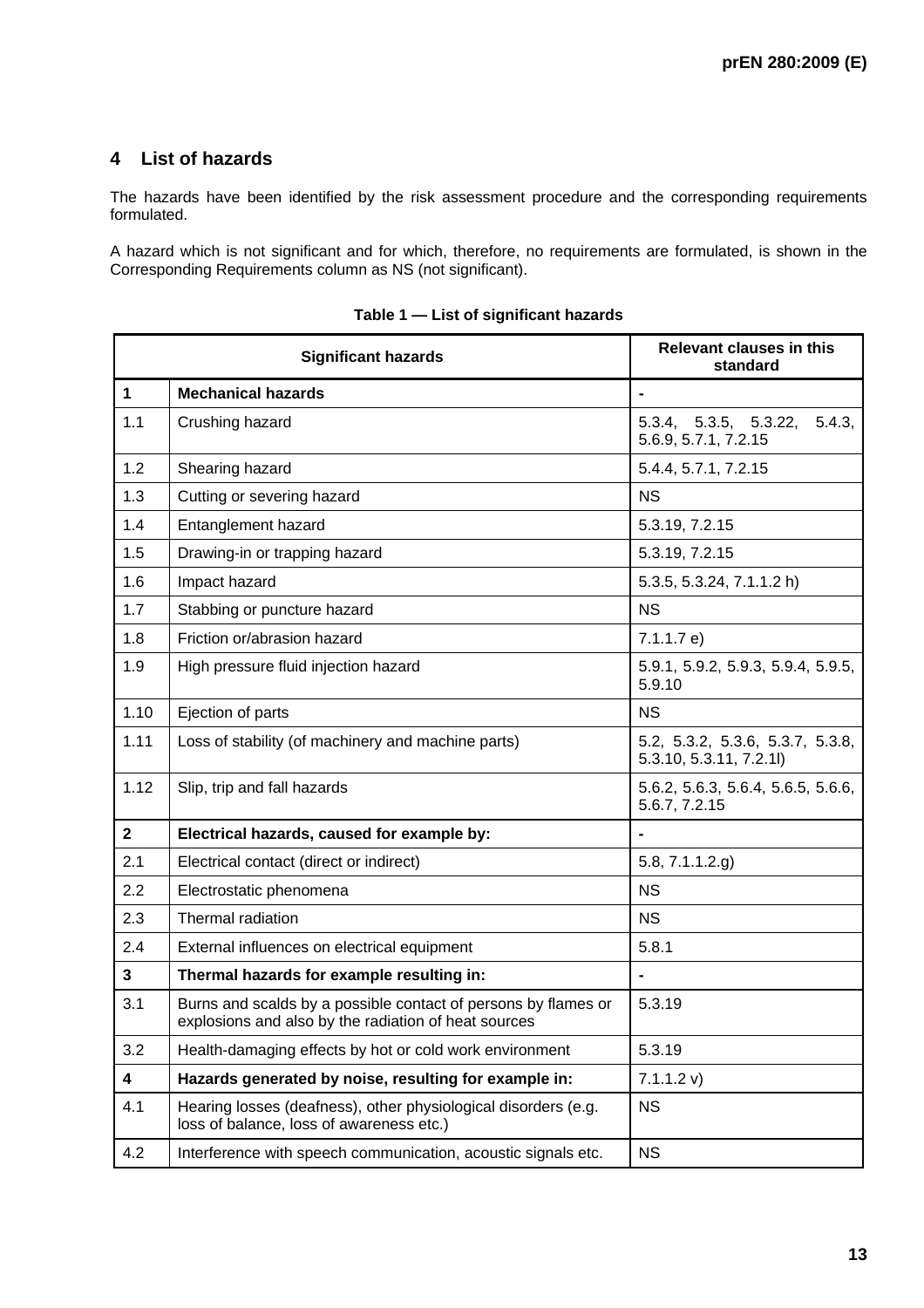## **Table 2** *(continued)*

|                | <b>Significant hazards</b>                                                                                                                                           | Relevant clauses in this<br>standard                                                |  |  |  |  |
|----------------|----------------------------------------------------------------------------------------------------------------------------------------------------------------------|-------------------------------------------------------------------------------------|--|--|--|--|
| $5\phantom{1}$ | Hazards generated by vibration (resulting in a variety of<br>neurological and vascular disorders)                                                                    | $5.3.23, 7.1.1.2$ I)                                                                |  |  |  |  |
| $6\phantom{1}$ | Hazards generated by radiation, especially by:                                                                                                                       | ÷                                                                                   |  |  |  |  |
| 6.1            | <b>Electrical arcs</b>                                                                                                                                               | $7.1.1.2$ g)                                                                        |  |  |  |  |
| 6.2            | Lasers                                                                                                                                                               | <b>NS</b>                                                                           |  |  |  |  |
| 6.3            | Ionising radiation sources                                                                                                                                           | <b>NS</b>                                                                           |  |  |  |  |
| $\mathcal{A}$  | Machine making use of high frequency electromagnetic fields                                                                                                          | 5.8.1                                                                               |  |  |  |  |
| $\overline{7}$ | Hazards generated by materials and substances processed,<br>used or exhausted by machinery for example:                                                              | Ĭ.                                                                                  |  |  |  |  |
| 7.1            | Hazards resulting from contact with or inhalation of harmful<br>fluids, gases, mists, dusts and fumes                                                                | 5.3.20, 5.3.24                                                                      |  |  |  |  |
| 7.2            | Fire or explosion hazard                                                                                                                                             | 5.3.21                                                                              |  |  |  |  |
| 7.3            | Biological and microbiological (viral or bacterial) hazards                                                                                                          | <b>NS</b>                                                                           |  |  |  |  |
| 8              | Hazards generated by neglecting ergonomic principles in<br>machine design (mismatch of machinery with human<br>characteristics and abilities) caused for example by: | L,                                                                                  |  |  |  |  |
| 8.1            | Unhealthy postures or excessive efforts                                                                                                                              | 5.6.6, 5.6.7                                                                        |  |  |  |  |
| 8.2            | Inadequate consideration of human hand-arm or foot-leg<br>anatomy                                                                                                    | <b>NS</b>                                                                           |  |  |  |  |
| 8.3            | Neglected use of personal protection equipment                                                                                                                       | <b>NS</b>                                                                           |  |  |  |  |
| 8.4            | Inadequate area lighting                                                                                                                                             | <b>NS</b>                                                                           |  |  |  |  |
| 8.5            | Mental overload or underload, stress, etc.                                                                                                                           | <b>NS</b>                                                                           |  |  |  |  |
| 8.6            | Human error                                                                                                                                                          | 5.7.1, 5.7.3                                                                        |  |  |  |  |
| 9              | <b>Hazard combinations</b>                                                                                                                                           |                                                                                     |  |  |  |  |
| 10             | Hazards caused by failure of energy supply, breaking down<br>of machinery parts, and other functional disorders, for<br>example:                                     | $\qquad \qquad \blacksquare$                                                        |  |  |  |  |
| 10.1           | Failure of energy supply (of energy and/or control circuits)                                                                                                         | 5.7.6, 5.7.7,<br>5.7.8<br>5.3.12,<br>5.9.6,<br>5.9.7,<br>5.9.8,<br>5.9.9,<br>5.11.3 |  |  |  |  |
| 10.2           | Unexpected ejection of machine parts or fluids                                                                                                                       | <b>NS</b>                                                                           |  |  |  |  |
| 10.3           | Failure/malfunction of control system                                                                                                                                | 5.3.26, 5.7.7                                                                       |  |  |  |  |
| 10.4           | Errors of fitting                                                                                                                                                    | 5.8.1, 5.9.11                                                                       |  |  |  |  |
| 10.5           | Overturn, unexpected loss of machine stability                                                                                                                       | 5.2, 5.3.2, 5.3.6, 5.3.7, 5.3.8,<br>$7.2.1$ I)                                      |  |  |  |  |
| 11             | Hazards caused by (temporary) missing and/or incorrectly<br>positioned safety-related measures/means, for example:                                                   |                                                                                     |  |  |  |  |
| 11.1           | All kinds of guard                                                                                                                                                   | 5.3.19                                                                              |  |  |  |  |
| 11.2           | All kinds of safety related (protection) devices<br>5.3.10, 5.11                                                                                                     |                                                                                     |  |  |  |  |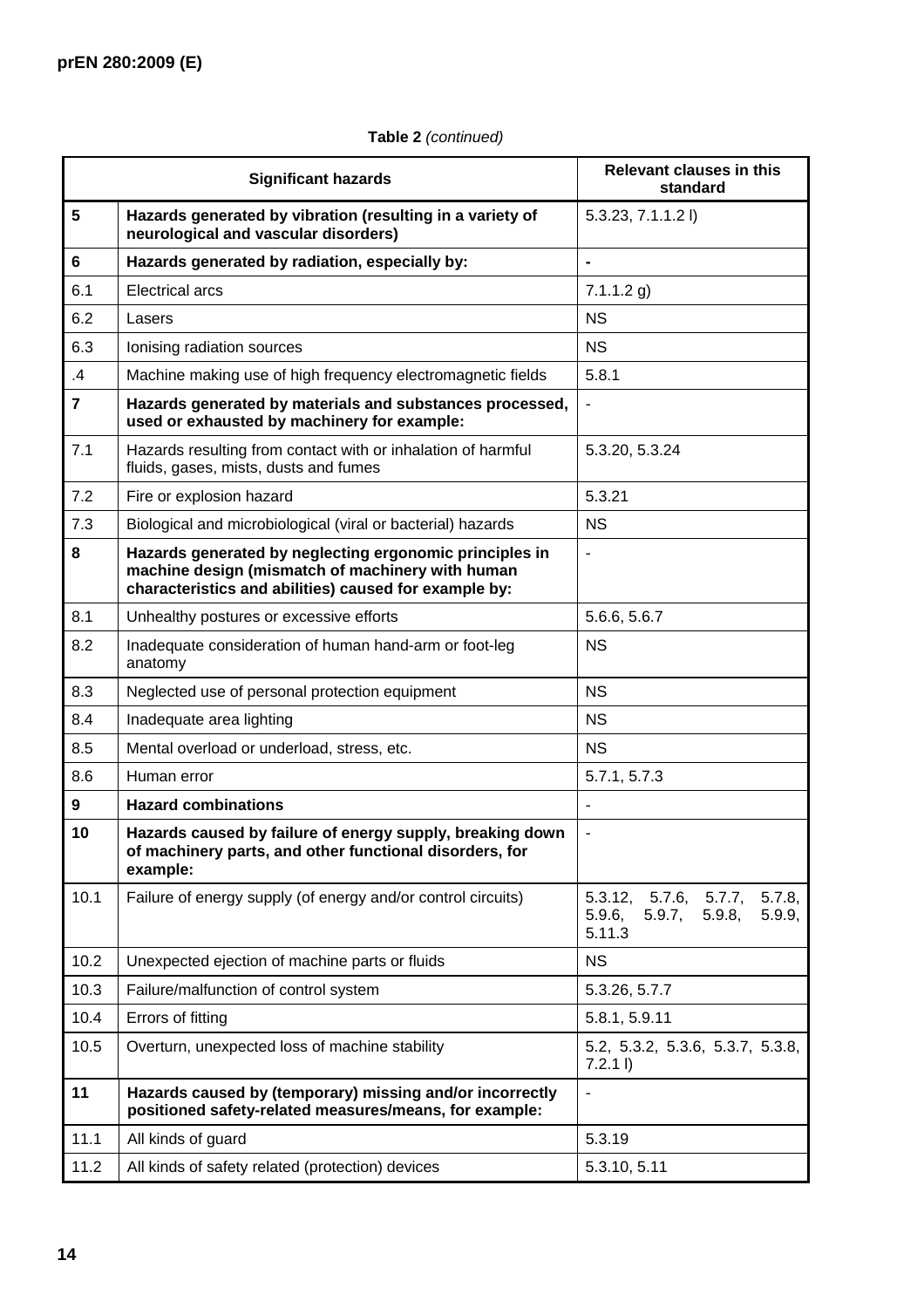|       | <b>Significant hazards</b>                                                              | <b>Relevant clauses in this</b><br>standard                                                                      |  |  |  |
|-------|-----------------------------------------------------------------------------------------|------------------------------------------------------------------------------------------------------------------|--|--|--|
| 11.3  | Starting and stopping devices                                                           | 5.3.1, 5.4.4, 5.5.2.7, 5.5.3.7,<br>$5.5.5.2$ , $5.6.3$ , $5.7.1$ , $5.7.2$ ,<br>5.7.4, 5.7.5, 5.7.7, 5.7.8, 5.11 |  |  |  |
| 11.4  | Safety signs and signals                                                                | 5.3.2, 5.6.10, 5.7.3, 5.9.10                                                                                     |  |  |  |
| 11.5  | All kinds of information or warning devices                                             | 5.3.2, 5.3.14, 5.6.11,                                                                                           |  |  |  |
|       |                                                                                         | 7.1.1.2 c), 7.2                                                                                                  |  |  |  |
| 11.6  | Energy supply disconnecting devices                                                     | 5.3.26                                                                                                           |  |  |  |
| 11.7  | <b>Emergency devices</b>                                                                | 5.7.5                                                                                                            |  |  |  |
| 11.8  | Feeding/removal means of work pieces                                                    | <b>NS</b>                                                                                                        |  |  |  |
| 11.9  | Essential equipment and accessories for safe adjusting and/or<br>maintaining            | 5.4.4, 5.9.1, 7.1.1.7d), 7.1.1.7l)                                                                               |  |  |  |
| 11.10 | Equipment evacuating gases, etc.                                                        | 5.3.20                                                                                                           |  |  |  |
| 12    | Inadequate lighting of moving/working area                                              | <b>NS</b>                                                                                                        |  |  |  |
| 13    | Hazards due to sudden movement/instability during<br>handling                           | 5.2, 5.3.2, 5.3.3, 5.3.6, 5.3.7,<br>5.3.9, 5.3.10, 5.3.13, 5.6.1,<br>5.7.1, 5.7.4, 5.7.5, 5.7.10                 |  |  |  |
| 14    | Inadequate/inergonomic design of driving/operating<br>position                          | 5.6.9                                                                                                            |  |  |  |
| 14.1  | Hazards due to dangerous environments (contact with moving<br>parts exhaust gases etc.) | 5.3.19, 5.3.20                                                                                                   |  |  |  |
| 14.2  | Inadequate visibility from driver's/operator's position                                 | 5.3.2, 5.3.22                                                                                                    |  |  |  |
| 14.3  | Inadequate seat/seating (seat index point)                                              | 5.3.23                                                                                                           |  |  |  |
| 14.4  | Inadequate/non-ergonomic design/positioning of controls                                 | 5.6.9                                                                                                            |  |  |  |
| 14.5  | Starting/moving of self-propelled machinery                                             | 5.3.14, 5.3.15, 5.3.16, 5.3.17,<br>5.3.18, 5.3.22, 5.7.1, 5.7.2,<br>5.7.4                                        |  |  |  |
| 14.6  | Road traffic of self-propelled machinery                                                | 5.3.12, 5.3.16, 5.3.17, 5.3.19,                                                                                  |  |  |  |
| 14.7  | Movement of pedestrian controlled machinery                                             | 5.3.18, 5.7.2                                                                                                    |  |  |  |
| 15    | <b>Mechanical hazards</b>                                                               | $\overline{\phantom{a}}$                                                                                         |  |  |  |
| 15.1  | Hazards to exposed persons due to uncontrolled movement                                 | 5.2.4, 5.4.4, 5.7.1                                                                                              |  |  |  |
| 15.2  | Hazards due to break-up and/or ejection of parts                                        | <b>NS</b>                                                                                                        |  |  |  |
| 15.3  | Hazards due to rolling over (ROPs)                                                      | <b>NS</b>                                                                                                        |  |  |  |
| 15.4  | Hazards due to falling objects (FOPs)                                                   | <b>NS</b>                                                                                                        |  |  |  |
| 15.5  | Inadequate means of access                                                              | 5.6.6, 5.6.7                                                                                                     |  |  |  |
| 15.6  | Hazards caused due to towing, coupling, connecting,<br>transmission                     | <b>NS</b>                                                                                                        |  |  |  |
| 15.7  | Hazards due to batteries, fire, emissions etc.                                          | 5.3.20, 5.3.21, 5.3.24                                                                                           |  |  |  |
| 16    | Hazards due to lifting operation                                                        | $\blacksquare$                                                                                                   |  |  |  |

## **Table 2** *(continued)*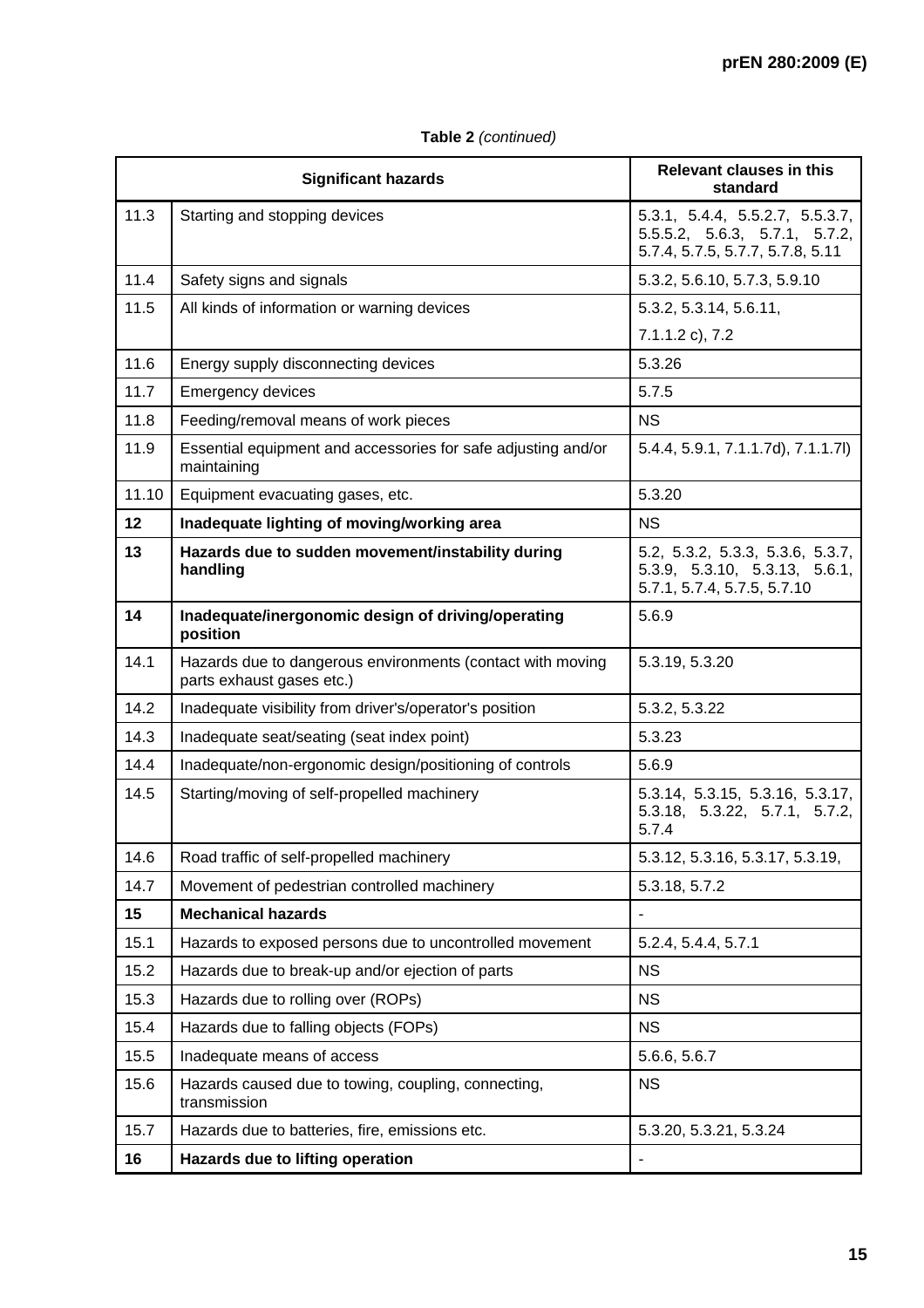## **Significant hazards Relevant clauses in this standard**  16.1 Lack of stability 1.5.2, 5.3.2, 5.3.6, 5.3.7, 5.3.8, 5.3.7, 5.3.8, 5.3.7, 5.3.8, 5.3.10, 5.3.11, 5.4.1, 7.2.1 l) 16.2 Derailment of machinery 5.3.25 16.3 | Loss of mechanical strength of machinery and lifting accessories 5.2.5, 5.4.1, 5.4.6, 5.6.13, 7.1.1.3 a) and b) 16.4 Uncontrolled movements 5.3.3, 5.3.4, 5.3.5, 5.4, 5.5, 5.4, 5.5, 5.4, 5.5, 5.4, 5.5, 5.4, 5.5, 5.4, 5.5, 5.6.1, **17 Inadequate view of trajectories of the moving parts** 5.3.22 **18** | Hazards caused by lightning **NS** | NS **19 Hazards due to loading/overloading** 5.4.1 **20 Hazards due to lifting persons** - 20.1 Mechanical strength 5.5.2, 5.5.3 20.2 | Loading control 5.4.1 **21 Controls** - 21.1 Movement of work platform 5.4, 5.6.1, 5.7.1, 5.7.4, 5.7.5, 5.7.10, Annex C 21.2 Safe travel control 3.7.1, 5.7.2, 5.7.4, 5.7.5 21.3 Safe speed control 3.3.1, 5.3.17, 5.3.18, 5.4.5 **22 Falling of persons** - 22.1 Personal protective equipment 122.1 | Personal protective equipment  $22.2$  Trapdoors 3.6.8 22.3 Work platform tilt control 5.6.1 **23 Work platform falling/overturning** - 23.1 Falling/overturning 5.2, 5.3.2, 5.3.3, 5.3.6, 5.3.7, 5.3.8, 5.3.10, 5.3.11, 5.3.13, 5.4.1, 5.4.2, 5.6.12, 5.9, 5.10 23.2 Acceleration/braking 5.3.17, 5.4.5, 5.5.1.6 **24 Markings** 7.2 **25 Hazards of trapping, shearing or crushing generated by the triggering of safety devices that cause the stopping of the machine's movements**  5.7.9

## **Table 2** *(continued)*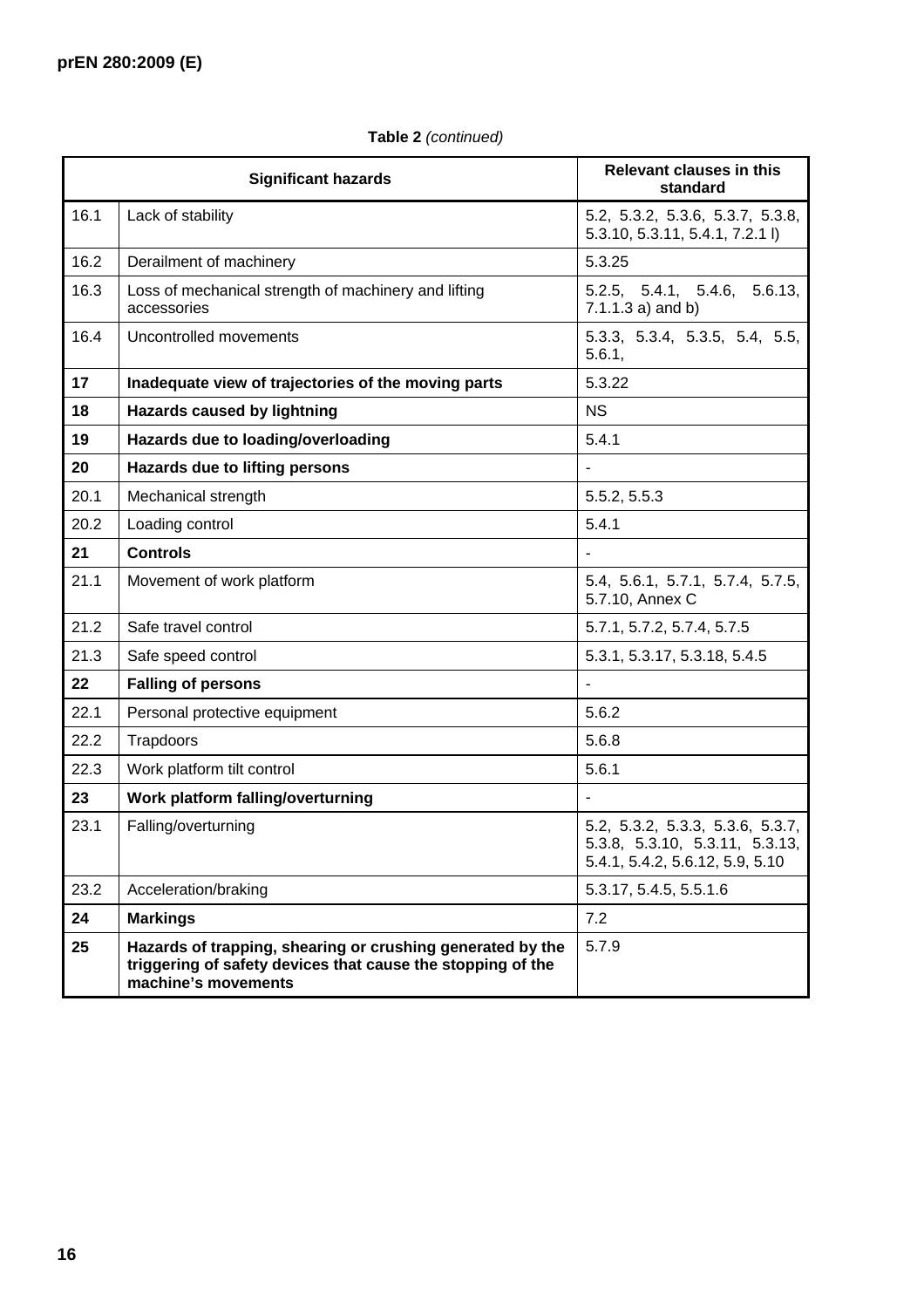## **5 Safety requirements and/or measures**

## **5.1 General**

The manufacturer shall meet the requirements detailed in this clause.

In addition, machines shall comply, as appropriate, with EN ISO 12100-1:2003 and EN ISO 12100-2:2003 for hazards which are not covered by this standard.

## **5.2 Structural and stability calculations**

#### **5.2.1 General**

It is the manufacturer's responsibility:

- a) for structural calculations, to evaluate the individual loads and forces in their positions, directions and combinations producing the most unfavourable stresses in the components and
- b) for stability calculations, to identify the various positions of the MEWP and combinations of loads and forces creating together conditions of minimum stability.

## **5.2.2 Loads and forces**

The following loads and forces shall be taken into account:

- a) rated load (see 5.2.3.1);
- b) structural loads (see 5.2.3.2);
- c) wind loads (see 5.2.3.3);
- d) manual forces (see 5.2.3.4);
- e) special loads and forces (see 5.2.3.5).

## **5.2.3 Determination of loads and forces**

## **5.2.3.1 Rated load**

The rated load m is:

$$
m = n \cdot m_p + m_e \tag{1}
$$

where:

- $m<sub>p</sub>$  80 kg (mass of a person)
- $m_e$   $\geq$  40 kg (minimum mass of tools and material)
- *n* the permitted number of persons on the work platform.

The mass of each person is assumed to act as a point load on the work platform and any platform extension at a horizontal distance of 0,1 m from the upper inside edge of the top rail. The distance between the point loads shall be 0,5 m (see Figure 3 as an example).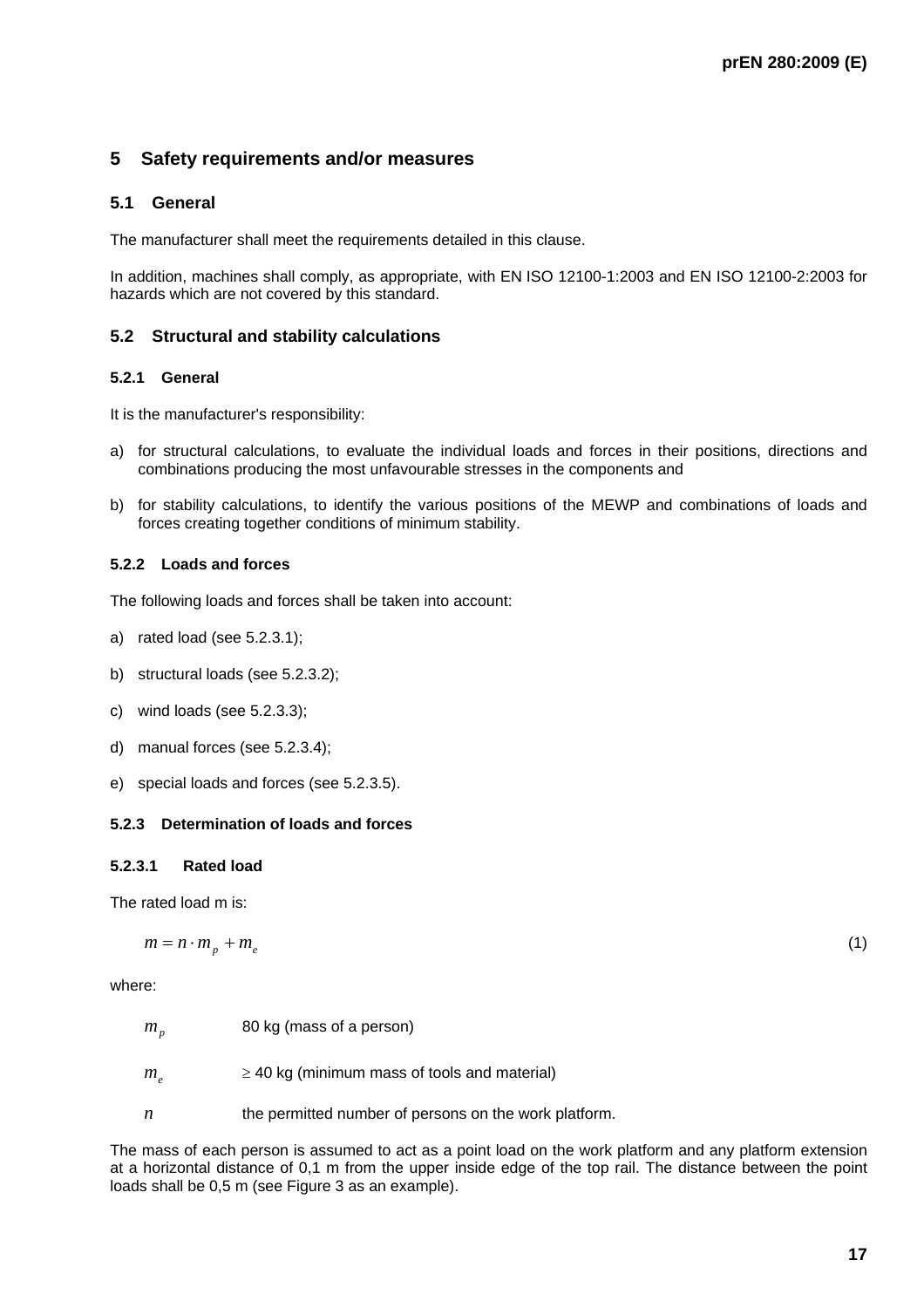The mass of equipment is assumed to act as an evenly distributed load on 25 % of the floor of the work platform. If the resulting pressure exceeds 3 kN/m2 the figure of 25 % may be increased to a figure giving a pressure of 3 kN/m2 (see Figure 4 as an example).

All these loads are assumed to be located in the positions giving the most severe results.

The above rated load refers to the maximum people and materials loads that can be placed on the deck including any extension. Lower rated loads can be specified for extension(s) and under these circumstances the load distributions specified in 6.1.4.2.1, 6.1.4.2.2 and 6.1.4.3 will need to be taken into account.







## **5.2.3.2 Structural loads**

The masses of the components of the MEWP when they are not moving shall be taken to be static structural loads.

The masses of the components of the MEWP when they are moving shall be taken to be dynamic structural loads.

#### **5.2.3.3 Wind loads**

**5.2.3.3.1** All MEWPs used out-of-doors are regarded as being affected by wind at a pressure of 100 N/m<sup>2</sup>, equivalent to a wind speed of 12,5 m/s (Beaufort Scale 6).

Wind forces are assumed to act horizontally at the centre of area of the parts of the MEWP and persons and equipment on the work platform and shall be taken to be dynamic forces.

This does not apply to MEWPs intended for indoor use only (see 7.2.7).

**5.2.3.3.2** Shape factors applied to areas exposed to wind:

- a) L-, U-, T-, I-sections 1,6
- b) box sections 1,4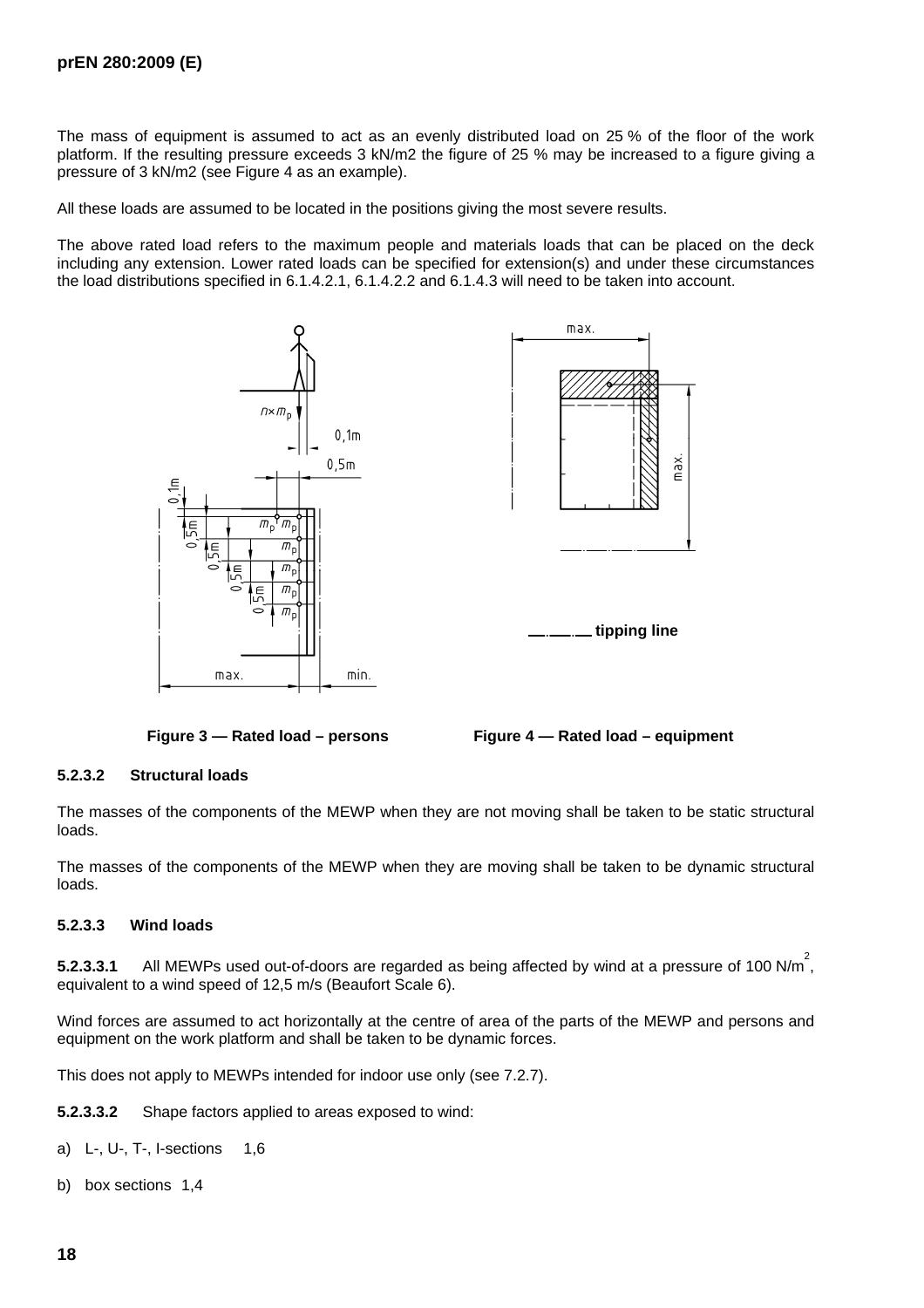- c) large flat areas 1,2
- d) circular sections, according to size 0,8/1,2
- e) persons directly exposed 1,0

If additional information is needed, especially concerning shielded structural areas, see ISO 4302. For shielded persons see 5.2.3.3.3.4.

**5.2.3.3.3** Area of persons on a work platform exposed to wind

**5.2.3.3.3.1** The full area of one person shall be 0,7 m<sup>2</sup> (0,4 m average width x 1,75 m height) with the centre of area 1,0 m above the work platform floor.

**5.2.3.3.3.2** The exposed area of one person standing on a work platform behind an imperforate section of fencing 1,1 m high shall be 0,35  $m^2$  with the centre of area 1,45 m above the work platform floor.

**5.2.3.3.3.3** The number of persons directly exposed to the wind shall be calculated as:

- a) the length of the side of the work platform exposed to the wind, rounded to the nearest 0,5 m, and divided by 0,5 m or
- b) the number of persons allowed on the work platform if less than the number calculated in a).

**5.2.3.3.3.4** If the number of persons allowed on the work platform is greater than in 5.2.3.3.3.3 a) a shape factor of 0,6 shall be applied to the extra number of persons.

**5.2.3.3.4** The wind force on exposed tools and materials on the work platform shall be calculated as 3 % of their mass, acting horizontally at a height of 0,5 m above the work platform floor.

## **5.2.3.4 Manual force**

The minimum value for the manual force M shall be taken as 200 N for MEWPs designed to carry only one person and 400 N for MEWPs designed to carry more than one person, applied at a height of 1,1 m above the work platform floor. Any greater force permitted shall be stated by the manufacturer.

## **5.2.3.5 Special loads and forces**

Special loads and forces are created by special working methods and conditions of use of the MEWP such as objects carried on the outside of the work platform and wind forces on large objects carried on the work platform.

If a user asks for such special working methods and/or conditions of use, the loads and forces resulting from that shall be taken into consideration as a modification to the rated load, structural load, wind load and/or handforces as appropriate.

#### **5.2.4 Stability calculations**

#### **5.2.4.1 Forces created by structural masses and rated load**

Forces created by structural masses and rated load, causing overturning or stabilising moments, shall be multiplied by a factor of 1,0 and calculated as acting vertically downwards. For operation of the extending structure, these forces shall also be multiplied by a factor of 0,1 and taken to be acting in the direction of movement creating the greatest overturning moment.

Manufacturers may use factors lower than 0,1 provided they have been proved by measurement of the effects of acceleration and deceleration.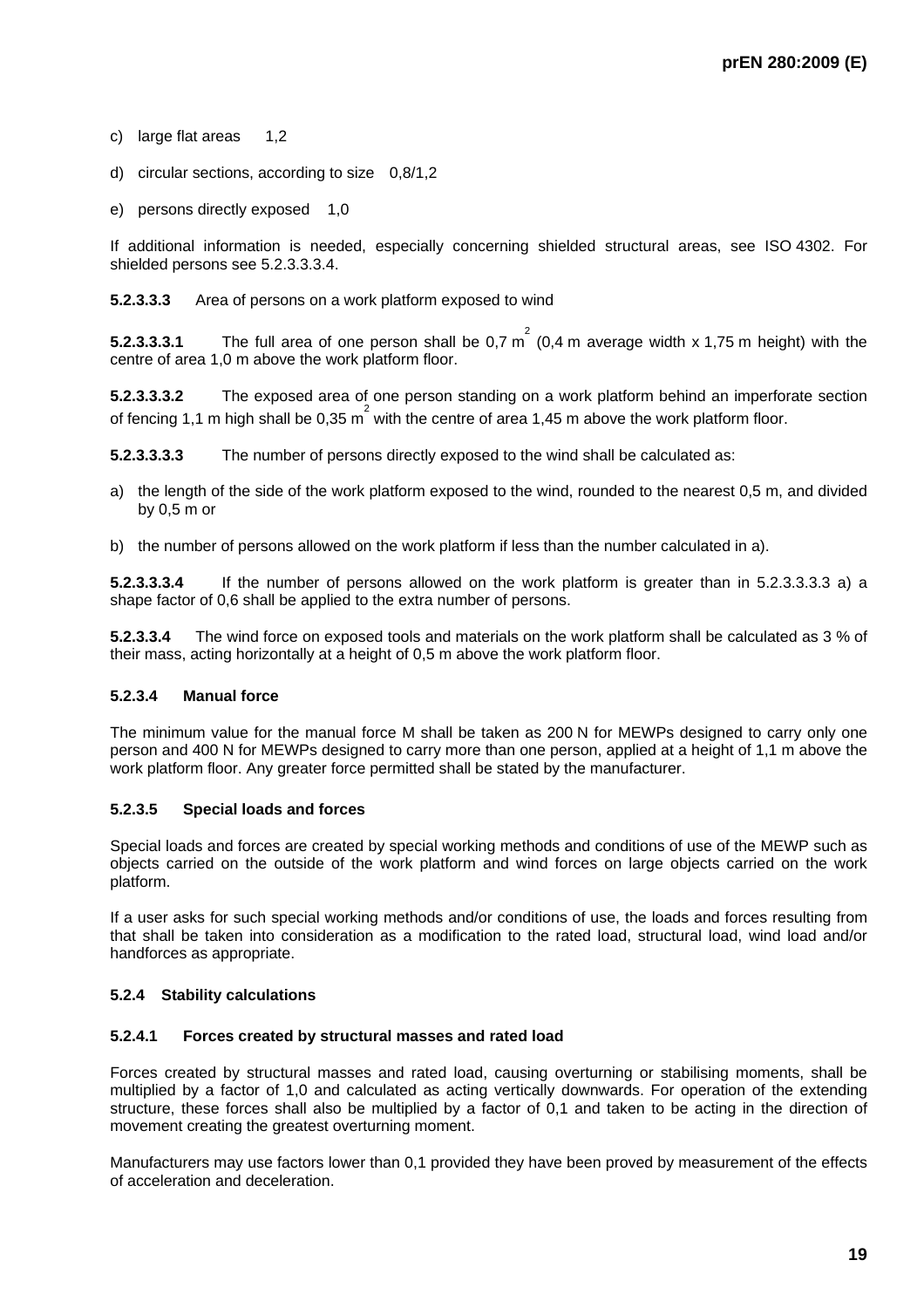For the travelling movements of MEWP of types 2 and 3 the factor of 0,1 shall be replaced by a factor '*z*' representing the forces produced by acceleration and deceleration or the kerb test (see 6.1.4.2.2.2). This factor shall be determined by calculation or tests (see Annex E (informative) for a calculation example).

### **5.2.4.2 Wind forces**

Wind forces shall be multiplied by a factor of 1,1 and taken to be acting horizontally.

#### **5.2.4.3 Manual forces**

Manual forces applied by persons on the work platform shall be multiplied by a factor of 1,1 and taken to be acting in the direction creating the greatest overturning moment.

NOTE Examples for forces are given in Figures 4, 5, 7, 8.

#### **5.2.4.4 Calculation of overturning and stabilising moments**

The maximum overturning and corresponding stabilising moments shall be calculated about the most unfavourable tipping lines.

Tipping lines shall be determined in accordance with ISO 4305 but for solid and foam-filled tyres the tipping lines may be taken at 1/4 of the tyre ground contact width from the outside of the ground contact width.

The calculations shall be made with the MEWP in the most unfavourable extended and/or retracted positions with the maximum allowable inclination of the chassis defined by the manufacturer. All loads and forces, which can act simultaneously shall be taken into account in their most unfavourable combinations. An allowance of 0.5<sup>o</sup> for inaccuracy in setting-up the MEWP shall be added to the maximum allowable inclination of the chassis permitted by the manufacturer. Examples are shown in Table 2 and Figures 5 to 8. Graphical methods may be used.

In each case the calculated stabilising moment shall be greater than the calculated overturning moment.

In the calculation the following influences shall be taken into account:

- a) tolerances in the manufacture of the components;
- b) play in the connections of the extending structure;
- c) elastic deformations due to the effects of forces;
- d) failure of any one tyre in the case of MEWPs supported by pneumatic tyres in the working position;
- e) performance characteristics of the load sensing system, moment sensing system and position control;
- f) effects of failure of non-rigid suspensions.
- g) This shall include at least the following:
	- $-$  transitory peaks caused by short term dynamic effects;
	- hysteresis;
	- chassis inclination;
	- $—$  ambient temperature;
	- $-$  different positions and distribution of load on work platform;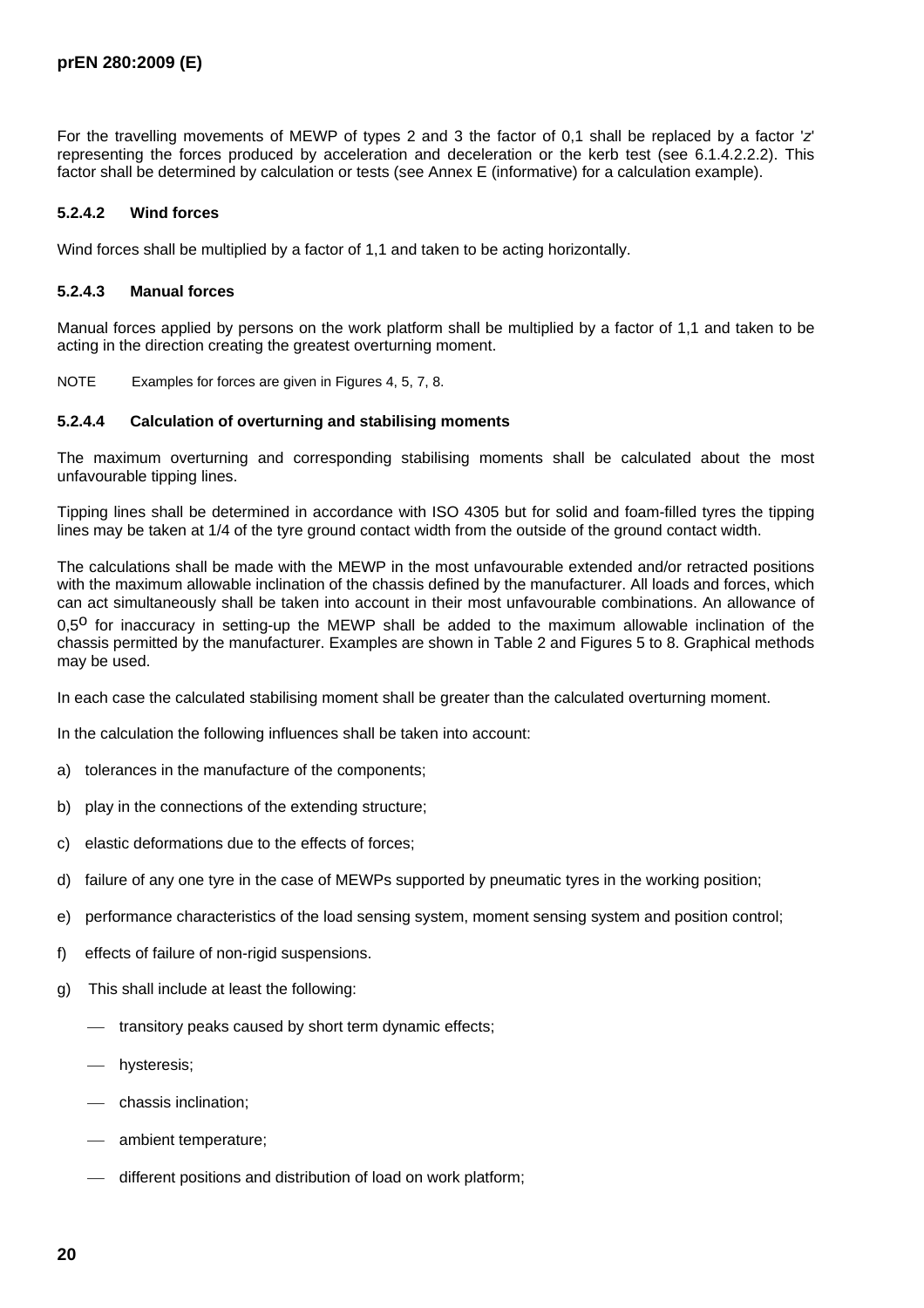- accuracy of the system.

The determination of the elastic deformations shall be obtained by experiment or by calculation.

## **5.2.5 Structural calculations**

#### **5.2.5.1 General**

The calculations shall conform with the laws and principles of applied mechanics and strength of materials. If special formulae are used, the sources shall be given, if they are generally available. Otherwise the formulae shall be developed from first principles, so that their validity can be checked.

Except where otherwise stated the individual loads and forces shall be taken to act in the positions, directions and combinations which will produce the most unfavourable conditions.

For all load bearing components and joints the required information on stresses or safety factors shall be included in the calculations in a clear and verifiable form. If necessary for checking the calculation, details of the main dimensions, cross-sections and materials for the individual components and joints shall be given.

#### **5.2.5.2 Calculation methods**

The method of calculation shall comply with any one of the recognised national design standards, such as those of the EEA countries for lifting appliances, which includes fatigue stress calculation methods, until a suitable European or international standard is available.

Requirements laid down in 5.2.2 and 5.2.4 above are to be considered for the determination of loads and forces to be used in the calculations. The use of a national standard shall not alter these requirements.

The elastic deformations of slender components shall be taken into account.

The analysis defined in 5.2.5.3 shall be made for the worst load combinations and shall include the effects of the overload test (see 6.1.4.3) and the functional test (see 6.1.4.5).

The calculated stresses shall not exceed the permissible values. The calculated safety factors shall not fall below the required values.

The permissible values of stresses and the required values of safety factors depend on the material, the load combination and the calculation method.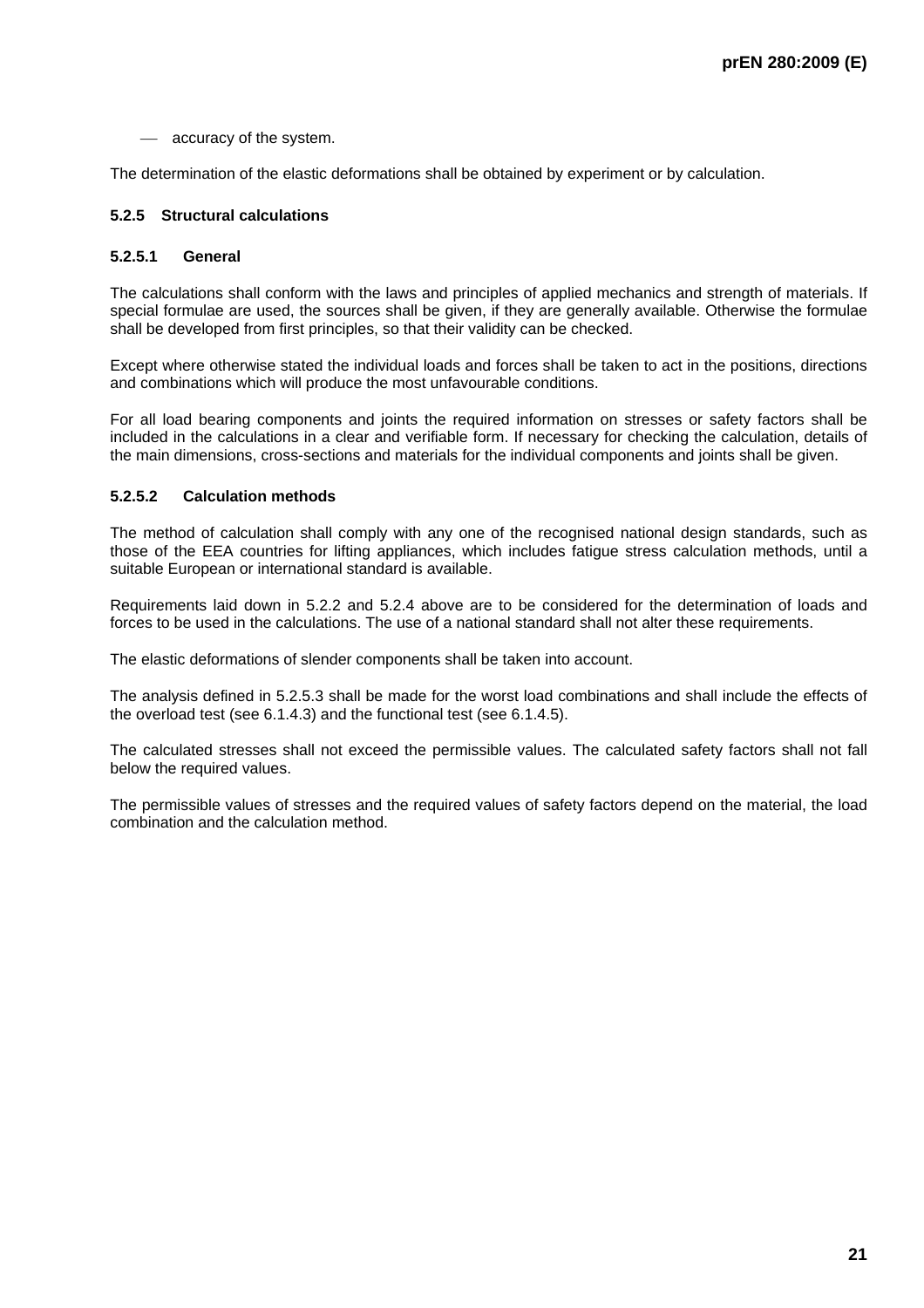





**EXAMPLE 1b – Enhanced Stability and Overload Criteria**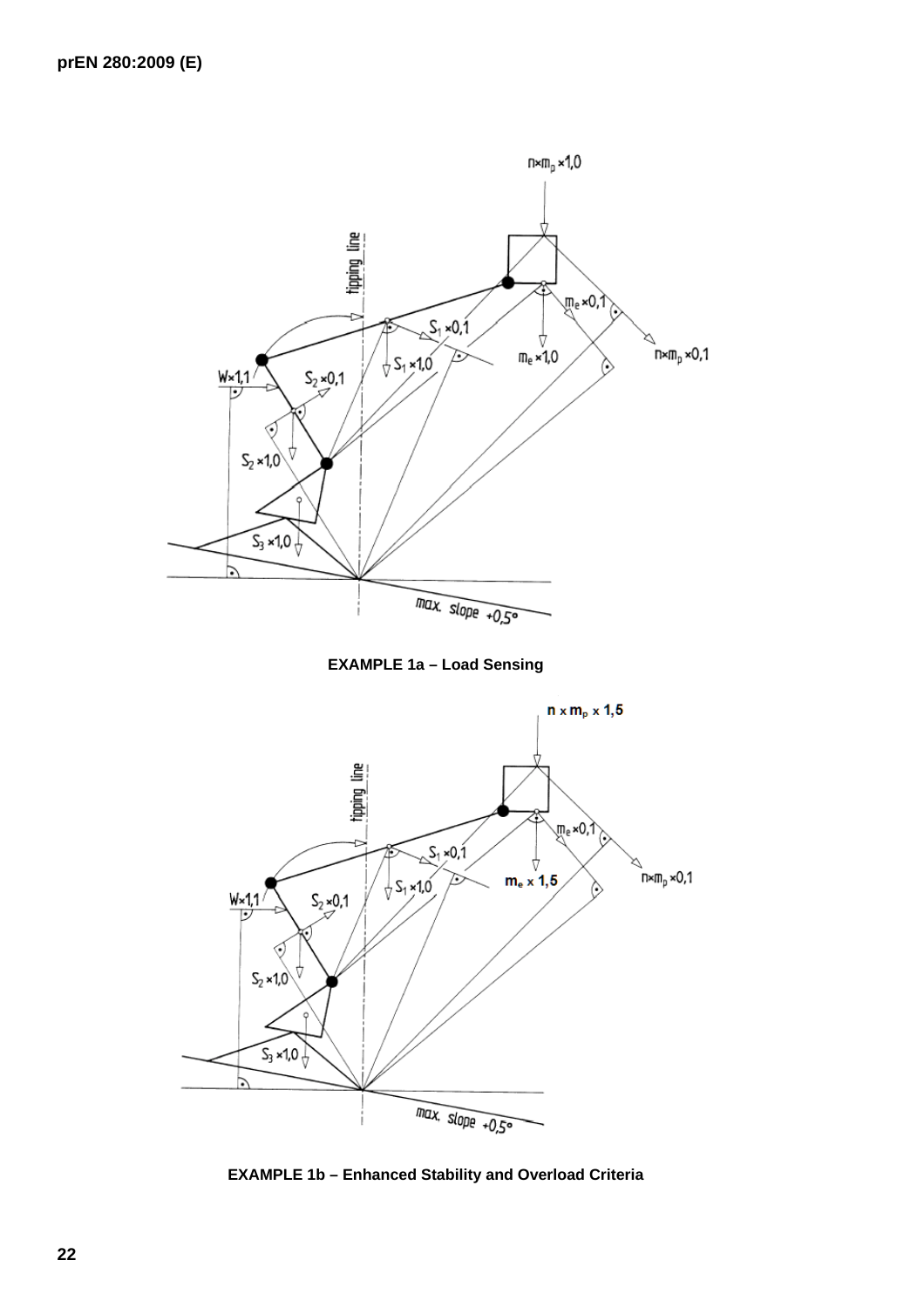

**EXAMPLE 2a - Load Sensing** 





#### **Key**

- 1 tipping line
- 2 travelling direction

### **Figure 5 — Examples 1a/1b and 2a/2b of maximum overturning load and force moment combinations (see Table 2)**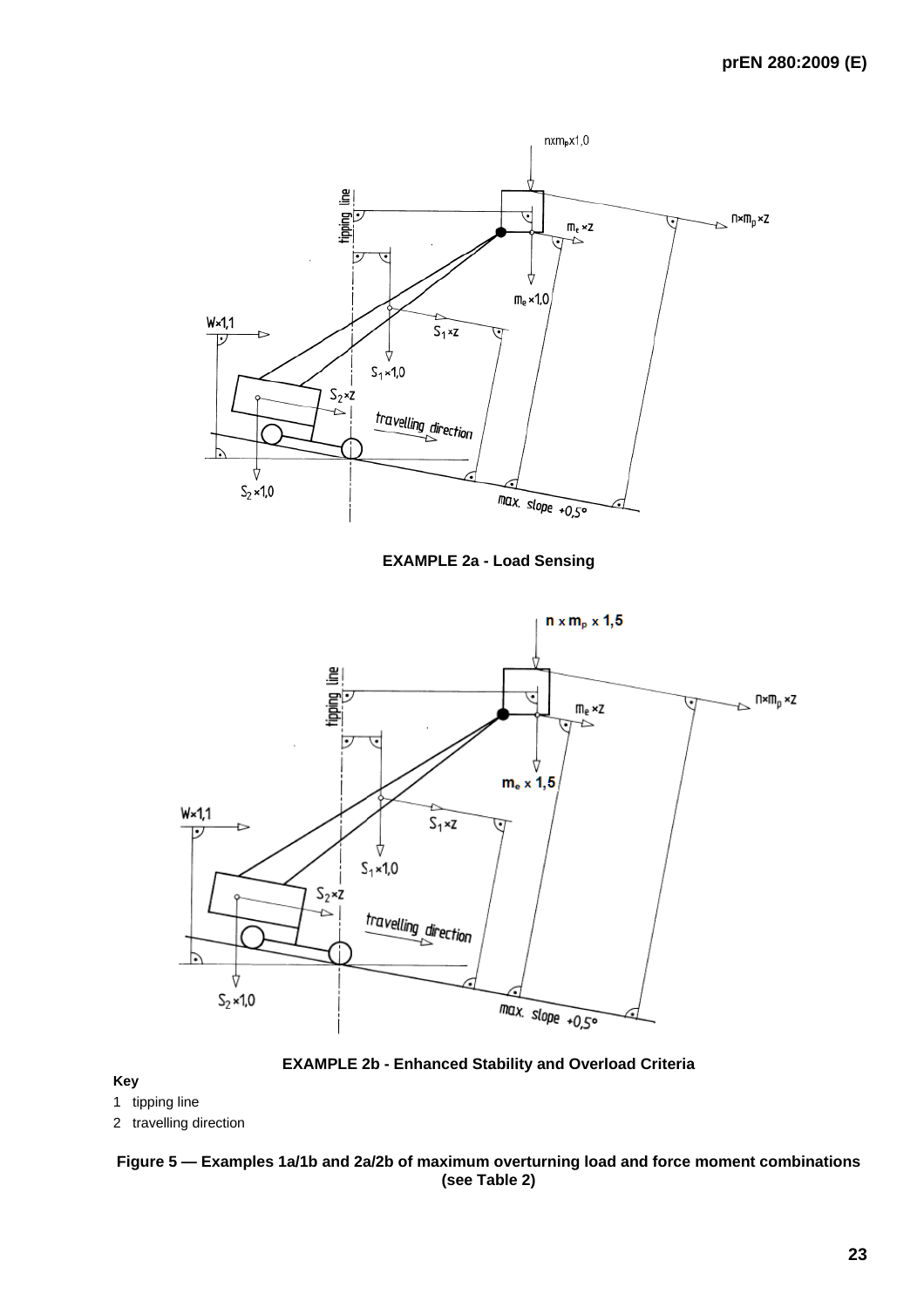

**EXAMPLE 3a - Load Sensing** 



**EXAMPLE 3b - Enhanced Stability and Overload Criteria**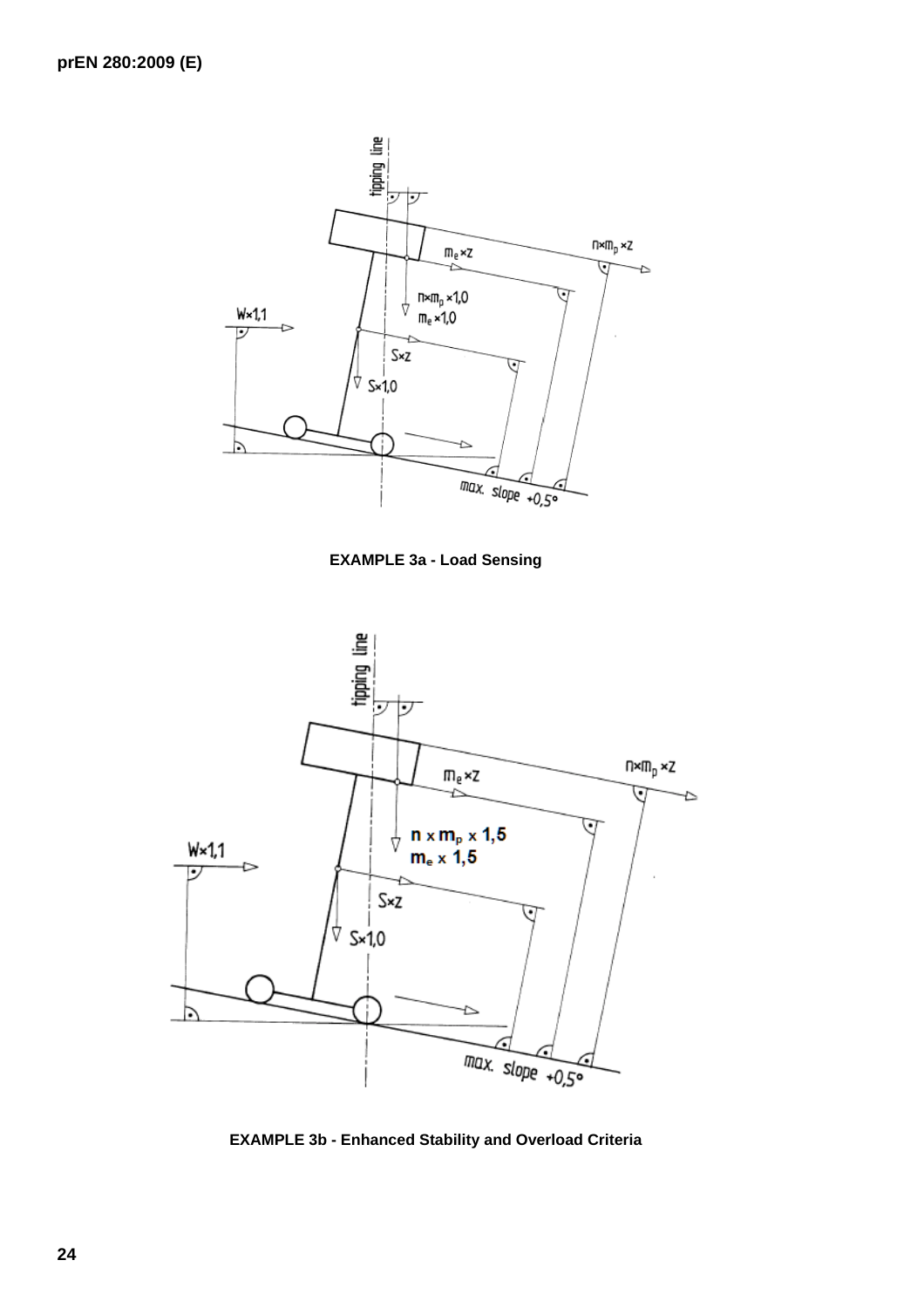

**EXAMPLE 4b - Enhanced Stability and Overload Criteria**

**Key** 

1 tipping line

## **Figure 6 — Examples 3a/3b and 4a/4b of maximum overturning load and force moment combinations (see Table 2)**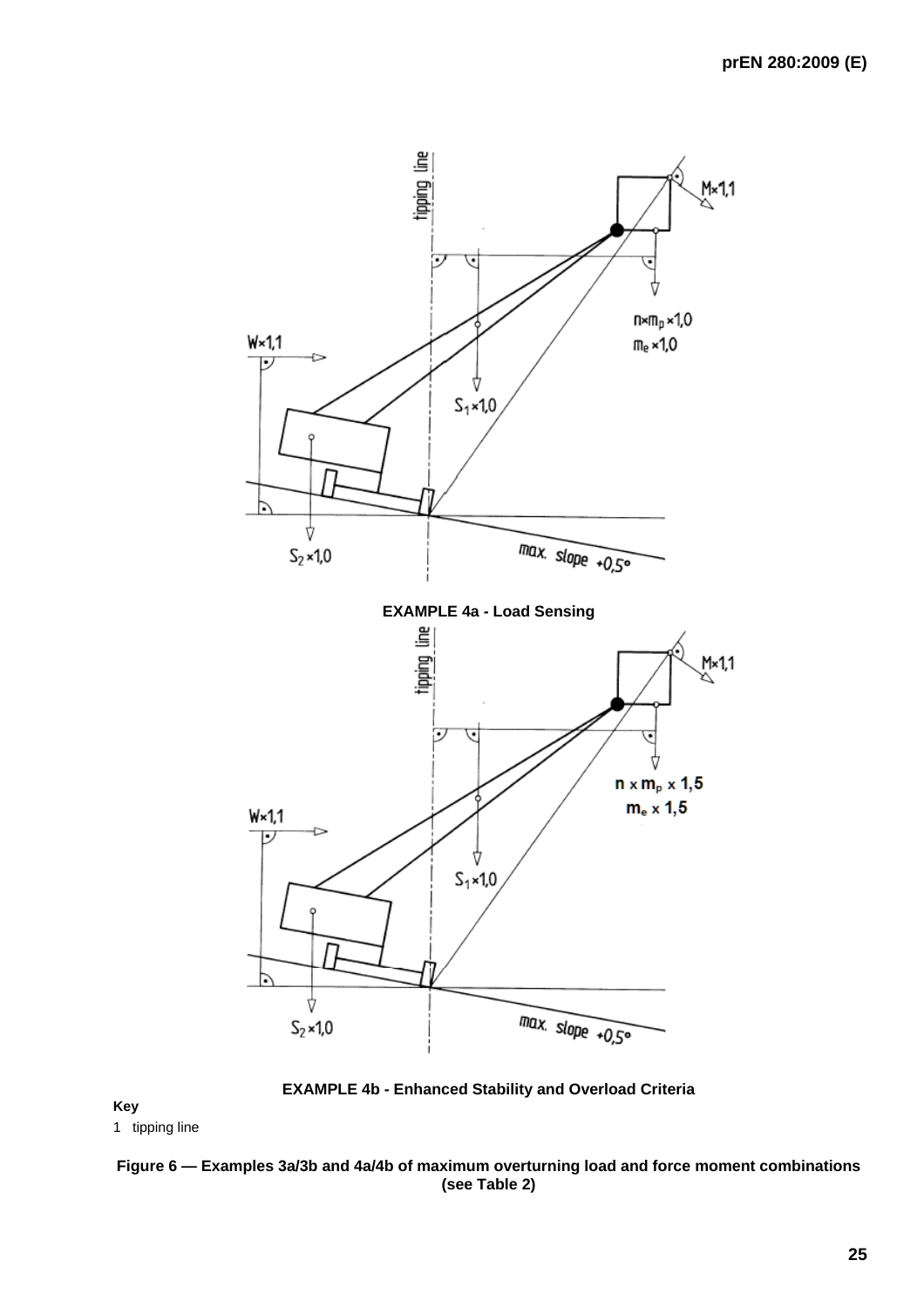

**EXAMPLE 5** 



**EXAMPLE 6** 

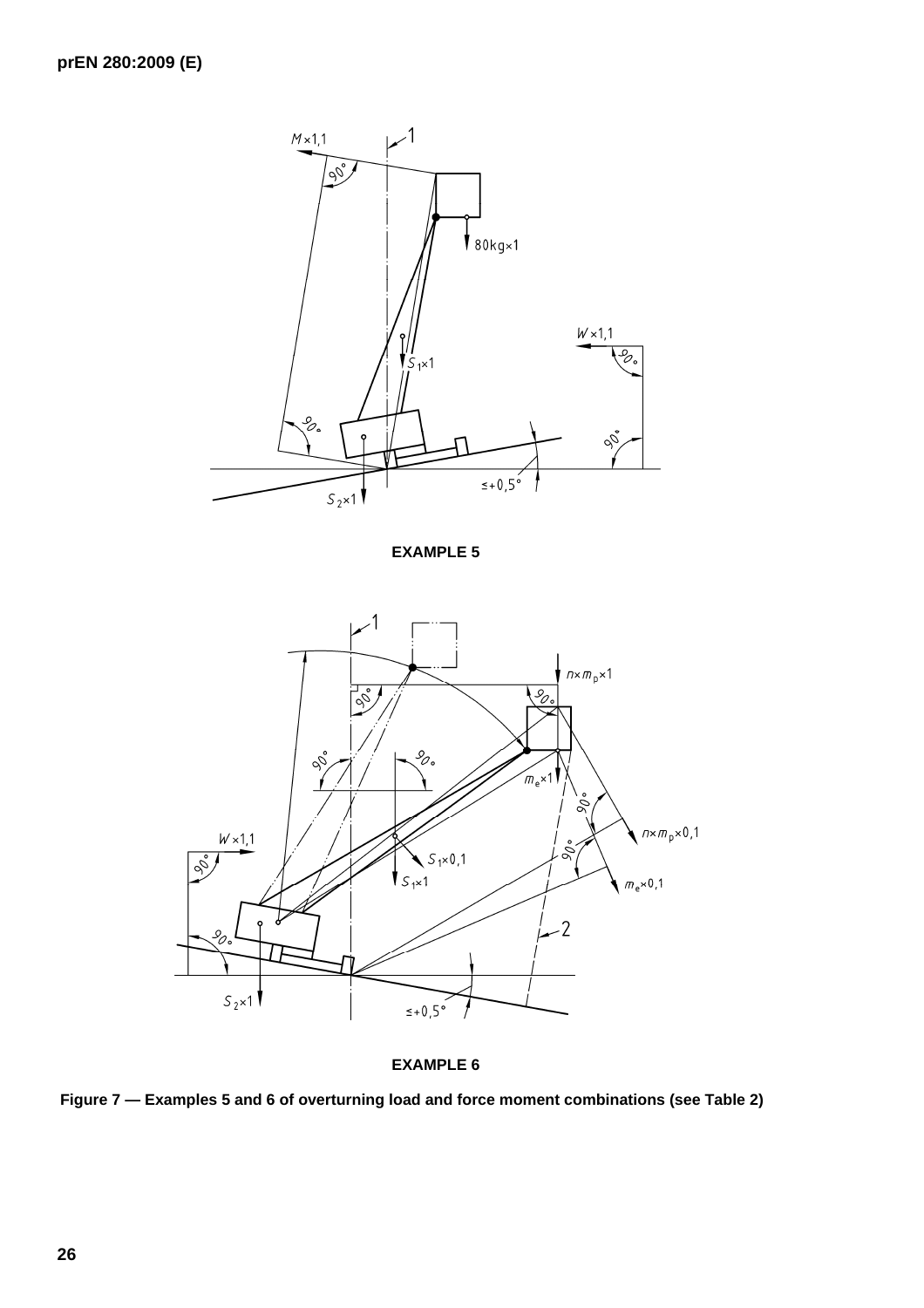

**EXAMPLE 7** 





**Figure 8 — Examples 7 and 8 of maximum overturning load and force moment combinations (see Table 2)**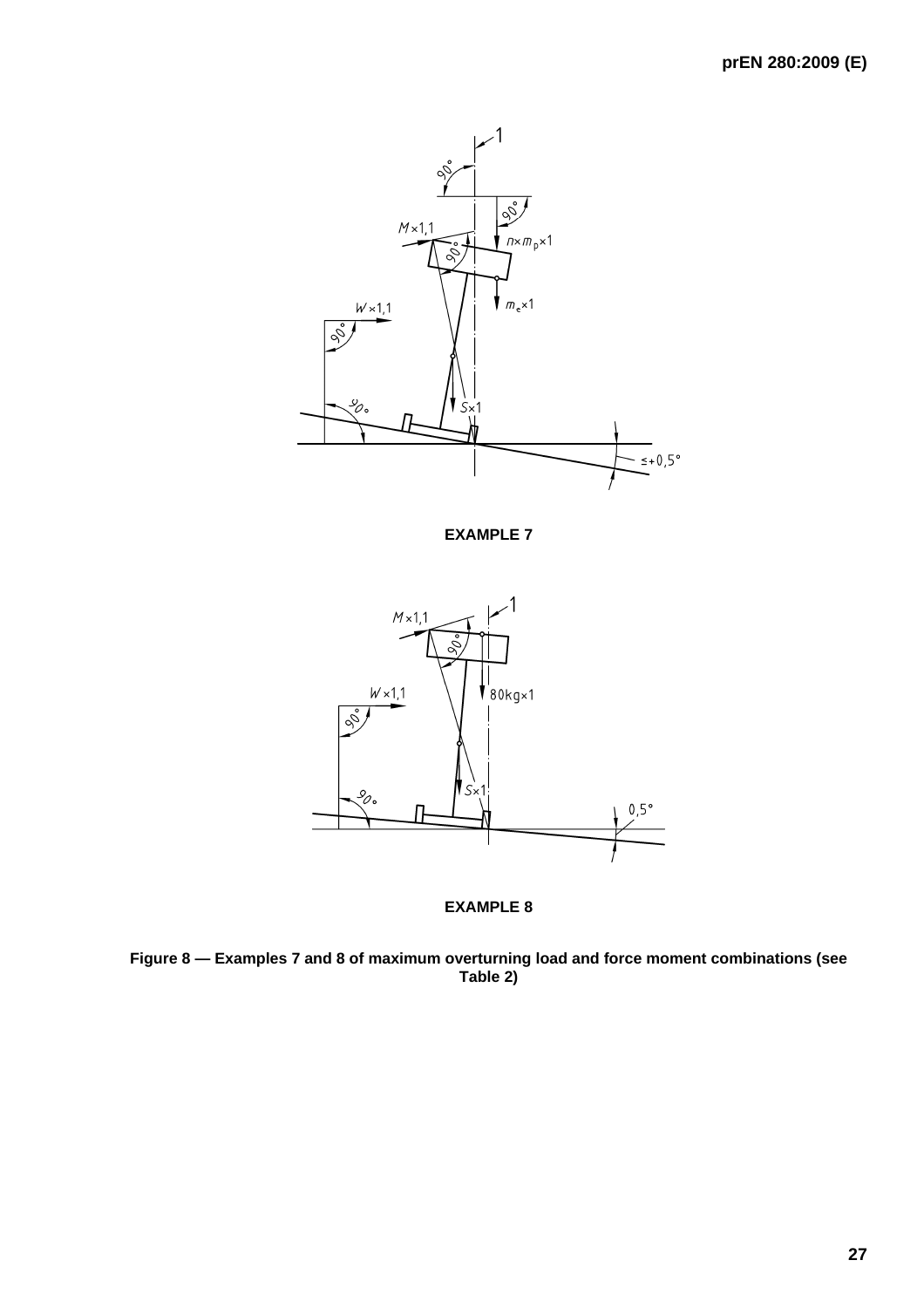| Example                                                                       | Working                                                                                 |        | 80 kg up to<br>rated load | <b>Structural</b><br>loads $(S_n)$ |             | <b>Manual force</b><br>(M) |         | <b>Wind loads</b><br>(W) |       | <b>Diagram</b> |
|-------------------------------------------------------------------------------|-----------------------------------------------------------------------------------------|--------|---------------------------|------------------------------------|-------------|----------------------------|---------|--------------------------|-------|----------------|
|                                                                               | condition                                                                               | x 1.0  | $x$ 0.1                   | x 1.0                              | x 0.1       | x 1.0                      | $x$ 0.1 | x 1.0                    | x 0.1 |                |
| $\mathbf{1}$                                                                  | raising<br>(lowering)                                                                   | $\vee$ | A                         | $\vee$                             | $\mathsf A$ |                            |         | H                        | H     |                |
| $\overline{2}$                                                                | travelling                                                                              | $\vee$ | $\mathsf{S}$              | $\vee$                             | $\mathsf S$ |                            |         | H                        | H     |                |
| 3                                                                             | travelling                                                                              | $\vee$ | S                         | $\vee$                             | S           |                            |         | Н                        | H     |                |
| $\overline{\mathbf{4}}$                                                       | forwards<br>stability,<br>stationary on<br>slope                                        | $\vee$ |                           | $\vee$                             |             | $\boldsymbol{\mathsf{A}}$  | A       | H                        | H     |                |
| $\mathbf 5$                                                                   | backwards<br>stability,<br>stationary on<br>slope                                       | $\vee$ |                           | $\vee$                             |             | A                          | A       | H                        | H     |                |
| $6\phantom{1}$                                                                | with limited<br>reach,<br>forwards<br>stability,<br>stationary on<br>slope,<br>lowering | $\vee$ | A                         | $\vee$                             | A           |                            |         | Н                        | H     |                |
| $\overline{7}$                                                                | on slope<br>stationary                                                                  | $\vee$ |                           | V                                  |             | Α                          | Α       | H                        | Н     | $\Rightarrow$  |
| $\bf 8$                                                                       | level ground<br>stationary                                                              | $\vee$ |                           | $\sf V$                            |             | A                          | A       | Н                        | Н     |                |
| Key: $V = vertical$ , $H = horizontal$ , $A = angular$ , $S = at slope angle$ |                                                                                         |        |                           |                                    |             |                            |         |                          |       |                |

## **Table 3 — Examples of load and force directions an combinations for stability calculations (see Figures 5 to 8)**

## **5.2.5.3 Analysis**

### **5.2.5.3.1 The general stress analysis**

The general stress analysis is the proof against failure by yielding or fracturing. The analysis shall be made for all load bearing components and joints.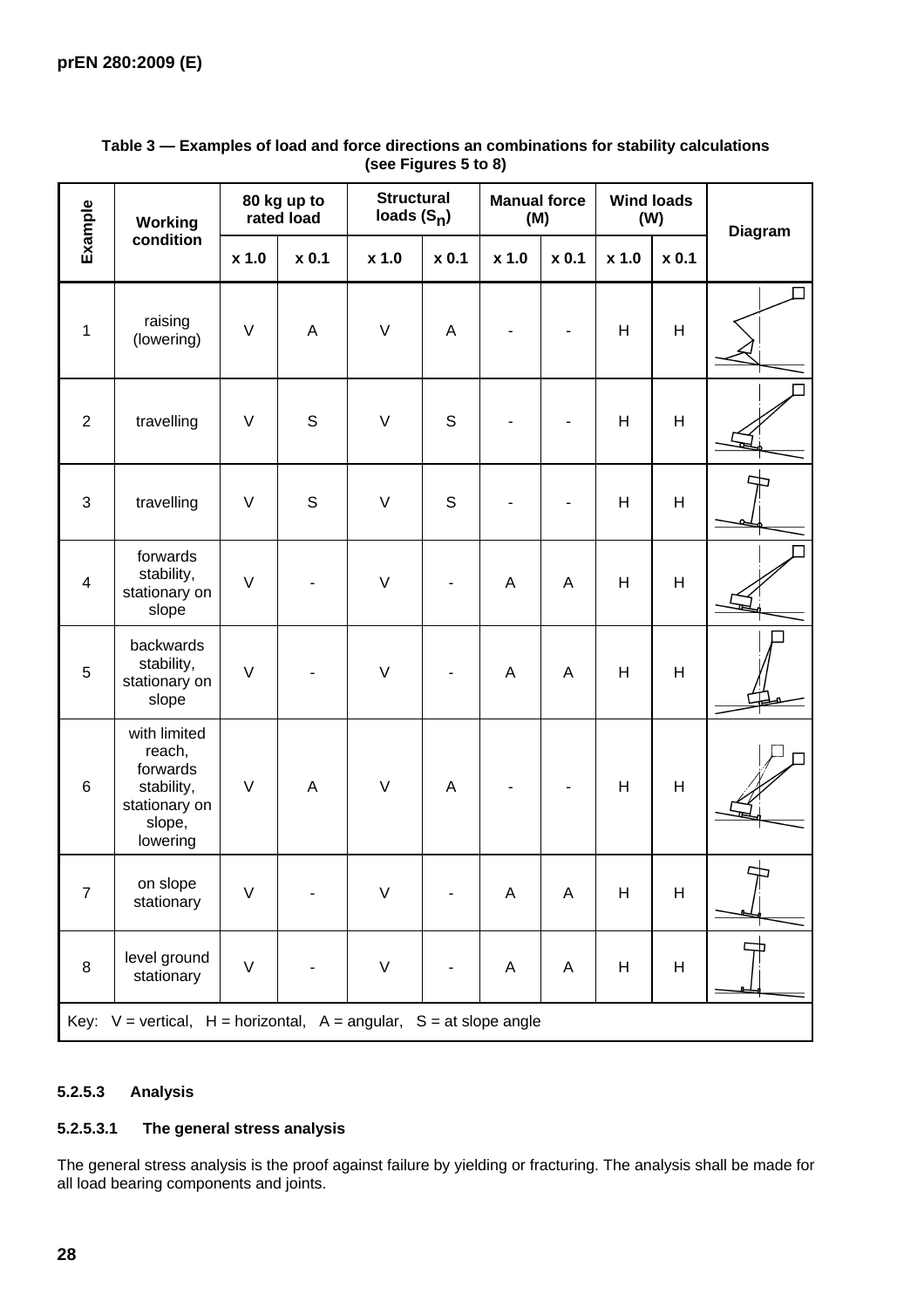## **5.2.5.3.2 Elastic stability analysis**

The elastic stability analysis is the proof against failure by elastic instability (e.g. buckling, crippling). The analysis shall be made for all load bearing components subjected to compressive loads.

#### **5.2.5.3.3 Fatigue stress analysis**

The fatigue stress analysis is the proof against failure by fatigue due to stress fluctuations. The analysis shall be made for all load bearing components and joints which are critical to fatigue taking into account the constructional details, the degree of stress fluctuation and the number of stress cycles. The number of stress cycles may be a multiple of the number of load cycles.



**Figure 9 — Load spectrum factor** η

As the number of stress fluctuations during transport cannot be calculated with any degree of accuracy, the stress in the transport configuration in components subject to vibration during transport shall be low enough to ensure virtually infinite fatigue life (see also 5.4.6 and 5.6.13).

The number of load cycles for a MEWP is normally

from  $4 \times 10^{4}$ light intermittent duty (e.g. 10 years, 40 weeks per year, 20 h per week, 5 load cycles per h);

to 10 $\frac{5}{2}$ heavy duty (e.g. 10 years, 50 weeks per year, 40 h per week, 5 load cycles per h).

When determining the load combinations it is permissible for the rated load to be reduced by the load spectrum factor according to Figure 9; wind loads need not be taken into account.

NOTE 1 For the design of wire rope drive systems see Annex D.

NOTE 2 For ...... see EN 13001 (....refer to 3.1 of this standard!).

Verification of the requirements of 5.2 — by design check, static tests and overload test

## **5.3 Chassis and stabilisers**

**5.3.1** An automatic safety device in accordance with 5.11 shall be fitted to prevent the travel of pedestrian controlled MEWPs and power driven MEWPs of type 1 when the work platform is out of the transport configuration.

NOTE This requirement does not apply to vehicle mounted MEWPs.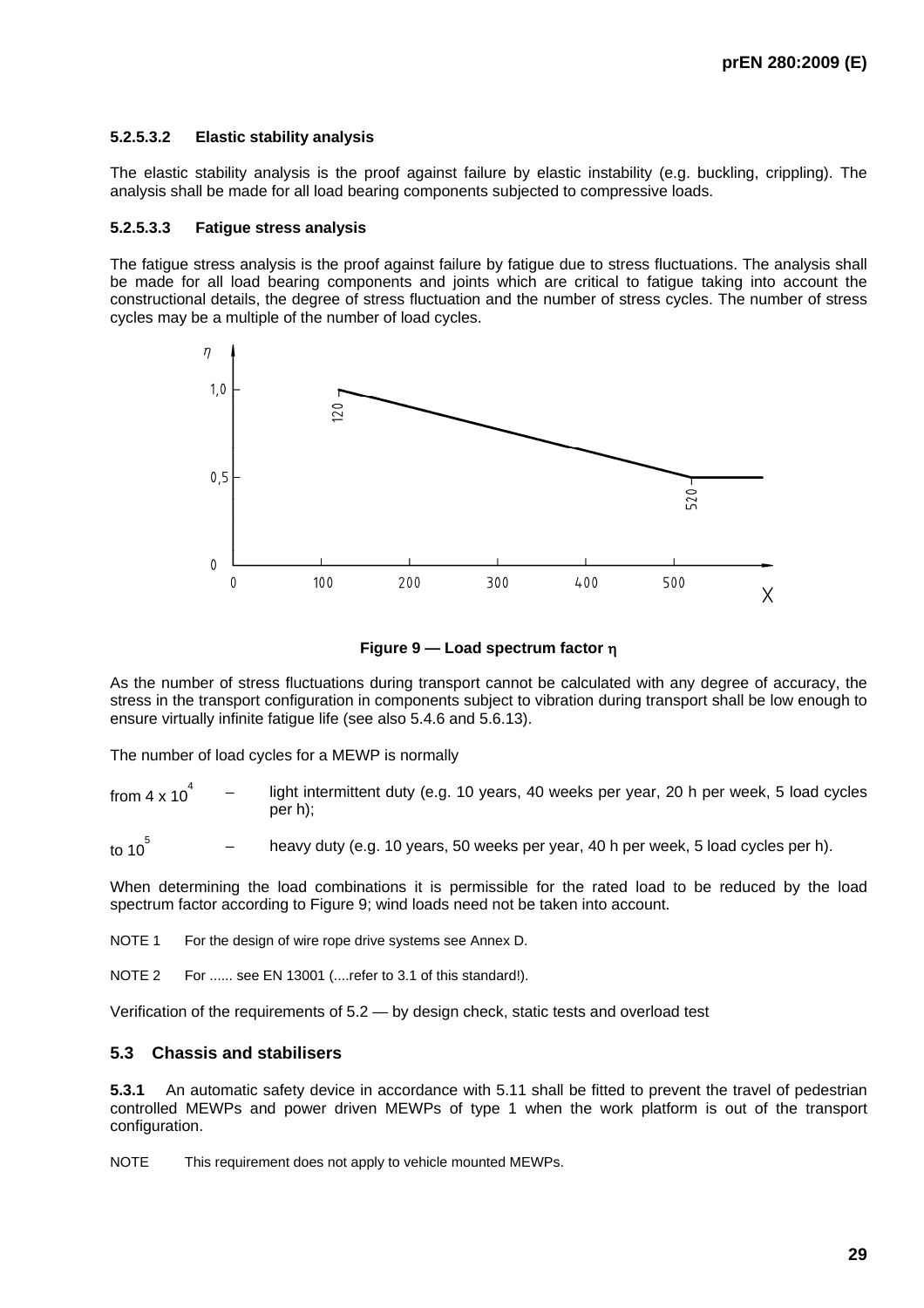Any travel speed restriction for self propelled MEWPs, when the work platform is out of the transport configuration, shall be automatic.

Verification — by design check and functional test

**5.3.2** Every MEWP shall have a device that gives an easily identifiable visual or acoustic signal to indicate that the inclination of the chassis has reached the limits permitted by the manufacturer.

For MEWPs of type 1 with stabilisers the device can be replaced by a spirit level. For MEWPs with power driven stabilisers the indication shall be clearly visible from each control position of the stabilisers.

On MEWPs of type 2 and 3 while travelling out of the transport configuration the device shall prevent the chassis reaching the limits of inclination permitted by the manufacturer. Before reaching these limits an audible warning shall be given. After the chassis has reached the limits of inclination and the safety device according to 5.11.3 has been triggered it shall prevent continuation of travel in the selected direction.

This device shall be protected against damage, accidental change of its setting and unauthorised operation (e.g. sealed or locked).

The device shall be constructed to meet the requirements of 5.11.

Verification — by functional test

**5.3.3** Any locking pins shall be secured against unintentional disengagement (e.g. spring pin) and loss (e.g. chain).

Verification — by visual examination

**5.3.4** Control-bars of pedestrian controlled MEWPs and tow bars shall be securely fastened to the chassis; unintentional detachment shall not be possible if detachable locking pins in accordance with 5.3.3 are used.

Verification — by visual examination and test

**5.3.5** If control-bars and tow bars, when not in use, are raised to vertical position (e.g. by hook), an automatic device shall be provided to hold the bars in this position; unintentional release shall not be possible.

For multi-axle chassis the minimum clearance between the fully lowered control-bar or tow bar and the ground shall be 120 mm.

Verification — by visual examination, test and measurement

**5.3.6** For MEWPs which are constructed for operation with stabilisers, the stabilisers shall be capable of levelling the chassis to within the maximum allowable inclination when operating on the maximum slope permitted by the manufacturer.

Verification — by functional test and measurement

**5.3.7** The stabiliser feet shall be constructed to accommodate ground unevenness of at least 10 degrees.

Verification — by visual examination and measurement

**5.3.8** Use of stabilisers

**5.3.8.1** MEWPs shall be fitted with a safety device in accordance with 5.11 which prevents the work platform operating outside permitted positions unless the stabilisers are set in accordance with the operating **instructions** 

Verification — by design check and functional test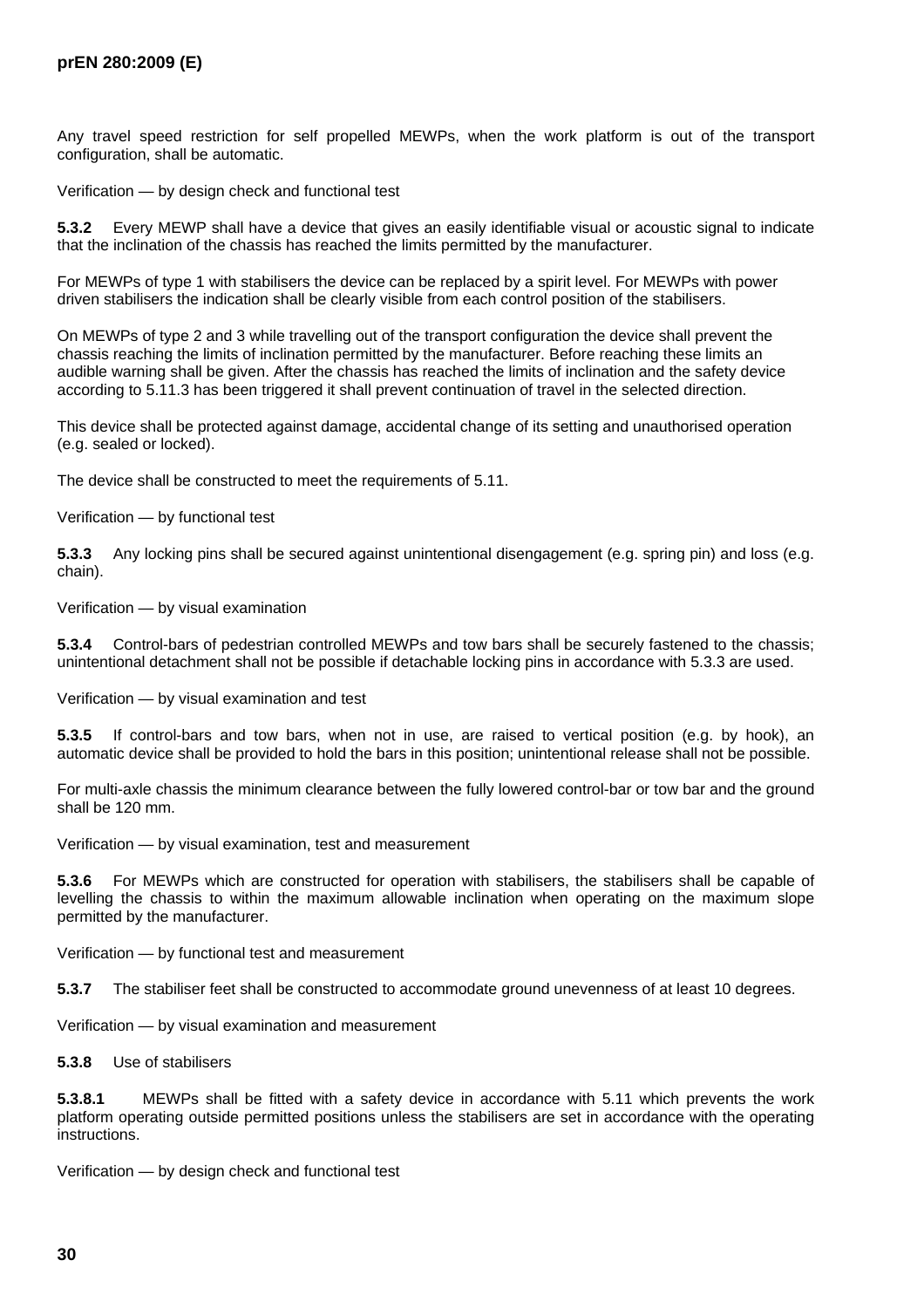**5.3.8.2** MEWPs which are constructed for operation without stabilisers for a limited range of operation shall be equipped with safety devices in accordance with 5.11 which prevent operation outside that limited range without stabilisers.

Verification — by design check and functional test

**5.3.9** The requirements of 5.3.8 are not mandatory to MEWPs which are totally manually operated and have a height of the floor of the work platform above ground level not exceeding 5 m (see 7.2.17).

These MEWPs are also exempted from all safety requirements which cannot be met without power supply.

Verification — by design check

**5.3.10** MEWPs with powered stabilisers shall be fitted with a safety device in accordance with 5.11 to prevent movements of the stabilisers unless the work platform is in the transport configuration or within the limited range in accordance with 5.3.8. When the work platform is inside the limited range, the operation of the stabilisers shall not create an unstable situation.

Verification — by design check and functional test

**5.3.11** Manually operated stabilisers shall be designed to prevent unintentional movement (e.g. by selfsustaining screw).

Verification — by design check and functional test

**5.3.12** All MEWPS shall be equipped with brakes to prevent from unintended movements. Self propelled MEWPs shall be equipped with brakes on at least two wheels on the same axis which engage automatically when power to the brakes is removed or fails, and shall be able to stop the MEWP in accordance with 5.3.17 and keep it in stopped position.

Brakes shall not rely on hydraulic or pneumatic pressure or electric power to remain engaged.

Verification — by design check and functional test

**5.3.13** The movements of stabilisers shall be limited by mechanical stops. Hydraulic cylinders fulfil this requirement if designed for that purpose.

Mechanical means shall be provided to prevent uncontrolled movements of the stabilisers from the transport configuration. The stabilisers shall be locked in the transport configuration by two separate locking devices for each stabiliser, at least one of which operates automatically, e.g. a gravity locking pin plus a detent.

Powered stabilisers meeting the requirements of 5.5.1.1 and 5.10 are regarded to meet this requirement.

Verification — by design check

**5.3.14** Vehicle mounted MEWPs shall be equipped with an indicator visible from the travelling controls within the cab to indicate if any component of the MEWP is not in its transport configuration.

Verification — by functional test

**5.3.15** MEWPs shall be equipped with a device to prevent unauthorised use (e.g. lockable switch).

Verification — by functional test

**5.3.16** By the use of safety device(s) in accordance with 5.11 it shall not be possible to exceed the following travel speeds with manned work platforms out of the transport configuration on MEWPs of types 2 and 3:

a) 1,5 m/s for vehicle mounted MEWPs when using the travelling controls inside the cab;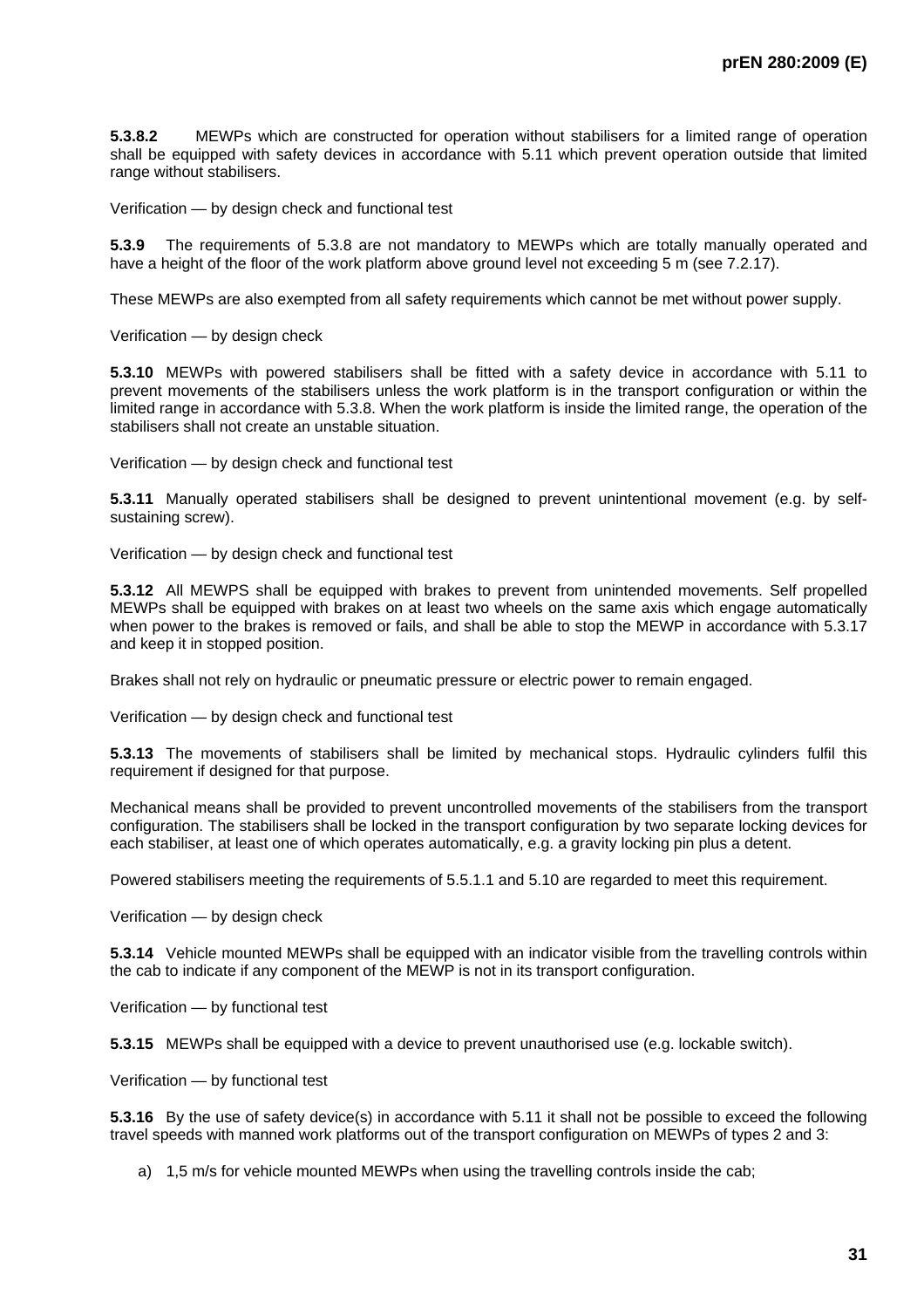- b) 3,0 m/s for rail mounted MEWPs;
- c) 0,7 m/s for all other self-propelled MEWPs of types 2 and 3.

Verification — by design check and functional test

**5.3.17** MEWPs travelling at the aforesaid maximum speeds on the maximum slope allowed by the manufacturer shall be capable of being stopped in distances not greater than given in Figure 10. This figure is based on an average deceleration of  $0.5 \text{ m/s}^2$ .

NOTE Minimum braking distances depend on factor '*z*' (see 5.2.4.1).

Verification — by functional test

**5.3.18** Maximum travel speed of pedestrian controlled MEWPs with the work platform in the transport configuration shall not exceed 1,7 m/s.

#### Verification — by measurement

**5.3.19** Guards shall be provided to prevent persons at control positions, or standing adjacent to the MEWP at ground level or at other points of access, touching hot parts or dangerous parts of drive systems. Opening or removal of these guards shall only be possible by devices located in fully enclosed and lockable enclosures (e.g. cabs, compartments) or by the use of tools or keys provided with the MEWP. When it is foreseen (e.g. maintenance) that the fixed guards will be removed regularly then the fastenings shall remain attached to the guards or to the machine.

This requirement does not apply to the exhaust systems of vehicles conforming with road traffic regulations.

Verification — by visual examination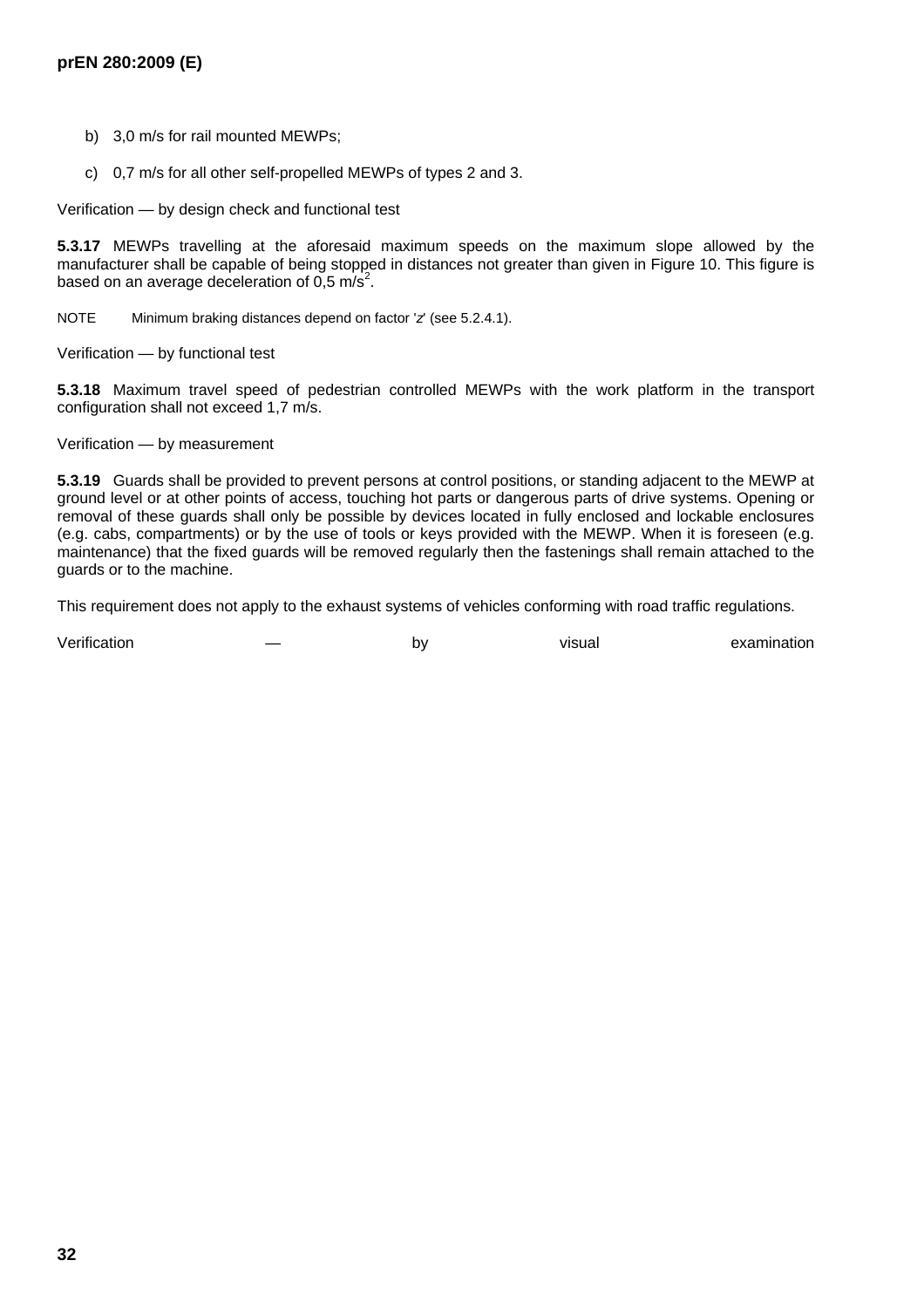

#### **Key:**

- A for vehicle mounted MEWPs (controls inside cab)
- B for rail mounted MEWPs
- C for all other self-propelled MEWPs
- *v* speed
- *s* braking distance

#### **Figure 10 — Maximum braking distances for MEWPS of types 2 and 3**

**5.3.20** The exhaust from internal combustion engines shall be directed away from control positions.

Verification — by visual examination

**5.3.21** The filling points of fluid reservoirs (other than for fire resistant fluids) shall be positioned to avoid any fire from escape or spillage onto very hot parts (e.g. engine exhausts).

Verification — by visual examination

**5.3.22** Any control position at the base or ground level shall provide the operator with visual contact with the resulting movements where these might create a hazard. This especially is valid for the operating position for powered stabilisers which make contact with the ground and/or move beyond the width of the chassis.

Travel controls fixed to the chassis and operated from ground level shall be positioned as to cause the operator to stand of at least 1 m from the vertical tangent to wheels or crawlers.

Verification — by visual examination

**5.3.23** Any driving seat shall enable the driver to maintain a stable position and be designed with due regard to ergonomic principles. The seat shall be designed to reduce vibrations transmitted to the driver to the lowest level that can be reasonably achieved. The seat mountings must withstand all stresses to which they can be subjected. Where there is no floor beneath the driver's seat the driver shall have footrests covered with a slipresistant material.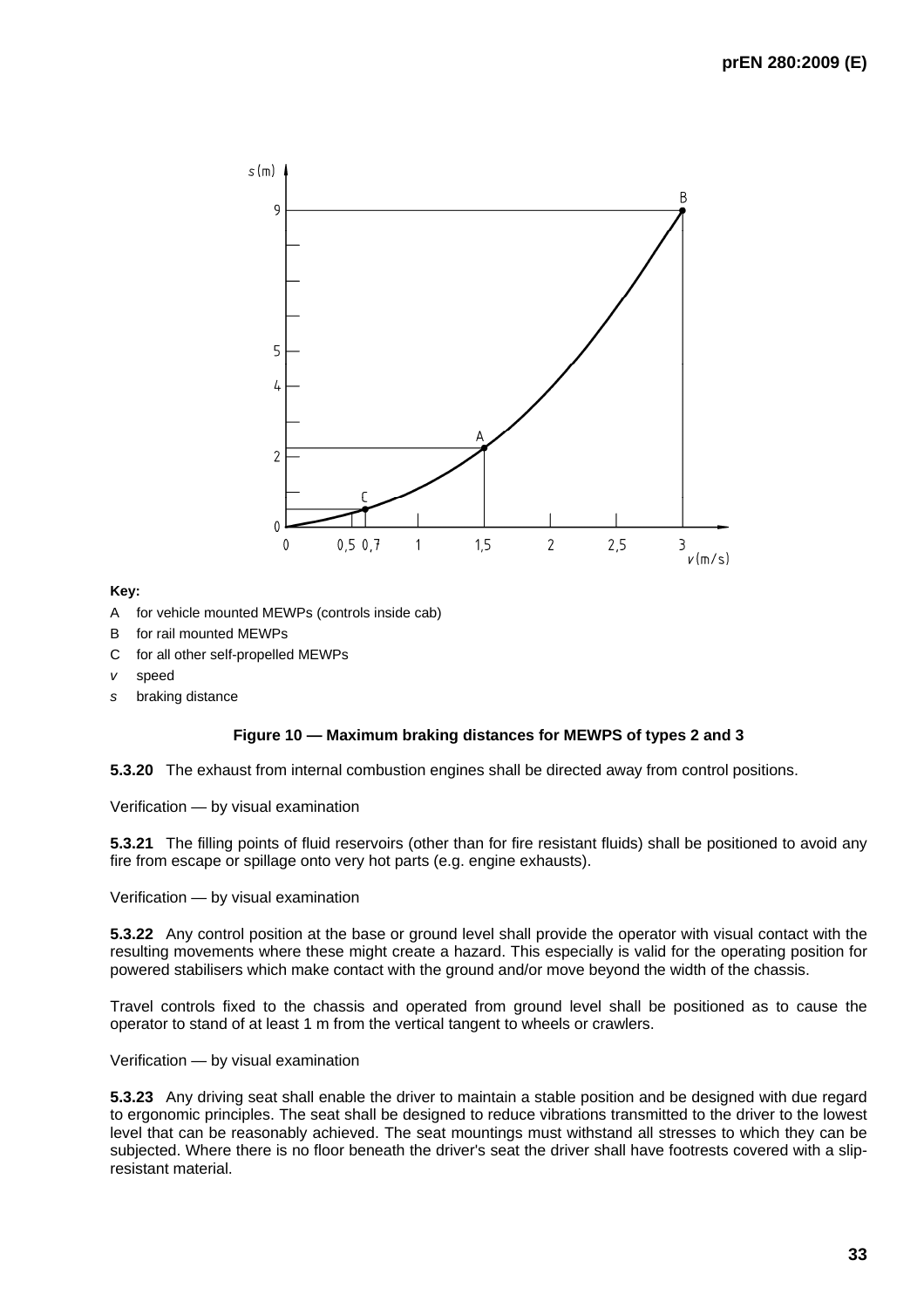Verification — by visual examination

**5.3.24** Batteries and containers of all MEWPs shall be constrained to prevent displacement which gives rise to danger. Means shall be provided so that in the event of overturning the battery assembly will be constrained, so as to avoid the risk of injury to the operator which could occur by the battery being displaced or electrolyte being ejected.

Suitable ventilation holes shall be provided in the battery container, compartment or cover so that dangerous accumulations of gases do not occur in places occupied by operators.

NOTE 1 Experience has indicated, when openings are positioned such that gases can escape freely, ventilation apertures are usually satisfactory if they provide a cross section (in mm²) that results from the multiplication of the 5 h rated capacity (in Ah) with half the number of cells. This level is however not intended to cover the charging condition.

Verification — by visual examination

**5.3.25** Rail mounted MEWPs having four or more rail wheels, operating with the rail wheels braked and without travelling along the track, shall be considered to be stable if the static stability requirements of EN280 are met and all wheels remain braked and in contact with the rails.

Rail mounted MEWPs that are operated whilst travelling along the track must meet the following requirements:-

• For MEWPs operating on tracks other than railway or tramway systems, the manufacturer must ensure that the MEWP rail wheels always maintain contact with the track.

For MEWPs operating on railway or tramway systems the manufacturer must ensure that the MEWP meets the requirements in sub-clause 5.11.3 of prEN 15746-1:2007 and prEN 15746-2:2007*.*

and the requirements of the infra structure manager

Rail mounted MEWPs shall be provided with devices to remove obstacles on the rails which might cause derailment.

Verification — by visual examination

**5.3.26** A means shall be provided to disconnect MEWPs safely from any external power supply (see also 5.8.2).

Verification — by functional test

**5.3.27** MEWPs equipped with one or more oscillating axles, in which stability of the machine when operating is dependent on systems which control or lock the oscillating axle(s), shall satisfy the following requirements:

On MEWPs of Type 1*,* a safety device in accordance with 5.11 shall prevent deployment of the extending structure until oscillation of the axle(s) is controlled or locked.

On MEWPs of Types 2 and 3*,* it shall be shown by demonstration that the inclinations of the chassis and/or the superstructure during elevated travel on the maximum permitted slope remain within the limits specified by the manufacturer. Safety devices which control or lock the tilting shall be in accordance with 5.11.

Hydraulic cylinders, if used as positional control or locking devices, shall comply with 5.10.

Verification — by functional test

**5.3.28** MEWPs equipped with tilting chassis and/or superstructure in which stability of the machine when operating is dependent on control or locking of the tilting shall satisfy the following requirements: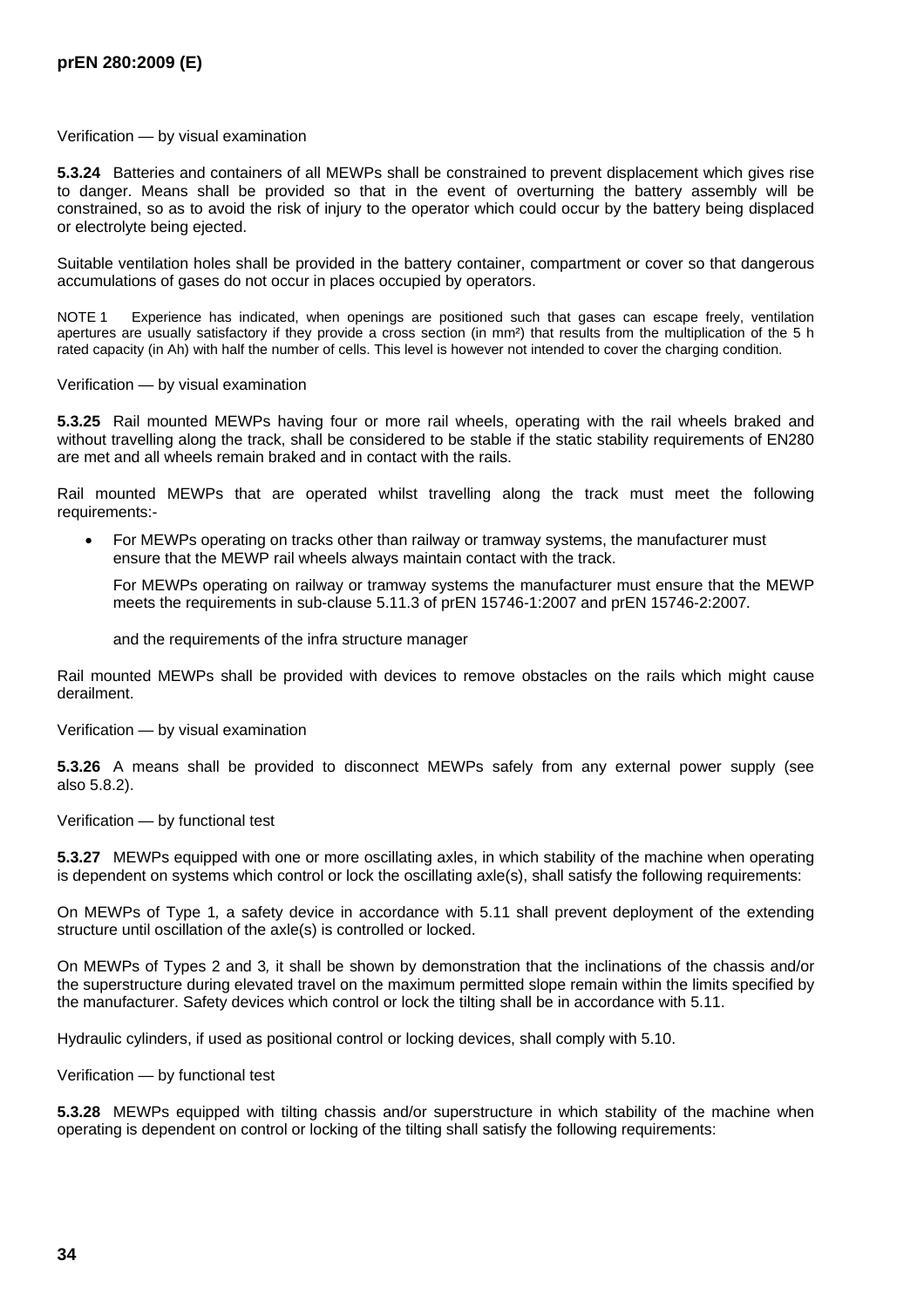On MEWPs of Type 1 in which stability is dependent on control or locking of the tilting mechanism(s), a safety device in accordance with 5.11 shall prevent deployment of the extending structure until tilting of the chassis and/or superstructure is positively controlled or locked.

On MEWPs of Types 2 and 3 in which stability is dependent on control or locking of the tilting mechanism(s), it shall be shown by demonstration that the inclinations of the chassis and/or the superstructure remain within the limits specified by the manufacturer when the inclination of the chassis is at the maximum value permitted by the manufacturer. Safety devices which control or lock the tilting shall be in accordance with 5.11.

Hydraulic cylinders, if used as positional control or locking devices, shall comply with section 5.10.

Verification — by functional test

**5.3.29** MEWPs of type 2 and 3 shall be stable while travelling on a horizontal surface in all working configurations. This requirement is met if the MEWP does not become unstable during the kerb and depression tests (6.1.4.2.2).

## **5.4 Extending structure**

#### **5.4.1 Methods to avoid overturning and exceeding permissible stresses**

#### **5.4.1.1 General**

In addition to the provisions of 5.2.4.4 MEWPs shall be provided with control devices that reduce the risk of overturning and the risk of exceeding permissible stresses by one of the following equivalent solutions indicated by a cross in Table 3:

#### **Table 4 — Solutions for the reduction of risk of overturning an the risk of exceeding permissible stresses**

| Group<br>(see 1.4) | Load sensing<br>system and position<br>control (see 5.4.1.2<br>and 5.4.1.3) | <b>Load and moment</b><br>sensing systems<br>(see 5.4.1.2 and<br>5.4.1.4) | <b>Moment sensing</b><br>system with<br>enhanced overload<br>criteria (see 5.4.1.4<br>and 5.4.1.6) | <b>Position control with</b><br>enhanced stability<br>and overload criteria<br>(see 5.4.1.3, 5.4.1.5<br>and 5.4.1.6) |
|--------------------|-----------------------------------------------------------------------------|---------------------------------------------------------------------------|----------------------------------------------------------------------------------------------------|----------------------------------------------------------------------------------------------------------------------|
| Α                  |                                                                             |                                                                           |                                                                                                    |                                                                                                                      |
| в                  |                                                                             |                                                                           |                                                                                                    |                                                                                                                      |

NOTE It should be noted that load or moment controls are not able to protect against an overload that grossly exceeds the rated load.

## **5.4.1.2 Load sensing system**

The load sensing system is a safety device and shall operate in the following way:

- a) It shall trigger after the rated load is reached and before 120 % of the rated load is exceeded.
- b) When the load sensing system is triggered a warning consisting of a flashing red light at the preselected control position together with an acoustic signal audible at each control position shall be activated. The light shall continue to flash all the time the overload prevails and the acoustic alarm shall sound for periods of at least 5 seconds repeated every minute.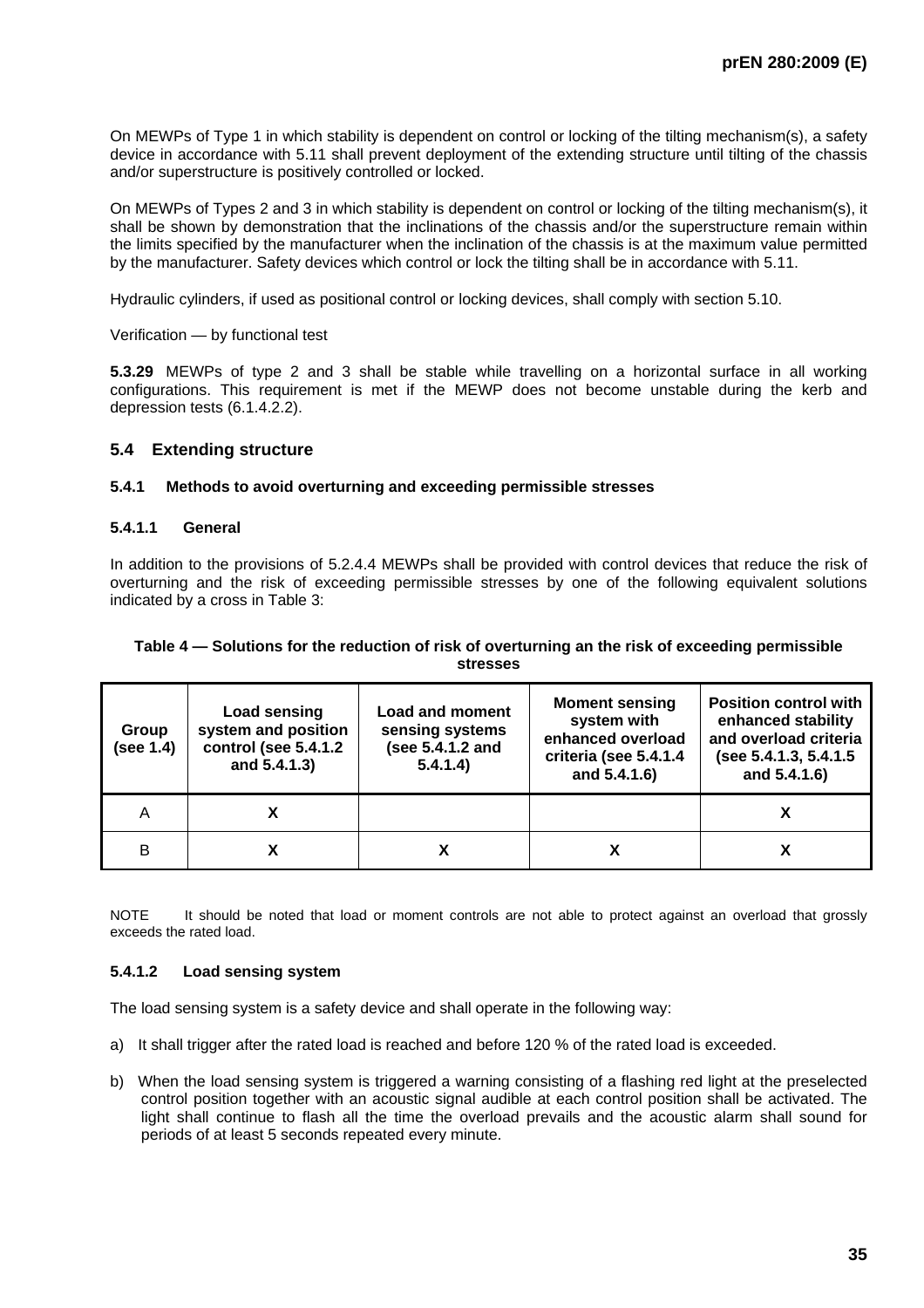- c) If the load sensing system is triggered while the work platform is stationary it shall prevent all normal movement of the work platform. Normal movement can only restart if the overload is removed.
- d) If the load sensing system is triggered during normal movement of the work platform the possibility of normal movement shall remain.
- NOTE This movement may be used to release a trapped person.

For MEWPs of group A, type 1, where the vertical projection of the centre of gravity of the load is always inside the tipping lines, it is permitted for the load-control device to be effective only when raising the extending structure from the lowest position. In this case, for the overload test described in 6.1.4.3, the test load shall be 150 % of the rated load.

For MEWPs of group A the load-sensing device need not be activated until the work platform is elevated more than 1 m height or 10 % of lift height, whichever is the greater, above the lowest position. If an overload condition is sensed at or above this height, further elevation shall be prevented.

The load sensing system shall comply with the requirements of 5.11.

#### **5.4.1.3 Position control**

**5.4.1.3.1** To avoid overturning of the MEWP or exceeding the permissible stresses in the structure of the MEWP, the permissible positions of the extending structure shall be limited automatically by mechanical stops (see 5.4.1.3.2) or non-mechanical limiting devices (see 5.4.1.3.3).

**5.4.1.3.2** Where permissible positions are limited by mechanical stops, these shall be designed to resist without permanent deformation the maximum forces exerted. Hydraulic cylinders fulfil this requirement if designed for that purpose.

**5.4.1.3.3** Where non-mechanical limiting devices are used, permissible positions of the extending structure shall be limited by a device which measures positions of the extending structure, and operates through the control systems to limit movements to the working envelope. This device shall be backed up by a safety device in accordance with 5.11.

#### **5.4.1.4 Moment sensing system**

The moment sensing system is a safety device and shall operate in the following way:

- when the permissible overturning moment (see 5.2.4.4) is reached a visual warning shall be given and further movements shall be prevented except those which reduce the overturning moment.
- the control system for the moment sensing system shall comply with the requirements of 5.11.

#### **5.4.1.5 Enhanced stability criteria for limited size of work platforms**

MEWPs for up to 2 persons may be excluded from the requirement of load and moment sensing systems if they follow "enhanced stability requirements".

To meet the requirement of "enhanced stability", the MEWP shall be designed according to the following criteria:

- 1) Outside dimensions of the work platform including any extension at any horizontal section shall:
	- For 1 person:

give a surface not more than 0,6  $m^2$  with no side more than 0,85 m.

- For 2 persons: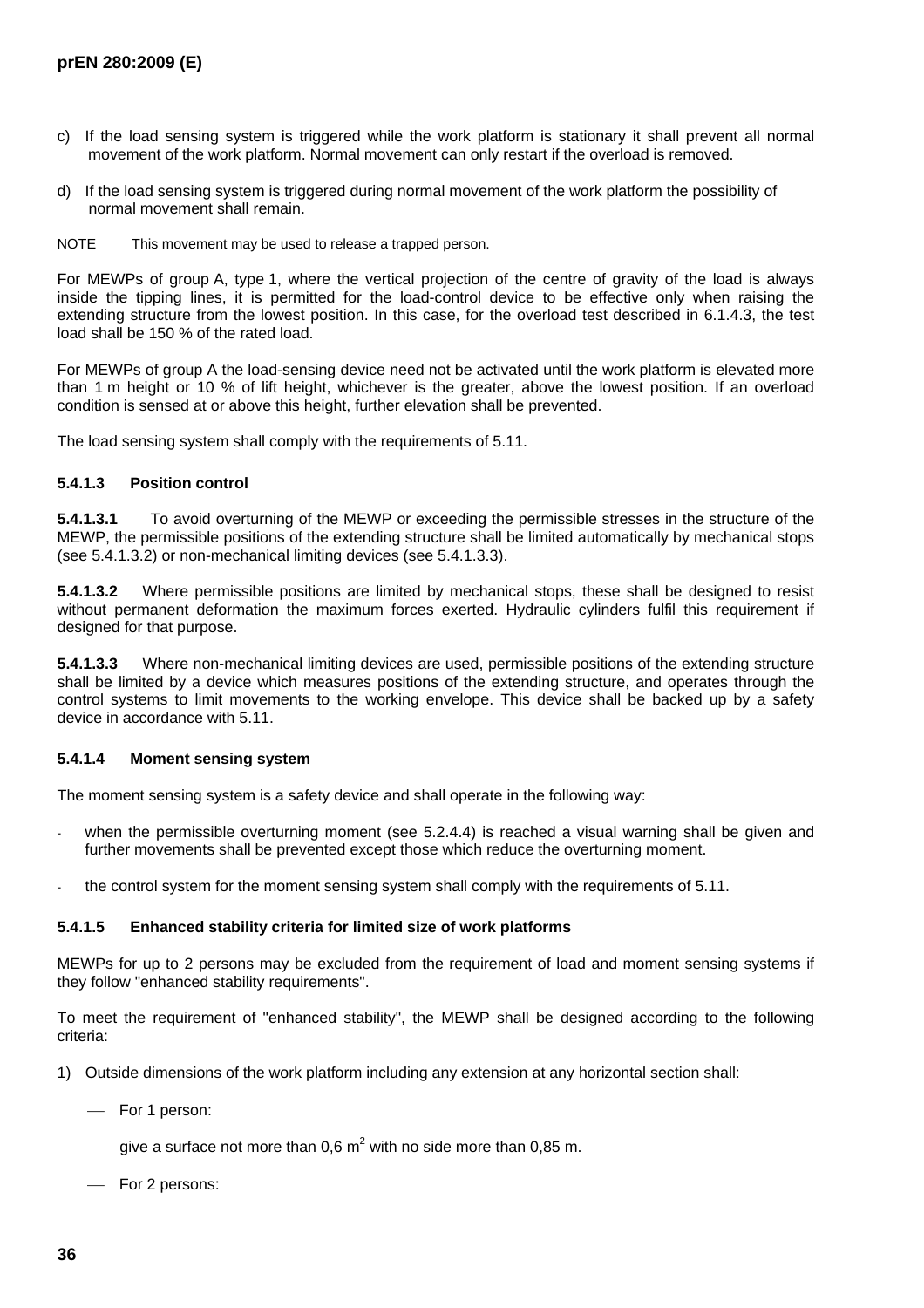give a surface not more than 1,0  $m^2$  with no side more than 1,4 m.

2) For the static test described in sub-clause 6.1.4.2.1 only, instead of rated load 1,5 times the rated load shall be used in the calculation of the test load(s). The other load and force combinations shall remain as specified in 5.2.4.1, 5.2.4.2, 5.2.4.3 and 5.2.4.4.

#### **5.4.1.6 Enhanced overload criteria for limited size of work platforms**

MEWPs for up to 2 persons may be excluded from the requirement of load sensing systems if they follow "enhanced overload requirements".

To meet the requirement of "enhanced overload", the MEWP shall be designed according to the following criteria:

- 1. Outside dimensions of the work platform at any horizontal section shall:
	- For 1 person:

give a surface not more than 0,6  $m^2$  with no side more than 0,85 m.

- For 2 persons:

give a surface not more than 1,0  $m^2$  with no side more than 1,4 m.

2. For the overload test described in sub-clause 6.1.4.3 only, the test load shall be 150 % of the rated load.

#### **5.4.1.7 Variable working envelope by manual selection of more than one rated load.**

MEWPs with more than one rated load and more than one working envelope shall have an indicator of the selected combination that is visible at the work platform. An indicator can be a physical change (e.g. platform extension) to the configuration of the platform that affects its rated load.

An indicator is not necessary for MEWPS in which the working envelope is limited by a moment sensing system.

The selection shall only be possible if the work platform is in the working envelope for the new selected rated load.

#### **5.4.1.8 Variable working envelope with one rated load**

For MEWPs with one rated load and a variable working envelope (e.g. MEWPs with variable positions of stabilisers) selection by manual means is acceptable. In that case the selection shall only be possible with the extending structure in the access position.

Verification of all requirements of 5.4.1 — by design check and tests (see 6.1.4)

**5.4.2** When the extending structure needs to be extended or retracted in a specific sequence to avoid overloading and/or overturning, this sequence shall be automatic. The automatic sequence shall be part of the position control (see 5.4.1.3) or moment sensing system (see 5.4.1.4).

Verification — by design check and functional test

**5.4.3** Trapping and shearing points between moving parts which are within reach of persons (see EN ISO 13857:2008) on the platform or standing adjacent to the MEWP at ground level shall be avoided by providing safe clearances or guarding in accordance with EN 349.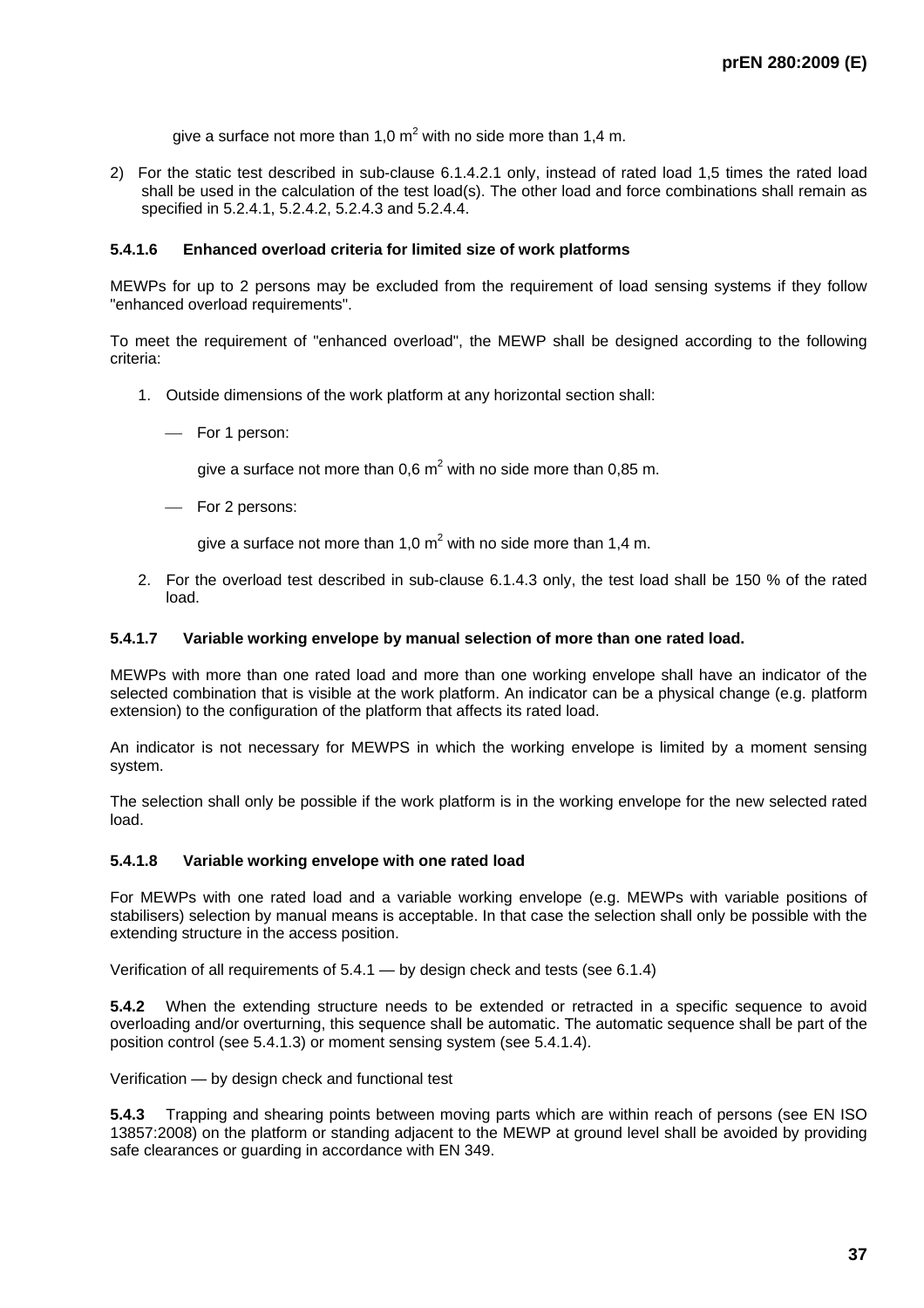Only where this is not possible, clearly visible warning strips and warning signs, instructing to keep clear, shall be permanently attached in the area of the hazard.

Instead of a rigid or flexible guard on scissor lifts the following solution is permitted:

The downward movement shall be automatically stopped by a safety device in a position, the 'first descent limit', where between the outer ends of the scissors the vertical distance is not less than 50 mm, so that crushing and shearing of fingers cannot occur. Further downward movement shall only be possible after a time delay of at least 3 seconds. A further lowering command by the operator shall cause a distinctive, readily audible alarm to sound and a distinctive visual warning to operate for at least 1.5 seconds before lowering of the extending structure at a speed not greater than 50% of the average lowering speed above the 'first descent limit' commences. Stopping and resumption of descent at any position of the extending structure between the 'first descent limit' and the access position shall be subject to these conditions of delay, warning and speed. In all cases the audible alarm and visual warning shall continue to operate throughout any lowering of the extending structure below the 'first descent limit'.

If the average lowering speed above "the first descent limit" is not greater than 0,2 m/s, speed reduction is not necessary.

Verification — by measurement and visual examination

**5.4.4** When the work platform of a MEWP needs to be raised for routine servicing purposes, a captive chock shall be provided to enable the extending structure to be held in the required position. This chock shall be capable of supporting an unloaded work platform and of being operated from a safe position; it shall not cause damage to any part of the MEWP (see 7.2.16).

Verification — by visual examination and functional test

**5.4.5** It shall not be possible to exceed the following speeds:

- a) 0,4 m/s for raising and lowering of the work platform;
- b) 0,4 m/s for telescoping of the boom ;
- c) 0,7 m/s for slewing or rotation (horizontal speed at the outer edge of the work platform measured at maximum range).

Verification — by functional test

**5.4.6** The extending structure shall be supported in the transport configuration in such a way as to avoid harmful vibrations during transport (see 5.2.5.3.3).

Verification — by design check and visual examination

#### **5.5 Extending structure drive systems**

#### **5.5.1 General**

**5.5.1.1** Drive systems shall be designed and constructed to prevent any inadvertent movements of the extending structure.

Verification — by design check and functional test

**5.5.1.2** If the power source is capable of producing greater power than the extending structure and/or work platform drive system requires, protection shall be provided to the extending structure and/or work platform drive system to prevent damage (e.g. by pressure limiting device).

The use of friction couplings does not fulfil the requirement.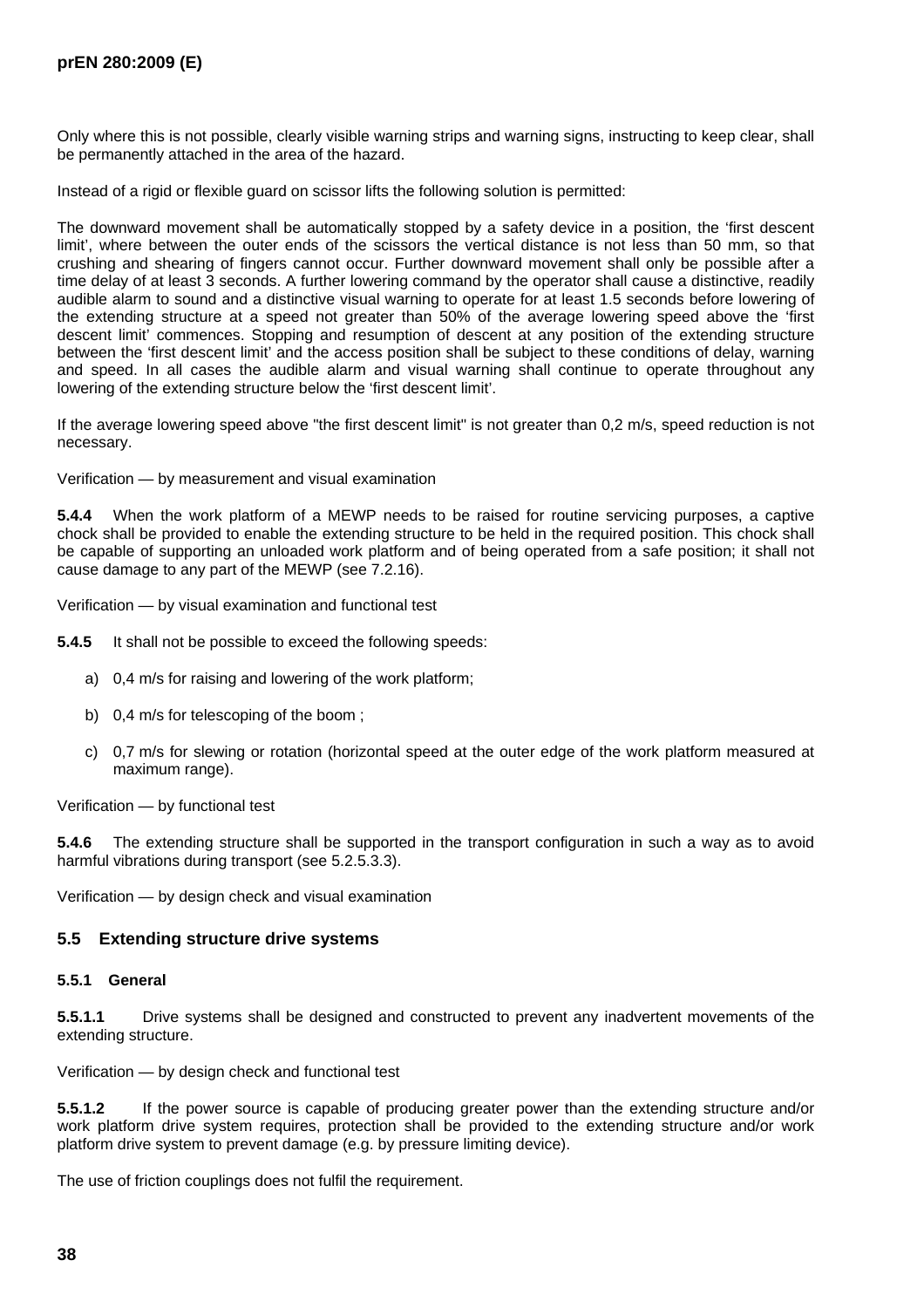Verification — by design check

**5.5.1.3** Transmission chains or belts shall only be used in drive systems provided inadvertent movements of a work platform are automatically prevented if failure of a chain or belt occurs. That can be achieved by a self-sustaining gear box or monitoring the chain/belt by a safety device in accordance with 5.11.

Flat belts shall not be used.

Verification — by design check and functional test

**5.5.1.4** Manual drive systems shall be designed and constructed to prevent kick-back of handles.

Verification — by design check and visual examination

**5.5.1.5** If both powered and manual drive systems are provided for the same movement (e.g. in overriding emergency system) and if there is a risk of injury from engaging both systems at the same time, this shall be prevented e.g. by interlocks, shut-off valves or bypass valves.

Verification — by design check and functional test

**5.5.1.6** A braking system shall be provided on all drives. For raising movements this system shall be an automatic lock or self-sustaining device. The braking system shall be automatically applied when the drive is no longer energised.

The braking system shall ensure that the work platform, loaded with 1.1- times the rated load can be stopped and held at any position under all possible conditions of operation. Unintentional release of these devices shall not be possible.

Verification — by design check and functional test

#### **5.5.2 Wire rope drive systems**

**5.5.2.1** Wire rope, drum and pulley diameters shall be calculated in accordance with Annex C, assuming that all the load is taken on one wire rope system. Traction drive systems shall not be used.

Wire rope drive systems shall have a device or system which in the event of a wire rope drive system failing limits the vertical movement of the fully loaded work platform to 0,2 m. This requirement shall be met by:

- a) a mechanical device operating by engaging with the extending structure. This safety device shall gradually bring the work platform plus the rated load to a stop and hold it in the event of the wire rope drive system failing. The average deceleration shall not exceed 1,0  $g<sub>n</sub>$ . The proper functioning of the device shall be demonstrated by calculation and test(s). Any spring operating this device shall be a guided compression spring with secured ends, or with wire diameter more than half the pitch in the operating condition, to limit the shortening of the spring if it should fail, or
- b) a second wire rope system designed according to the first system with a device to give approximately equal tension in the two wire rope systems, thus doubling the working coefficient, or
- c) a second wire rope system designed according to the first system, with a device to ensure that the second system takes less than half of the load in the operating condition, but is able to take the full load if the first system fails, or
- d) second wire rope system according to b).1) with larger drum and pulley diameters to increase the fatigue life of the second system to at least twice the calculated life time of the first system.

Failure of the first system shall be self-revealing.

NOTE Friction in the driving system does not fulfil the requirement of 5.5.2.1.a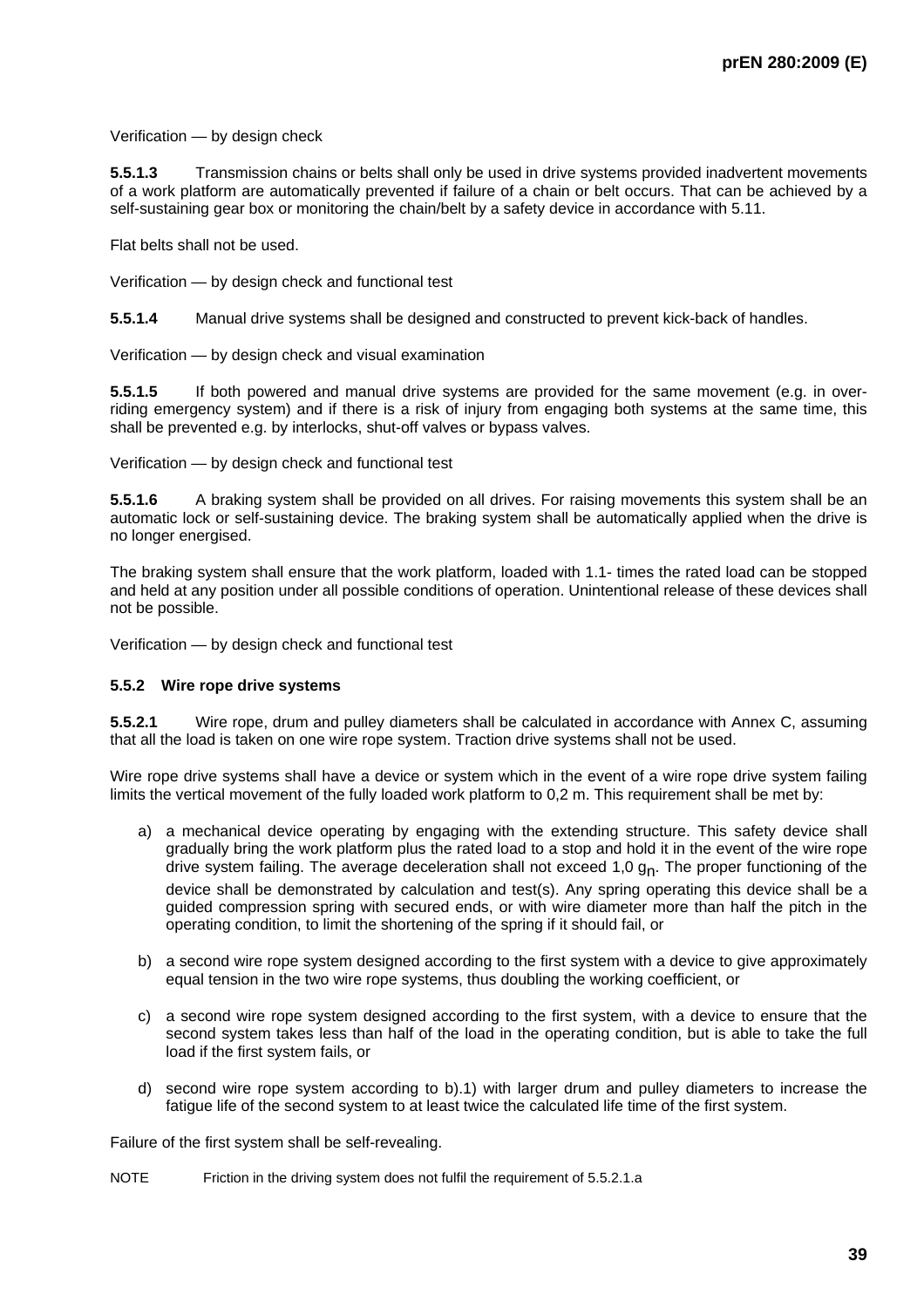Verification — by design check and visual examination

**5.5.2.2** Load carrying wire ropes shall be made from galvanised steel wires and have the following characteristics:

- a) diameter: 8 mm minimum;
- b) number of wires: 114 minimum;
- c) tensile grade of the wires: 1 570 N/mm<sup>2</sup> minimum;
	- a.  $1960$  N/mm<sup>2</sup> maximum.

The minimum breaking load of the wire ropes shall be shown on a certificate.

Wire ropes used directly for lifting or supporting the work platform shall not include any splicing except at their ends.

Stainless steel wire ropes may be used with appropriate provisions.

Verification — by design check and visual examination

**5.5.2.3** If more than one wire rope is attached at one point a device shall be provided for approximately equalising the tension of the wire ropes.

Verification — by design check and visual examination

**5.5.2.4** It shall be possible to re-tension wire ropes.

Verification — by design check and visual examination

**5.5.2.5** For the terminations of wire ropes only

- splices;
- aluminium pressed ferrules;
- non-ageing steel pressed ferrules;
- or wedge socket anchorages

may be used. U-bolt grips shall not be used as wire rope terminations for load carrying wire ropes.

The junction between the wire rope and the wire rope termination shall be able to resist at least 80 % of the minimum breaking load of the wire rope.

Verification — by design check and visual examination

**5.5.2.6** Visual examination of wire ropes and wire rope terminations shall be possible preferably without the removal of the wire ropes or major disassembly of the structural components of the MEWP.

If this is proved not to be possible by inspection openings, the manufacturers shall provide detailed instructions for examination (see 7.1.1.7.f)).

Verification — by design check and visual examination

**5.5.2.7** MEWPs with work platforms which are raised and lowered by means of wire ropes shall be equipped with a safety device in accordance with 5.11 which interrupts movements causing slack rope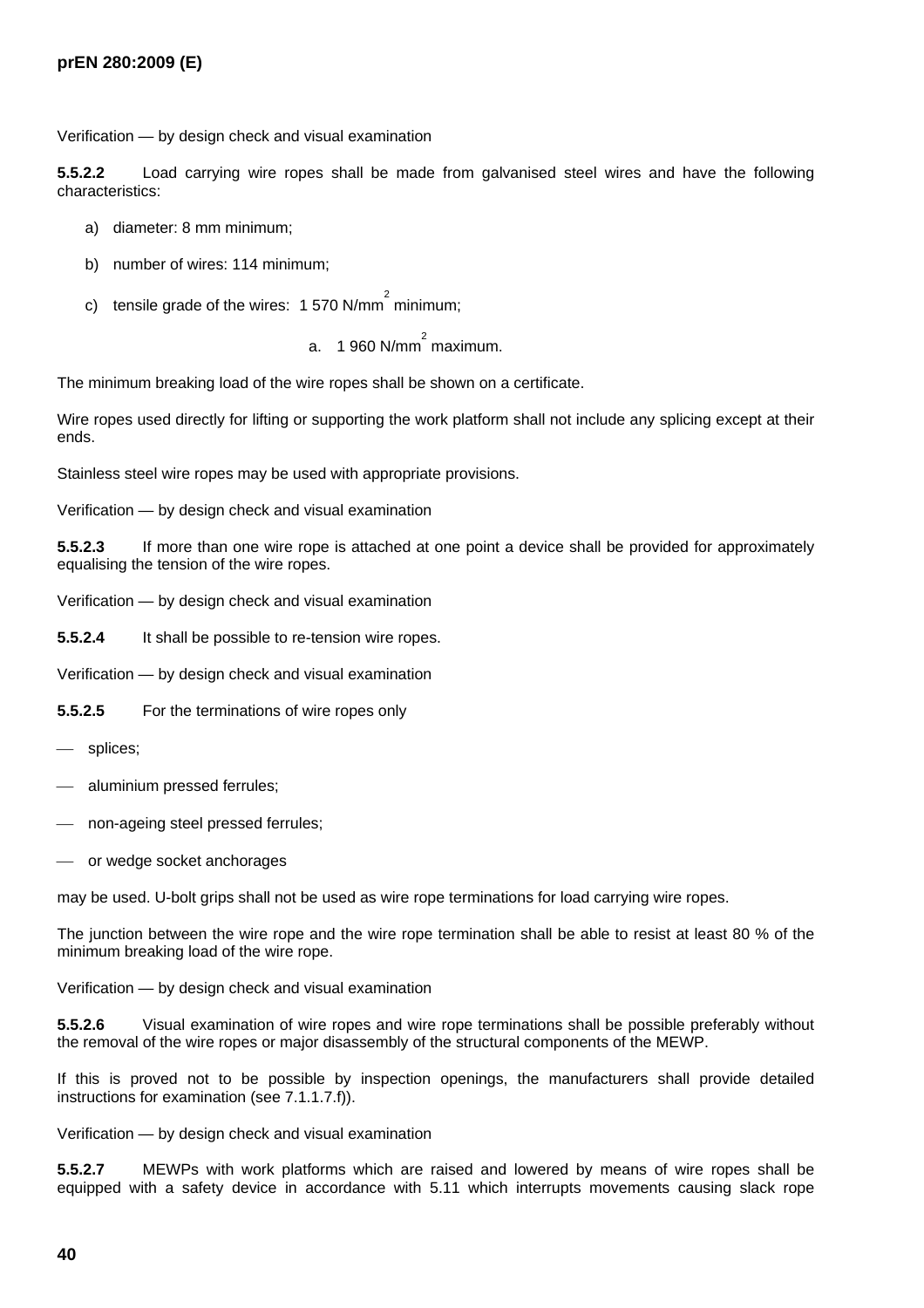conditions. Movements in the opposite direction shall be possible. This device is not necessary if no slack rope condition can develop.

Verification — by design check and functional test

**5.5.2.8** Rope drums shall be grooved and means shall be provided to prevent the wire rope from leaving the ends of the drum, e.g. flanges extending to a height of at least twice the wire rope diameter above the highest layer.

Verification — by visual examination

**5.5.2.9** Only one layer of wire rope shall be wound on the drum unless a special spooling system is used.

Verification — by visual examination

**5.5.2.10** At least 2 turns of wire rope shall remain on the drum when the extending structure and/or the work platform is in its most extreme position.

Verification — by function test and visual examination

**5.5.2.11** Each wire rope shall be properly fastened to the drum. The fastening shall be able to take 80 % of the minimum breaking load of the wire rope.

Verification — by design check and visual examination

**5.5.2.12** Means shall be provided to prevent unintentional displacement of wire ropes from pulleys, even under slack rope conditions.

Verification — by design check and visual examination

**5.5.2.13** The cross section of the bottom of the grooves in wire rope drums and pulleys shall be circular over an angle of not less than 120 degrees.

Verification — by design check and visual examination

#### **5.5.3 Chain drive systems**

**5.5.3.1** Chain drive systems shall have a device or system which in the event of a chain drive system failing limits the vertical movement of the fully loaded work platform to 0,2 m. This requirement shall be met by:

- a) a chain drive system with a working coefficient of at least 5 plus a mechanical device operating by engaging with the extending structure. This safety device shall gradually bring the work platform plus the rated load to a stop and hold it in the event of the drive system failing. The average deceleration shall not exceed 1.0 g<sub>n</sub>. The proper functioning of the device shall be demonstrated by calculation and test(s). Any spring operating this device shall be a guided compression spring with secured ends, or with wire diameter more than half the pitch in the operating condition, to limit the shortening of the spring if it should fail, or
- b) two chain drive systems each system having a working coefficient of at least 4 (a total of 8 minimum) and with a device to give approximately equal tension in the two chain systems, or
- c) two chain drive systems the first system with a working coefficient of at least 5 when carrying the full load and a second drive system with a working coefficient of at least 4 (a total of 9 minimum when carrying the full load) and with a device to ensure that the second system takes less than half the load in the operating condition, but is able to take the full load if the first system fails.

Failure in the first system shall be self-revealing.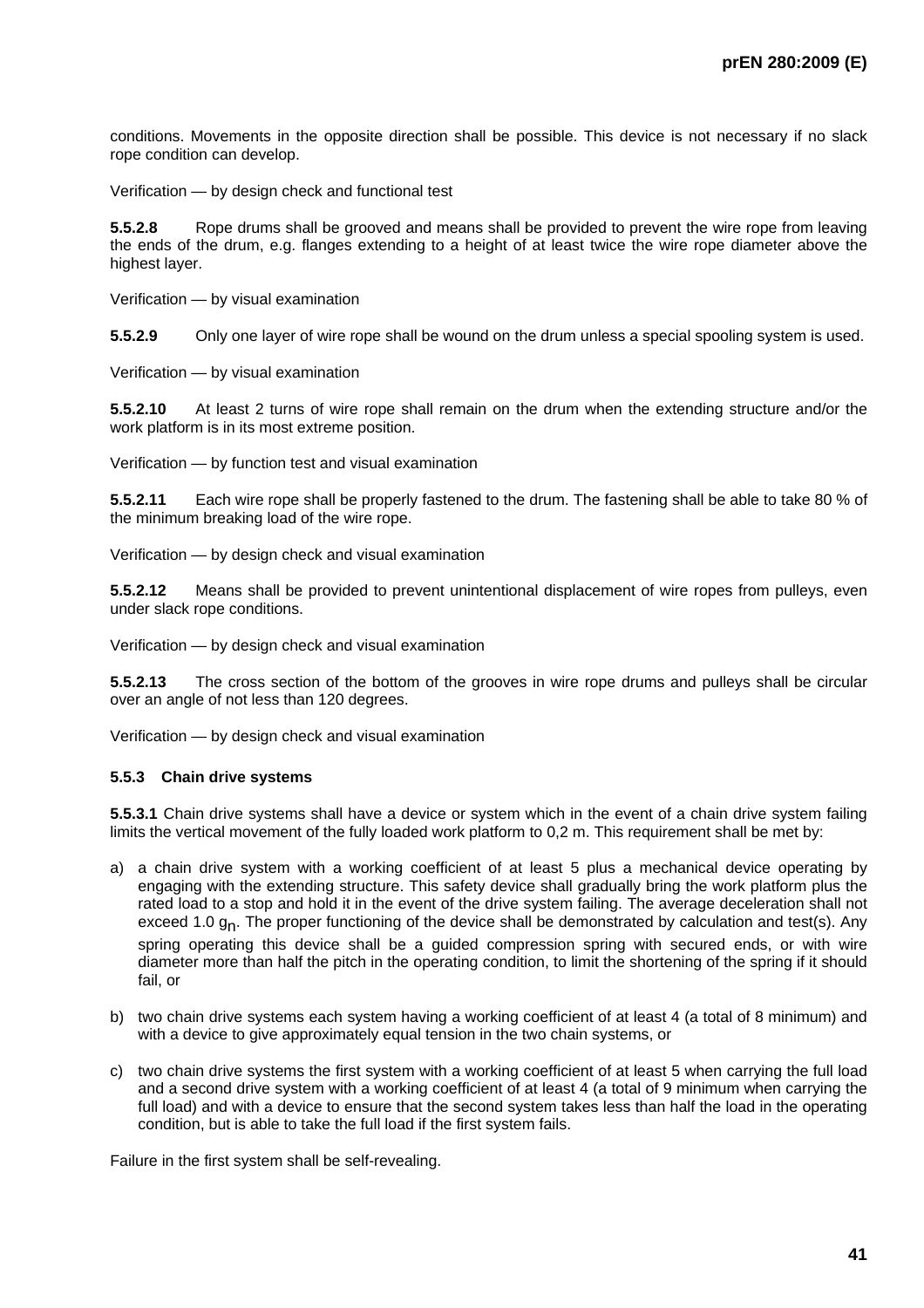NOTE Friction in the driving system does not fulfil the requirement of 5.5.3.1 a).

Verification — by design check and visual examination

**5.5.3.2** Round link chains shall not be used.

The minimum breaking load of the chain shall be shown on a certificate.

Verification — by visual examination

**5.5.3.3** If more than one chain is attached at one point, a device shall be provided to equalise approximately the tension in the chains.

Verification — by design check and visual examination

**5.5.3.4** It shall be possible to retention chains.

Verification — by design check and visual examination

**5.5.3.5** The junction between the chain and the chain termination shall be able to resist at least 100 % of the minimum breaking load of the chain.

Verification — by design check

**5.5.3.6** Visual examination of chains and chain terminations shall be possible preferably without the removal of the chains or major disassembly of structural components of the MEWP.

If this is proved to be not possible by inspection openings, manufacturers shall provide detailed instructions for examination (see 7.1.1.7.f)).

Verification — by design check and visual examination

**5.5.3.7** MEWPs with work platforms which are raised and lowered by means of chains shall be equipped with a safety device in accordance with 5.11 which interrupts movements causing slack chain conditions. Movements in the opposite direction shall be possible. This device is not necessary if no slack chain condition can develop.

Verification — by design check and functional test

**5.5.3.8** Means shall be provided to prevent unintentional displacement of the chain from the sprockets or pulleys, even under slack chain conditions.

Verification — by design check and visual examination

#### **5.5.4 Lead-screw drive systems**

**5.5.4.1** The design stress of lead-screws and nuts shall not be more than 1/6 of the ultimate tensile stress of the material used. The lead-screw material shall have a higher abrasion resistance than the load bearing nut material.

Verification — by design check

**5.5.4.2** The lead-screw mechanism shall be designed to prevent separation of the work platform from the mechanism during normal use.

Verification — by visual examination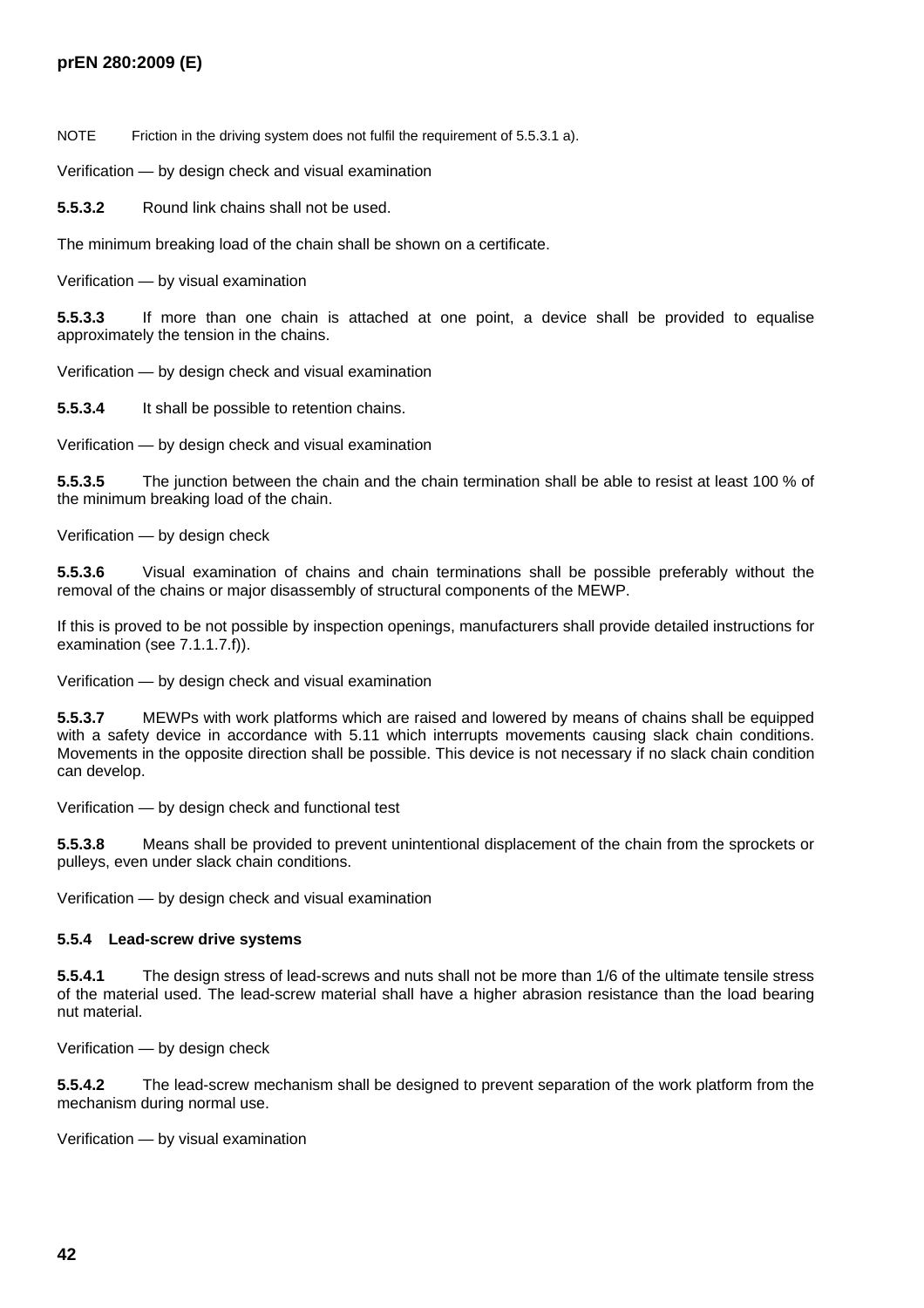**5.5.4.3** Each lead-screw shall have a load bearing nut and an unloaded safety nut. The safety nut shall only be loaded if the load bearing nut fails. It shall not be possible to raise the work platform from its access position when the safety nut is under load.

Verification — by design check and visual examination

**5.5.4.4** It shall be possible to detect the wear of the load bearing nuts without major disassembly.

Verification — by visual examination

**5.5.4.5** Lead-screws shall be fitted with devices (e.g. mechanical end stops) at both ends to prevent the load bearing and safety nuts from leaving the lead-screws.

Verification — by visual examination

### **5.5.5 Rack and pinion drive systems**

**5.5.5.1** The design stress of racks and pinions shall not be more than 1/6 of the ultimate tensile stress of the material used.

Verification — by design check

**5.5.5.2** Rack and pinion drives shall have a safety device in accordance with 5.11 actuated by an overspeed governor. This safety device shall gradually bring the work platform plus rated load to a stop and hold it in the event of the lifting mechanism failing. The average deceleration shall not exceed 1,0  $g<sub>n</sub>$ .

If this safety device is actuated, the power supply shall be interrupted automatically.

Verification — by design check and functional test

**5.5.5.3** In addition to the normal work platform guide rollers positive and effective devices shall be provided to prevent any driving or safety device pinion from coming out of engagement with the rack. These devices shall ensure that axial movement of the pinion is so limited that a minimum of 2/3 of the tooth width is always in engagement with the rack. They shall also restrain radial movement of the pinion from its normal meshing position by more than 1/3 of the tooth depth.

Verification — by visual examination

**5.5.5.4** Visual examination of the pinions shall be possible without the removal of the pinions or major disassembly of structural components of the MEWP.

Verification — by visual examination

## **5.6 Work platform**

**5.6.1** The level of the work platform shall not vary by more than 5 ° from the horizontal or the plane of the chassis or any turn table during movements of the extending structure, or due to loads and forces during operation.

Manual adjustment of platform levels exceeding 5° is acceptable provided the extending structure is stationary or – as in the case of MEWPs with full-flow control valves with control handles connected mechanically to the control valve spools – by an additional feature that guards against inadvertent operation of the control handle

The rate of change of platform angle shall not exceed the maximum that occurs during lowering or raising in normal operation.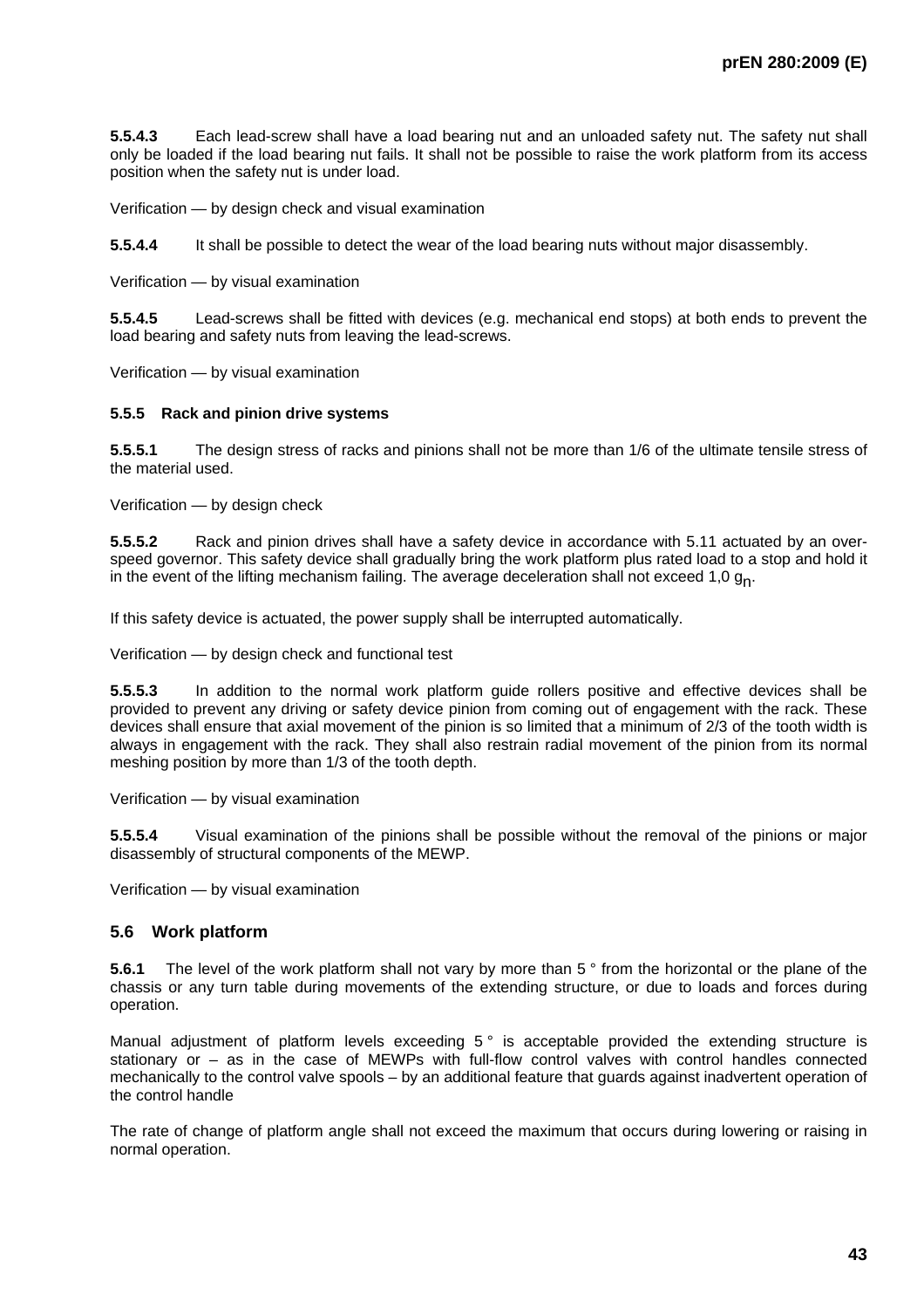The levelling system with exception of hydraulic levelling systems according to the master-slave principles shall incorporate a safety device in accordance with 5.11 which in case of a failure within the system keeps the platform level within further 5 °.

Verification — by design check and functional test

Mechanical levelling systems using rods or levers fulfil this requirement if they are designed to take at least twice the load imposed to them. For wire ropes and chains see 5.5.2.1 and 5.5.3.1.

Verification — by design check

Hydraulic cylinders in hydraulic levelling systems shall comply with 5.10.2.

#### Verification — by functional test

**5.6.2** Protection shall be provided on all sides of each work platform to prevent the fall of persons and materials. The protection shall be securely fastened to the work platform and shall, as a minimum, consist of guard-rails at least 1.1 m high, toe-guards at least 0.15 m high and intermediate guard-rails not further than 0.55 m from either guard-rails or toe-guards. At points of access to the work platform the height of the toeguards may be reduced to 0.1 m. The guard-rails shall be constructed to withstand concentrated forces equal to 500 N multiplied by the number of people that the platform is rated to carry. These forces shall be applied at the least favourable positions in the least favourable direction at 0.5 m intervals without causing permanent deformation of the guard-rails. When it is foreseen (e.g. maintenance) that the fixed guard-rails will be removed regularly then the fastenings shall remain attached to the guard-rails or to the platform.

The work platform shall be made of at least non-flammable material(s), i.e. materials that will not sustain a flame after the ignition source has been removed.

Folding guardrails may be used provided they do not open outwards, satisfy the above requirements, and are securely fastened to the work platform with locking devices that are secured against unintentional disengagement or loss.

Means shall be provided to prevent normal working on the work platform if the guardrails are not in the correct position e.g. by interlocking systems or folding of the guard rails in a defined sequence.

Verification — by design check and visual examination

**5.6.3** Any part of the protection movable for the purpose of access to the work platform shall not fold or open outwards. It shall be constructed to either return automatically to the closed position, or be interlocked by a safety device in accordance with 5.11 to prevent operation of the MEWP until it is closed and fastened. Inadvertent opening shall not be possible.

The minimum opening width for the purpose of access to the work platform shall be 420 mm.

On work platforms with fixed guard handrails openings for the purpose of access to it should have a height of 920 mm and a width of 645 mm at least. Where the required dimensions cannot be achieved the opening shall be as large as possible but in no case less than 420 mm wide and 800 mm high.

Sliding or vertically hinged intermediate guard-rails shall be capable of being held in the open position with one hand whilst a person enters or leaves the platform.

Verification — by visual examination

**5.6.4** The floor of the work platform including any trapdoor shall be slip-resistant and self-draining (e.g. chequer plate or expanded metal). Any opening in the floor or between the floor and toe-guards or access gates shall be dimensioned so as to prevent the passage of a sphere of 15 mm diameter.

Verification — by visual examination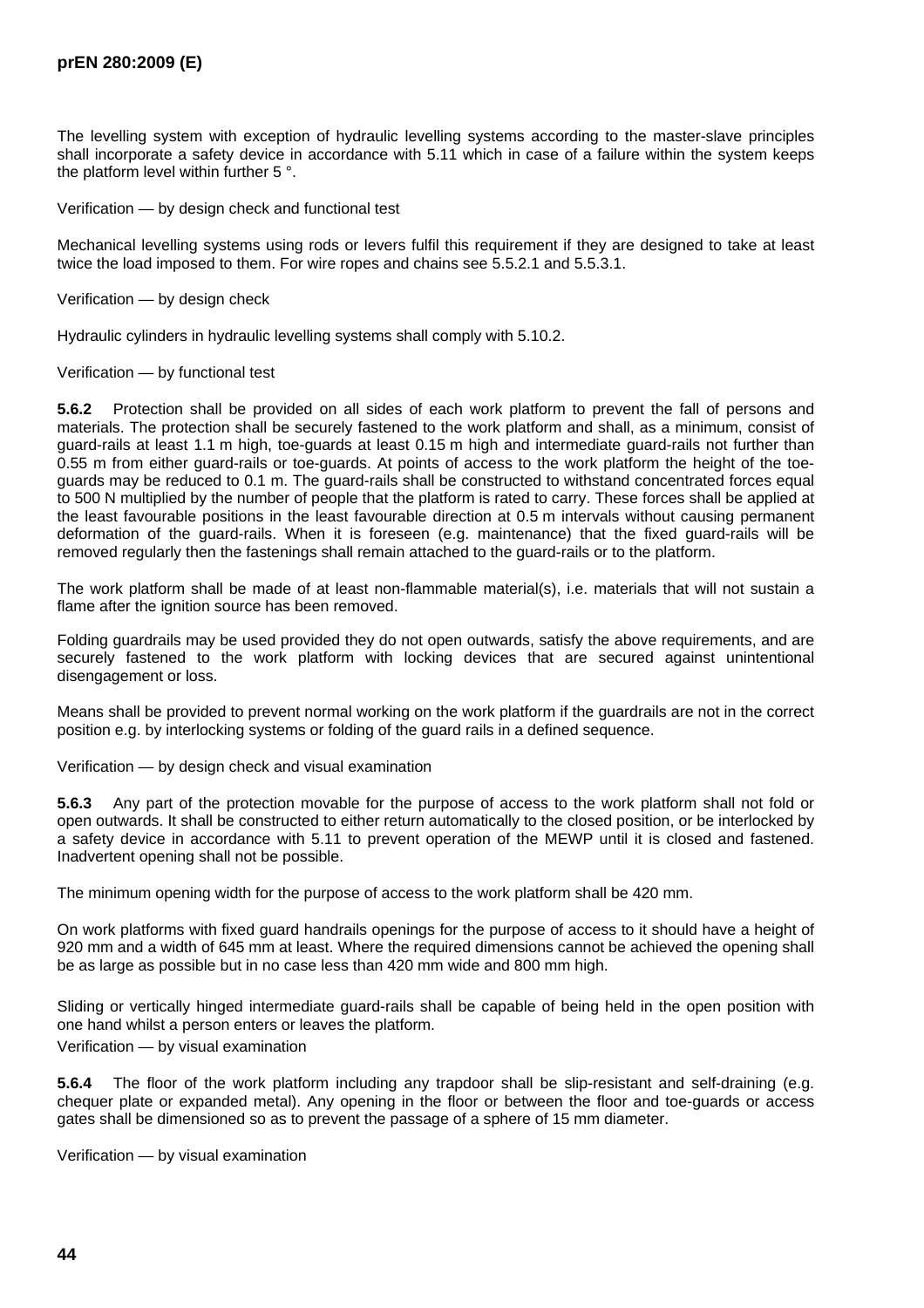The floor of the work platform and any trapdoor shall be able to take the rated load distributed in accordance with 5.2.3.1.

Verification — by design check

**5.6.5** Chains or ropes shall not be used as guard-rails or access gates.

Verification — by visual examination

**5.6.6** When the distance between the access level and the floor of the work platform in the access position exceeds 0.4 m, the MEWP shall be equipped with an access ladder. The steps or rungs shall be not more than 0,3 m apart and shall be spaced equally over the distance between the bottom step/rung and the floor of the work platform. The bottom step/rung shall be not more than 0,4 m above the access level. Each step or rung shall be at least 0,3 m wide, at least 25 mm deep, and shall be slip-resistant. The front of the steps or rungs shall be at least 0,15 m horizontally away from the supporting structure or any other components of the MEWP. The access ladder shall be symmetrical with the access gate.

Verification — by design check and visual examination

**5.6.7** Handholds, handrails or similar adequate devices shall be provided to facilitate climbing the access ladder to the work platform. They shall be arranged to avoid the use of controls and piping as handholds or footsteps.

Verification — by visual examination

**5.6.8** Trapdoors in work platforms shall be securely fastened to the work platform so that no inadvertent opening is possible. It shall not be possible for trapdoors to open downwards or to slide sidewards.

Verification — by visual examination

**5.6.9** Protection shall be provided to prevent injury to the hands of persons operating the controls e.g. when a work platform is moving in close proximity to other objects.

Verification — by visual examination

**5.6.10** MEWPs of type 3 shall be equipped with an audible warning device (e.g. a horn) operated from the work platform.

Verification — by functional test

**5.6.11** MEWPs of type 2 shall be equipped with a means of communication (e.g. walkie-talkie) between the persons on the work platform and the driver.

Verification — by visual examination and functional test

**5.6.12** The movements of work platform(s) relative to the extending structure shall be limited by mechanical stops. Hydraulic cylinders fulfil this requirement if designed for that purpose.

Verification — by design check and functional test

**5.6.13** The work platform shall be supported in the transport configuration in such a way as to avoid harmful vibrations during transport (see 5.2.5.3.3).

Verification — by design check and visual examination

**5.6.14** Anchorage(s) for the connection of a work restraint device shall be provided for boom-supported lifts and may be provided for scissor-supported or mast-supported lifts.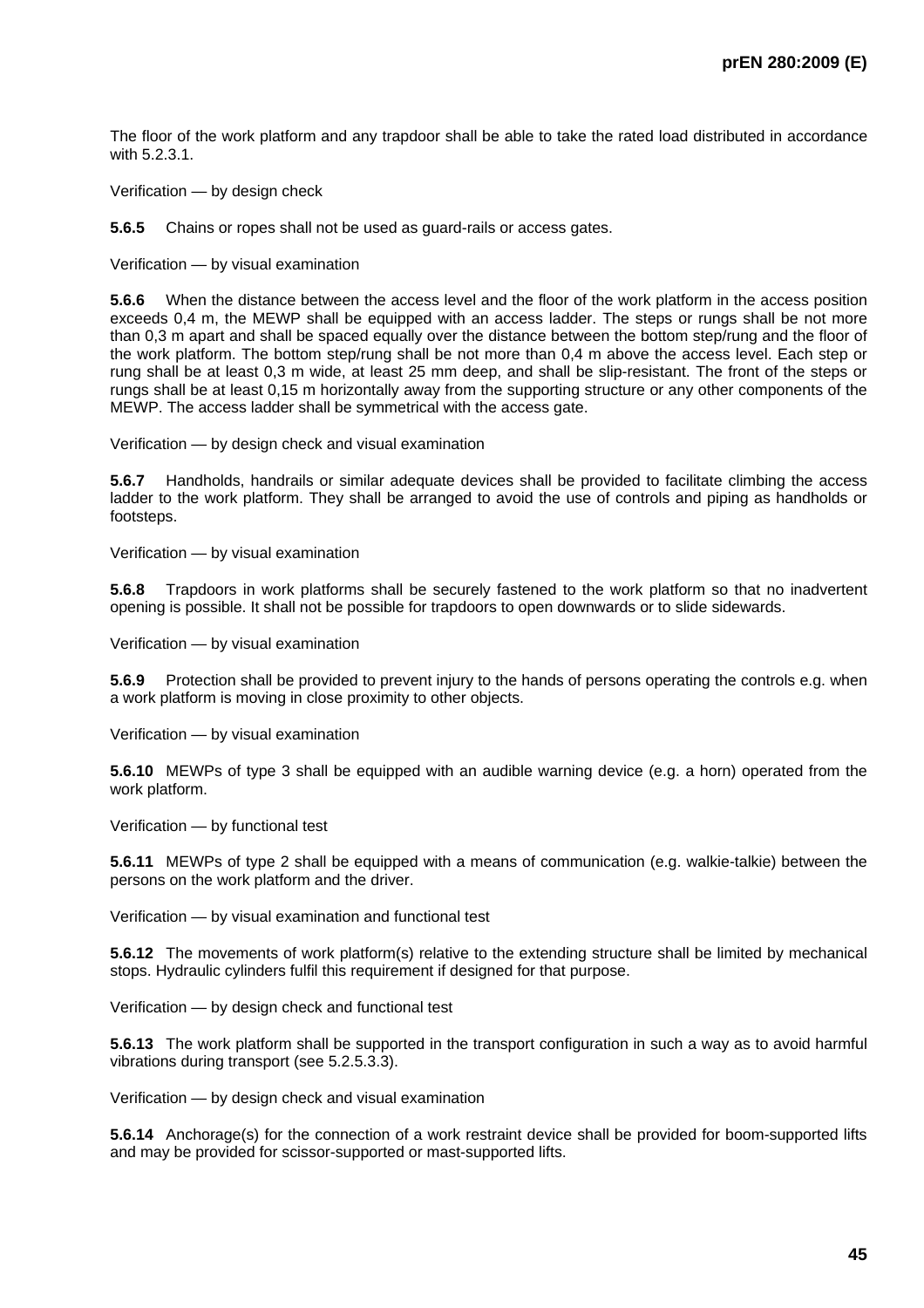The anchor device(s), anchor point(s) and mobile anchor point(s) shall be so designed as to accept the personal protective equipment and ensure that it is not possible for correctly connected personal protective equipment to become detached unintentionally.

Exposed edges or corners shall be relieved either with a radius of at least 0,5 mm or a 45° chamfer.

Each anchorage used as part of a work restraint system shall meet the following requirements:

- a) For a single person rating, each anchorage shall be capable of withstanding a static force of 3 kN without reaching ultimate strength. For anchorages rated for more than one person, the strength requirement shall be multiplied by the number of persons. This strength requirement shall only apply to the anchorage and its attachment to the MEWP in all possible load directions and must not be taken into account for the stability calculation and test.
- b) The number of anchorages shall equal or exceed the number of rated occupants. More than one occupant may attach to a single anchorage if the anchorage is rated for more than one person.

Verification — by design check and visual examination

**5.6.15** The working positions shall be designed that the vibration dose is as low as possible. The manufacturer shall state the values for vibration at the working places.

NOTE For measurement of vibration see ISO 2631-1.

### **5.7 Controls**

**5.7.1** MEWPs shall be provided with controls such that all movements of the MEWP can only take place whilst the controls are being actuated. The controls, when released, shall automatically return to the neutral position. The travel controls in the cabs of vehicle mounted MEWPs do not need to be of this type .

All controls shall be constructed to prevent inadvertent operation. Hand controls in the platform shall be protected against sustained involuntary operation. Foot controls in the platform shall be shrouded and have slip resistant surfaces.

Controls shall be positioned to avoid danger to the operator from moving parts of the MEWP.

Verification — by functional test and visual examination

**5.7.2** On MEWPs of types 2 and 3 it shall not be possible for the travelling controls to be operated simultaneously with any other controls. This does not apply to rail mounted MEWPs. This shall be achieved by a safety device in accordance with 5.11.

Verification — by design check and functional test

**5.7.3** The direction of all movements of the MEWP shall be clearly indicated on or near the controls by words or symbols. All controls shall where possible be arranged for logical operation and the movement of the platform is stopped or reversed if the operator is pushed against the controls.

Verification — by visual examination and functional test

**5.7.4** The control devices shall be situated on the work platform. This does not preclude the provision of duplicate controls operated from the base or ground level. Duplicate controls shall be protected against unauthorised operation and may be used to serve as the emergency device (see 5.7.8 and 5.7.9).

The duplicate and platform controls shall be interlocked so it is possible to operate the MEWP from only one control position at the same time. This position shall be set using a safety device that complies with 5.11 situated at the duplicate control position.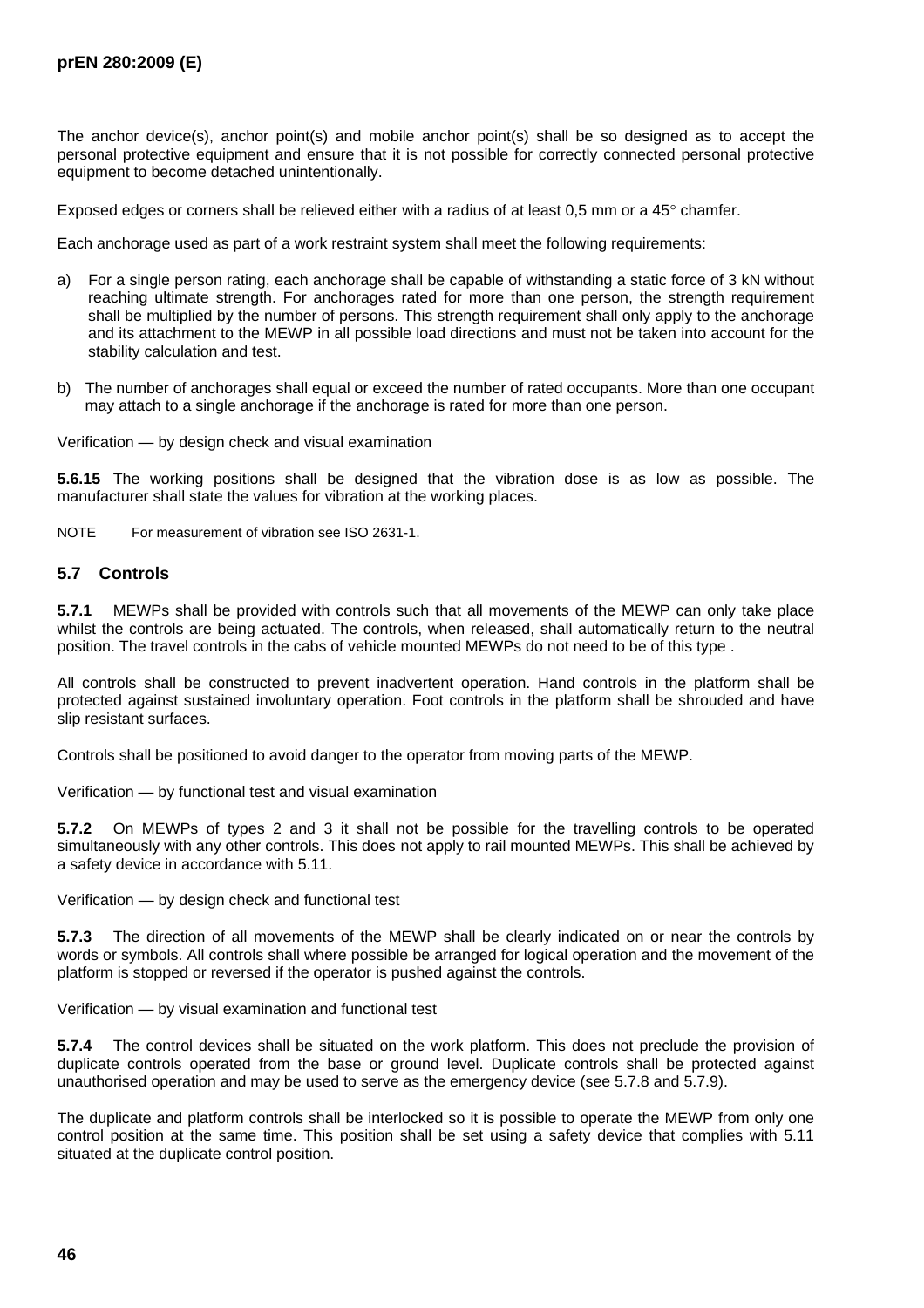If wireless control systems are used they shall comply with Annex F (normative). Operation of the extending structure and elevated drive functions shall only be possible when the wireless controls are located in the work platform in a position specifically designated by the manufacturer.

Verification — by functional test and visual examination

**5.7.5** MEWPs shall be provided with emergency stop controls in accordance with EN ISO 13850 at each control position.

Emergency stop controls are not required on MEWPs with full-flow control valves with control handles connected mechanically to the control valve spools (manual override).

Verification — by design check and functional test

**5.7.6** Pilot and solenoid operated control valves shall be so designed and installed that they stop the corresponding movement in the event of power failure.

Verification — by design check and functional test

**5.7.7** On starting, or restoration of the power after failure of the power supply, no movement shall occur unless there is a deliberate action by the operator.

Verification — by functional test

**5.7.8** MEWPs shall be fitted with an over-riding emergency system (e.g. a hand pump, a secondary power unit, gravity lowering valves) appropriate to ensure that, if the main power supply fails, the work platform can be returned into a position from which it is possible to leave it without danger, taking into account the need to manoeuvre the platform clear of obstructions (see 7.2.5).

The position of the controls of the emergency system shall be in a position easily accessible from the ground (see 5.7.4).

The above requirements need not apply if leaving or reaching any position of the work platform is possible in another way (e.g. by means of fixed ladders).

Verification — by design check and functional test

**5.7.9** Overriding of the platform emergency stop control and the load sensing system is allowed for rescuing a trapped and/or incapacitated operator on the platform. Over-riding is permitted only by the use of a safety device that is independent from the selection control device. The safety device must be operated by hold-torun controls and be protected against unauthorised use.

The overriding of the load sensing system shall allow motion of the platform sufficient to rescue the operator. Features shall be provided to protect against misuse of the overriding safety device and to give visible evidence that they have been used or tampered with. This evidence shall remain until the features are returned to the condition they were in prior to the safety devices being operated or accessed. Resetting the features to their original condition should require the use of a tool..

Emergency stop overriding shall not be possible on MEWPs which are equipped with a mode selection device according to the Machinery Directive Annex I, sub-clause 1.2.5, to bypass safety functions.

Verification — by design check and functional test

**5.7.10** A device shall be provided to ensure that the speed of movement of the work platform is restricted to 1.4 times normal speed even under emergency operations.

Verification — by functional check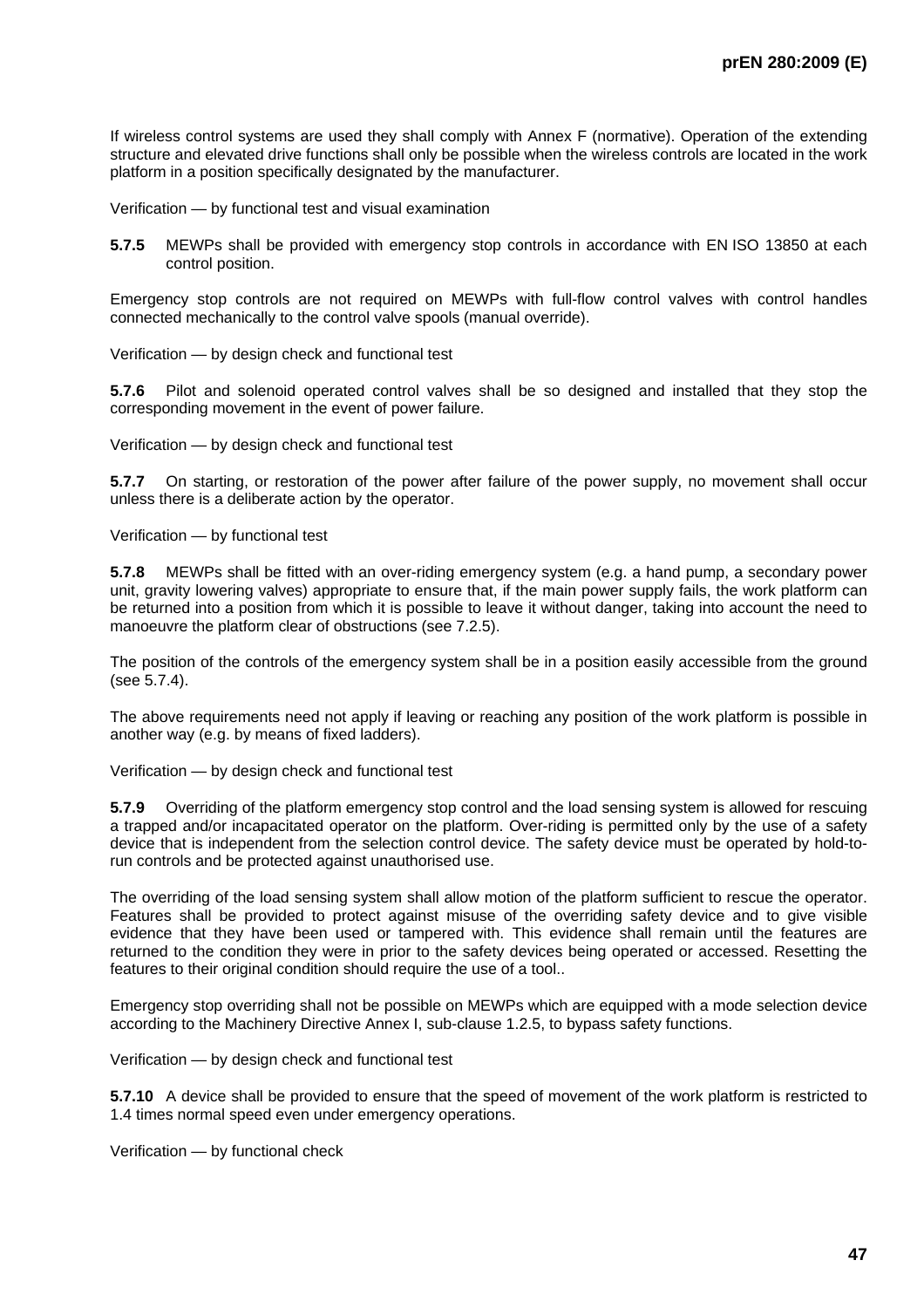## **5.8 Electrical equipment**

**5.8.1** Electrical equipment of MEWPs shall comply with the relevant CENELEC standards especially with the requirements of EN 60204-1:2006. If due to special conditions MEWPs are used outside the ranges of the following items of EN 60204-1:2006:

- a) 4.3.2 d. c. supplies;
- b) 4.4.2 ambient air temperature;
- c) 4.4.4 altitude;

d) 15.4.3 connection to moving elements of the machine.

Deviations are necessary and manufacturer shall take the necessary safety measures and/or state any operating limitations in the instruction handbook.

The relevant electromagnetic compatibility requirements shall be observed.

Verification — by design check and visual examination

**5.8.2** A main switch shall be fitted in an easily accessible position. It shall be possible to secure it in the isolated position, with the use of a padlock or equivalent, to ensure no inadvertent operation.

Verification — by design check and visual examination

**5.8.3** Cables shall be multi-stranded when flexibility is necessary and, where required, shall be oil-resistant.

Verification — by design check and visual examination

**5.8.4** Batteries shall be protected against damage by short circuits and against mechanical damage. The disconnection (isolation) of the battery, i.e. breaking of the electrical supply (e.g. when charging), shall be easily possible and without the use of a tool.

Verification — by visual examination

**5.8.5** When necessary to prevent ingress of water the minimum degree of protection provided by enclosures shall be IP 54 in accordance with EN 60529:1991. Manufacturers shall take into account any foreseeable conditions of use (e.g. fluids other than water) necessitating higher degrees of protection.

Verification — by design check and visual examination

**5.8.6** The machines shall have sufficient immunity to electromagnetic disturbances to enable them to operate safely as intended and not fail to danger when exposed to the levels and types of disturbances intended by the manufacturer. The manufacturer of the machines shall design, install and wire the equipment and sub-assemblies taking into account the recommendations of the suppliers of these sub-assemblies.

Examples of possible malfunctioning which shall not occur due to radiation in the electromagnetic environment conditions foreseen by the manufacturer of the machine include:

- unexpected start-up;

- the machine being prevented from stopping if the stop command has already been given;
- resetting of the emergency stop function;
- a reduction in fault detection capacity;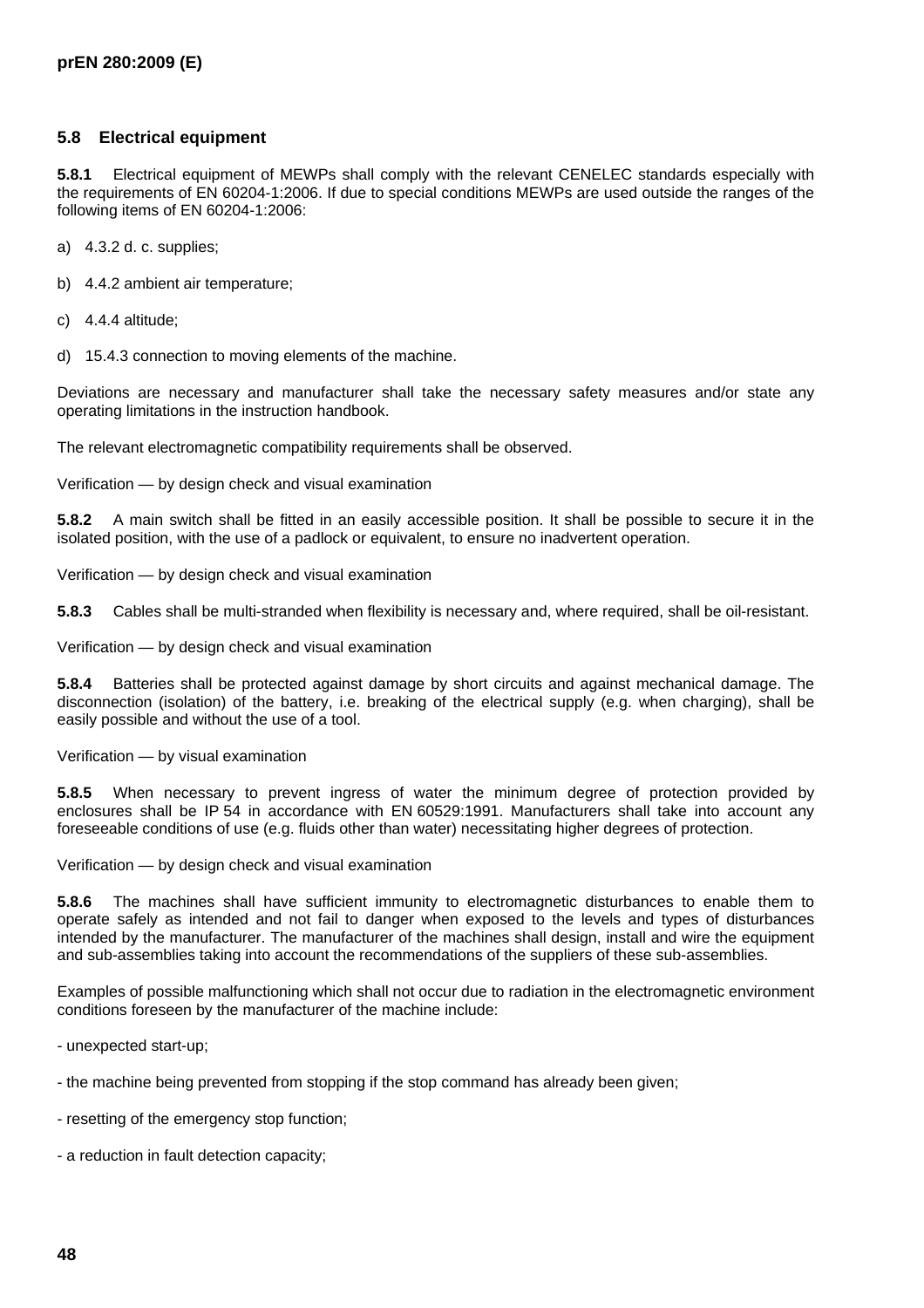- the inhibition of the operation of any safety or interlocking device;

- exceeding the safe (reduced) speed of machine parts.

#### **5.9 Hydraulic systems**

**5.9.1** The hydraulic system shall include the pressure limiting device (e.g. pressure relief valve) before the first control valve. If different maximum pressures are used in the hydraulic system, more than one pressure limiting device shall device be provided.

The adjustment of pressure limiting devices shall require the use of tools and be capable of being sealed.

Verification — by design check and visual examination

**5.9.2** Pipes and their connections which may be subjected to the maximum pressure permitted by any pressure limiting device shall be designed to withstand at least twice that pressure without permanent deformation  $(R_{p0.2})$ . If in normal operation components may be subjected to higher pressures than permitted by the pressure limiting device, they shall be designed to withstand at least twice that higher pressure without permanent deformation  $(R_{0.2})$ , but see 5.10.1.2 for failure conditions.

Verification — by design check

**5.9.3** The bursting pressure of hoses, including fittings, which may be subjected to the maximum pressure permitted by any pressure limiting device shall be not less than three times that pressure.

Verification — by design check

**5.9.4** All components of the hydraulic system other than those specified in 5.9.2, 5.9.3 and 5.10 shall be rated for at least the maximum pressure to which they will be subjected, including any temporary increase of pressure setting necessary for carrying out the overload test (see 6.1.4.3).

Verification — by design check

**5.9.5** Each hydraulic circuit shall be provided with sufficient connections for pressure gauges to allow checking for correct operation.

Verification — by design check and visual examination

**5.9.6** The design of the hydraulic system shall enable entrapped air to be vented.

Verification — by design check

**5.9.7** Any fluid reservoir open to atmosphere shall be equipped with an air inlet filter.

Verification — by visual examination

**5.9.8** Each fluid reservoir tank shall be equipped with easily accessible devices indicating both the permissible maximum fluid level and the necessary minimum level when the MEWP is in the transport configuration.

Verification — by visual examination and functional test

**5.9.9** Each hydraulic system shall have means to ensure the fluid cleanliness level necessary for safe operation of the system and its components.

Verification — by design check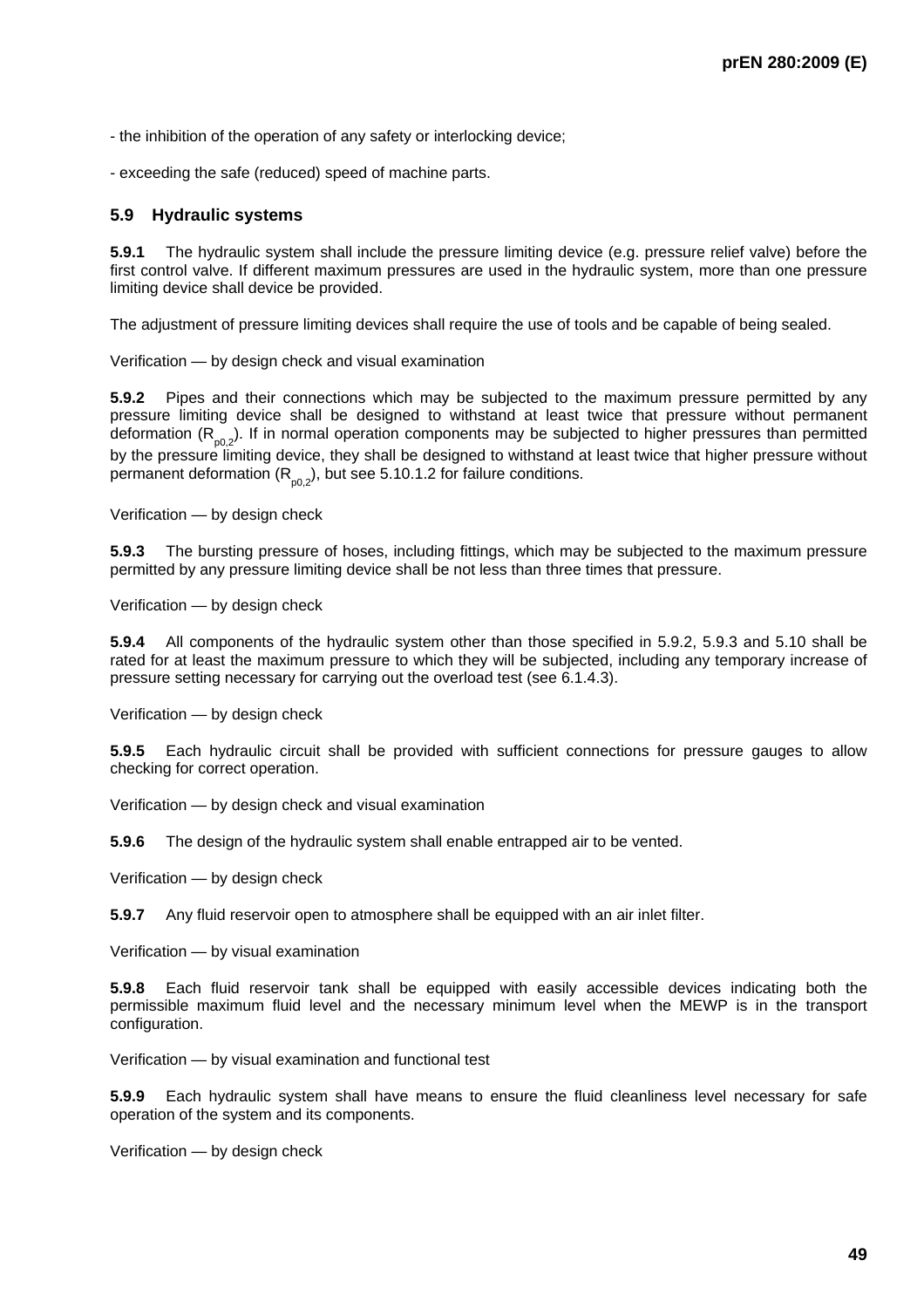**5.9.10** In hydraulic systems incorporating gas-loaded accumulators means shall be provided to vent the liquid pressure automatically or to positively isolate the accumulator when the system is in the nonpressurised state.

If the gas-loaded accumulator pressure is required by design to be retained when the system is shut off, complete information for safe servicing shall be given on or near the accumulator in a visible location. Information shall include the statement "Caution – Pressurised vessel". Duplicate information shall be provided in the instruction handbook (see 7.1.1.7.a)) on the circuit diagram.

There shall be a warning label on the gas-loaded accumulator "Caution - Pressurised vessel. Discharge prior to disassembly".

Verification — by design check and visual examination

**5.9.11** Hydraulic hoses shall be designed or identified or located to avoid any incorrect connection causing a hazard, e.g. to reverse the direction of movement of a hydraulic cylinder.

Verification — by visual examination

## **5.10 Hydraulic cylinders**

#### **5.10.1 Structural design**

**5.10.1.1** The design of load supporting cylinders shall be based on an analysis of the pressures, loads and forces during normal operation and failure conditions (see 5.10.1.3) taking into account whether or not they are used as end stops. Special consideration needs to be given to the rod/piston connection and end-cap design.

### **5.10.1.2 Normal operating conditions**

### **5.10.1.2.1 Buckling**

It is the responsibility of the manufacturer to identify the operating conditions which produce the combinations of extended length, pressure, deflections and externally applied loads and forces creating the maximum buckling conditions. The conditions of the conditions of the conditions of the conditions of the conditions.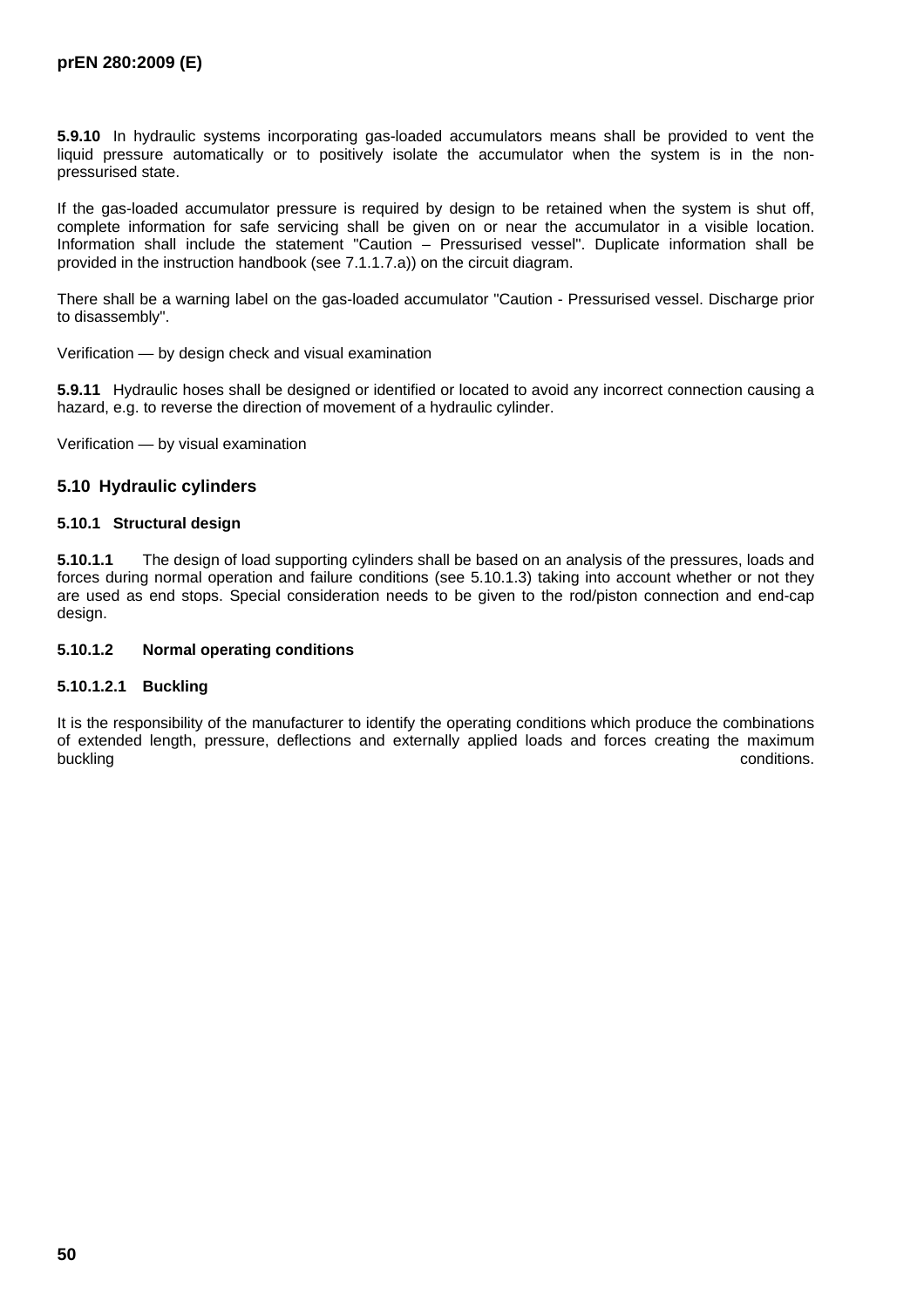

## **Key:**

- *F* load
- *p* system pressure
- $p_{\text{FT}}$  normal pressure
- *Z* flow restricted

# **Figure 11 — Cylinder pressures; normal operation (cylinder in compression)**



- $p_{\text{FT}}$  normal pressure
- *Z* flow restricted

**Figure 12 — Cylinder pressures; normal operation (cylinder in tension)**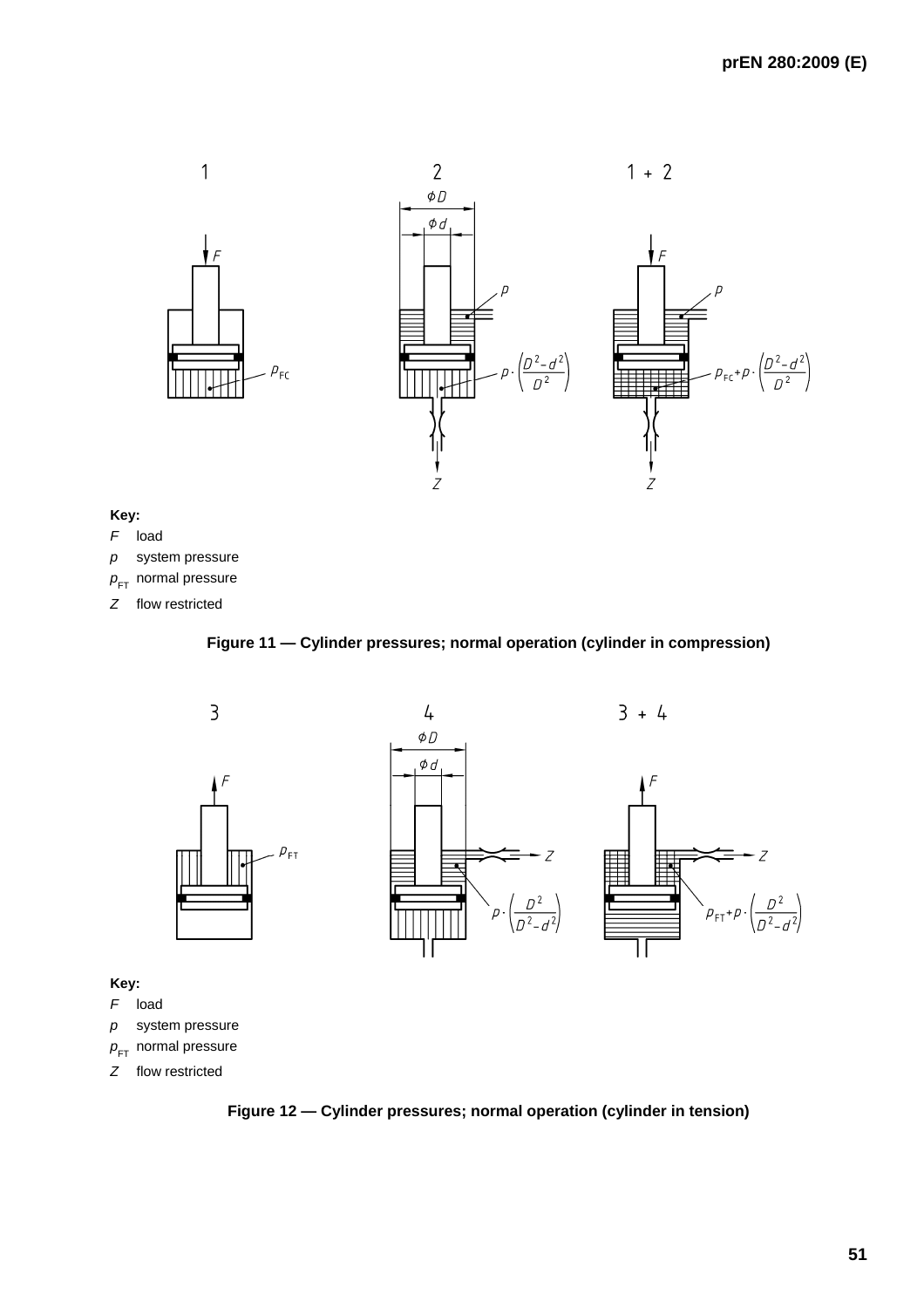

## **Key:**

*F* load

*X* failed seal

- equal pressure on top and bottom of the piston
- load is supported by the area of the rod  $πd<sup>2</sup>/4$  instead of the area of the piston  $πD<sup>2</sup>/4$
- $-$  the normal pressure p<sub>FC</sub> increases by the ratio  $\overline{D}^2/\overline{d}^2$





#### **Key**

- *F* load
- *p* system pressure
- $p_{\text{FC}}$  normal pressure due to load
- *Z* flow restricted

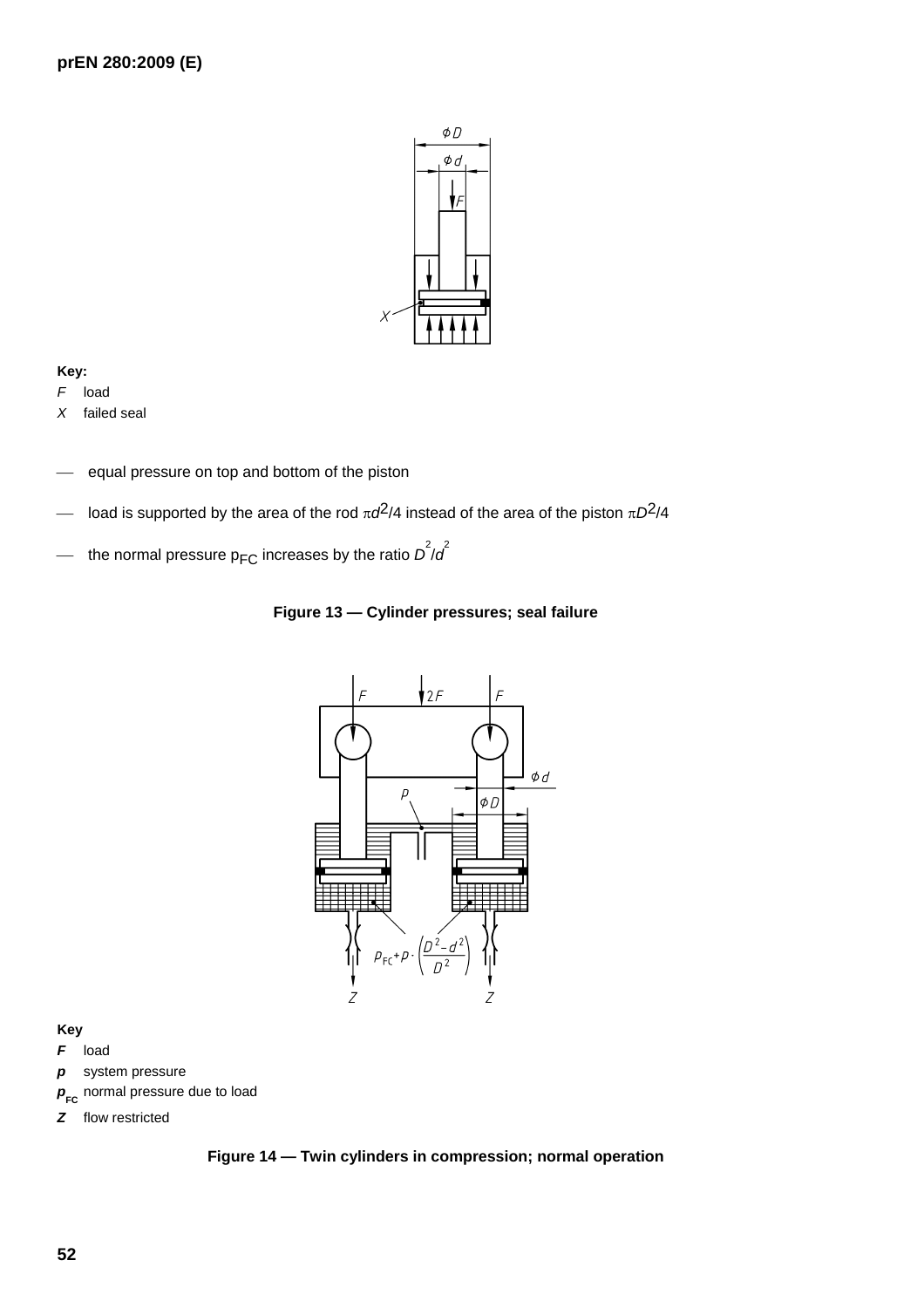

**Key** 

- B buckling load
- F load
- p system pressure

P<sub>FC</sub> normal pressure due to load

- Y line blocked
- *Z* flow restricted



# **5.10.1.2.2 Constructional detail**

The design of welded joints shall conform to 5.2.5.2. Load-carrying threaded joints shall comply with relevant standards, and stress calculations shall take into account the reduced shear areas due to manufacturing tolerances and the elastic deformation caused by hydraulic pressures. The design of threaded joints subjected to varying tensile loads shall take into account the effects of fatigue and prevent inadvertent separation (unscrewing).

**5.10.1.2.3** Conditions causing pressure above pressure limiting device pressures (see Figures 11 to 15):

a) the effect of devices which reduce the speed of cylinders below the speed which could result from the full fluid supply to the cylinders, causing internal pressure loading additional to the normal pressure due to externally applied loads. This additional pressure can be determined by the ratio

 $D^2/(D^2 - d^2)$ 

where *D* is the diameter of the piston and d is the diameter of the piston rod, when a cylinder is in tension and the speed control device acts on the annulus. The speed control device may take the form of the control valve being partially open or closed;

b) the effect of thermal expansion of fluid confined in the cylinder when at rest.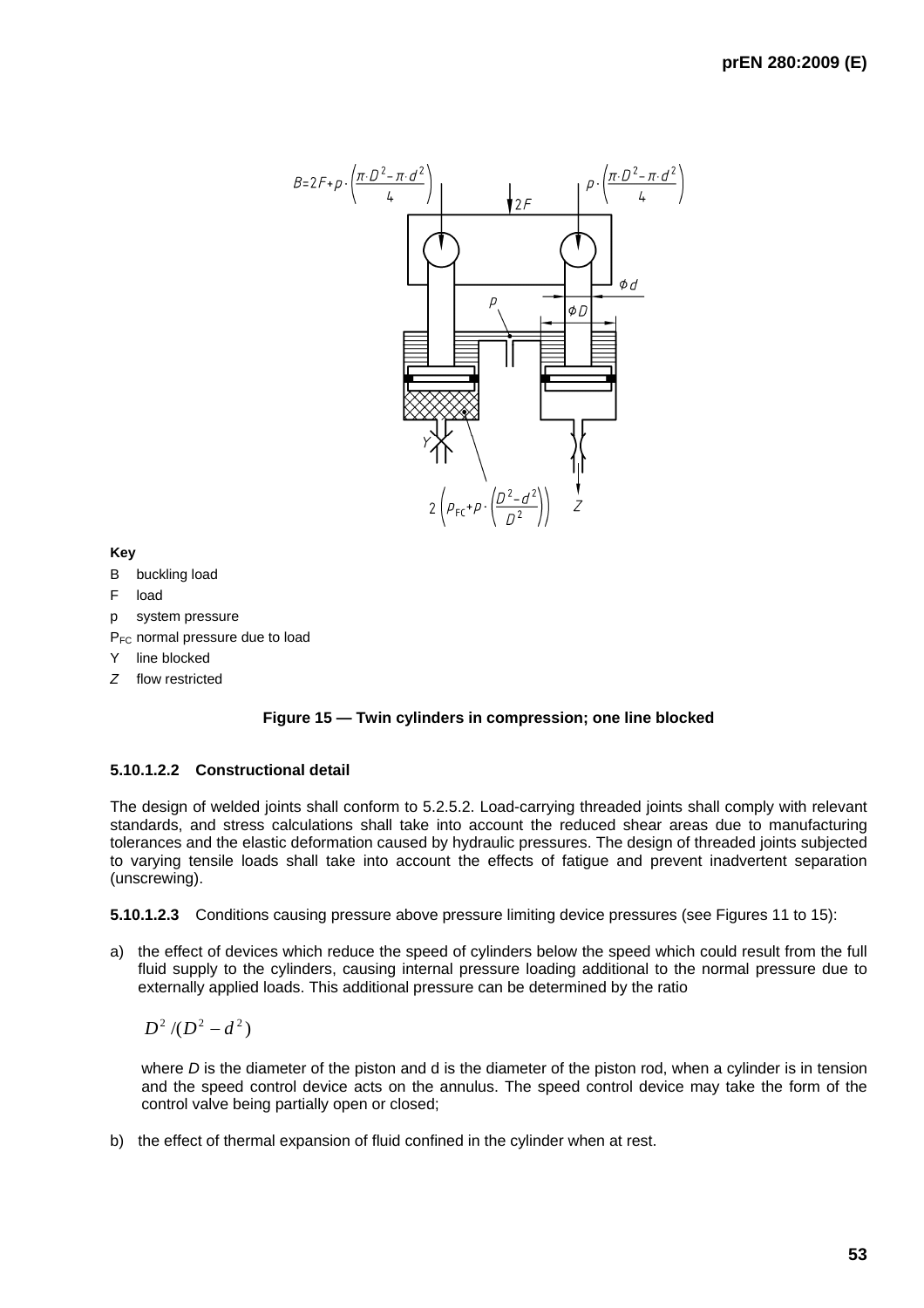## **5.10.1.3 Failure conditions**

**5.10.1.3.1** The normal generated pressure can increase by the ratio  $D^2/d^2$  due to oil leaking past piston seals in double acting cylinders under compressive loads. This affects particularly the stresses in the cylinder tube and the head, and these shall not exceed the yield stress  $(R_{p0,2})$ . This ratio is the minimum safety factor for valves, hoses and pipes which are at the same pressure as the cylinder, unless the pressure increase is limited by other hydraulic components.

**5.10.1.3.1** When more than one cylinder operates the same mechanism (see Figures 14 and 15) consideration shall be given to the effect of one cylinder being blocked and taking or causing greater loads. In the case of double acting cylinders this includes the force(s) generated by the other cylinder(s) or the force required to move the other cylinder.

Under failure conditions the calculated maximum stress shall not exceed the yield stress of the material  $(R_{p0.2})$ .

**5.10.2** Load holding cylinders shall be fitted with a safety device in accordance with 5.11 to prevent unintended movement caused by failure of an external pipe (excluding those indicated in c)). The device shall only be released by an external force or by an internal force caused by thermal expansion inside the cylinder.

They shall be either:

- a. integral with the cylinder, or
- b. directly and rigidly flange-mounted, or
- c. placed close to the cylinder and connected to it by means of rigid pipes (as short as possible), having welded or flanged connections and being calculated in the same way as the cylinder.

Other types of fittings such as compression fittings or flared pipe fittings are not permitted between the cylinder and the lock valve.

NOTE 1 These requirements fulfil 5.5.1.6.

NOTE 2 Hose burst valves or parachute valves alone do not fulfil this requirement

Verification of the requirements of 5.10 — by design check, functional test, and visual examination.

### **5.11 Safety devices**

**5.11.1** In the standard, wherever reference is made to this clause, the performance of safety-related parts shall, in the event of faults, conform to the performance levels (taken from EN ISO 13849-1:2006) that are given in Table 4.

**5.11.2** The validation of the safety functions and categories in 5.11.1 is given in EN ISO 13849-2:2003.

**5.11.3** The combined effect of correct use by a trained operator, the control system, the operating system and the safety system shall be to achieve a performance level as shown in Table 4.

It shall only be possible to override a safety device listed in Table 4 in a safe manner by using a separate device of the same performance level or better.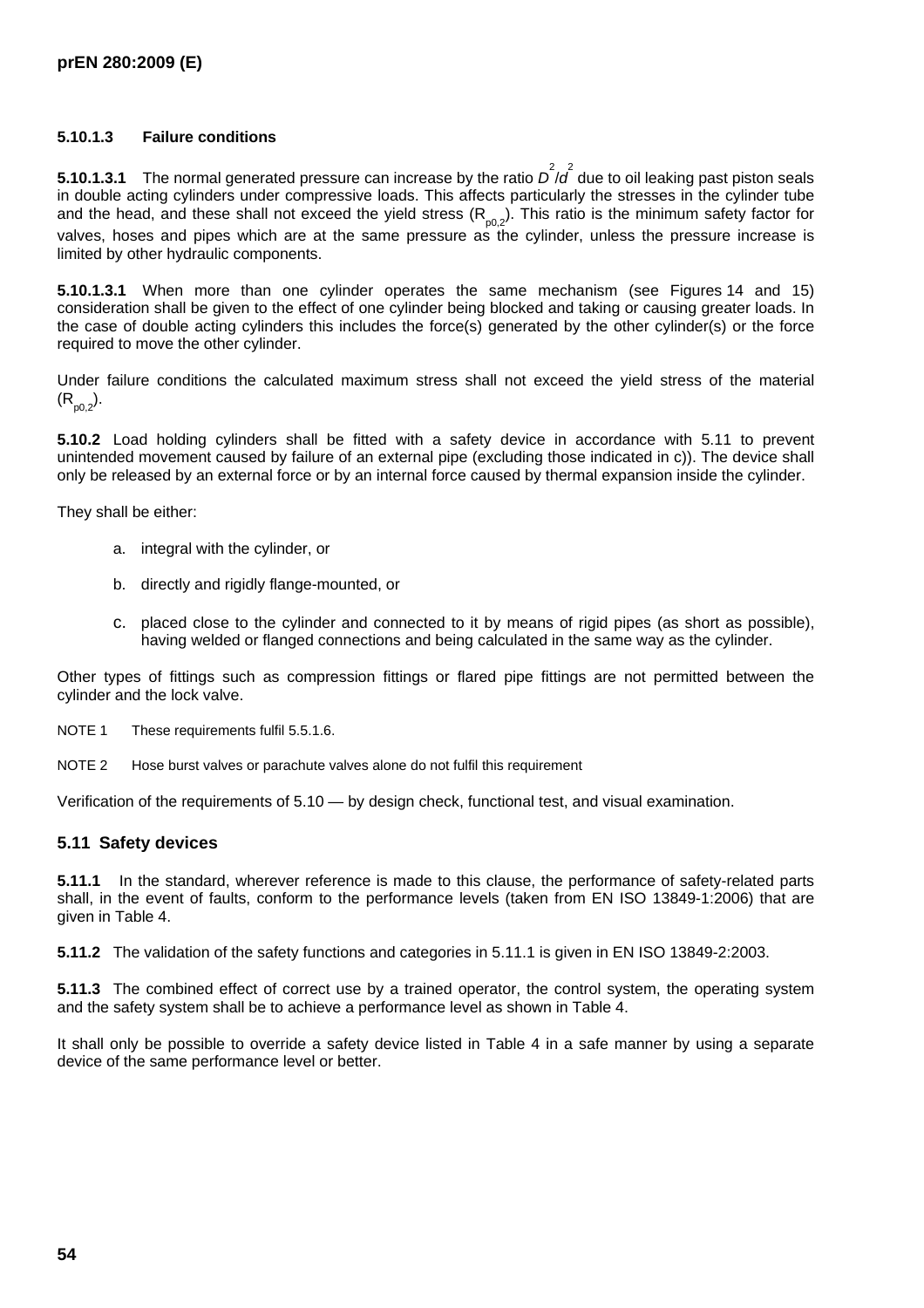| Paragraph of standard | Required performance level according<br>to EN ISO 13849-1 |
|-----------------------|-----------------------------------------------------------|
| 5.3.1                 | C                                                         |
| 5.3.2                 | C                                                         |
| 5.3.8.1               | C                                                         |
| 5.3.8.2               | d                                                         |
| 5.3.10                | d                                                         |
| 5.3.16                | C                                                         |
| 5.4.1.2               | d                                                         |
| 5.4.1.3.3             | d                                                         |
| 5.4.1.4               | d                                                         |
| 5.4.3                 | C                                                         |
| 5.4.4                 | C                                                         |
| 5.5.1.3               | C                                                         |
| 5.5.2.7               | C                                                         |
| 5.5.3.7               | C                                                         |
| 5.5.5.2               | C                                                         |
| 5.6.1                 | d (c, in case of master slave systems)                    |
| 5.6.3                 | C                                                         |
| 5.7.2                 | b                                                         |
| 5.7.4                 | C                                                         |
| 5.10.2                | C                                                         |

**Table 5 — Performance levels for safety devices** 

For safety devices which incorporate mechanical parts only, no specific performance level is required.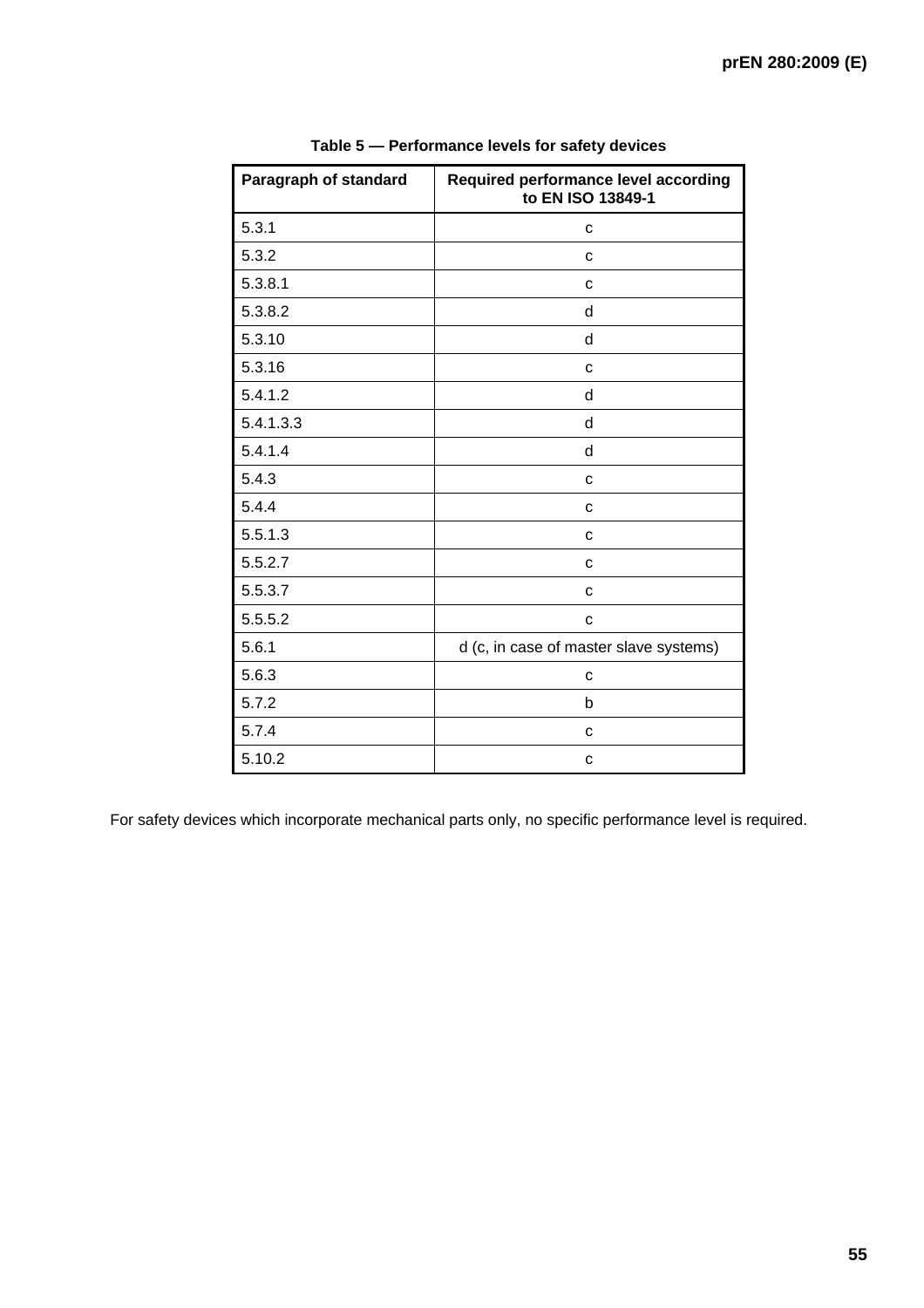# **6 Verification of the safety requirements and/or measures**

## **6.1 Examinations and tests**

#### **6.1.1 General**

Examinations and tests to ensure that the MEWPs comply with this standard shall consist of:

- a. design checks (see 6.1.2);
- b. manufacturing checks (see 6.1.3);
- c. tests (see 6.1.4).

The results of examinations and tests, and the name and address of person(s) making them shall be recorded in a signed report.

The range of examinations and tests for several circumstances is described in 6.1.4, 6.2, 6.3, 7.1.1.5 and 7.1.1.6.

#### **6.1.2 Design check**

The design check shall verify that the MEWP is designed in accordance with this standard. It will include the check of the following documents:

- a) drawings containing the main dimensions of the MEWP;
- b) description of the MEWP with necessary information about its capabilities;
- c) information about the materials used;
- d) diagrams of the electrical, hydraulic and pneumatic circuits;
- e) instruction handbook;
- f) calculations;

The documents shall give all necessary information to enable the calculations to be checked.

#### **6.1.3 Manufacturing check**

The manufacturing check shall verify that:

- a) the MEWP is manufactured in accordance with the checked documents;
- b) the components are in accordance with the drawings;
- c) test certificates are available for each type of rope, chain and hydraulic or pneumatic hose. These certificates shall indicate the minimum breaking force or bursting pressure as appropriate;
- d) the quality of welds particularly in load bearing components is ensured by use of the appropriate European Standard(s);
- e) construction and installation of parts (especially safety devices) are in accordance with this standard.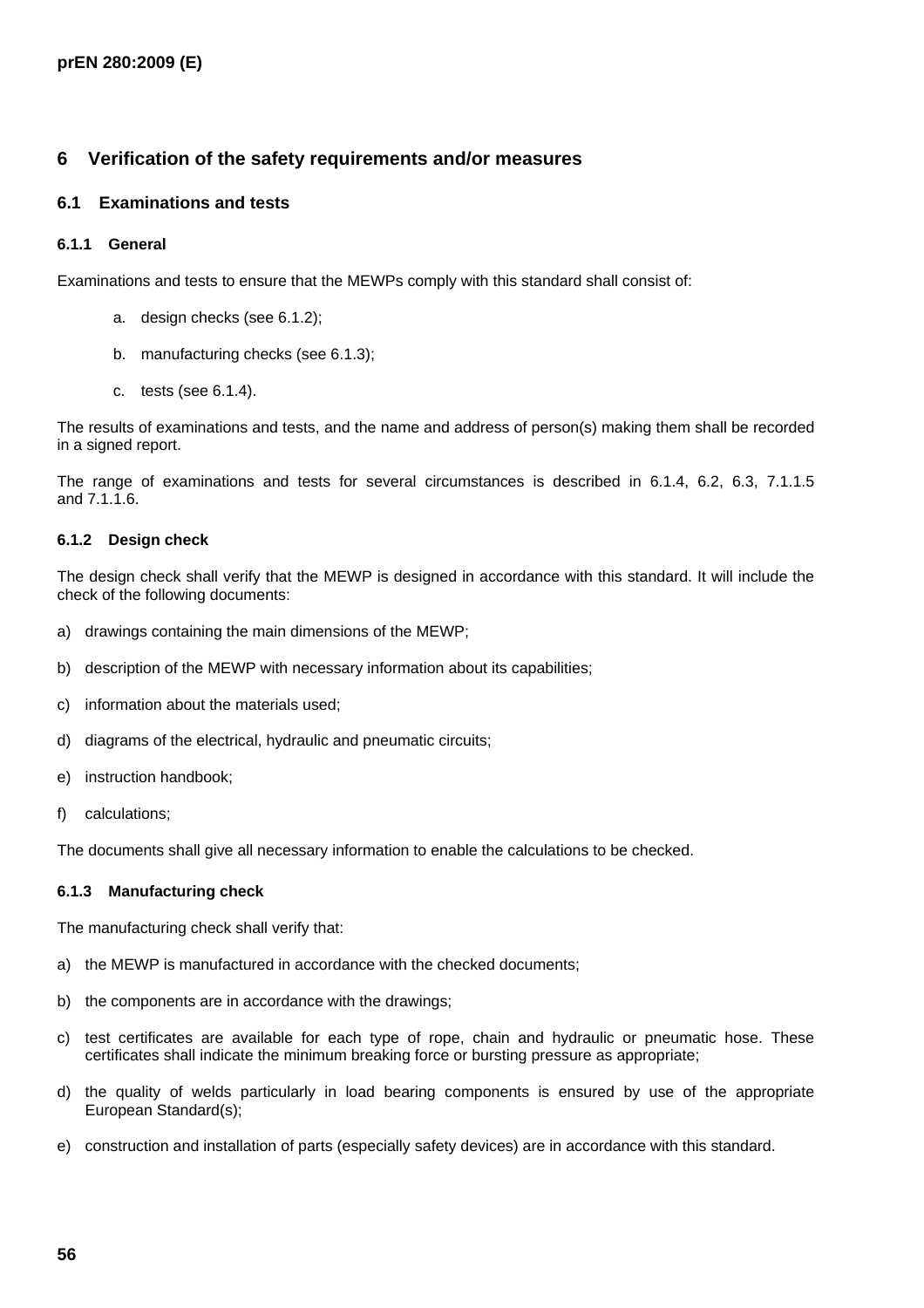### **6.1.4 Tests**

#### **6.1.4.1 General**

Tests shall be made to verify that:

- a) the MEWP is stable;
- b) the MEWP is structurally sound;
- c) all functions work correctly and safely;
- d) markings are fitted.

Special aids may be required to allow these tests to be carried out safely on MEWPs without duplicate controls in accordance with 5.7.4.

### **6.1.4.2 Stability tests**

#### **6.1.4.2.1 Static tests**

The MEWP shall be set up on the maximum allowable inclination of the chassis defined by the manufacturer plus 0,5° with any stabilisers used as specified by the manufacturer. Test load(s) shall be applied to represent all the least favourable load and force combinations specified in 5.2.4.1, 5.2.4.2, 5.2.4.3 and 5.2.4.4. For Group A MEWPs (see 1.4) that have platform extension(s) with different rated loads from the main platform the test load, representing the rated load under 5.2.4.1, shall be as defined below:

The people and tools/materials loads shall be distributed on the extension and, if necessary, on the main deck as specified in 5.2.3.1.

The test may be carried out on level ground if the test loads are re-calculated to include the effects of the maximum allowable inclination of the chassis defined by the manufacturer plus 0,5°.

The test load(s) may be applied at any suitable strong point, if necessary, to avoid overstressing any part of the MEWP.

The test is to be repeated in all the most unfavourable extended and/or retracted positions. Examples are shown in Table 2 and Figures 5 to 8.

The MEWP is stable if it can come to a stationary condition without turning over while supporting the test load(s).

Additionally it shall be demonstrated that, following application of manual forces according to 5.2.3.4 in any position of the work platform, the work platform shows no permanent deformation.

#### **6.1.4.2.2 Dynamic tests on MEWPs of types 2 and 3**

#### **6.1.4.2.2.1 General**

MEWPs of types 2 and 3 shall be subjected to kerb tests and braking tests, with the specified rated load distributed evenly over the half of the work platform or extension to create the greatest overturning moment in the specific test case.

For MEWPs of Group A (see 1.4) types 2 and 3 that have platform extension(s) with different rated loads from the main platform the tests shall be carried out with the loads given below distributed in the same way on the main platform and extension at the same time.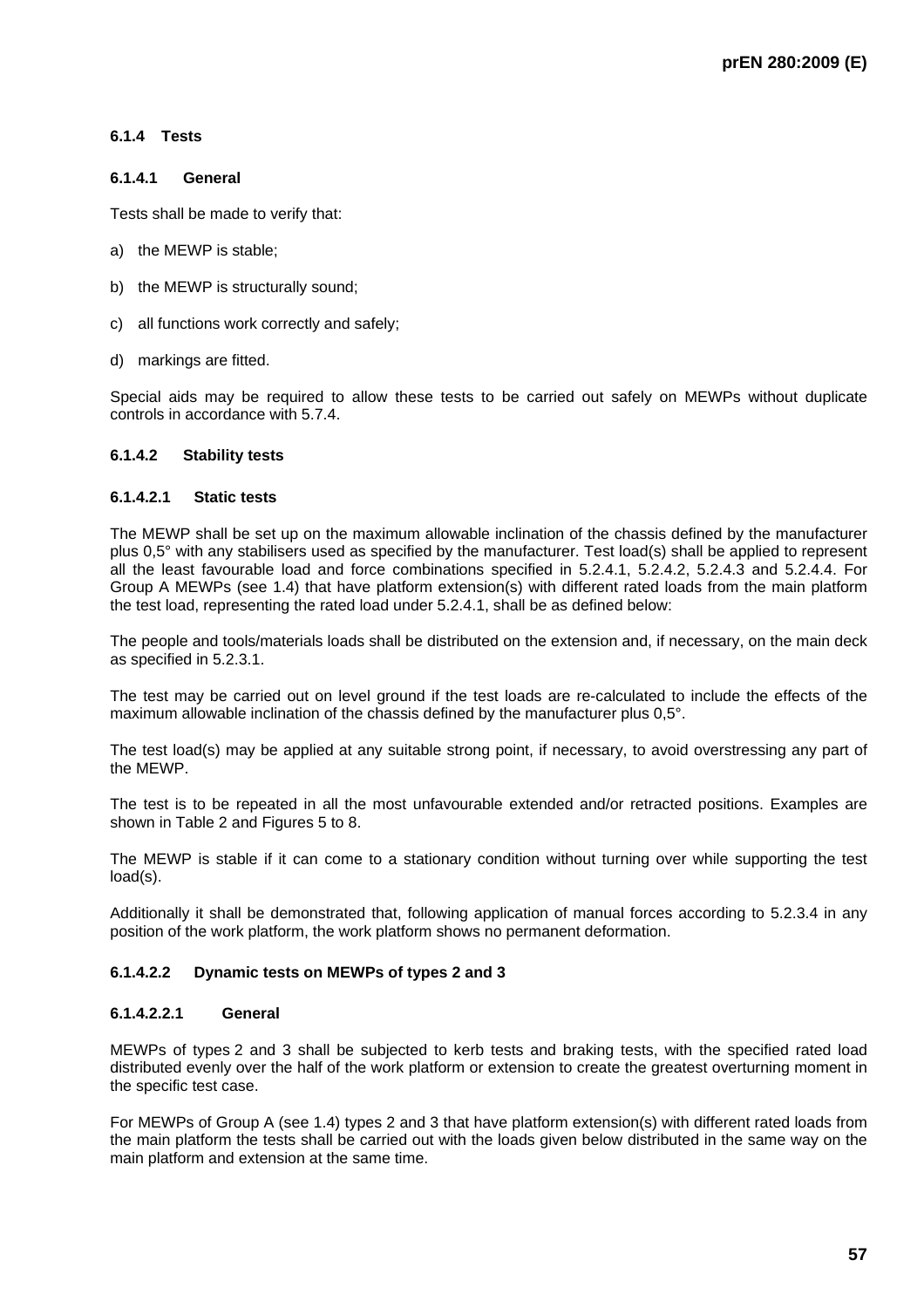Tests shall also be carried out with only the extension load specified below, distributed in the same way on the extension. In addition, the main platform loads that increase the overturning moments shall be taken into account in accordance with 5.2.5.1. An example of where these loads would need to be taken into account is given below:-

Test shall be done at the most unfavorable fixed configuration of the extending structure and work platform as dictated by the design.

NOTE For different tests there may exist different most unfavorable fixed configurations.

#### **6.1.4.2.2.2 Kerb and depression tests**

The tests shall be repeated driving in both forward and reverse directions, in each extended position of the MEWP and, if different travel speeds are allowed for different heights, at each of those heights at the maximum permitted speeds for those heights. In all cases, the steering wheels shall be parallel to the length of the machine.

During these tests, it is not necessary to simulate the effect of the permissible wind speed.

For crawler-mounted MEWPs, the obstacle shall consist in a block, with a section of 0,1m x 0,1m

If the MEWP is equipped with an oscillating axle that can be locked this axle shall be blocked to the maximum oscillating position, the wheel at the opposite to the load being no more in contact with the ground.

The MEWP shall not overturn during the tests:

The tests shall be carried out as follows.

- a) For tests running into a kerb, MEWPs of types 2 and 3, except rail-mounted MEWPs, shall be driven on level ground in order
- $-$  to bring each leading wheel or track in turn into contact with a kerb with a height of 0,1 m at an angle of 30° from perpendicular to the kerb, and
- ⎯ to bring both leading wheels or tracks simultaneously into contact with the same kerb.

The drive control shall be maintained at maximum until the MEWP comes to a stop or both leading wheels or tracks climb the kerb.

- b) For depression tests of MEWPs of types 2 and 3 intended for off-slab use, except rail-mounted MEWPs, the MEWP shall be driven on level ground in order
- to drive each leading wheel or track in turn off a depression with a height of 0,1 m; the test machine shall approach the depression at an angle of 30° from perpendicular to the depression and be driven until both leading wheels or tracks are off of the depression, and
- ⎯ to drive both leading wheels or tracks simultaneously off the same depression.

The drive control shall be maintained at maximum until both leading wheels or tracks are driven into or over the depression.

- c) For depression tests for MEWPs of type 2 and 3 intended for paved/slab use only, except railmounted MEWPs, the MEWP shall be driven on level ground in order
- ⎯ to drive each leading wheel or track in turn into a 600 mm square depression with a vertical drop of 100 mm with one front wheel or track aligned across (perpendicular to) the edge of the test hole. The test wheel or track shall enter the hole at all locations along the edge of the depression (only one leading wheel or track shall be driven into the depression for each approach).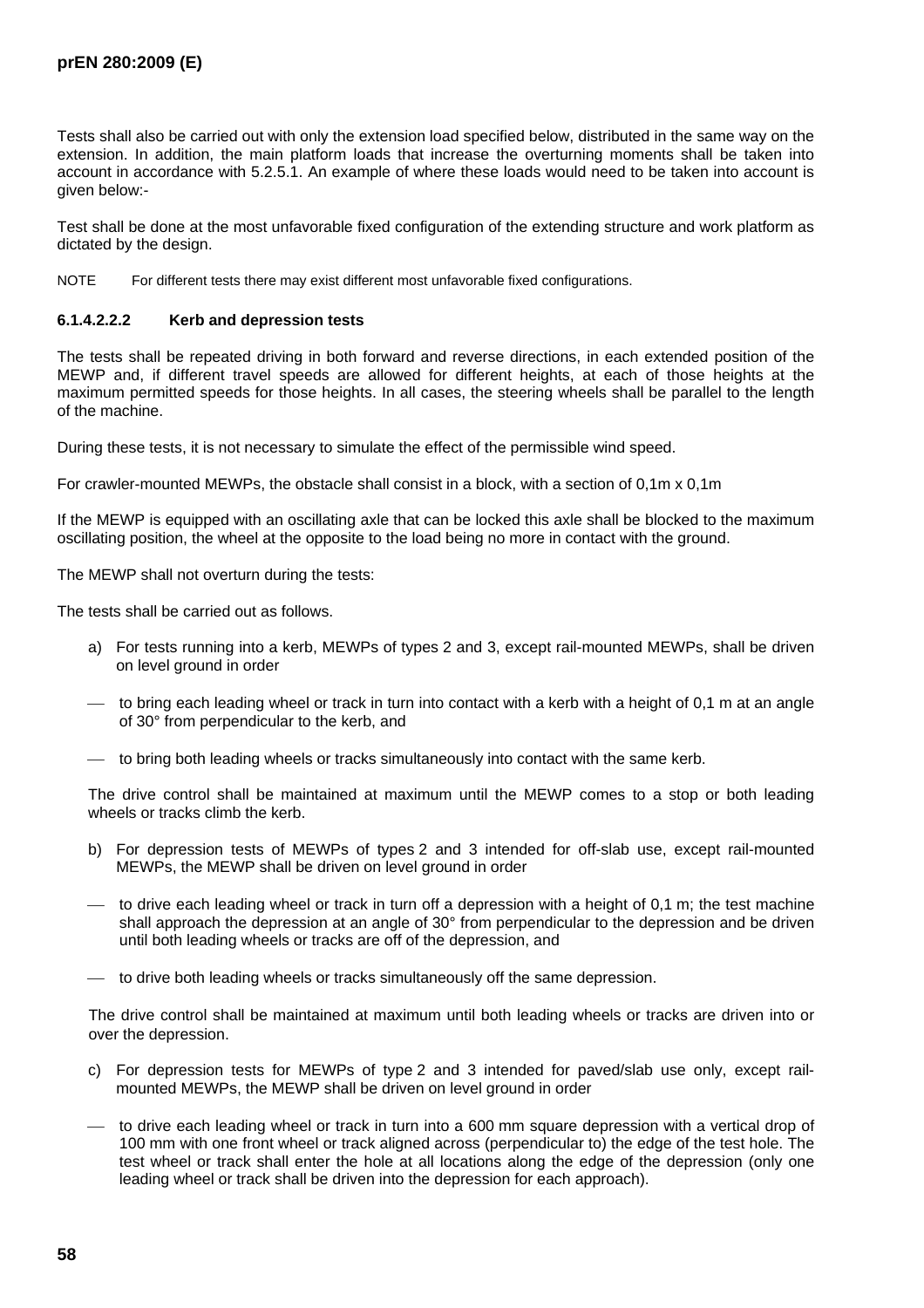Speed shall be maintained at maximum until the test wheel is driven into the depression.

- d) For MEWPs on crawler, the following successively tests shall be carried out:
- ⎯ get over the block with each crawler successively;
- $\equiv$  get over the block with both crawlers simultaneously; in case of 4 crawlers, get over the block with the front crawlers simultaneously and then the rear crawlers simultaneously.

#### **6.1.4.2.2.3 Braking tests**

MEWPs of types 2 and 3 shall be stopped as rapidly as the controls allow, in both forward and reverse directions, in each MEWP position and combination of slope, loads and forces which together create conditions of minimum stability and, if different travel speeds are allowed for different heights, at each of those heights at the maximum permitted speeds for those heights.

During these tests, it is not necessary to simulate the effect of the permissible wind speed.

The MEWP shall not overturn during the above tests and the stopping distance shall comply with 5.3.17.

#### **6.1.4.3 Overload test**

The test load shall be 125 % of the rated load for power operated MEWPs, and 150 % of the rated load for manually operated MEWPs.

For Group A MEWPs (see 1.4) that have platform extension(s) with different rated loads from the main platform the test load shall be as defined below:

The people and tools/materials loads shall be distributed on the extension and, if necessary, on the main deck as specified in 5.2.3.1.

All movements with the test loads shall be carried out at accelerations and decelerations appropriate with safe control of the load. Where several movements with the test load have to be carried out (i.e. lifting, lowering, slewing, travelling), the intended movements shall be carried out separately and with care taking into due account the least favourable positions and when vibrations associated with preceding movements have subsided.

When, due to the various combinations of loads or outreaches of a MEWP, tests with different test loads are necessary, all movements shall be carried out with all test loads except where the least favourable conditions can be sufficiently simulated by one performance test.

During the overload test the MEWP shall be on level ground and the extending structure put into each position which creates maximum stress in any load carrying part of the MEWP.

During this test it is not necessary to simulate the effect of the permissible wind speed.

During the overload test the braking systems shall be capable of stopping and sustaining the test load(s). After removing the test load(s) the MEWP shall show no permanent deformation.

#### **6.1.4.4 Additional tests for MEWPS supported in the working position by pneumatic tyres or by non-rigid suspensions**

For MEWPS supported in the working position by pneumatic tyres or by non-rigid suspensions a test with 150 % of rated load shall be performed. During this test the MEWP shall be set up on the maximum allowable inclination of the chassis defined by the manufacturer plus the inclination deriving from a deflated tyre or a failure of the non-rigid suspension.

During the above tests the MEWP shall not overturn.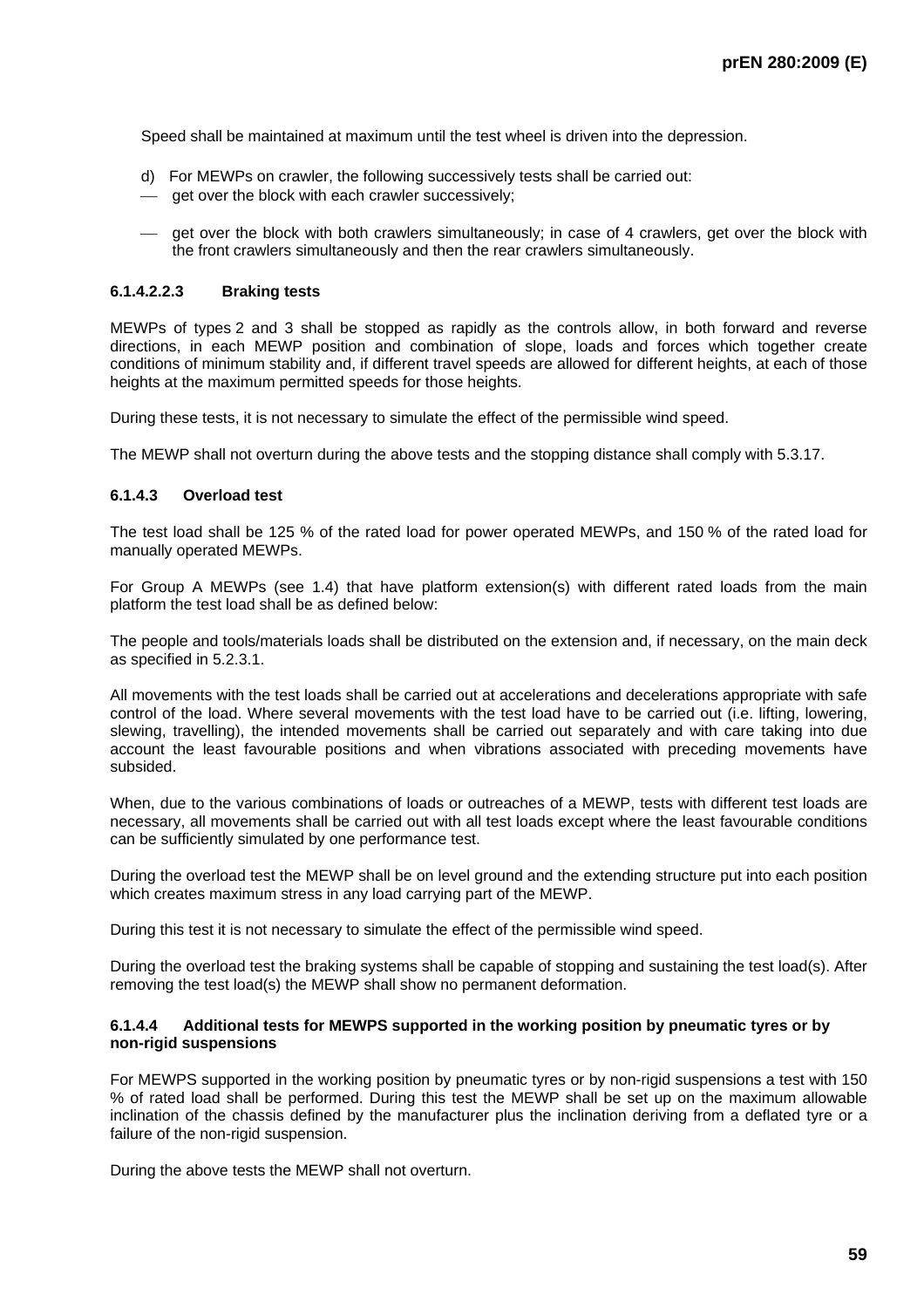## **6.1.4.5 Functional tests**

Functional tests shall demonstrate that:

- a) the MEWP can operate smoothly for all motions whilst carrying 110 % of the rated load at the rated speeds;
- b) all safety devices work correctly;
- c) maximum permitted speeds are not exceeded;
- d) maximum permitted accelerations and decelerations are not exceeded.

## **6.2 Type tests of MEWPs**

The first MEWP made to a new design or incorporating significant changes to an existing design shall be subjected to the:

- a) design check (see 6.1.2);
- b) manufacturing check (see 6.1.3);
- c) tests (see 6.1.4).

## **6.3 Tests before placing on the market**

MEWPs built in accordance with a type tested model shall be subjected to the:

- a) brake test (see 6.1.4.2.2.3);
- b) overload test (see 6.1.4.3);
- c) functional tests (see 6.1.4.4)

before they are placed on the market.

# **7 Information for use**

## **7.1 Instruction handbook**

## **7.1.1 General**

**7.1.1.1** The manufacturer or his authorised representative established in the Union shall draw up an instruction handbook complying with 6.5 in EN ISO12100-2:2003.

Instructions for maintenance operations which are to be carried out only by specialist maintenance personnel shall be separated from the other instructions.

The instruction handbook shall include the following information:

**7.1.1.2** Operating instructions which shall give details for safe use e.g.:

- a) characteristics and description of the MEWP and intended use (including the access position(s));
- b) information about setting up the MEWP, e.g. maximum permitted slope(s) for operation and travelling and the necessary bearing strength of the ground;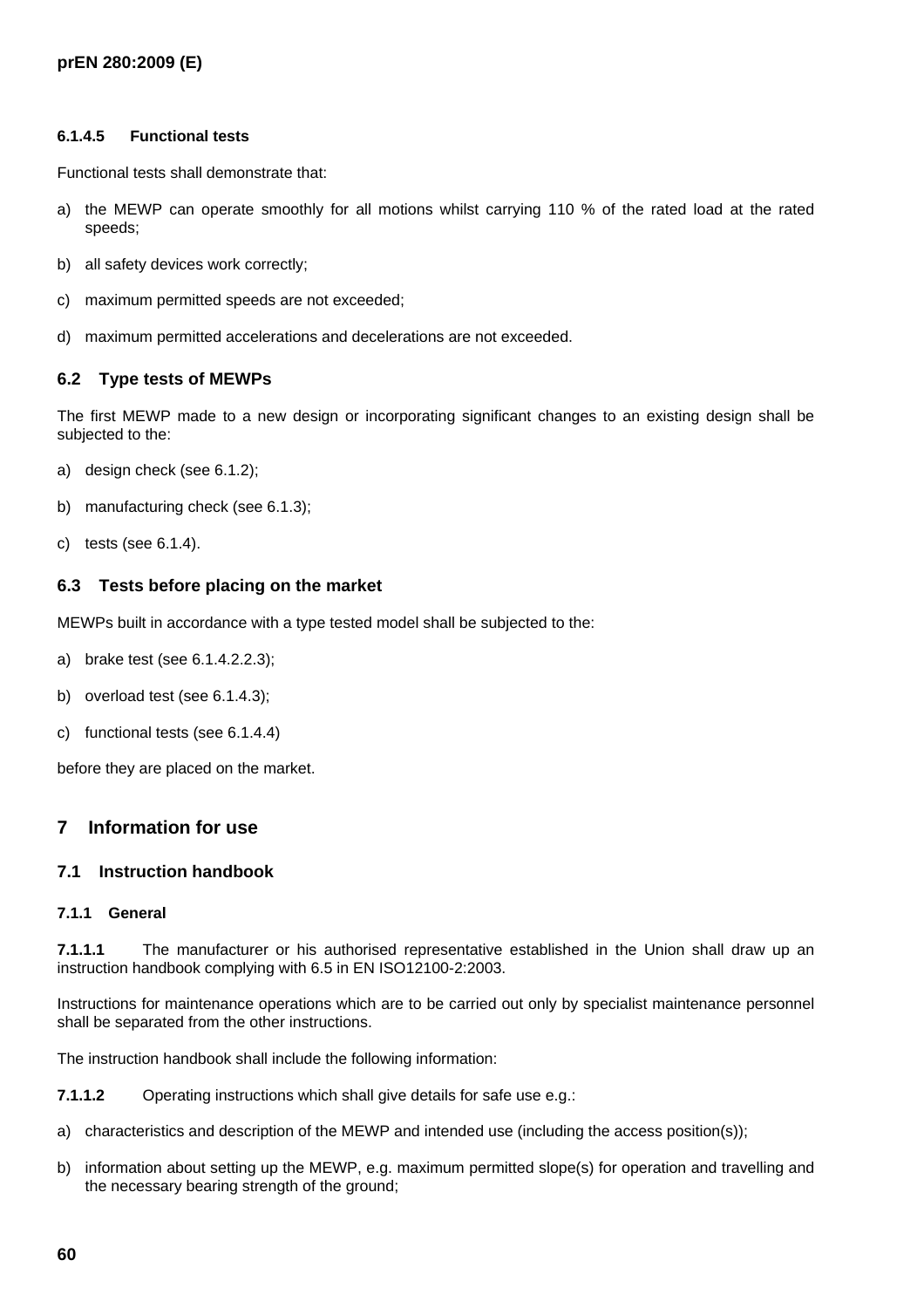- c) location, purpose and use of all normal controls, emergency lowering and any emergency stop equipment;
- d) prohibition of overloading the work platform;
- e) prohibition of use as a crane;
- f) national traffic regulations;
- g) keeping clear of live electric conductors;
- h) avoidance of contact with fixed objects (buildings etc.) or moving objects (vehicles, cranes etc.);
- i) prohibition of any increase in reach or working height of the MEWP by use of additional equipment, e.g. ladders;
- j) prohibition of any addition that would increase the wind loading on the MEWP e.g. notice boards (for exception see 5.2.3.5);
- k) environmental limitations (see 5.8.1.b) and c));
- l) information on vibration;
- m) important daily checks on the safe condition of the machine (oil leaks, loose electrical fittings/connections, chafed hoses/cables, condition of tyres/brakes/batteries, collision damage, obscured instruction plates, special safety devices etc.);
- n) installation of removable guard-rails;
- o) prohibition of getting on and off the work platform when elevated;
- p) precautions for travelling with elevated work platform;
- q) precautions for travelling with crawler machines;
- r) approved exchangeable work platforms;
- s) guidance on the use of work restraint devices;
- t) the operating method to be followed in the event of accident or breakdown; if a blockage is likely to occur. the operating method to be followed so as to enable the equipment to be safely unblocked;
- u) the specification of spare parts to be used, when these affect the health and safety of operators;
- v) a test report detailing the static and dynamic tests carried out by the or for the manufacturer or his authorised representative;
- w) the A-weighted emission sound pressure level at the specified workstation(s) when this value exceeds 70 dB. If the A-weighted emission sound pressure level does not exceed 70 dB this fact should be stated;

These values must be either those actually measured for the MEWP or those established on the basis of measurements taken for a technically comparable MEWP which is representative of the MEWP to be produced;

Where the workstation(s) are undefined or cannot be defined, A-weighted sound pressure levels must be measured at a distance of 1 metre from the surface of the machinery and at a height of 1,6 metres from the floor or access platform. The position and value of the maximum sound pressure must be indicated;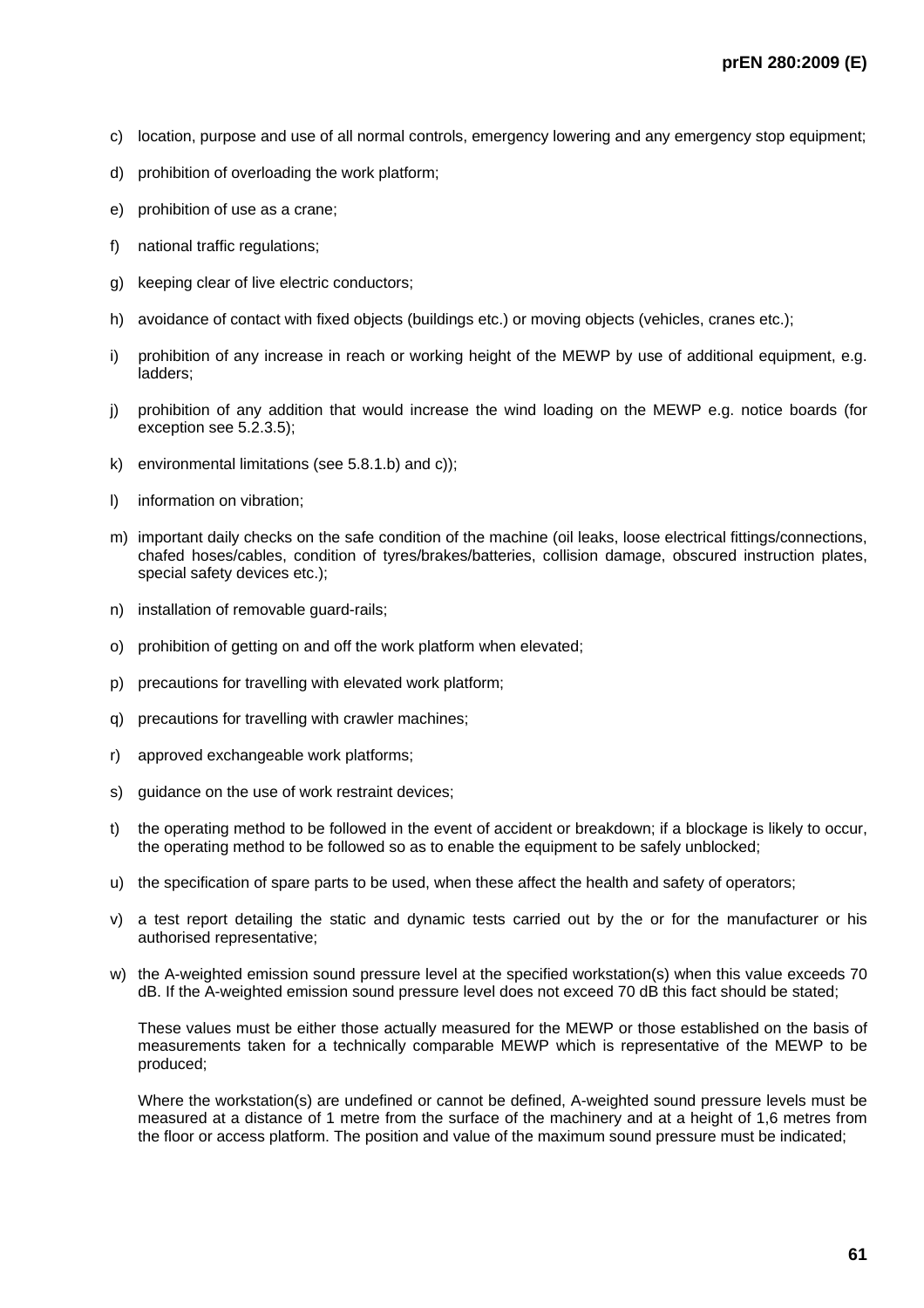Where specific Community Directives lay down other requirements for the measurement of sound pressure levels or sound power levels, those Directives must be applied and the corresponding provisions of this section shall not apply.

- **7.1.1.3** Transport handling and storage information e.g.:
- a) any special provisions for securing parts of the MEWP for transport between places of use;
- b) the method of loading onto other vehicles/vessels for transport between places of use, including lifting points, mass, centre of gravity etc. for lifting purposes;
- c) precautions to be taken before periods of storage indoors or out-of-doors;
- d) checks to be made prior to use after periods of storage, exposure to extremes of ambient conditions heat, cold, moisture, dust etc.
- **7.1.1.4** Commissioning e.g.:
- a) tests before placing on the market (see 6.3);
- b) checks to be made on power supply, hydraulic oils, lubricants etc. on first use, after long periods of storage or changes in environmental conditions (winter, summer, changed geographical location etc.).
- **7.1.1.5** Periodical examinations and tests e.g.:
- a) periodical examinations and tests to be carried out according to the operating conditions and frequency of use;
- b) the content of periodical examinations and test, i.e.
	- 1) a visual examination of the structure with special attention to corrosion and other damage of loadbearing parts and welds. This applies particularly to rotating parts e.g. pin connection of articulated booms and linkages.
	- 2) an examination of the mechanical, hydraulic, pneumatic and electrical systems with special attention to safety devices;
	- 3) a test to prove the effectiveness of brakes and/or overload devices;
	- 4) functional tests (see 6.1.4.5);
- c) the advice that the frequency and extent of periodical examinations and tests may also depend on national regulations.

**7.1.1.6** Examinations and tests after major alterations or major repair to a MEWP already in use which shall consist of:

- a) design check (see 6.1.2);
- b) manufacturing check (see 6.1.3);
- c) practical tests (see 6.1.4)

to an extent corresponding to the type of alterations or repair.

For the purpose of this European Standard 'major alterations' or 'major repair' are modifications of the whole or part of the MEWP which affect stability, strength or performance.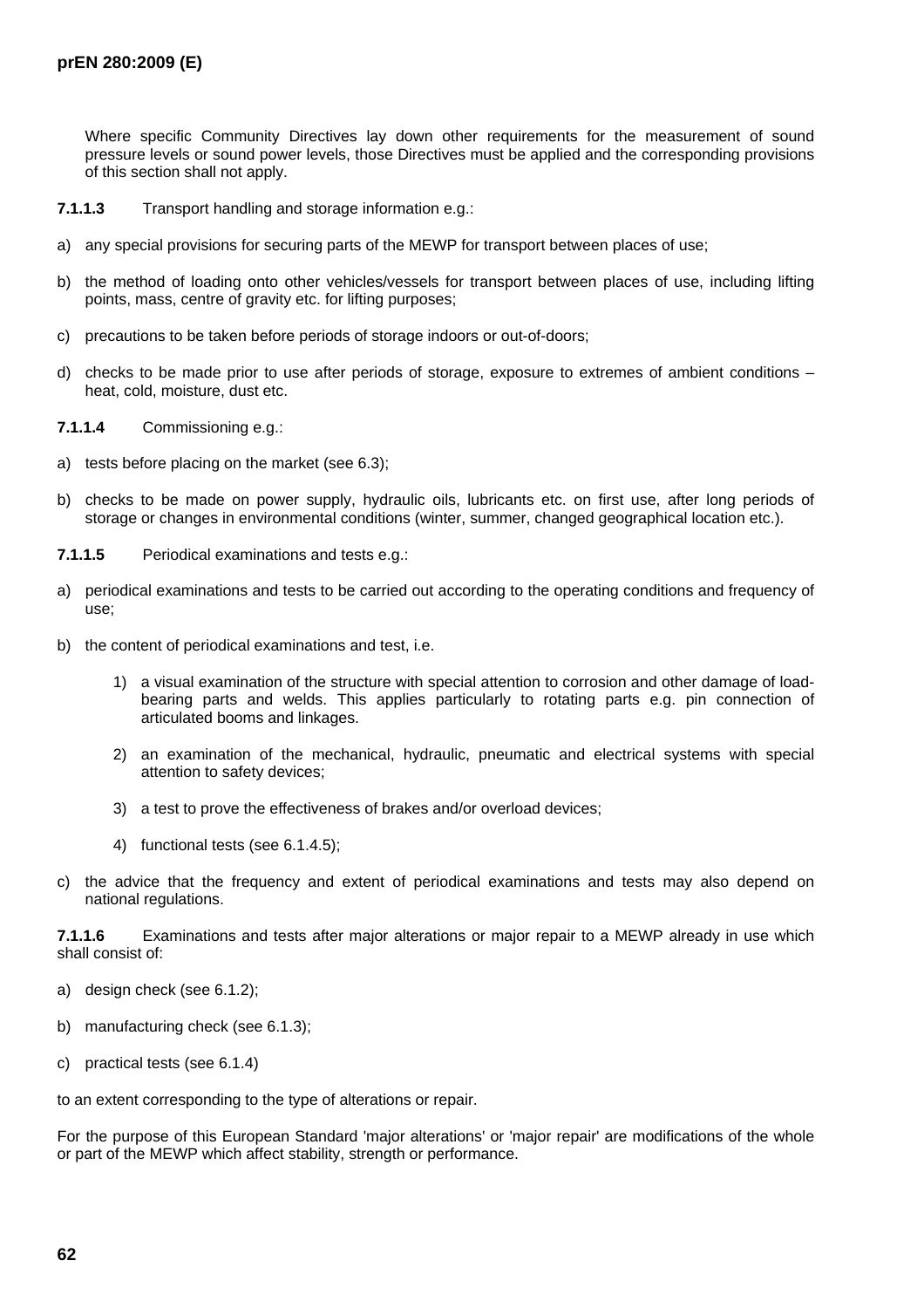- **7.1.1.7** Maintenance information for use by trained personnel (see introduction) e.g.:
- a) technical information on the MEWP including electric/hydraulic circuit diagrams;
- b) consumable items requiring regular/frequent checks for attention (lubricants, hydraulic oil level and condition, batteries etc.);
- c) safety features to be checked at specified intervals including safety devices, load holding actuators, overriding emergency device, any emergency stop equipment;
- d) measures to be taken to ensure safety during maintenance;
- e) checking for any dangerous deterioration (corrosion, cracking, abrasion etc.);
- f) criteria for method and frequency of examination and repair/replacement of parts e.g.:
	- o wire rope drive systems. Single wire ropes in accordance with 5.5.2.1.a), or first and second ropes in systems according to 5.5.2.1.b).1) or b).2) or b).3) shall be replaced when the criteria of wear indicated in ISO 4309 are detected in any one of those ropes;
	- o chain drive systems. Single chains in accordance with 5.5.3.1.a), or pairs of chains in accordance with 5.5.3.1.b).1) or b).2) shall be replaced when the chain manufacturer's limits of wear are detected in any one of those chains;
	- o other components if applicable (e.g. expected life time);
- g) the importance of using only manufacturer approved replacement parts, particularly for load-supporting and safety-related components;
- h) the necessity of obtaining manufacturer's approval of any alteration which might affect stability, strength or performance;
- i) parts requiring adjustment, including setting details;
- j) any necessary tests/checks after maintenance to ensure a safe operating condition;
- k) instructions for the inspection and maintenance of harness anchor points and the structure to which they attach.

### **7.1.1.8 Modification to the intended use**

At least advice shall be given that the user shall obtain the guidance and approval of the manufacturer in the event of any special working methods or conditions which are outside those specified by the manufacturer (see 7.1.1.2 a)).

#### **7.1.2 There shall be provisions in the instruction handbook to record:**

- a) the results of examinations and tests;
- b) major alterations and repairs

and to keep certificates.

## **7.2 Marking**

**7.2.1** One or more durable manufacturer's plates(s) giving the following indelible information shall be permanently attached to the MEWP in an easily visible place: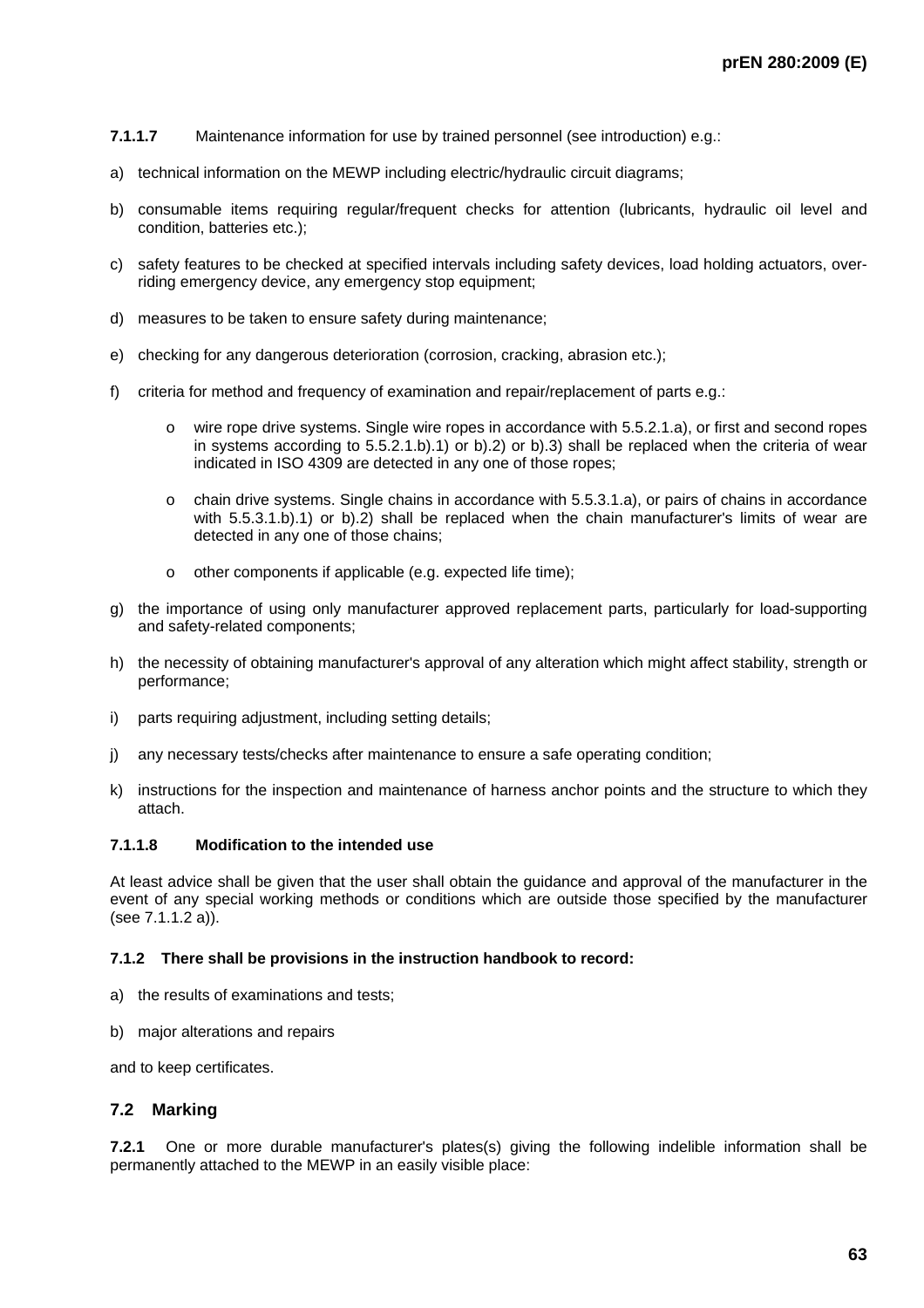- a) the business name and full address of the manufacturer and, where applicable, his authorised representative;;
- b) country of manufacture;
- c) model and designation of the machinery;
- d) serial or fabrication number;
- e) year of construction, that is the year in which the manufacturing process is completed;
- f) non-loaded mass in kilogram;
- g) rated load in kilogram;
- h) rated load given as the allowable number of persons and mass of equipment in kilogram;
- i) for work platforms that have different specified rated loads each rated load shall be given as the allowable number of persons and mass of equipment in kilogram;
- j) maximum allowable manual force in Newton;
- k) maximum allowable wind speed in meter per second;
- l) allowable inclination(s) of the chassis;
- m) hydraulic supply information if an external hydraulic power supply is used;
- n) electrical supply information if an external electric power supply is used.

Parts of this information may be repeated at other appropriate places on the MEWP (see 7.2.2 and 7.2.7).

**7.2.2** The following information shall be permanently and clearly marked on each work platform in an easily visible place:

- a) the rated load in kilogram;
- b) the rated load given as allowable number of persons and mass of equipment in kilogram;
- c) the maximum allowable manual force in Newton;
- d) maximum allowable wind speed in meter per second;
- e) allowable special loads and forces, if applicable.

If more than one rated load is designated, they shall be tabulated in relation to the configuration of the MEWP.

**7.2.3** Each anchorage point shall be marked with "**Work restraint only**" (by words or symbol) and the number of persons who, at the same time, can attach to it.

**7.2.4** MEWPs with a work platform which can be extended, enlarged or moved relatively to the extending structure shall be marked with the rated load which can be carried in all positions and configurations of the work platform.

If more than one rated load is designated, the loads shall be tabulated in relation to the configuration of the work platform.

**7.2.5** Instructions for use of the over-riding emergency system (see 5.7.8) shall be fitted near its controls.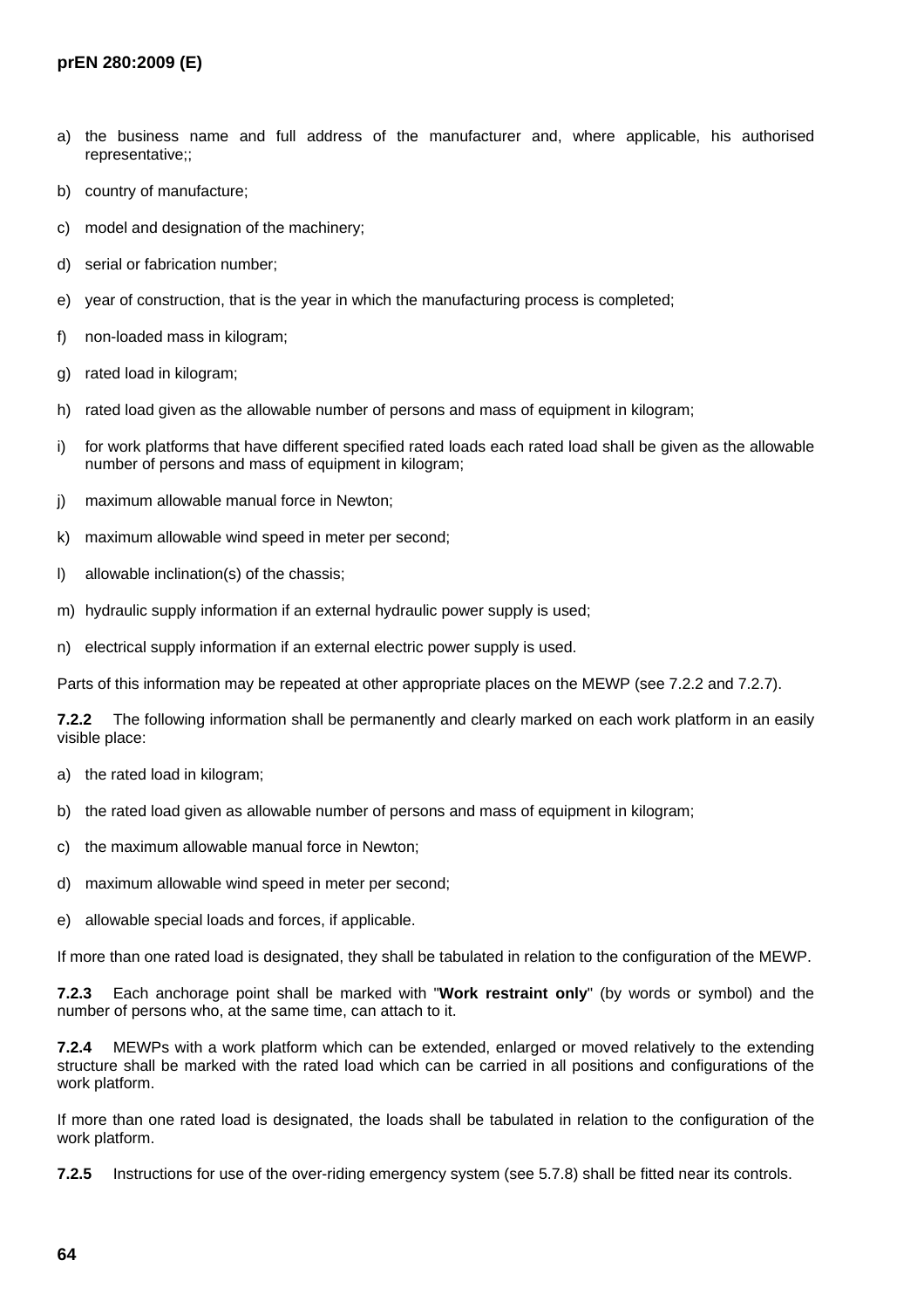**7.2.6** MEWPs with main and secondary work platforms shall be marked with the total rated load as well as with the rated loads of each work platform.

**7.2.7** MEWPs which are designed for indoor use only (wind loads need not to be taken into consideration) shall be permanently and clearly marked in an easily visible place to that effect.

**7.2.8** Points for connection of external power supplies shall be permanently and clearly marked with the essential power supply information (see 7.2.1).

**7.2.9** Parts which may be detached for functional reasons (e.g. stabilisers) shall be permanently and clearly marked in an easily visible place with:

a) manufacturer's or supplier's name;

b) model designation of the MEWP;

c) serial or fabrication number of the MEWP.

**7.2.10** Exchangeable work platforms shall be permanently and clearly marked in an easily visible place with:

a) manufacturer's or supplier's name;

b) part number.

**7.2.11** An abridged version of the instructions for using the MEWP shall be permanently and clearly affixed in a suitable position. This abridged version shall, as a minimum, refer the operator to the instructions for use.

**7.2.12** All projecting extremities of MEWPs shall be marked with hazard colours (see ISO 3864-1:2002).

**7.2.13** Each stabiliser/wheel shall be permanently and clearly marked in an easily visible place with the maximum load on the ground it may be required to support during operation of the MEWP.

**7.2.14** The pressure for pneumatic tyres shall be indicated on the MEWP.

**7.2.15** Where safe clearances or adequate guarding are not possible warning notices shall be fitted (see 5.4.3).

**7.2.16** A notice shall be fitted to a MEWP equipped with a captive chock in accordance with 5.4.4 warning persons not to enter the space beneath a raised work platform and extending structure during maintenance unless the chock is in place.

**7.2.17** MEWPs in accordance with 5.3.9 requiring the use of stabilisers shall be provided with a warning notice at the operator's position to make the operator aware of the need to position the stabilisers.

**7.2.18** Hydraulic systems with a gas-loaded accumulator shall have a warning label on the gas-loaded accumulator 'Caution – Pressurised vessel. Discharge prior to disassembly'.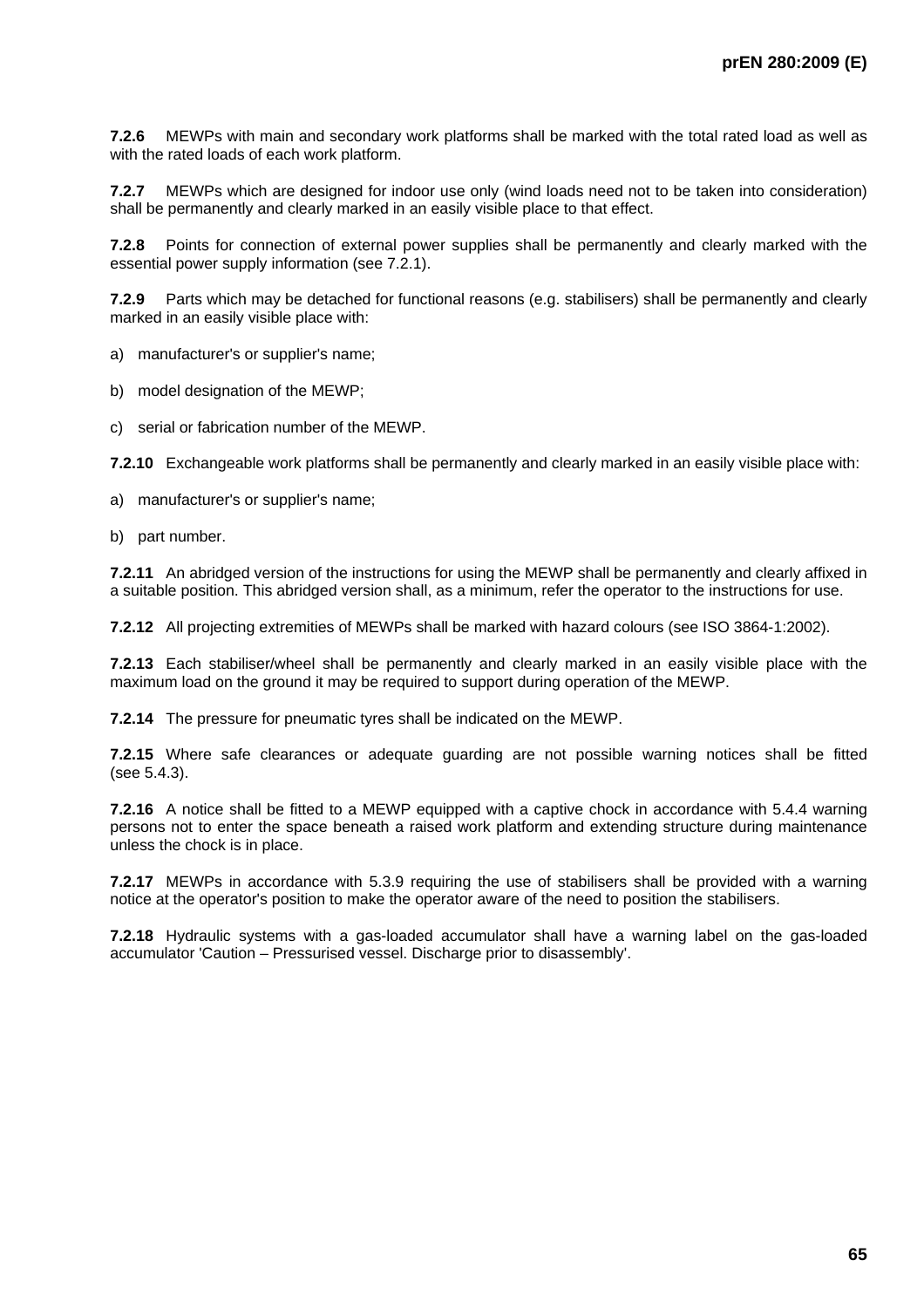# **Annex A**

(informative)

# **Use of MEWPs in wind speeds greater than 12,5 m/s (Beaufort-Scale)**

The original WG 1 of CEN/TC 98 adopted Beaufort Scale 6 after discussing a number of previously existing standards and the experience of users of MEWPs. A significant reaction from users was that it represented a natural limit; at that level of wind speed operators became aware of the effects and were reluctant to use the machines.

The occasional, or locally regular, occurrence of higher wind speeds was recognised and discussed but it was considered unreasonable to expect all MEWPs to be designed for exceptional circumstances which were readily recognisable by operators.

(This took into account the fact that wind forces increase by the square of the wind speed).

It was agreed that higher wind speeds came into the category of "special loads and forces" (see 5.2.3.5) and could be dealt with

- a) by the manufacturers specifying that higher wind speeds were acceptable (see 7.2.1k)) or
- b) by measures such as a reduction in the number of persons allowed in the work platform in those conditions. Most manufacturers used this procedure, giving appropriate details in their operating instruction manuals. This approach is consistent with a requirement of training for operators in the Directive for Use of Work Equipment (89/655/EEC), Article 7.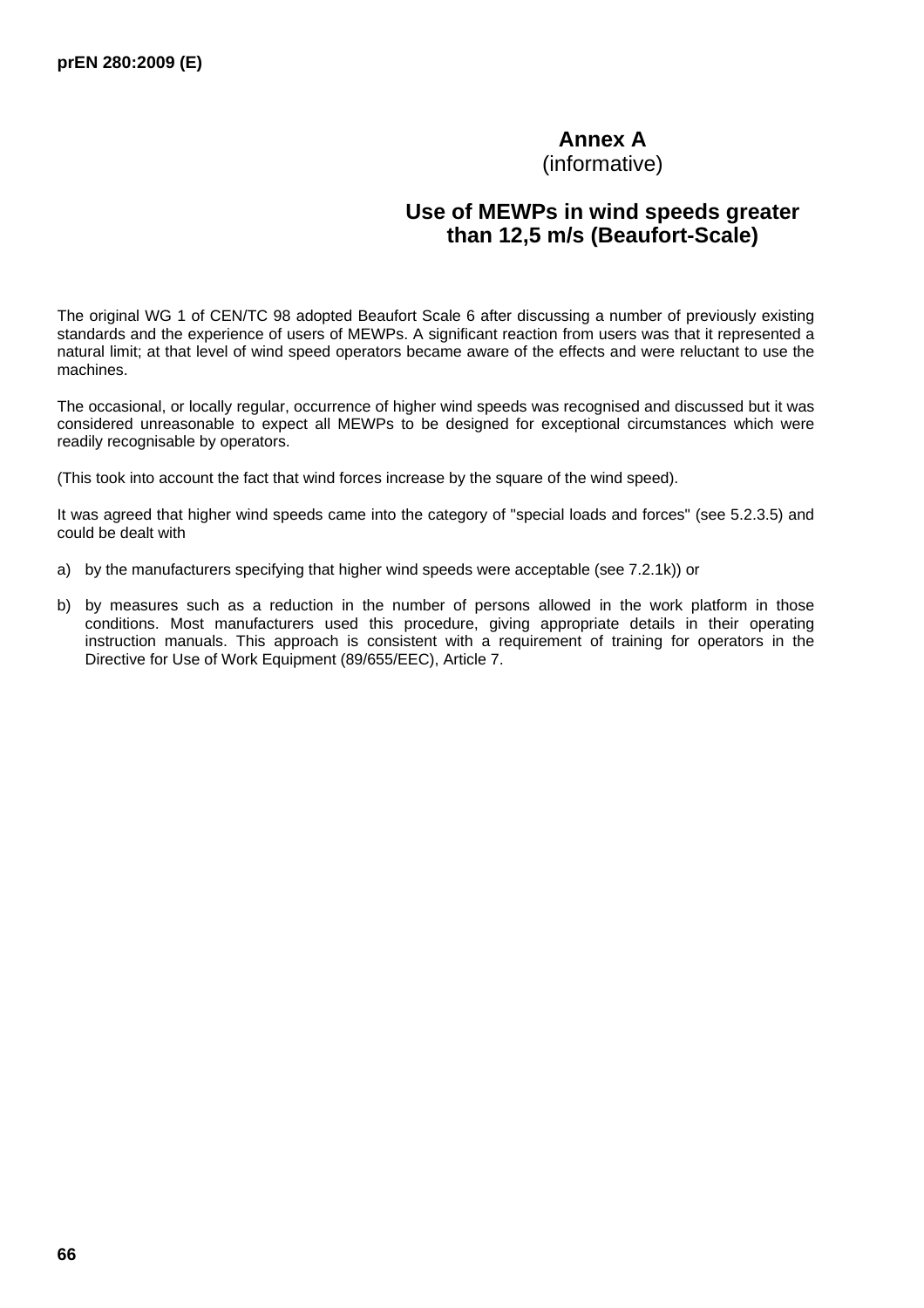# **Annex B**

(informative)

# **Dynamic factors in stability and structural calculations**

# **B.1 Stability calculations**

Different methods of determining stability, used in existing standards, were discussed e.g.:

- a) Application of a factor to the rated load. It was eventually agreed that this was inadequate, particularly for large machines with large structural masses;
- b) Application of various factors to rated load, structural masses, etc. applied vertically. These factors varied from one standard to another and in no case were they substantiated by experiments or calculations;
- c) Residual load i.e. a percentage of the total weight of the MEWP to remain on the ground on the unloaded side when carrying the rated load in the work platform. This was shown to be impractical for machines with variable stabiliser widths and with several tipping lines at different distances from the slewing centre.

It was concluded that the method to be used must take into account not only structural masses, rated load, wind forces, manual forces etc. but their dynamic effects, where applicable, expressed as a percentage acting in the direction of movement. It was also agreed that the calculation method must be checked by a static stability type test representing the calculated overturning moment – something not required by other standards.

However, this still left open the percentage figure to be used for the dynamic effects, and it was agreed that this must be determined experimentally. The method chosen was to strain gauge the stabilisers, during operation of the extending structure with the rated load in the work platform, on the basis that the load on the stabilisers determines the stability.

Taking the static stresses as unity, the stress fluctuations, when reversing the controls to produce the most violent oscillations possible, varied between the minimum of 0.9 and the maximum of 1.2, over a curve similar to a sine wave. It was considered that the dynamic forces producing this result could be represented by a static test calculated using the mean value. The mean value, 1.05, was rounded up to 1.10 to give a substantial margin of safety and various manufacturers made calculations to compare the resulting test loads with their existing test methods.

Compared with existing test methods (which varied considerably) the new method showed slightly lower test loads for some smaller machines (under 10 m), similar figures for medium sized machines (up to 20 m), and substantially higher figures for the largest machines (up to 70 m) due to their higher centres of gravity.

The figure of 1.10 (1.0 vertical plus 0.10 angular) was accepted as giving a more reliable test over the whole range of machines types and sizes than previous methods. It would give type-test loads of 1.5 to 8 times the rated load, when taking into account the maximum possible combinations of loads and forces and working conditions. The increase from 1.05 to 1.10 was considered to provide an extra margin of safety, particularly when considering the improbability of all the worst conditions occurring simultaneously.

The oscillations produced during the tests were much more severe than those produced by even accidental misuse at normal maximum operating speeds, indicating that the results were related more to the energyabsorbing flexibility and natural frequency of the structure than to operating speeds.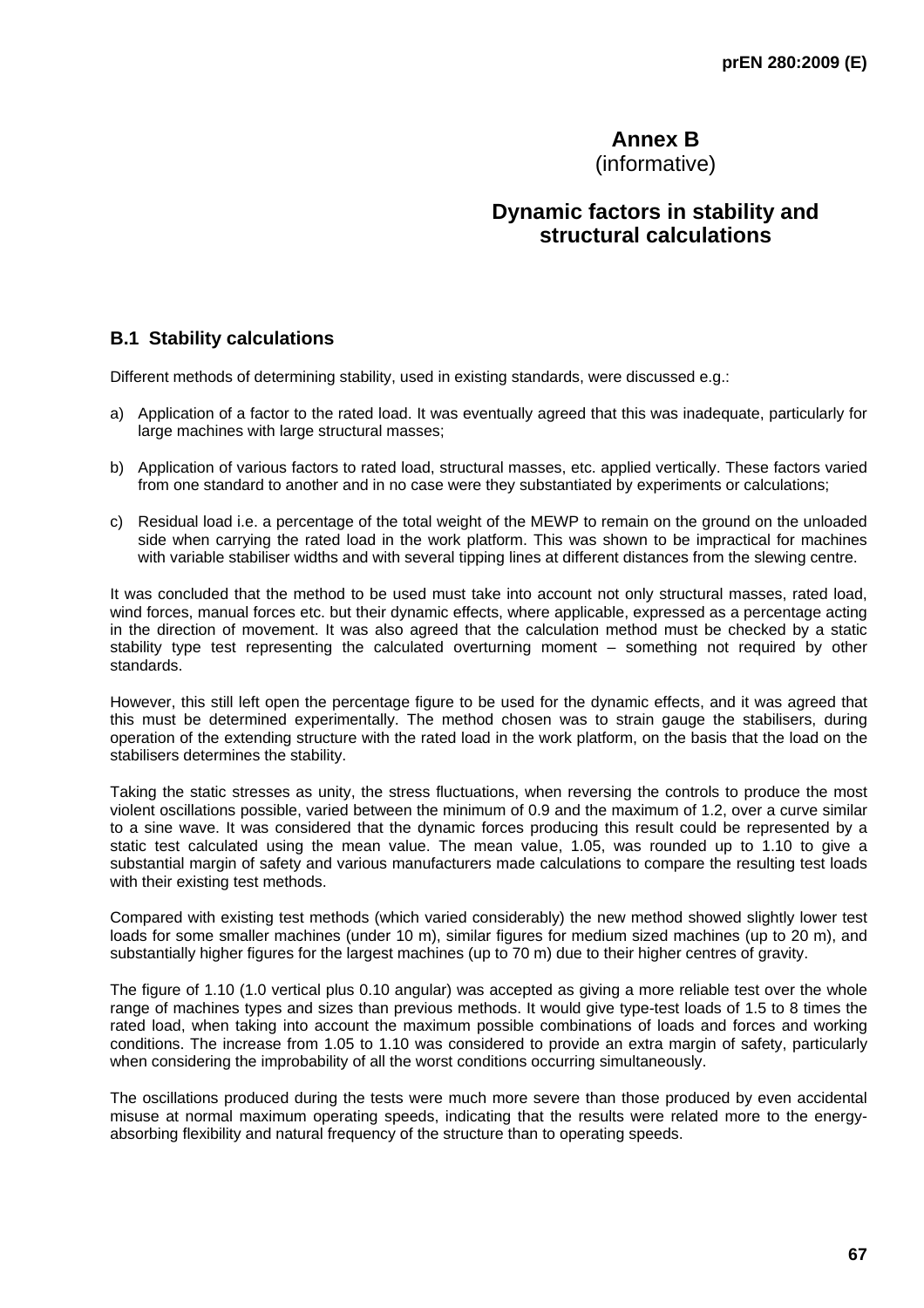# **B.2 Structural calculations**

Clearly, under the same type of misuse, the stress fluctuations at the upper end of the extending structure would be much greater. "Experience under known service conditions is the most valuable and reliable basis for design" (BS 2573, Part 2) but manufacturers are advised to make similar strain gauge tests to check that the peak stresses are within the maximum permissible stress limits for the particular design details. Being of a very intermittent nature they would not normally need to be taken into account in fatigue calculations.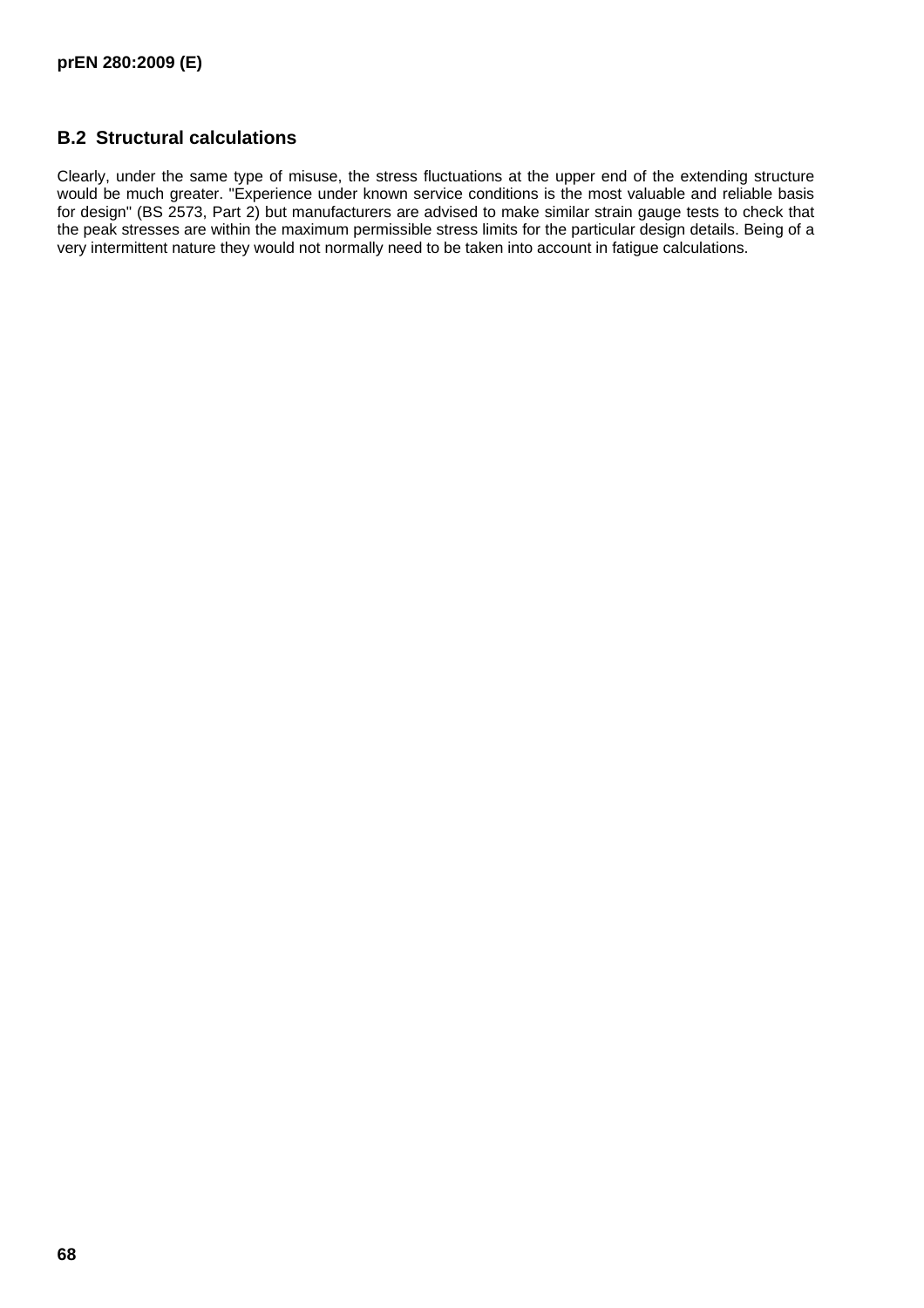# **Annex C**

(normative)

# **Calculation of wire rope drive systems**

# **C.1 General**

A "wire rope drive system" comprises the wire ropes running on rope drums and on or over rope pulleys as well as any associated rope drums, rope pulleys and compensating pulleys.

Compensating pulleys are rope pulleys over which the wire rope normally runs during operation over a segment not exceeding three times the diameter of the wire rope.

Wire ropes which do not run on rope drums and/or over rope pulleys (carrying ropes and tensioning ropes) and sling ropes are not dealt with in this annex.

# **C.2 Calculation of wire rope drive systems**

When calculating the wire rope drive systems, the following factors which influence the service life of a wire rope must be taken into consideration:

- a) mode of operation (drive group);
- b) wire rope diameter (coefficient c);
- c) diameters of rope drums, rope pulleys and compensating pulleys [coefficient  $(h_1 \cdot h_2)$ ];
- d) rope grooves.

|                                                                                       |                                                         |                | Symbol                                                                                                                                                                                                          | V<br>006               | $V_{_{012}}$        | V<br>025                      | V<br>05           | $V_{1}$                    | $V_{2}$               | $V_{3}$             | $V_{\!\!\!~4}^{\phantom{\dagger}}$ | $V_{\rm s}$ |
|---------------------------------------------------------------------------------------|---------------------------------------------------------|----------------|-----------------------------------------------------------------------------------------------------------------------------------------------------------------------------------------------------------------|------------------------|---------------------|-------------------------------|-------------------|----------------------------|-----------------------|---------------------|------------------------------------|-------------|
| Running<br>time<br>Mean running time per day in h, related<br>category<br>to one year |                                                         | up to<br>0,125 | > 0,125<br>up to<br>0,25                                                                                                                                                                                        | > 0.25<br>up to<br>0,5 | > 0.5<br>up to<br>1 | >1<br>up to<br>$\overline{2}$ | > 2<br>up to<br>4 | > 4<br><b>up</b><br>to $8$ | > 8<br>up<br>to<br>16 | $\geq$<br>16        |                                    |             |
|                                                                                       | No.<br><b>Term</b><br><b>Explanation</b><br>Drive group |                |                                                                                                                                                                                                                 |                        |                     |                               |                   |                            |                       |                     |                                    |             |
| Load<br>collective                                                                    | 1                                                       | Light          | maximum load occurs<br>only infrequently                                                                                                                                                                        | 1E<br>m                | $1E_{_{M}}$         | 1D<br>m                       | 1C<br>m           | 1B<br>m                    | 1A<br>m               | $\overline{2}$<br>m | $3_{m}$                            | $4_{m}$     |
|                                                                                       | 2                                                       | Medium         | low, average and maxi-<br>mum loads occur with<br>roughly equal frequency                                                                                                                                       | 1E<br>m                | 1D<br>m             | 1C<br>'n.                     | 1B<br>m.          | 1A<br>m                    | $2_{\rm m}$           | 3<br>'n             | $4_{m}$                            | $5_{\rm m}$ |
|                                                                                       | 3                                                       | heavy          | maximum loads occur<br>almost continuously                                                                                                                                                                      | 1D<br>m                | 1C<br>m             | 1B<br>m                       | 1A<br>m           | $2_{m}$                    | 3<br>m                | $\overline{4}$<br>m | 5<br>m                             | $5_{\rm m}$ |
|                                                                                       |                                                         |                | If the duration of a load cycle is 12 min or longer, the rope drive may be graded one drive group lower than the drive group grading<br>determined from the running time category and from the load collective. |                        |                     |                               |                   |                            |                       |                     |                                    |             |
|                                                                                       |                                                         |                |                                                                                                                                                                                                                 |                        |                     |                               |                   |                            |                       |                     |                                    |             |

**Table C.1 — Drive groups according to running time categories**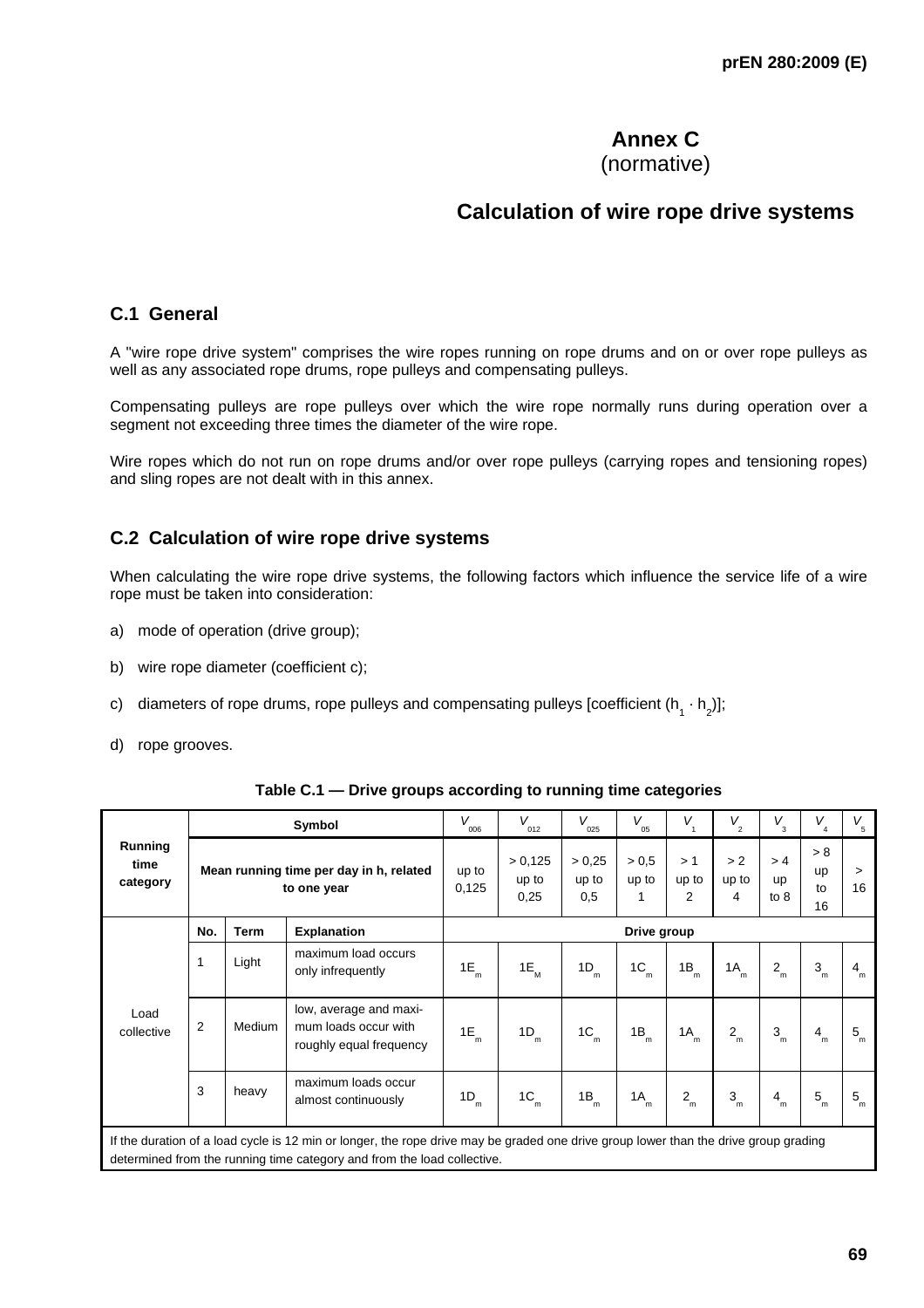The mechanical components shall be graded according to their mode of operation into a "drive group" in accordance with Table C.1, in order to achieve an adequately long service life. The grading is made according to running time categories, which take the average running time of the wire rope drive system into account. As regards the grading into running time categories, the mean running time per day, related to one year, is the determining factor.

# **C.3 Calculation of rope diameters (coefficient c)**

The rope diameter d (in mm) is determined in accordance with the equation below, from the calculated traction force on the rope *S* (in N):

$$
d_{\min} = c \cdot \sqrt{S} \tag{C.1}
$$

The values of coefficient c (in mm/  $\parallel$  ) are given in Table C.2 for the various drive groups. These values apply equally to bright and to galvanised wire ropes.

The calculated rope traction force S is determined from the static traction force in the wire rope taking into consideration the acceleration forces and the efficiency of the wire rope drive system (see C.5).

Items which need not be taken into consideration include: Acceleration forces up to 10 % of the static traction forces.

| <b>Drive</b><br>group                | c in mm/ $\sqrt{N}$ for wire ropes<br>which are not non-twisting<br>Nominal strength of the individual wires |                  |        |  |  |  |
|--------------------------------------|--------------------------------------------------------------------------------------------------------------|------------------|--------|--|--|--|
|                                      | N/mm <sup>2</sup>                                                                                            |                  |        |  |  |  |
| 1 E<br>m                             | 1770<br>1570<br>1960                                                                                         |                  |        |  |  |  |
| 1 D<br>m                             |                                                                                                              | 0.0670           | 0.0630 |  |  |  |
| 1 C<br>m                             |                                                                                                              | 0.0670<br>0.0710 |        |  |  |  |
| $1B_m$                               |                                                                                                              | 0.0710<br>0.0750 |        |  |  |  |
| 1 A<br>m                             | 0.0850                                                                                                       | 0.0750<br>0.0800 |        |  |  |  |
| $2_{\scriptscriptstyle{\mathsf{m}}}$ | 0.0850<br>0.0900                                                                                             |                  |        |  |  |  |
| 3<br>'n                              | 0.095                                                                                                        |                  |        |  |  |  |
| 4<br>m                               | 0.106                                                                                                        |                  |        |  |  |  |
| ${\bf 5}_{_{\sf m}}$                 | 0.118                                                                                                        |                  |        |  |  |  |
| 1 E<br>m                             | 0.132                                                                                                        |                  |        |  |  |  |

**Table C.2 — Coefficients c** 

# **C.4 Calculation of the diameters of rope drums, rope pulleys and compensating**  pulleys [coefficient (h<sub>1</sub> · h<sub>2</sub>)]

The diameter *D* of rope drums, rope pulleys and compensating pulleys, related to the centre of the wire rope, is calculated from the minimum rope diameter  $d_{min}$  determined in accordance with C.3, in accordance with the following equation: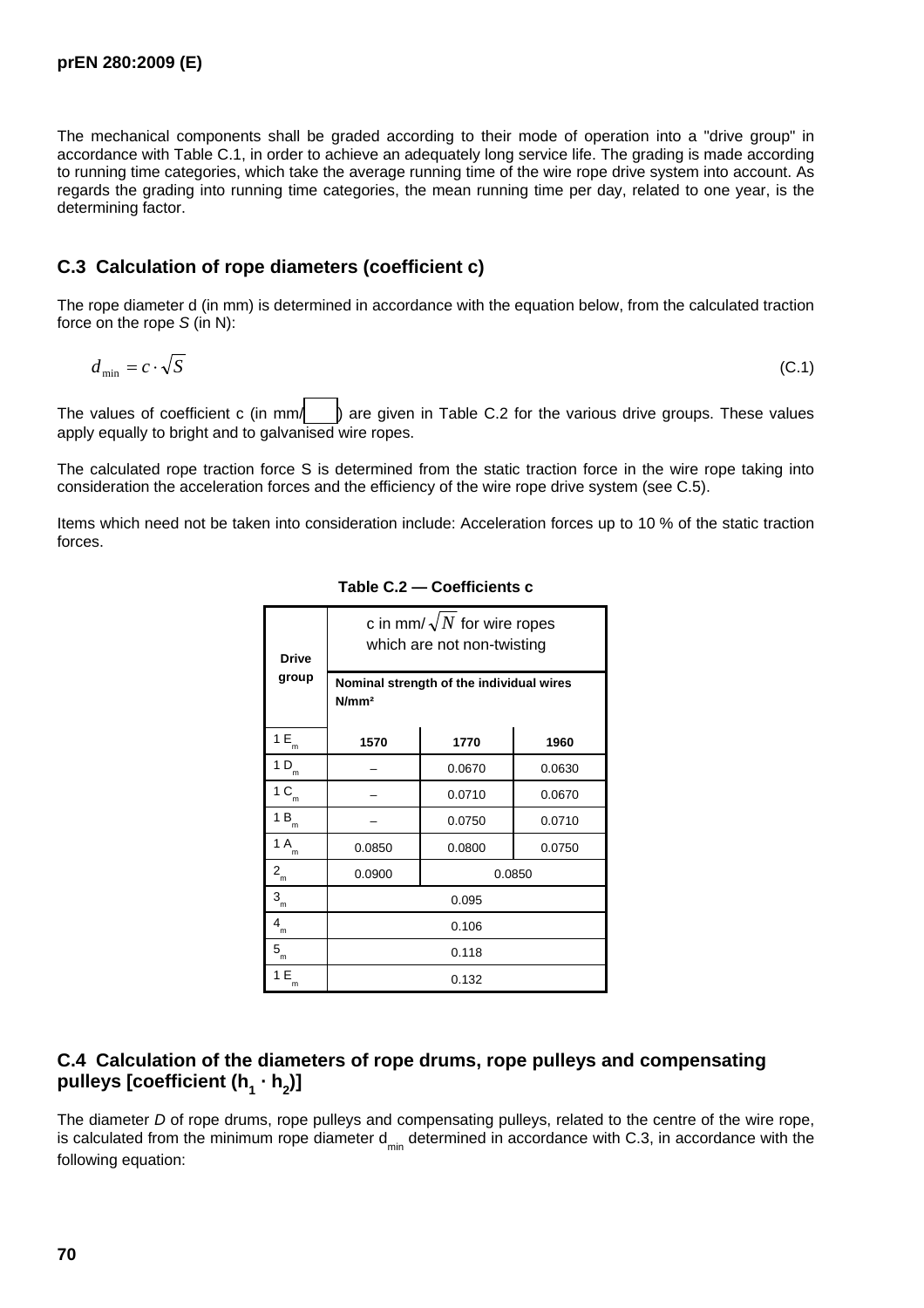$$
D_{\min} = h_1 \cdot h_2 \cdot d_{\min} \tag{C.2}
$$

In the above equation,  $h_1$  and  $h_2$  are non-dimensional coefficients. The factor  $h_1$  is dependent on the drive group and on the rope design, and is listed in Table C.3, the factor  $h_2$  is dependent on the arrangement of the wire rope drive system and is listed in Table C.4.

Thicker wires ropes (up to 1,25 times the calculated rope diameter) may be laid on rope drums, rope pulleys and compensating pulleys having the diameters calculated in accordance with Tables C.3 and C.4 for the same rope traction force, and without any impairment of the service life, on condition that the groove radius is at least 0,525 times the diameter of the wire rope. Larger rope drum, rope pulley and compensating pulley diameters will increase the service life of the wire rope.

| Drive group         | Rope drum and wire<br>ropes which are not non-<br>twisting | Rope pulley and wire-<br>ropes which are not non-<br>twisting | <b>Compensating pulley</b><br>and wire ropes which are<br>not non-twisting |
|---------------------|------------------------------------------------------------|---------------------------------------------------------------|----------------------------------------------------------------------------|
| 1E<br>m             | 10                                                         | 11,2                                                          | 10                                                                         |
| 1 D<br>m            | 11,2                                                       | 12,5                                                          | 10                                                                         |
| 1 <sup>C</sup><br>m | 12,5                                                       | 14                                                            | 12,5                                                                       |
| 1B<br>m             | 14                                                         | 16                                                            | 12,5                                                                       |
| 1 A<br>m            | 16                                                         | 18                                                            | 14                                                                         |
| m                   | 18                                                         | 20                                                            | 14                                                                         |
| 3<br>m              | 20                                                         | 22,4                                                          | 16                                                                         |
| 4<br>m              | 22,4                                                       | 25                                                            | 16                                                                         |
| 5<br>m              | 25                                                         | 28                                                            | 18                                                                         |

| Table C.3 – Coefficients $h_1$ |  |
|--------------------------------|--|
|--------------------------------|--|

For the determination of  $\mathsf{h}_{2}^{}$ , the wire rope drive systems are classified according to the number  $\omega$  of alternating bending stresses which the most unfavourably stressed portion of the rope has to run through during one load cycle (lifting and lowering of the load).  $\omega$  is entered as the sum of the following individual values for the elements of the wire rope drive system:

rope drum

rope pulley for deflection in the

same direction, 
$$
\alpha > 5^{\circ}
$$

rope pulley for deflection in the opposite

direction,  $\alpha > 5^{\circ}$ 

rope pulley,  $\alpha \leq 5^{\circ}$  (see Figure C.1)

compensating pulley

end attachment of rope

**Figure C.1 — Angle of deflection**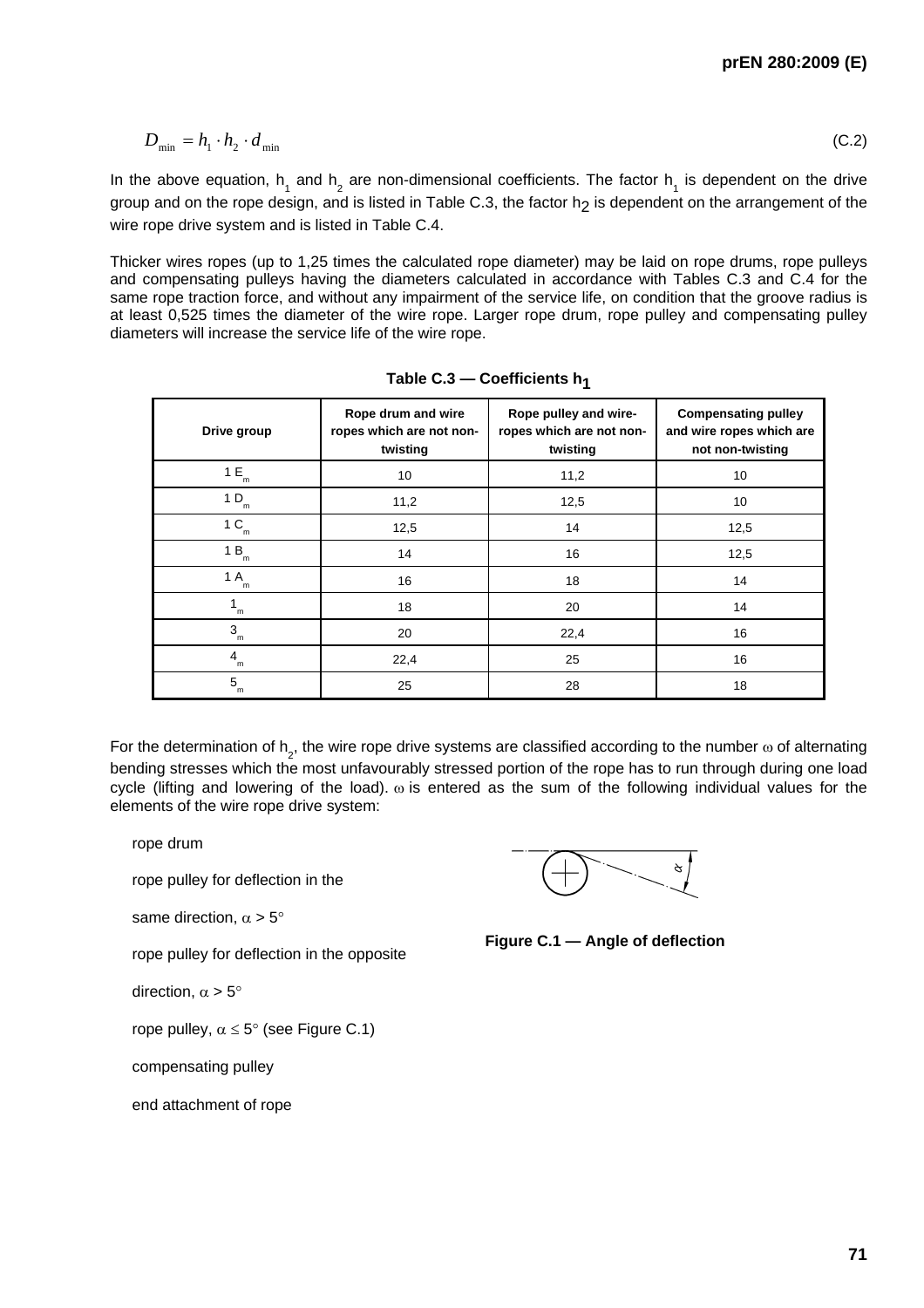Deflection in the opposite direction must be taken into consideration if the angle between the planes of two adjacent rope pulleys (traversed by the rope in succession) amounts to more than 120° (see Figure C.2).

|                                                                                                                                                                                                                                                                                                                                                                                                                                                          |                                                                                                                                                                                        | $h_{2}$ for  |                                                |                     |
|----------------------------------------------------------------------------------------------------------------------------------------------------------------------------------------------------------------------------------------------------------------------------------------------------------------------------------------------------------------------------------------------------------------------------------------------------------|----------------------------------------------------------------------------------------------------------------------------------------------------------------------------------------|--------------|------------------------------------------------|---------------------|
| <b>Description</b>                                                                                                                                                                                                                                                                                                                                                                                                                                       | <b>Examples of application</b><br>(drums illustrated in double lines)                                                                                                                  | ω            | rope<br>drums,<br>compen-<br>sating<br>pulleys | rope<br>pulley<br>s |
| Wire rope runs on rope drum and<br>over no more than<br>2 rope pulleys with deflection in<br>the same direction, or<br>1 rope pulley with deflection in<br>opposite direction                                                                                                                                                                                                                                                                            |                                                                                                                                                                                        | $\leq 5$     | $\mathbf{1}$                                   |                     |
| Wire rope runs on rope drum and<br>over no more than<br>4 rope pulleys with deflection in<br>the same direction, or<br>2 rope pulleys with deflection in<br>the same direction and<br>1 rope pulley with deflection in<br>the opposite direction, or<br>2 rope pulleys with deflection in<br>the opposite direction                                                                                                                                      | a<br>┯<br>50                                                                                                                                                                           | 6 up<br>to 9 | 1                                              | 1.12                |
| Wire rope runs on rope drum and<br>over at least<br>5 rope pulleys with deflection in<br>the same direction, or<br>3 rope pulleys with deflection in<br>the same direction plus<br>1 rope pulley with deflection in<br>the opposite direction, or<br>1 rope pulley with deflection in<br>the same direction plus<br>2 rope pulleys with deflection in<br>the opposite direction, or<br>3 rope pulleys with deflection in<br>the opposite direction<br>*) | Ŭ<br>H<br>a<br>$\, + \,$<br>Compensating pulley; $\frac{1}{1}$ The correlation of $\omega$ and $h_2$ in respect of the description and of the examples of application is only valid on | $\geq 10$    | 1                                              | 1.25                |

| Table C.4 — Coefficients h <sub>2</sub> |  |
|-----------------------------------------|--|
|-----------------------------------------|--|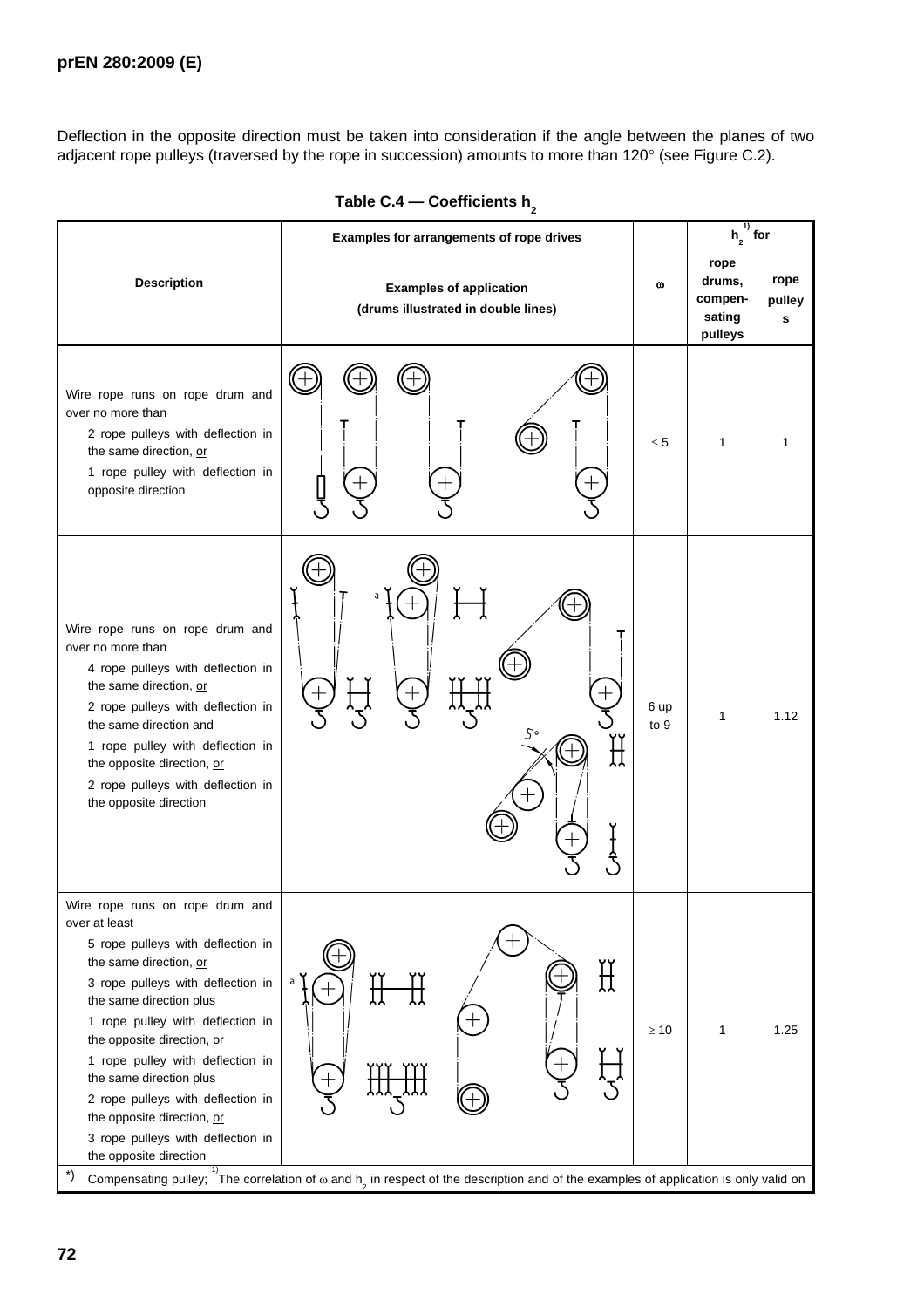condition that one segment of rope runs through the entire arrangement of the rope drive during one working stroke. For the determination of  $h_2$ , only the values of  $\omega$  which occur at the most unfavourable segment of the rope need be considered.



**Deflection in the same direction Deflection in the opposite direction**



#### **C.5 Efficiency of wire rope drive systems**

The efficiency of a rope drive, for calculation of the rope traction force in accordance with Clause C.3 is determined in accordance with the following equation:

$$
\eta_s = (\eta_R)^i \cdot \eta_F = (\eta_R)^i \cdot \frac{1}{n} \cdot \frac{1 - (\eta_R)^n}{1 - \eta_R}
$$
 (C.3)

where

- i number of fixed rope pulleys between the rope drum and the pulley block or load
- n number of rope plies in **one** pulley bock. **One** pulley block consists of the sum total of all the rope plies and rope pulleys for **one** rope winding onto a rope drum (see Figure C.3)
- $\eta_F$  efficiency of the pulley block

$$
\eta_{\rm F} \frac{1}{n} \cdot \frac{1 - (\eta_R)^n}{1 - \eta_R} \tag{C.4}
$$

 $\eta_R$  efficiency of **one** rope pulley

 $\eta_s$  efficiency of the wire rope drive system.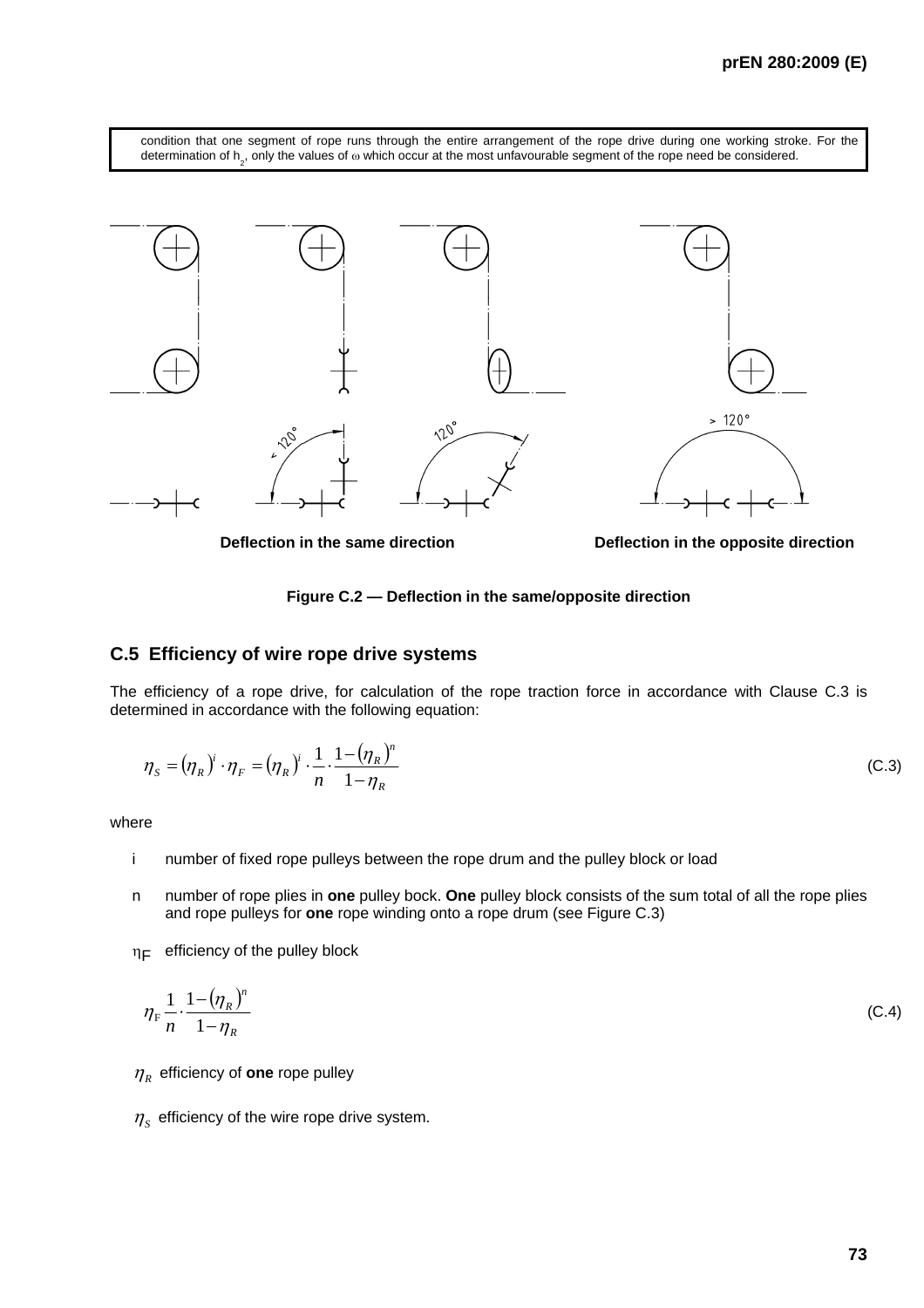

 $n = 2$  2 x ( $n = 2$ )

#### **Figure C.3 — Pulley blocks**

The efficiency of a rope pulley is dependent on the ratio of the rope pulley diameter to the rope diameter (D/d), on the rope design and on the rope lubrication, in addition to being dependent on the type of bearing arrangement of the pulley (plain bearings or anti-friction bearings). In so far as more accurate values have been proved by means of trials, the following shall be assumed for calculations:

| for plain bearings |  |
|--------------------|--|
|                    |  |

| for anti-friction bearings |  | $= 0.98.$ |
|----------------------------|--|-----------|
|----------------------------|--|-----------|

The efficiencies in Table C.5 are calculated on the basis of the above values.

No efficiency need be taken into consideration in the case of compensating pulleys.

 $= 0.96$ 

| n                              | 2    | 3    | 4    | 5    | 6    |      | 8    | 9    | 10   | 11   | 12   | 13   | 14   | n                              |
|--------------------------------|------|------|------|------|------|------|------|------|------|------|------|------|------|--------------------------------|
| $\eta_{\mathsf{F}}$            |      |      |      |      |      |      |      |      |      |      |      |      |      | $\eta_{\mathsf{F}}$            |
| Plain<br>bearings              | 0,98 | 0,96 | 0,94 | 0,92 | 0,91 | 0,89 | 0,87 | 0,85 | 0,84 | 0,82 | 0,81 | 0,79 | 0,78 | Plain<br>bearings              |
| ηF<br>Antifriction<br>bearings | 0,99 | 0,98 | 0,97 | 0,96 | 0,95 | 0,94 | 0,93 | 0,92 | 0,91 | 0,91 | 0,90 | 0,89 | 0,88 | ηF<br>Antifriction<br>bearings |

**Table C.5 — Efficiency of pulley blocks**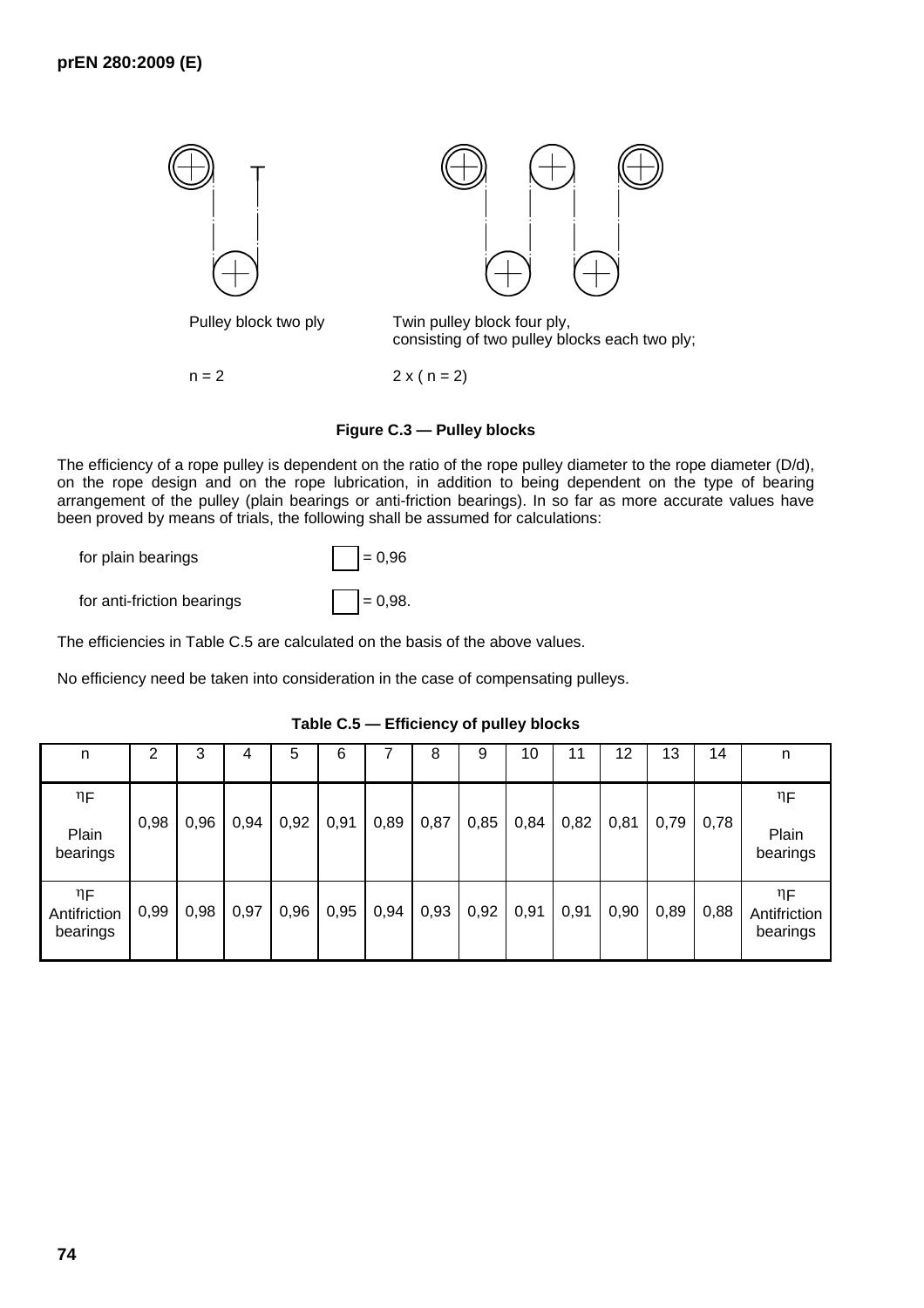# **Annex D**

(informative)

# **Calculation example – wire rope drive systems**

## **D.1 Method used to determine the coefficients and ratios used for 5.5.2 (wire rope drive systems) using the load cycle figures in 5.2.5.3 and operating speeds in 5.4.5**

#### **D.1.1 General**

This method was preferred to the use of the Group Classification of Mechanisms method in ISO 4301-4 which posed problems of relating the state of loading and load spectrum factors to MEWPs, but gives results in line with the mobile crane standards ISO 4308-2 (Coefficients of Utilisation), and ISO 8087 (Drum and Sheave Sizes).

#### **D.1.2 Notes**

a)

- 1. "Light intermittent duty" in accordance with 5.2.5.3.3 is interpreted as large machines with large rated loads, often operating with less than the full rated load and used intermittently.
- 2. "Heavy duty" in accordance with 5.2.5.3.3 is interpreted as smaller machines with low rated loads, regularly carrying the full rated load, and used regularly.
- 3. "Medium term" (see Table C.1) is considered the most severe working case for extending structures, as the load varies during the load cycle. Heavy Term would only apply to levelling systems on machines with low rated loads e.g. one person, carried during the whole of every load cycle. This does not apply to MEWPs but would still give the same drive group used in the example.
- b) The worst possible case has been taken e.g. a single rigid boom moving through an arc to reach maximum height. In practice, as this movement is achieved by the use of more than one boom, the mean running time would be divided by the number of booms and would be further reduced by the higher operating speeds of telescopic movements.
- c) For the purpose of this analysis a load cycle starts when the work platform is loaded in the access position, and finishes when it is unloaded in the access position after being extended to a working position.

#### **D.1.3 Annex C (normative) method summarised**

- a) Use the number of load cycles and operating speeds from this European Standard to derive the 'mean running time per day in hours, related to one year' in Table C.1 to determine the drive group.
- b) Calculate the minimum theoretical rope diameter, dmin, using the coefficient c, for this drive group from Table C.2 in equation (C.1)

$$
d_{\min} = c \cdot \sqrt{S}
$$

where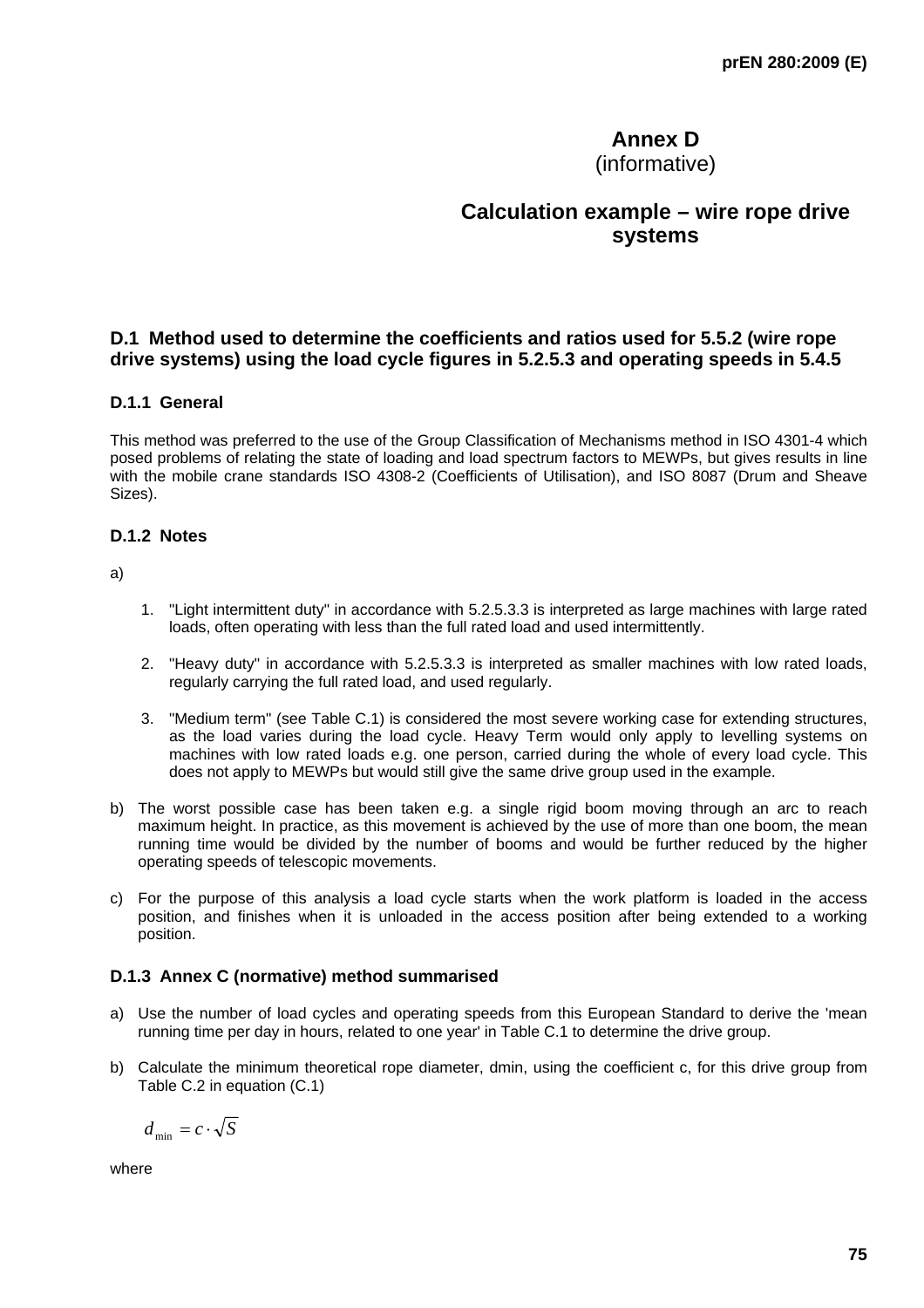S is the calculated traction force in the rope.

This completes the Annex C process for calculating the wire rope diameter. However, the coefficient of utilisation may be calculated by dividing the breaking force figures from Table 5 in ISO 2408, corrected if necessary for different wire strengths, by the calculated traction force in the rope.

c) Calculate the diameters of drums and pulleys from equation (C.2):

 $D_{\min} = h_1 \cdot h_2 \cdot d_{\min}$ 

The coefficient h<sub>1</sub> for the drive group is taken from Table C.3. The coefficient h<sub>2</sub> is determined by the total number of alternating stresses in the most unfavourably stressed portion of the rope using Table C.4.

#### **D.1.4 Calculation example**

#### **D.1.4.1 General**

The following example illustrates the process but the load figures have been chosen to give an exact 9 mm diameter for the wire rope, so the coefficients in the table are minima.

#### **D.1.4.2 Mode of operation (drive group) (see Clause C.2 and Table C.1)**

a) Case 1, light intermittent duty (EN 280):

40 000 load cycles over 10 years 40000  $\frac{10000}{365 \times 10}$  load cycles/day  $= 10,96$  load cycles/day (D.1)

Worst case is considered to be a 25 m boom (r) moving through 180°(360° total) at 0,4 m/s (v) (see Figure D.1).

The running time for one load cycle is

$$
\frac{\pi \cdot 2r}{v} = \frac{\pi \cdot 2 \cdot 25 \cdot m \cdot s}{0.4 \cdot m} = 393s
$$
 (D.2)

Mean running time/day in hours, relating to one year results from equations (D.1) and (D.2)

 $\Rightarrow$  10,96 x 393 s/day = 1,12 h/day  $\Rightarrow$  category V<sub>1</sub> (see Table C.1)

Table C.1 gives 1A<sub>m</sub> drive group for category  $V_1$ , medium duty.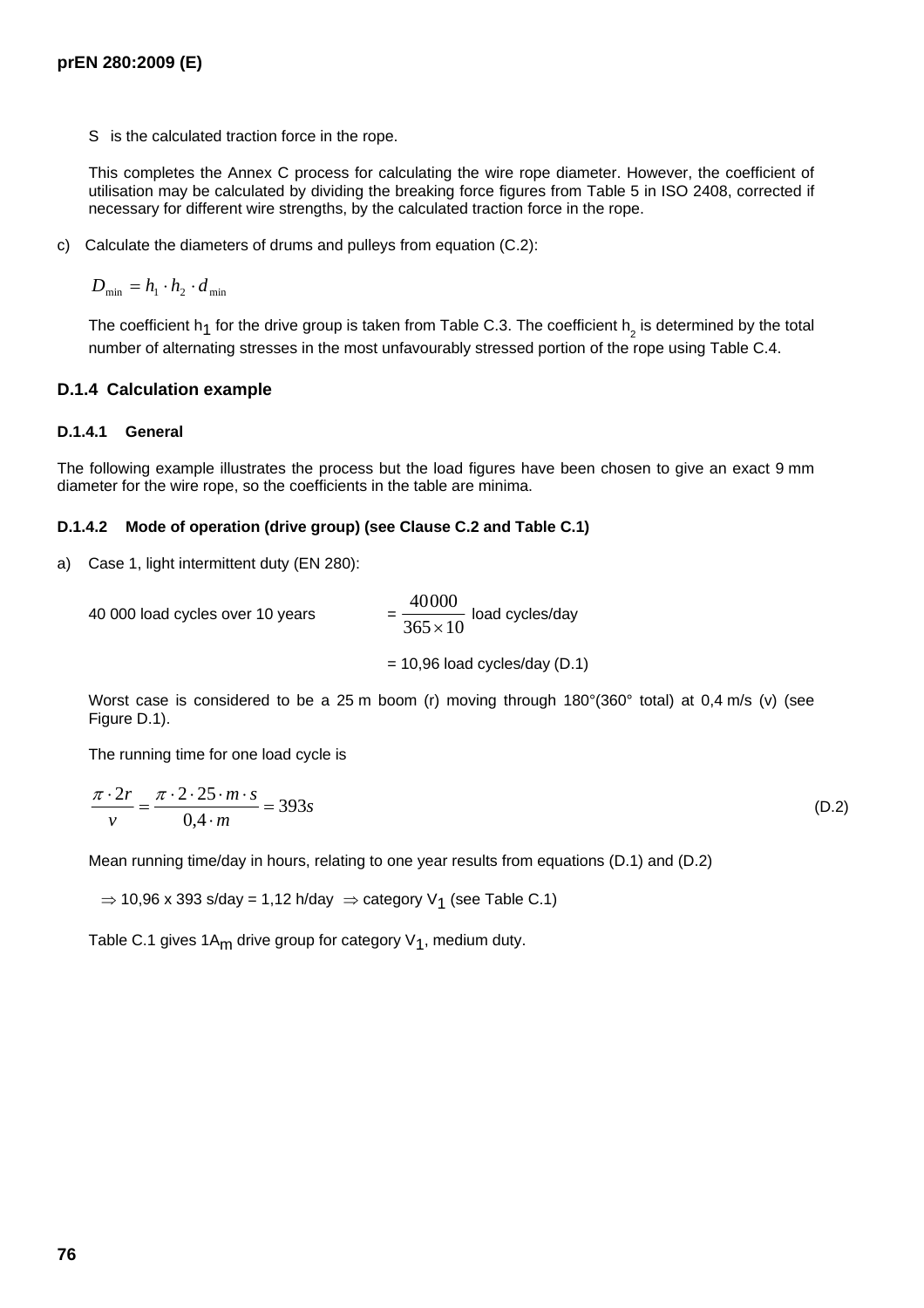

**Figure D.1 — Case 1** 

b) Case 2, heavy duty (EN 280):

100 000 load cycles over ten years 100000  $\frac{1888880}{365 \times 10}$  load cycles/day  $= 27,4$  load cycles/day (D.3)

Worst case is considered to be a 10 m boom (r) moving through 90° (180°) at 0,4 m/s (v) (see Figure D.2).

The running time for one load cycle is

$$
\frac{\pi \cdot r}{v} = \frac{\pi \cdot 10 \cdot m \cdot s}{0.4 \cdot m} = 78.5s
$$
 (D.4)

Mean running time/day in hours, relating to one year results from equations (D.3) and (D.4)

$$
\Rightarrow 78.5 \times 27.4 \text{ s/day} = 0.6 \text{ h/day} \qquad \Rightarrow \text{category } V_{05} \text{ (see Table C.1)}
$$

|  |  |  |  |  |  |  | Table C.1 gives 1A <sub>m</sub> drive group for category $V_{05}$ , heavy duty. |  |  |  |
|--|--|--|--|--|--|--|---------------------------------------------------------------------------------|--|--|--|
|--|--|--|--|--|--|--|---------------------------------------------------------------------------------|--|--|--|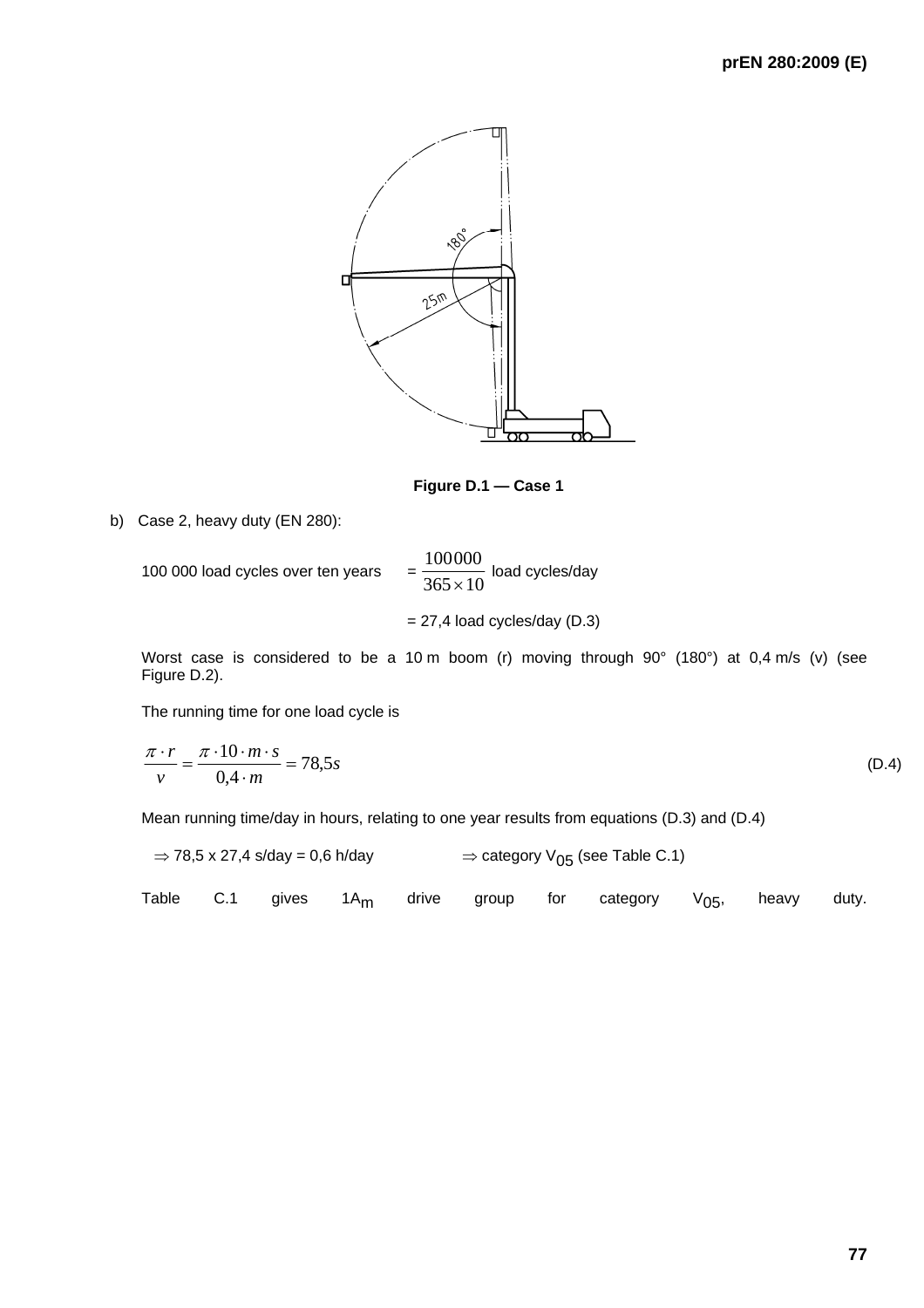

**Figure D.2 — Case 2** 

1A<sub>m</sub> drive group is adopted as appropriate for all MEWPs complying with this standard.

#### **D.1.4.3 Calculation of minimum rope diameter (see C.3)**

The minimum rope diameter is

$$
d_{\min} = c \cdot \sqrt{S} \tag{D.5}
$$

where S is the calculated load in the rope in Newton. For drives of group  $1A_{m}$  Table C.2 gives:

 $c = 0.090$  for 1 570 N/mm<sup>2</sup> ropes

 $c = 0.085$  for 1 770 N/mm<sup>2</sup> ropes

 $c = 0,085$  for 1 960 N/mm<sup>2</sup> ropes

under not non-twisting conditions.

For S = 10 000 N and  $c = 0.09$  resp. S = 11 211 N and  $c = 0.085$  equation (D.5) leads to a minimum rope diameter of 9 mm.

#### **D.1.4.4 Working coefficients**

From ISO 2408, Table 5, the minimum breaking force of 9 mm diameter wire ropes is

 $F_{01}$  = 47 300 N (fibre core)

 $F_{02} = 51 000 N$  (steel core)

Based on ISO 2408, Table 5 (tensile grade 1 770 N/mm²), the following working coefficients result for 9 mm ropes (see Table D.1):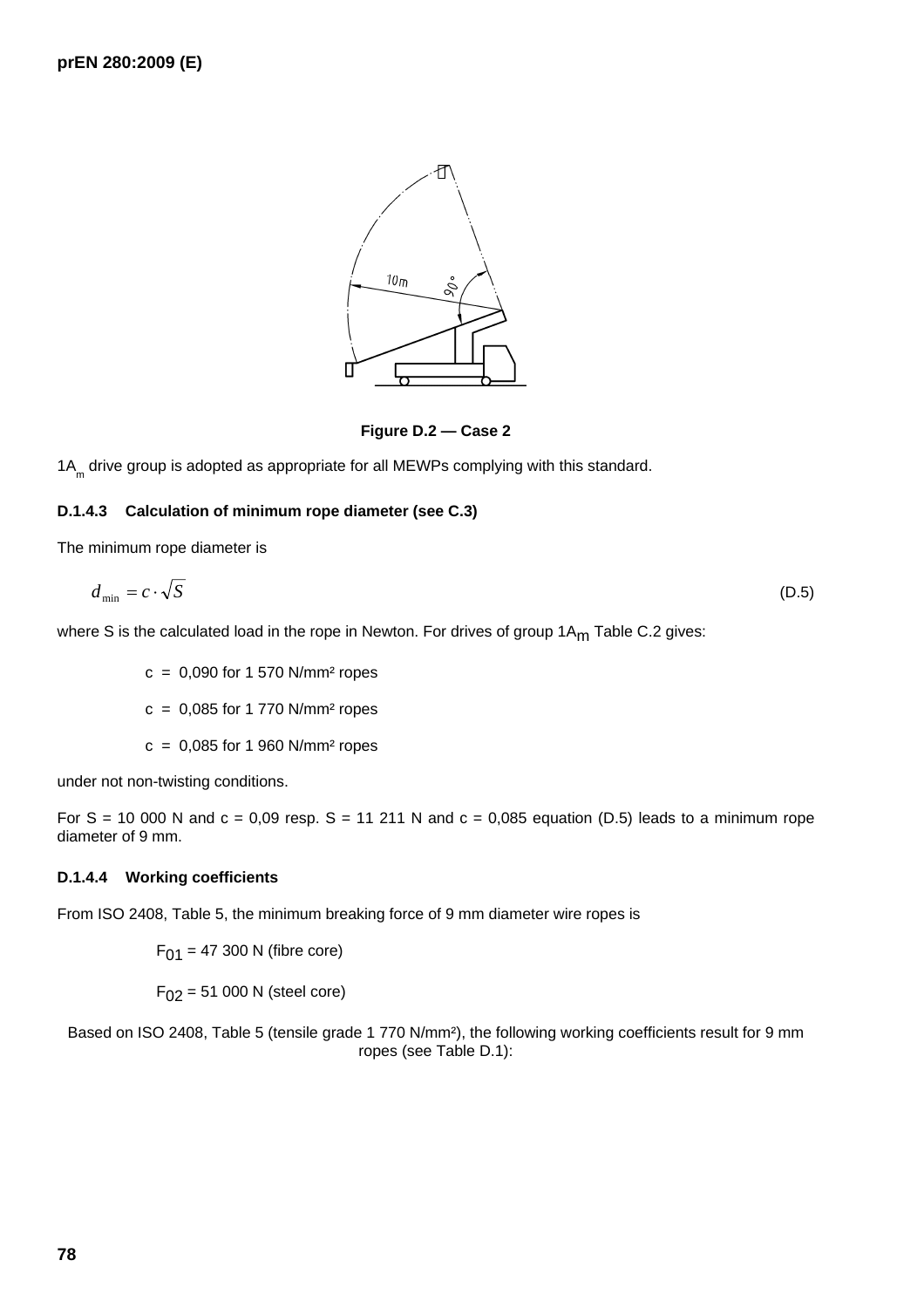| Tensile grade R <sub>0</sub> | <b>Working coefficient</b> | <b>Equation</b>   |                          |  |
|------------------------------|----------------------------|-------------------|--------------------------|--|
| N/mm <sup>2</sup>            | <b>Fibre core</b>          | <b>Steel core</b> |                          |  |
| 1770<br>$(S = 11 211 N)$     | 4,22                       | 4,55              |                          |  |
| 1570<br>$(S = 10000 N)$      | 4,20                       | 4,52              | $F_{01,02}$ 1570<br>1770 |  |
| 1960<br>$(S = 11 211 N)$     | 4,67                       | 5,04              |                          |  |

#### **Table D.1 — Working coefficients**

# **D.2 Calculation of the diameters of rope drums, pulleys and static pulleys**

Using the equation of Clause C.4

$$
D_{\min} = h_1 \cdot h_2 \cdot d_{\min}
$$

The coefficients  $h_{\text{1}}$  for drive group 1A<sub>m</sub> are taken from Table C.3.

The coefficients  $h_2^{}$  are determined by the total number  $\omega_{\bf t}$  of alternating stresses,  $\omega$  in the most unfavourable stressed portion of the rope using Table C.4. Figure D.3 and Table D.3 show that the value h<sub>2</sub> for MEWPs is normally 1.

Under these circumstances

$$
D_{\min} / d_{\min} = h_1 \cdot h_2 \tag{D.6}
$$

and the following ratio result for MEWPs (see Table D.2):

|                                              |                                | ,,,,,,<br>,,,,,, |       |                                 |
|----------------------------------------------|--------------------------------|------------------|-------|---------------------------------|
| <b>Description</b>                           | $\mathbf{\omega}_{\mathbf{f}}$ | h <sub>2</sub>   | $h_1$ | $D_{\text{min}}/d_{\text{min}}$ |
| Rope drum                                    | $\leq 5$                       | 1                | 16    | 16                              |
|                                              | 6 up to 9                      | 1                | 16    | 16                              |
|                                              | $\geq 10$                      | 1                | 16    | 16                              |
| Pulley deflecting $\alpha > 5^{\circ}$       | $\leq 5$                       | 1                | 18    | 18                              |
| in the same direction                        | 6 up to 9                      | 1,12             | 18    | 20,16                           |
|                                              | $\geq 10$                      | 1,25             | 18    | 22,5                            |
| Pulley deflecting $\alpha > 5^{\circ}$ in    | $\leq 5$                       | 1                | 18    | 18                              |
| the opposite direction                       | 6 up to 9                      | 1,12             | 18    | 20,16                           |
|                                              | $\geq 10$                      | 1,25             | 18    | 22,5                            |
| Pulley deflecting $\alpha \leq 5^{\circ}$ in | $\leq 5$                       | 1                | 14    | 14                              |
| any direction and compensating               | 6 up to 9                      | 1                | 14    | 14                              |
| pulley (e.g. end attachment of rope)         | $\geq 10$                      | 1                | 14    | 14                              |

Table D.2 — Ratio D<sub>min</sub>/d<sub>min</sub>

**79**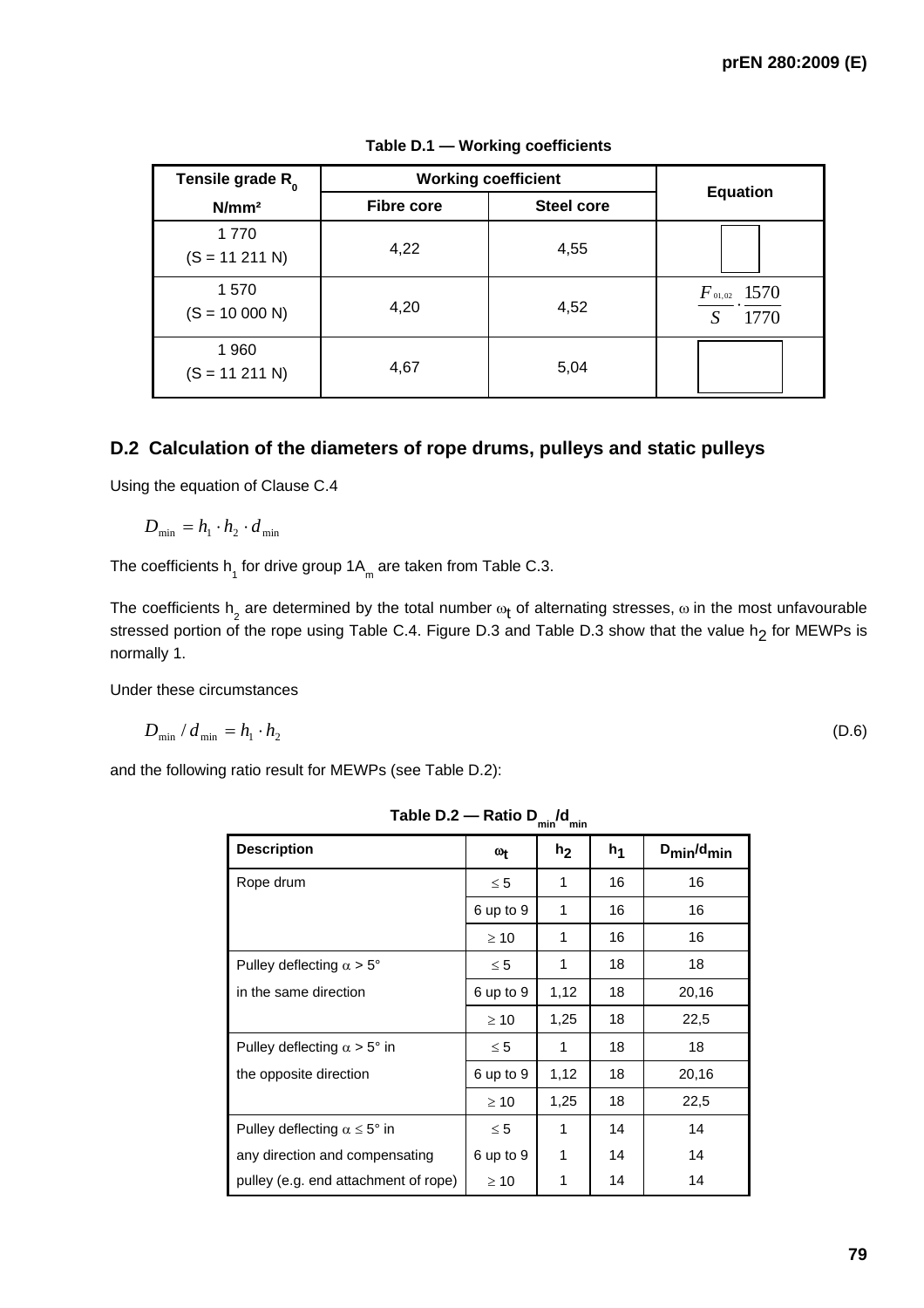



#### **Key:**

- 1 double rope drum
- 2 rope pulley (deflection in the opposite direction)
- 3 rope pulley (deflection in the same direction)
- 4 rope pulley (deflection in the same direction)
- 5 end attachment of rope

#### **Figure D.3 — Extending structure retracted/extended; determination of the number of alternative bending stresses \* in individual wire ropes for determination of pulley and drum diameters.**

| Rope | Number of alternating bending<br>stresses @ |  |
|------|---------------------------------------------|--|
|      |                                             |  |
|      |                                             |  |
| B    | $1 + 4 = 5$                                 |  |
|      |                                             |  |

**Table D.3**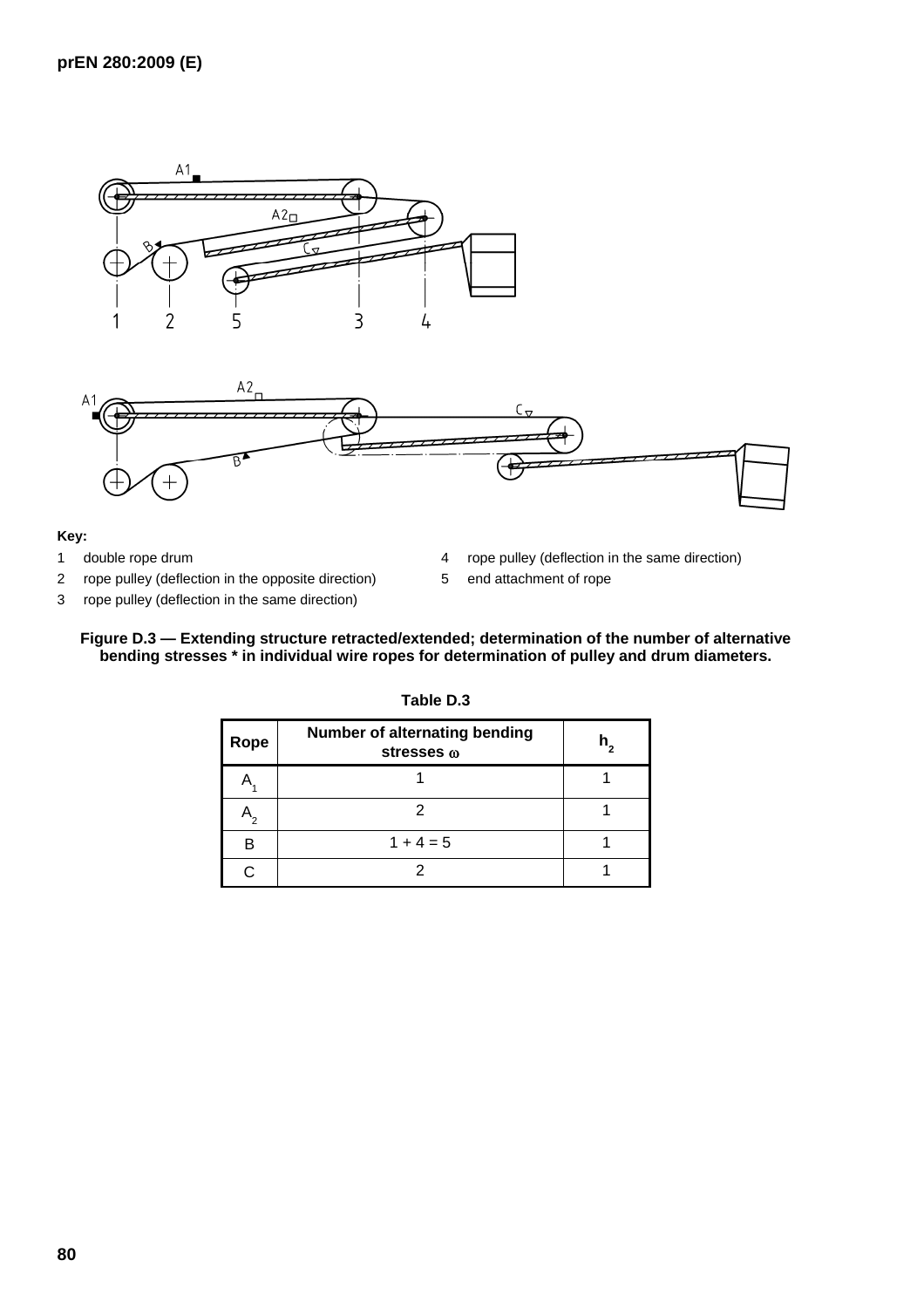# **Annex E**

(informative)

**Calculation example – factor "s", kerb test** 





#### Figure E.1 — MEWP in front of obstacle **Figure E.2 — MEWP at obstacle**

#### **Key:**

- *m* mass of MEWP [kg]
- *v* speed (0,7 m/s)
- *A* tipping line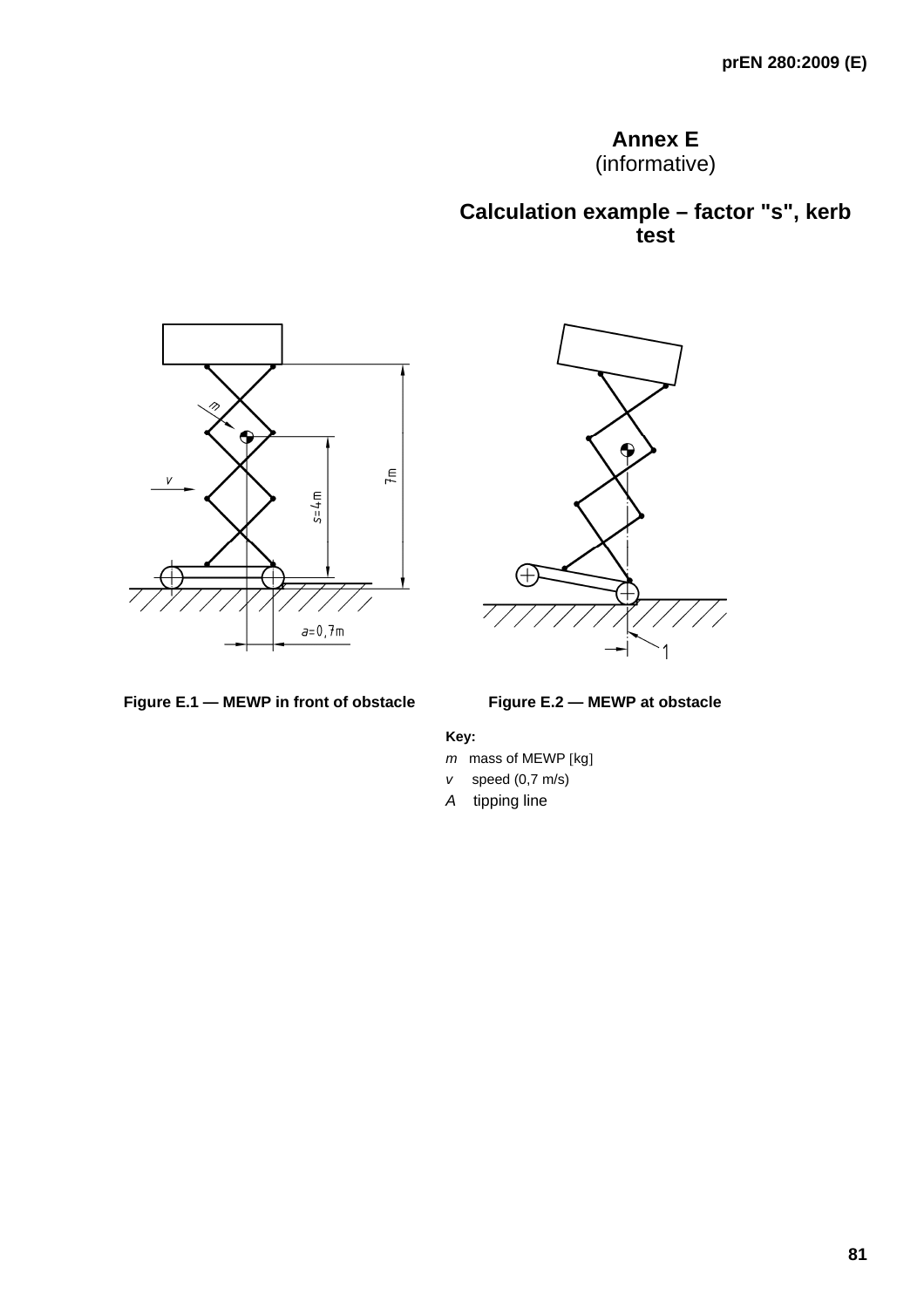

**Figure E.3 — Potential energy** 

# **a) Kinetic energy of MEWP**

$$
E_{kin} = \frac{m}{2}v^2 = \frac{m}{2} \cdot 0.7^2 m^2 s^{-2}
$$

$$
= m \cdot 0.245 m^2 s^{-2}
$$

 $(i.e. z = 0.0245)$ 

# **b) Potential energy necessary for tipping**

$$
E_{pot} = m \cdot x = m \cdot (y - s)
$$
  
=  $m \cdot (\sqrt{s^2 + a^2} - s)$   
=  $m \cdot (\sqrt{4^2 + 0.7^2} - 4)m$   
=  $m \cdot 0.6m^2 s^{-2}$ 

### **Conclusion:**

 $E_{kin}$  <  $E_{pot}$ , i.e. no tipping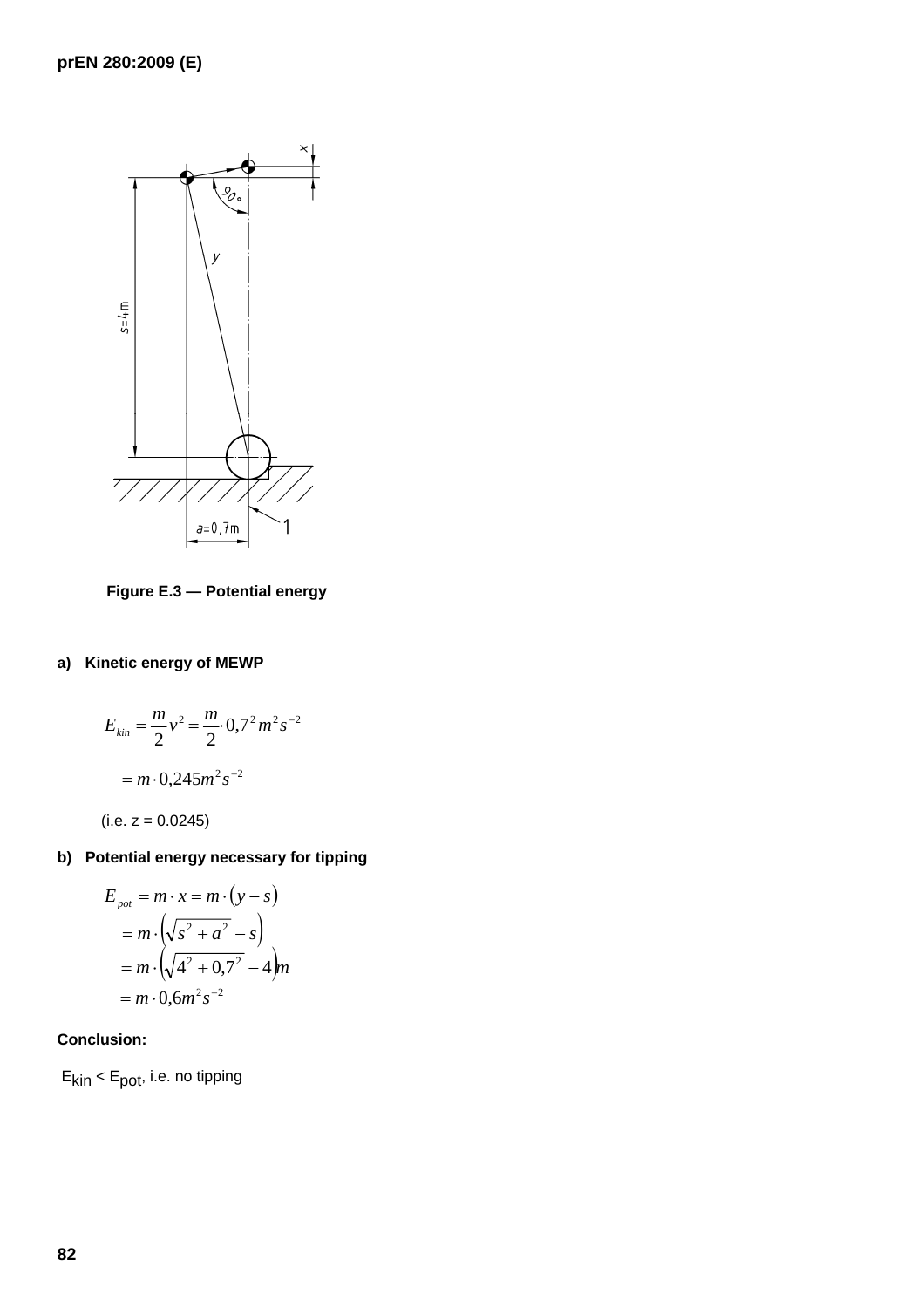# **Annex F**

(normative)

# **Additional requirements for wireless controls and control systems**

Wireless controls shall be designed according to sub-clause 9.2.7 of EN 60204-32:1998 with the following additions:

#### **F.1 General**

The transmitter shall not transmit whilst the means to prevent unauthorised use is activated.

#### **F.2 Control limitation**

**F.2.1** Activation of the transmitter shall be indicated on the transmitter and shall not initiate any movement of a MEWP.

**F.2.2** The receiver shall provide output operating commands to the control system only when it is receiving frames containing the right address and correct command.

**F.2.3** The main contactor shall only be energised (i.e. controlled to the "on" state) by at least one correctly received frame without any operating commands but containing a start command.

**F.2.4** To avoid inadvertent movements after any situation having caused the MEWP to stop (e.g. power supply fault, battery replacement or lost signal condition), the system shall only output operating commands resulting in any MEWP movement after the MEWP driver has returned the controls to "off" position for a suitable period of time i.e. it has received at least one frame without any operating commands.

**F.2.5** Whenever the MEWP switch is de-energised, all operating command outputs for MEWP movements from the receiver shall cease.

#### **F.3 Stop**

**F.3.1** The part of the wireless control system to perform the stop function is a safety related part of the MEWPs control system, as defined in sub-clause 3.1 of EN ISO 13849-1:2006. This part of the wireless control system shall be designed to performance level "d" or higher for safety performance as defined in subclause 4.5 of EN ISO 13849-1:2006.

**F.3.2** The control system shall initiate a stop of all MEWP movements when no valid frame has been correctly received within 0,5 s.

**F.3.3** Unless the receiver monitors that the state of the control system corresponds with the state of the receiver outputs, the stop in F.3.2 shall also de-energise the MEWP switch. If the receiver monitors that the state of the control system corresponds with the state of the receiver outputs, the de-energising of the MEWP switch may be delayed up to a maximum of 5 minutes.

**F.3.4** If emergency stop functions of category 0, as required in sub-clause 9.2.5.4.2 of EN 60204-32:2008, creates any additional risk, the stop function may be of category 1.

#### **F.4 Serial data communication**

**F.4.1** The frame shall be sent repeatedly during operation.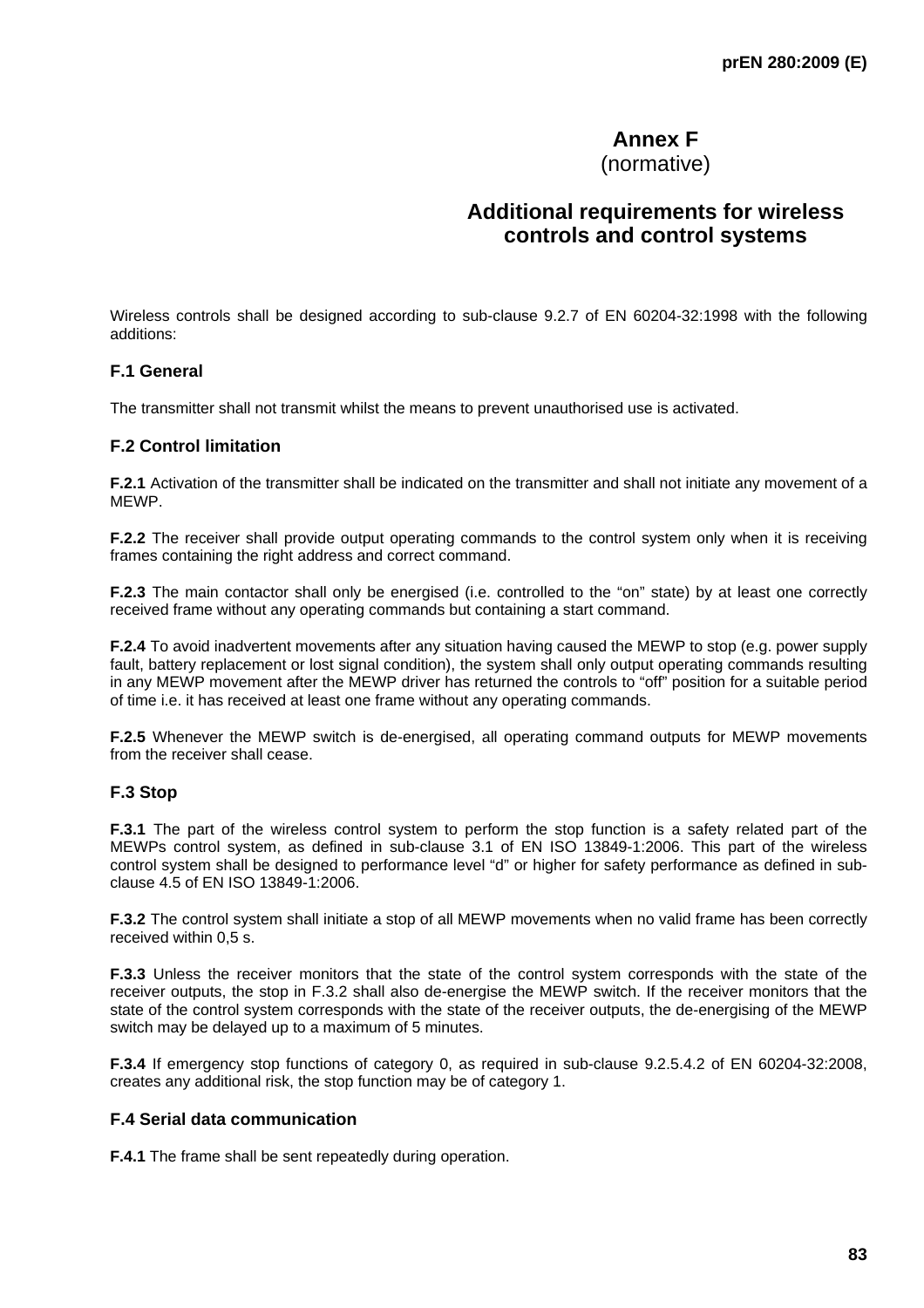**F.4.2** The system shall provide a transmission reliability to a hamming distance of the total number of bits in a frame divided by 20 and at least 4, or other means which ensure an equal level of reliability such that the probability of an erroneous frame getting through is less than 10-8.

#### **F.5 Use of more than one operator control station**

**F.5.1** Transferral of control from one transmitter to another shall not be possible until the first transmitter has been de-activated by a deliberate action, specifically designed for this purpose.

**F.5.2** Means shall be provided to enable several transmitter/receiver pairs to operate in the transmission range without unwanted interference with each other.

**F.5.3** The means provided in F.5.2 shall be protected from accidental or unintentional change.

#### **F.6 Battery-powered operator control stations**

After the warning and the period required in 9.2.7.6 of EN 60204-32:1998 (when the transmitter battery voltage becomes so low that a reliable transmission cannot be guaranteed) the transmitter shall go automatically to the locked-off condition (i.e. the receiver stops all MEWP motions and de-energises the MEWP switch).

#### **F.7 Receiver**

The receiver shall withstand the vibration, random wide band test in EN 60068-2-64, Test Fd.

#### **F.8 Warnings**

Where persons can be expected to be in the vicinity of the MEWP or a part of the MEWP (e.g. travelling MEWP, slewing MEWP) and the risk exists of persons being trapped, run over etc. then warnings in addition to those in 7.2 shall be provided.

The MEWP shall be provided with

- a) a marking on the access onto the MEWP, that states that the MEWP is provided with a wireless control system, and
- b) either
	- $\equiv$  a continuous visual warning while a wireless control system is engaged or
	- $-$  an automatic acoustic and/or visual warning prior to movements of the MEWP.

#### **F.9 Information for use**

**F.9.1** The manufacturer's instructions shall include installation information to ensure that when a cable-less control system is in use, it shall not interfere with, or be interfered by, other systems in use at that location.

**F.9.2** The manufacturer shall state the actual delay for the stop function in Clause F.3.2.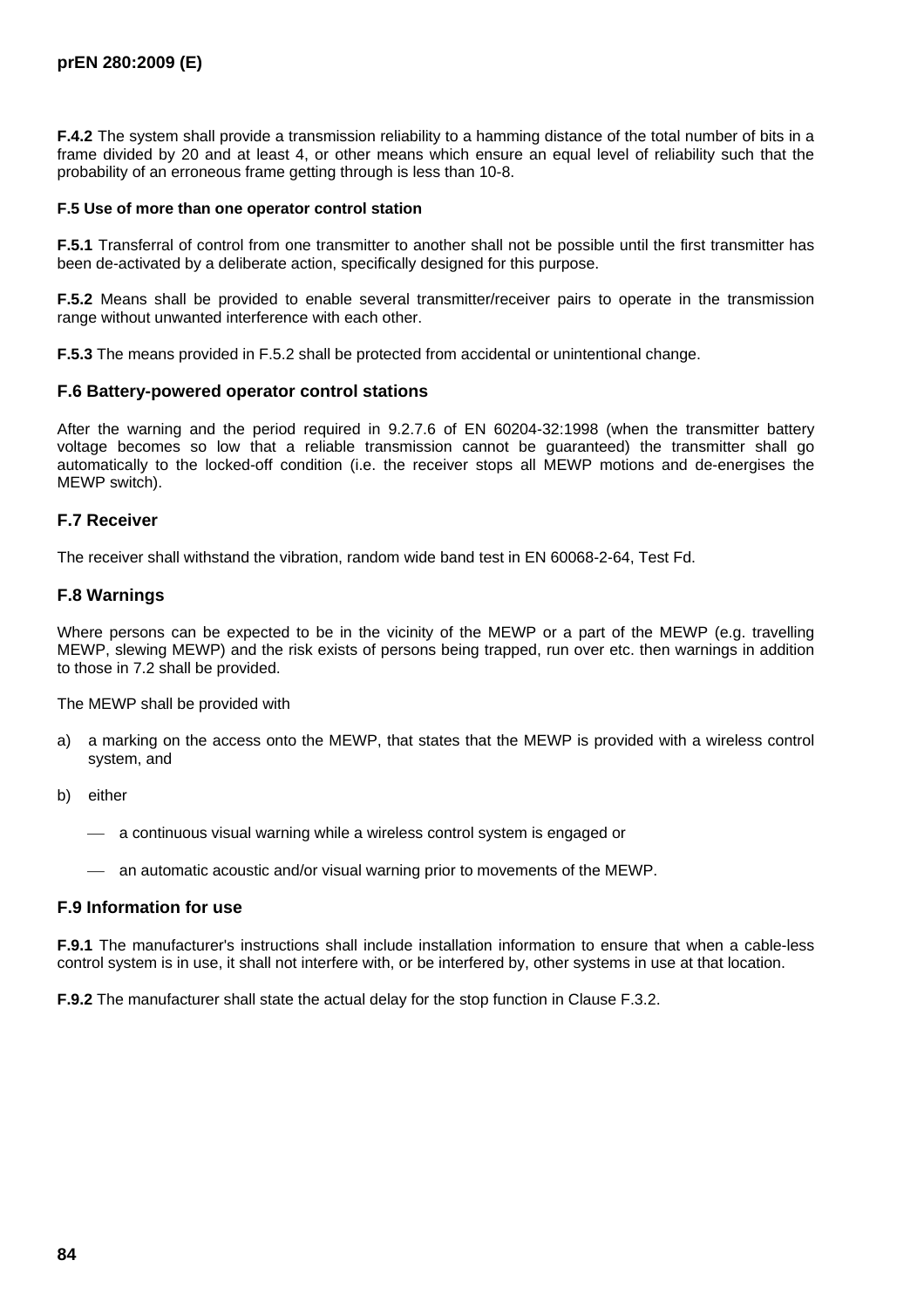# **Annex ZA (informative)**

# **Relationship between this European Standard and the Essential Requirements of EU Directive 2006/42/EC**

This European Standard has been prepared under a mandate given to CEN by the European Commission and the European Free Trade Association to provide a means of conforming to Essential Requirements of the New Approach Directive Machinery 2006/42/EC.

Once this standard is cited in the Official Journal of the European Communities under that Directive and has been implemented as a national standard in at least one Member State, compliance with the normative clauses of this standard confers, within the limits of the scope of this standard, a presumption of conformity with the relevant Essential Requirements of that Directive and associated EFTA regulations.

WARNING — Other requirements and other EU Directives may be applicable to the product(s) falling within the scope of this standard.